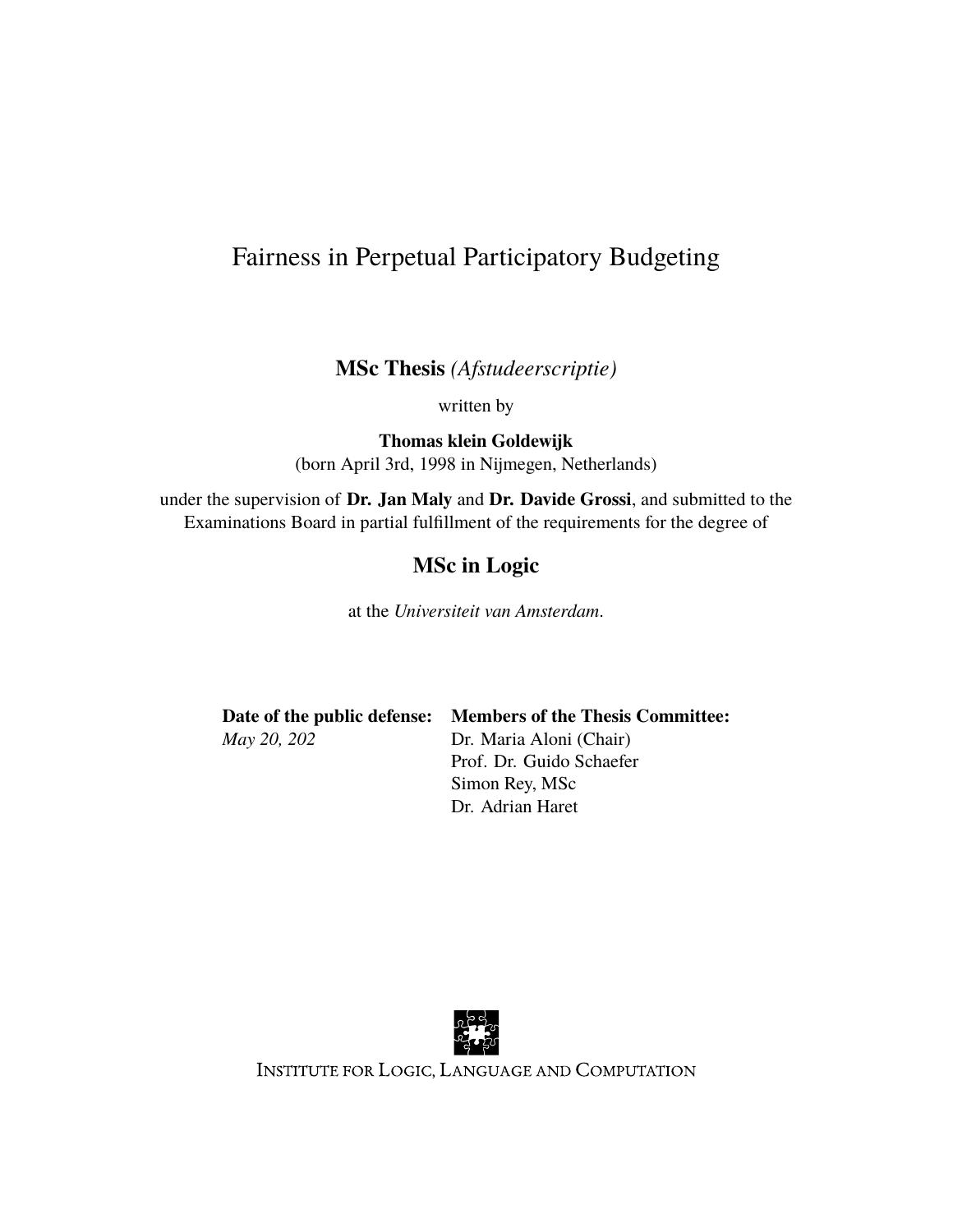#### **Abstract**

Participatory Budgeting (PB) is a process of collective decision-making in which citizens of a municipality have a direct say in the way public funds are spent. This has recently inspired a vast amount of mathematical and computational research into the way that public funds are to be allocated given the preferences of the inhabitants. An important desideratum is that this allocation should be fair to everybody participating. In the currently dominant mathematical models of PB – where PB is modelled as a one-shot process – fair allocations cannot always be guaranteed to exist. This thesis is an investigation into the extent to which fairer allocations can be guaranteed by taking into account previous rounds of the PB process, thereby building on the recent model of Perpetual Participatory Budgeting by Lackner, Maly, and Rey [\(2021\)](#page-81-0).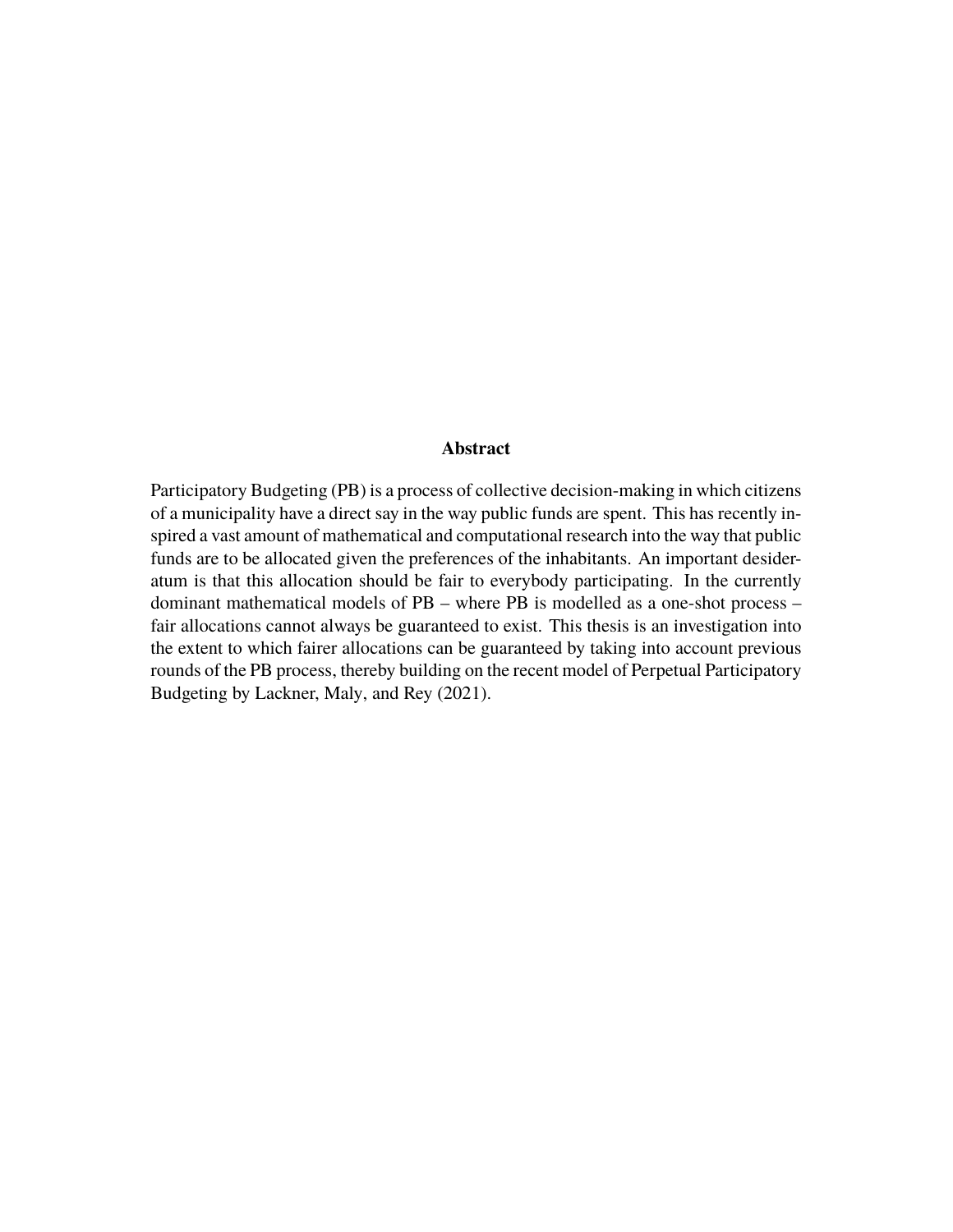## **Acknowledgements**

First and foremost, I want to thank Jan and Davide for their unconditional support during the process of realising this thesis. Davide, I want to thank you for your infectious enthusiasm about the topic, for your clear and honest feedback and for keeping a general overview of the thesis' progress. Jan, I experienced every single one of our meetings as a great pleasure. Travelling to the ILLC, I was always immensely excited about all the things that I wanted to discuss with you. Only to travel back even more exhilarated with many new insights. I am very grateful for having had you as my supervisors.

Thank you to Simon Rey, Guido Schaefer, Adrian Haret and Maria Aloni for being part of my thesis committee, willing to read my thesis and participate in its defence.

Furthermore, I want to thank Tanja and Maria. Tanja, you have been of great help to me: academically, but – more importantly – non-academically. You have made me a better version of myself. Maria, I want to thank the heartwarming support that I have always felt from you. In particular, I still recall the "No matter how long you will be studying here, I will always be your mentor."

I also want to thank my family – Mom, Dad, Lukas and Laura – for their love during my entire masters programme. I appreciate your unremitting efforts to understand parts of this thesis. You made me feel proud of what I did.

Last, but definitely not least, I want to thank all my friends. In particular, special thanks goes out to the friends that I've met during my time at the ILLC. Thanks Lorenzo, Paul, Ion and Bas; any 'MoL-experience' that I experienced was due to you. Thank you, Marleen, for helping me realise that there is more to life than studying. And thank you, Nicolien, for the thought-provoking discussions that we had during our bike rides in Amsterdam Noord.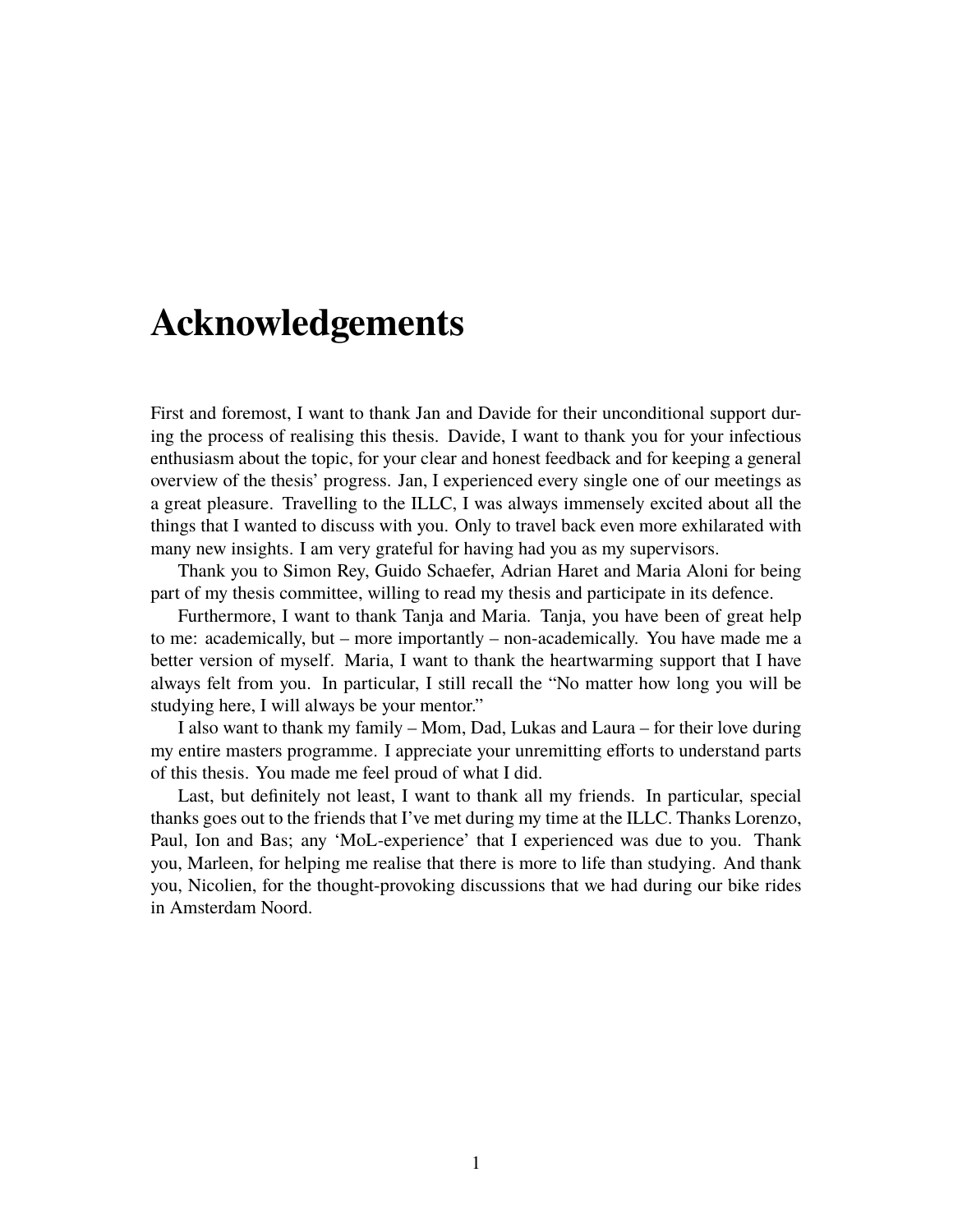# **Contents**

| 1                       | $\overline{\mathbf{3}}$<br><b>Introduction</b>                        |                                                                     |  |  |  |  |  |
|-------------------------|-----------------------------------------------------------------------|---------------------------------------------------------------------|--|--|--|--|--|
|                         | 1.1                                                                   | 3                                                                   |  |  |  |  |  |
|                         | 1.2                                                                   | $\overline{4}$                                                      |  |  |  |  |  |
|                         | 1.3                                                                   | 5                                                                   |  |  |  |  |  |
|                         | 1.4                                                                   | 8                                                                   |  |  |  |  |  |
|                         | 1.5                                                                   | 8                                                                   |  |  |  |  |  |
|                         | 1.6                                                                   | 9                                                                   |  |  |  |  |  |
|                         | 1.7                                                                   | 11                                                                  |  |  |  |  |  |
| $\mathbf{2}$            | 13<br><b>Preliminaries</b>                                            |                                                                     |  |  |  |  |  |
|                         | 2.1                                                                   | 13                                                                  |  |  |  |  |  |
|                         | 2.2                                                                   | 15                                                                  |  |  |  |  |  |
|                         | 2.3                                                                   | 18                                                                  |  |  |  |  |  |
|                         | 2.4                                                                   | 34                                                                  |  |  |  |  |  |
| $\mathbf{3}$            | <b>Results about Satisfaction</b><br>36                               |                                                                     |  |  |  |  |  |
|                         | 3.1                                                                   | Convergence to Equal-Satisfaction for Four Agents and at most Three |  |  |  |  |  |
|                         |                                                                       | 36                                                                  |  |  |  |  |  |
|                         | 3.2                                                                   | 53                                                                  |  |  |  |  |  |
|                         | 3.3                                                                   | 56                                                                  |  |  |  |  |  |
| $\overline{\mathbf{4}}$ | <b>Complexity of Equal-Share</b><br>58                                |                                                                     |  |  |  |  |  |
| 5                       | <b>Results about Convergence to Equal-Relative Satisfaction</b><br>61 |                                                                     |  |  |  |  |  |
|                         | 5.1                                                                   | 61                                                                  |  |  |  |  |  |
|                         | 5.2                                                                   | 62                                                                  |  |  |  |  |  |
|                         | 5.3                                                                   | 64                                                                  |  |  |  |  |  |
|                         | 5.4                                                                   | 71                                                                  |  |  |  |  |  |
| 6                       | <b>Conclusion</b>                                                     |                                                                     |  |  |  |  |  |
|                         | 6.1                                                                   | 73                                                                  |  |  |  |  |  |
|                         | 6.2                                                                   | 74                                                                  |  |  |  |  |  |
|                         | 6.3                                                                   | 76                                                                  |  |  |  |  |  |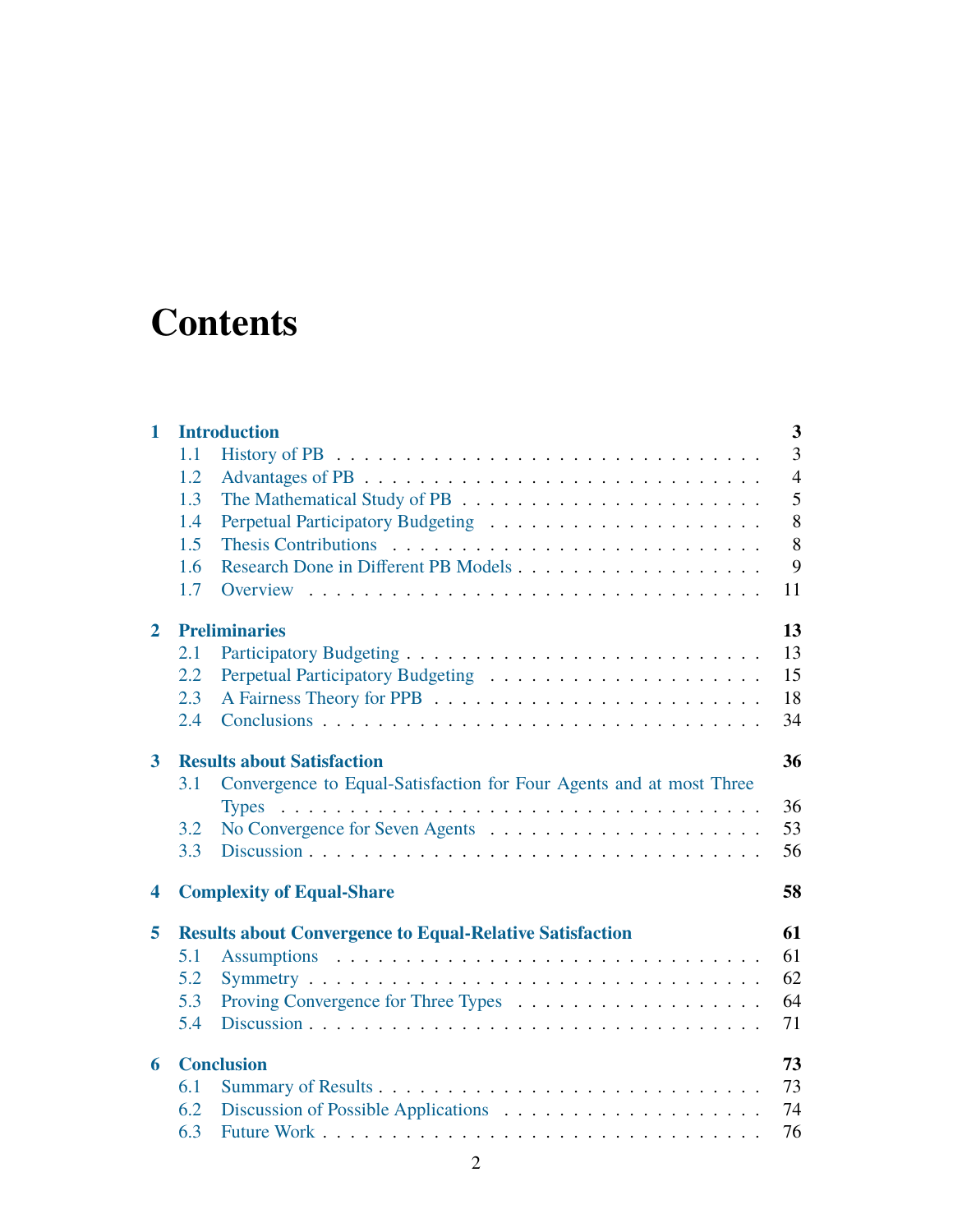# <span id="page-4-0"></span>**Chapter 1**

# **Introduction**

Participatory Budgeting (PB) is an exciting new method of public decision making (A. Shah, [2007\)](#page-81-1). The core idea of PB is that residents have a direct say in how public funds are spent (Aziz and N. Shah, [2021\)](#page-79-0). For example, a municipality may divide some amount of money among several districts. The residents of these districts can think of several different proposals for some projects they would like to see funded. After these project proposals are made and after there has been some preliminary selection of the viable projects, the people of the district go on to vote for their favourite projects. After the voting, the 'best' set of projects is selected and these are then actually realised.

In practice PB is mainly applied to letting residents decide on the funding of *public projects*. Typical examples of such public projects include building a playground in a particular neighbourhood or planting more trees in specific streets. However, in theory PB could be applied to *any* public spending. PB could, for example, also be applied to more general funding issues, such as whether to allocate more money to improving a country's infrastructure or to improving a country's healthcare system.

### <span id="page-4-1"></span>**1.1 History of PB**

PB started out as a radical democratic project in 1989 in Porto Allegre, Brazil (Cabannes, [2004\)](#page-79-1). This was an initiative led by the Workers Party. Olívio Dutra, the mayor at that time and one of the founding members of the Workers Party, initiated the process of PB as a reaction to the non-transparent and non-democratic ways of decision making of the previous twenty years (Abers, [1998\)](#page-79-2).

Since its start in Porto Allegre, PB has spread rapidly to many municipalities across the world (A. Shah, [2007\)](#page-81-1). In total, more than 1500 municipalities are implementing PB as a way of deciding how to spend public funds (Aziz and N. Shah, [2021\)](#page-79-0). It has been implemented by municipalities all across the world. In the US and Canada, for example, PB has been implemented in more than 29 cities, with more than 300 million euro of public funds being allocated to public projects. And in Paris, more than 100 million euro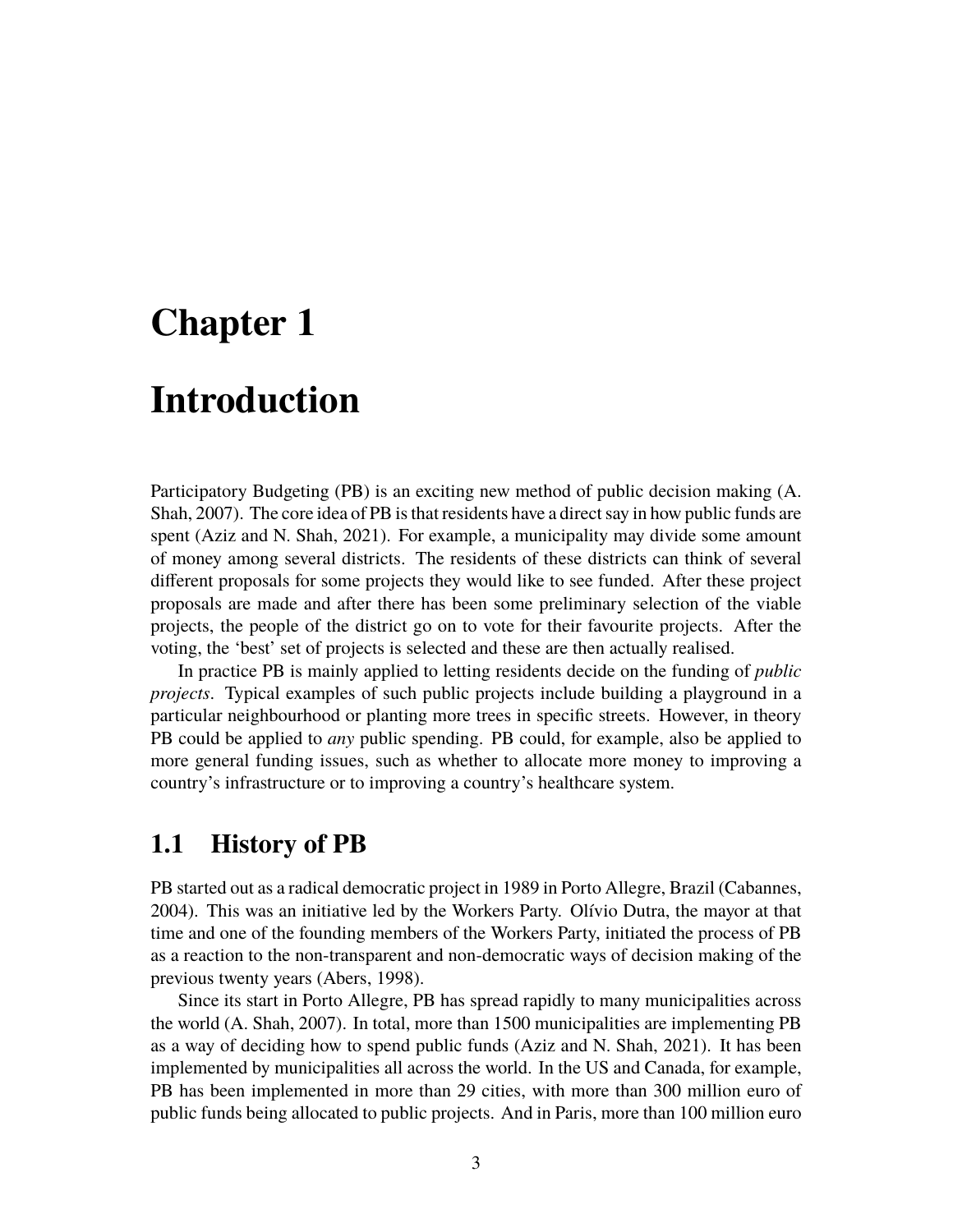is spent via PB each year (Legendre, Madénian, and Scully, [2018\)](#page-81-2). And new regions are still joining. For example, Toronto, the state of New South Wales (Australia) (Aziz and N. Shah,  $2021$  $2021$ ) and also Amsterdam<sup>1</sup> recently started with implementing PB.

## <span id="page-5-0"></span>**1.2 Advantages of PB**

PB has been considered to have many advantages compared to classical ways of deciding on how to spend public funds (A. Shah, [2007\)](#page-81-1). We'll name three.

- First of all, PB is a way to empower groups previously excluded from power. *Every* resident can participate in PB. In particular, then, also previously socially excluded groups of people can participate. Moreover, PB can be a way to dedicate even *more* power to these groups. After all, with PB the municipality does not have to spread the total available budget evenly across all districts (A. Shah, [2007\)](#page-81-1). Instead, it can dedicate – relative to the number of residents of that district – more available budget to low-income districts than to high-income districts. In this way previously excluded groups, such as the poor, can execute more influence over the decision making than the rich, in the sense that they have a say in how to allocate a relatively larger budget.
- Secondly, PB makes for a more transparent decision-making process. Suppose that a PB-round has taken place and that a set of projects has been selected. It is then clear why the selected projects have been chosen: residents have voted on the projects and these projects received (in some sense to be made precise later) the 'most' votes. This is different from some other ways of decision making. For example, when local administrators decide on what public projects to fund it can be unclear why the administrators chose to fund those specific projects, instead of others. This non-transparency opens the door for corruption and clientelism. For example, this characterized the pre-PB situation in Porto Allegre (Abers, [1998\)](#page-79-2).
- Thirdly, PB acts as a so-called 'citizenship school' (A. Shah, [2007\)](#page-81-1). Due to PB, citizens are actively involved in the decision-making process. They have to, amongst other things, deliberate with other citizens and the municipality on how to spend scarce resources, on the feasibility of projects and on practical considerations such as the maintenance of the projects. In this way, citizens learn about local politics: what kind of responsibilities the municipality has (and hence what they can expect from the municipality) and what kind of rights they have as citizens. PB can thus function as a citizenship school; a way of enhancing citizens' knowledge about local politics.

<span id="page-5-1"></span><sup>1</sup>See https://buurtbudget.amsterdam.nl.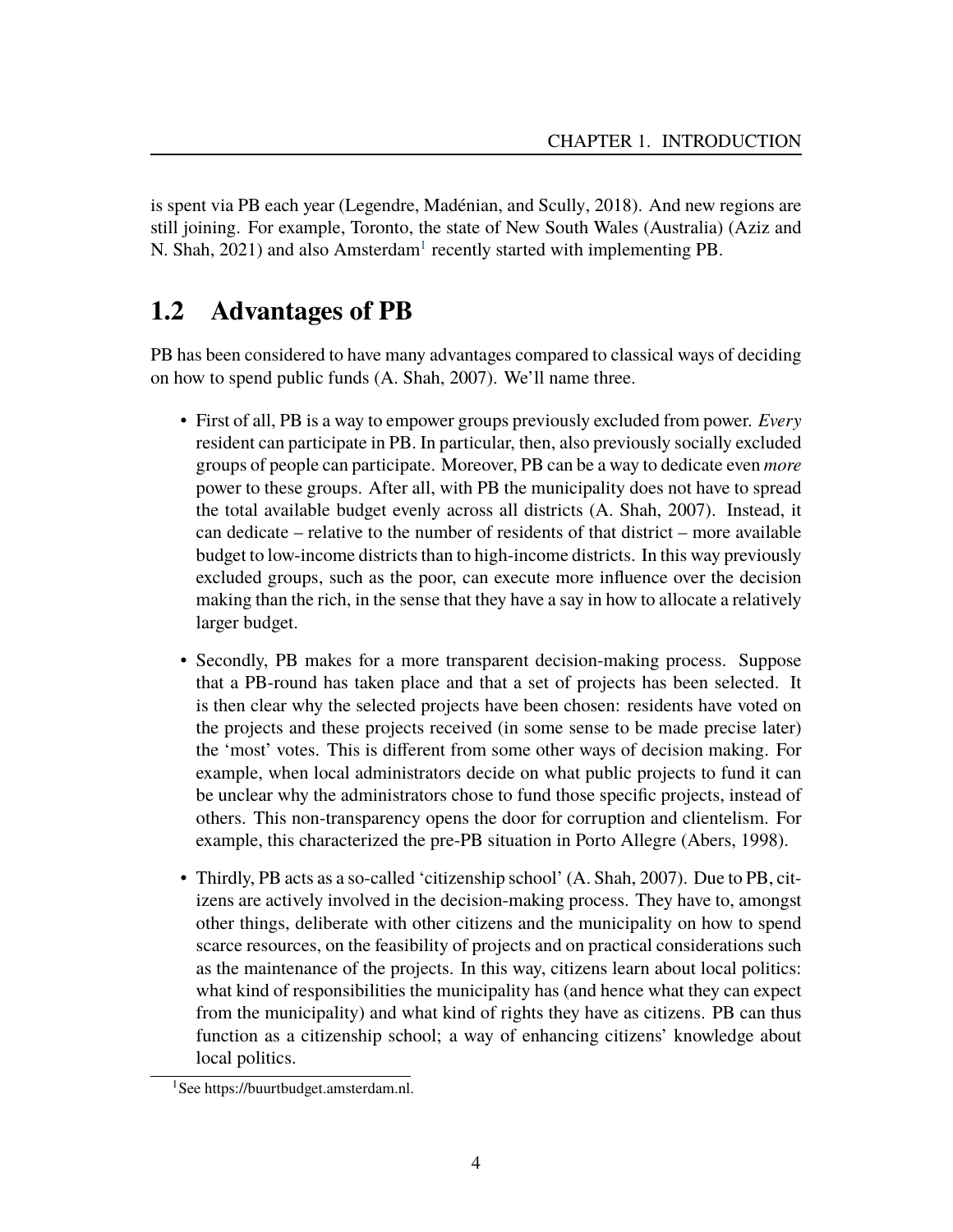### <span id="page-6-0"></span>**1.3 The Mathematical Study of PB**

PB seems straightforward, but, in fact, it is not so straightforward to specify how *exactly* it must be executed (Bhatnagar et al., [2003\)](#page-79-3). For example, what is the best way of letting people vote on projects, and how do you best pick a certain amount of projects based on these votes? Since PB is still a new topic, it is important that these questions are settled sooner rather than later: "Whatever the best approach to participatory budgeting is, now is the time to identify it, before various heuristics become hopelessly ingrained" (Benadè et al., [2021\)](#page-79-4).

The need to answer these questions has recently initiated a large body of research in the field of *Computational Social Choice*. Computational Social Choice is an interdisciplinary research area at the intersection of social choice theory and computer science (Brandt et al., [2016\)](#page-79-5). Mainly, this entails the studying of social choice questions from a mathematical and algorithmic perspective.

More precisely, this research strand within Computational Social Choice that studies PB from a mathematical and algorithmic perspective is concerned with two main questions. Firstly: how to elicit the preferences of the residents? And secondly: given a certain way of eliciting the preferences of the residents, how to select a set of projects based on these preferences?

There are multiple ways of asking for the agents' preferences. In this thesis we will work with so-called 'Approval Voting', where the agents vote for the projects that they approve of (Aziz and N. Shah, [2021\)](#page-79-0). That is, for each of the projects, an agent can report to either like or dislike the project. Later in this chapter we will consider this in more detail. This thesis focuses primarily on giving an answer to the second question; given the approval votes of the agents, what projects should we select?

To illustrate the gist of this question, consider Figure [1.1](#page-7-0) below, which depicts a simple example of PB with approval votes.

From left to right the voters are: Jessy (approving of building a new park and a swimming pool), Maureen (approving of building a new playground and a football field), Paul (approving of building a park bench), John (approving of building a football field and a playground with gymnastics equipment) and George (approving of building a football field).

Note now three things about Figure [1.3.](#page-6-0) As can be seen from the figure, some voters might 'agree' with each other on what to fund. For example, Maureen, Paul and John agree on building a football field. Further, note that their preferences are not ordered: in Approval Voting we do not know whether Jessy prefers building a park to building a swimming pool, or vice versa. And finally note that not everybody needs to necessarily approve of the same amount of projects. While Jessy, Maureen and John approve of two projects, both Paul and George approve of only one project.

Now suppose that we can only afford to fund one project. There are several different approaches that could be used in determining which set of projects to fund (Aziz and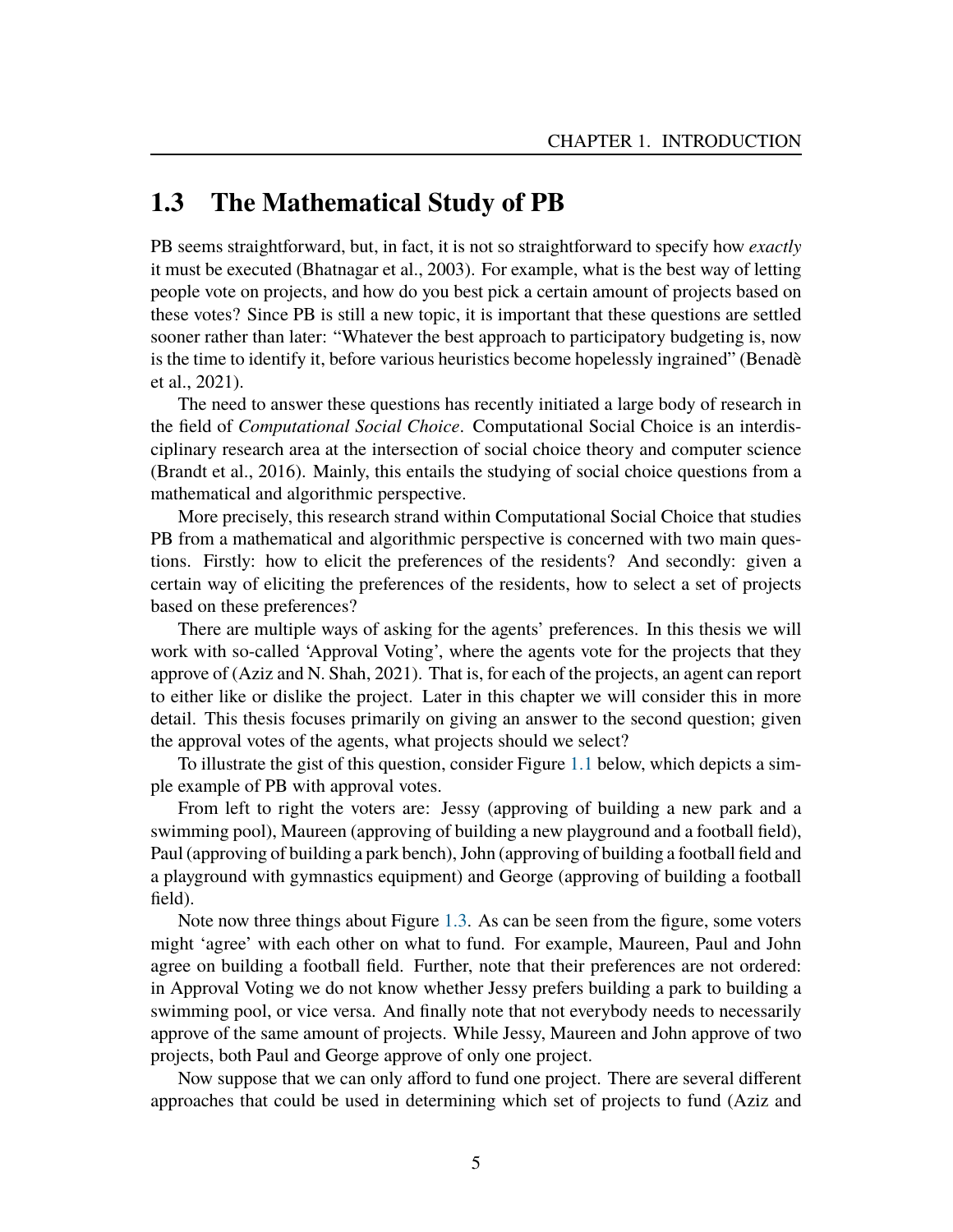

Figure 1.1: Five agents and their approval votes

<span id="page-7-0"></span>N. Shah, [2021\)](#page-79-0). For example, we could want to *maximise* the 'welfare' – roughly corresponding to the extent to which the voters are happy with a certain allocation – of the voters. Though this is a natural objective, we should at least also want our allocation to satisfy some notion of fairness. Otherwise, if welfare maximisation would be the only desideratum, then the outcome might satisfy some voters much more than others, thereby thwarting the democratic objective of PB. We will come back to this consideration later in more detail.

Given that we do not have any information about what happened in previous rounds, we should fund the football field, as this maximises the welfare and since there is not a fairer alternative available. Note however that this is *not* a perfectly fair outcome: while Maureen, John and George got a project that they approved of, Jessy and Paul got none of their approved projects.

So suppose now that in the next year, given that we funded the football field, the votes change as specified in Figure [1.2.](#page-8-0)

That is, since their football field has now been funded, Maureen, John and George now approve of something else: a playground with gymnastics equipment. And Paul changed his mind: instead of approving of a park bench, he now approves of a swimming pool. Given these votes, and given that we can still only afford one project, the question is what project to fund next.

Note that if we would only be interested in maximising welfare, we would select the playground with gymnastics equipment. However, as mentioned above, we also want our outcome to be 'fair' in some sense. Observe, then, that if we would select the swimming pool, Jessy and Paul would get what they want. Hence, after 2 rounds of PB, every voter got something of their liking, and we might therefore argue that this allocation is 'fair'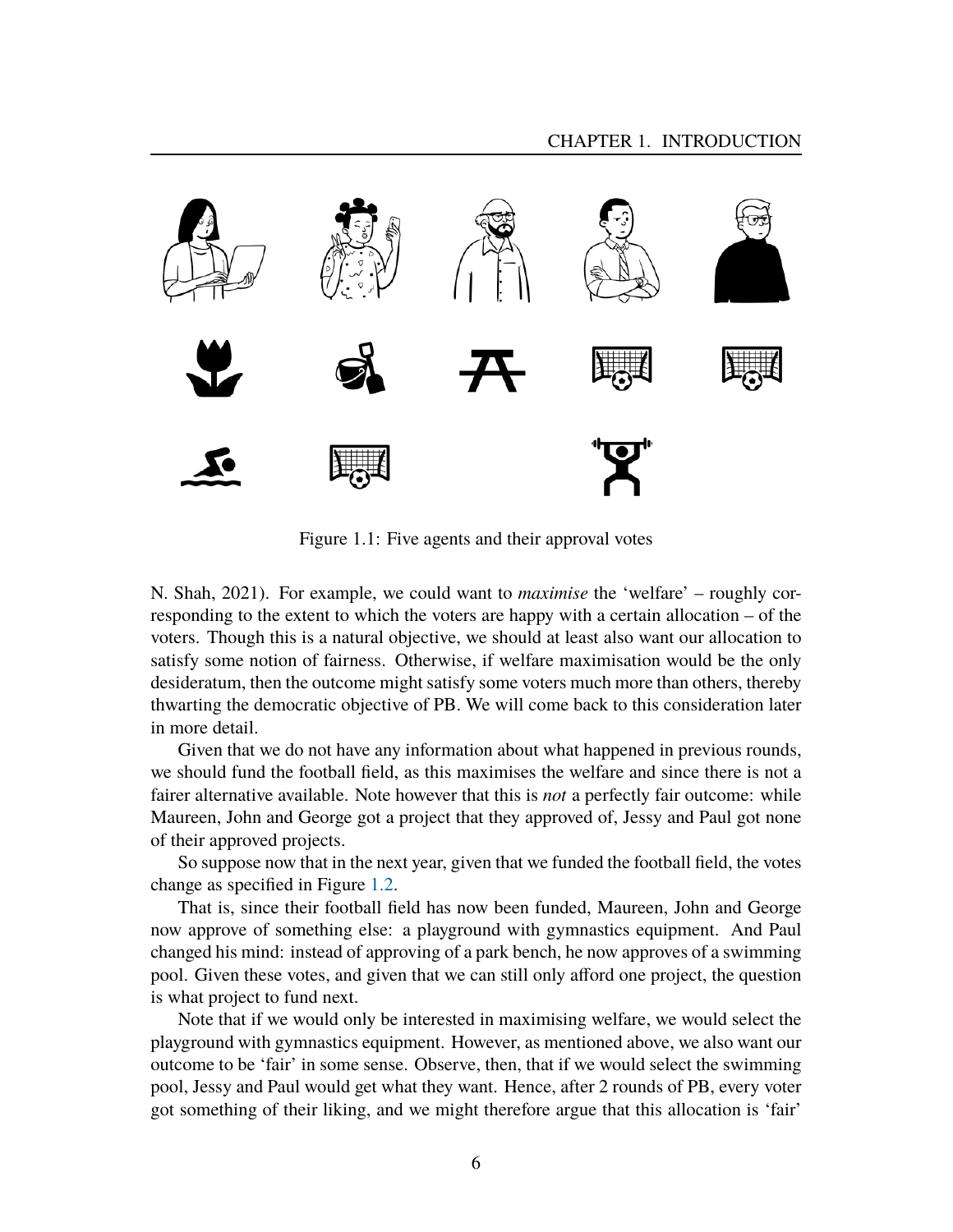

Figure 1.2: Five agents and their approval votes in a subsequent round

<span id="page-8-0"></span>to everyone participating.

This example illustrates the main topic of the thesis. In PB we want our selection of projects to be 'fair' in some sense. However, as the simple example above illustrates, it is not always possible in *single* rounds to be perfectly fair to every voter. In the first round, for example, both Jessy and Paul were dissatisfied, since they got none of their approved projects funded. And we were not able to improve on this result: whatever project we would choose, we would always leave some voters dissatisfied.

One possible solution to this problem is to try to guarantee fairness over time. We cannot require that an allocation is always fair to each voter in every individual round, but possibly we can be fair to every voter on the long run. That is, by dedicating more budget to the voters that were previously left dissatisfied. This solution is illustrated by the example given above: in the second round we dedicated more budget to Jessy and Paul, who were dissatisfied in the previous round, thereby overruling the welfare maximisation consideration.

This thesis is an investigation to the extent to which such a fair solution over time can always be guaranteed to exist. The research question of the current thesis is therefore: *can fairness over time always be guaranteed in PB?* We will show that this depends on the way that 'fairness' and the related notion of 'welfare' are defined: for some definitions of fairness and welfare we *can* always guarantee a fair outcome, while for others this cannot be guaranteed.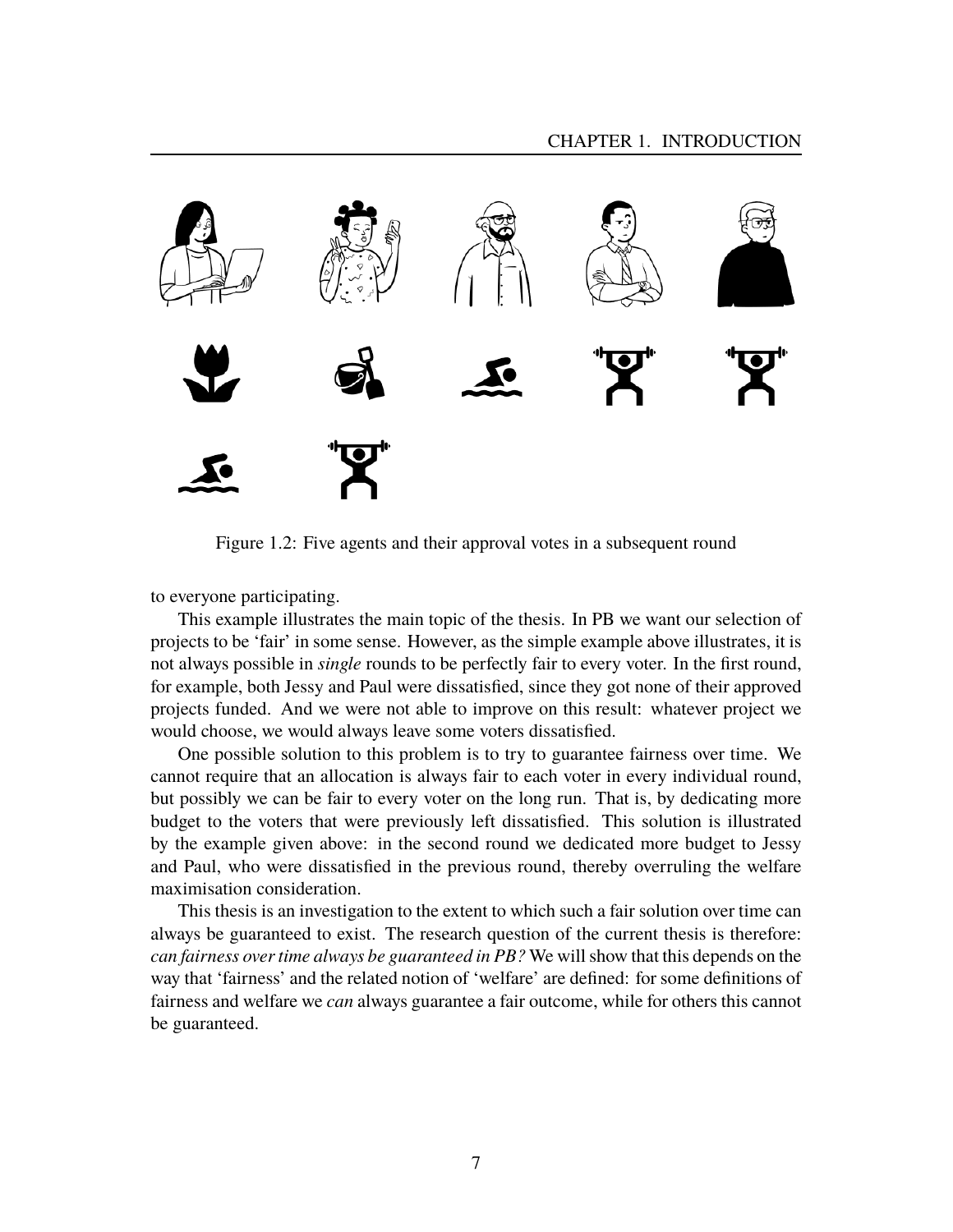### <span id="page-9-0"></span>**1.4 Perpetual Participatory Budgeting**

The initial research into the possibilities of realising fairness over time in PB has only recently been conducted, namely by Lackner, Maly, and Rey [\(2021\)](#page-81-0). Their research contributes in two ways to answering the fairness-question.

Firstly, they defined the formal (perpetual) framework needed to study whether fairness in the long term can be realised. This framework is called 'Perpetual Participatory Budgeting' (PPB) and will be adopted in this thesis. Secondly, they investigated for several different notions of welfare and fairness whether fairness is possible in PPB.

Lackner, Maly, and Rey [\(2021\)](#page-81-0) define three different notions of fairness, and three different notions of welfare. A 'fair' outcome is an outcome with a certain distribution of welfare among the voters. If fairness is taken to be an outcome that generates an *equal* amount of welfare for each group of agents, then for none of the studied notions of welfare such an outcome can always be guaranteed to exist. When fairness is taken to be an outcome that minimises the inequality of welfare (as measured by the Ginicoefficient), then such an outcome  $can - by definition - always be guaranteed to exist.$ However, it is computationally hard to find this outcome. Finally, when fairness is taken to be an outcome that, in the limit, generates an equal amount of welfare for each group of agents, then such an outcome can for one notion of welfare be guaranteed to exist, provided that there are at most two groups (or: 'types') of agents.

### <span id="page-9-1"></span>**1.5 Thesis Contributions**

In this thesis we will elaborate on the work already done by Lackner, Maly, and Rey [\(2021\)](#page-81-0) and extend their results. We show that when defining welfare as 'satisfaction' and fairness as convergence to equal welfare, even when there are only seven agents, we cannot guarantee a fair outcome (Proposition [3.2.1\)](#page-54-1). However, when there are at most four agents and at most three types, a fair outcome can be guaranteed to exist (and we will show how to compute this outcome) (Theorem [3.1.1\)](#page-37-2). Further, we show that computing a fair outcome (taken to be an outcome generating exactly the same amount of 'share' for each group of agents) is computationally hard (Theorem [4.0.1\)](#page-59-1). Finally, when we define welfare as 'relative satisfaction' and fairness as convergence to equal welfare, we show that we can guarantee, given some assumptions, the existence of a fair outcome for three groups with an arbitrary amount of agents (Theorem [5.3.1\)](#page-65-1).

In the rest of the chapter we will first give an informal description of the formal model of PB that we will be using to study our main question (we will present the formal model itself in the next chapter), discuss research done in different PB models alongside this description and provide an overview of the chapters to come.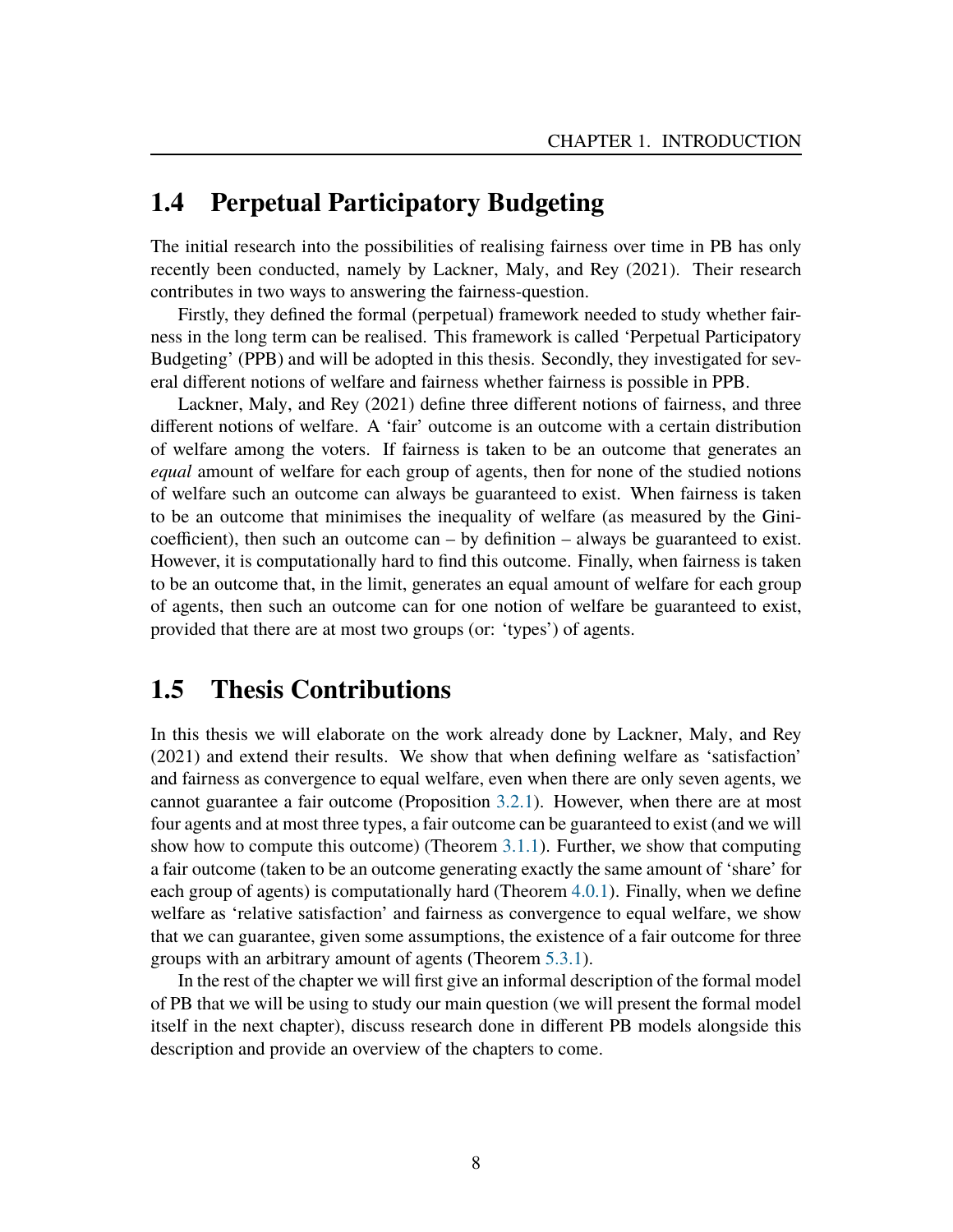### <span id="page-10-0"></span>**1.6 Research Done in Different PB Models**

The current research is a strand within the field of Computational Social Choice. For an overview of this field we recommend the Handbook on Computational Social Choice by Brandt et al. [\(2016\)](#page-79-5).

For a historical and philosophical perspective on PB, we recommend the book on PB which was published by the World Bank (A. Shah, [2007\)](#page-81-1). In particular the first chapter is relevant for this thesis.

The mathematical work on PB is: recent, vast and diverse. For example, there are many different mathematical models that describe PB. In a recent overview article, Aziz and N. Shah [\(2021\)](#page-79-0) describe a general mathematical model that captures all the current particular PB models as special cases. That is, the general model consists of certain parameters and all the specific models are particular instantiations of these parameters. For an overview of the current mathematical approaches to PB, we therefore recommend this overview article by Aziz and N. Shah [\(2021\)](#page-79-0).

We briefly describe the four main parameters – or design choices – and state the design choices that we make.

**Decision space.** The first design choice is the space of possible outcomes: it can either be discrete – meaning that projects can be either fully funded or not funded at all – or continuous or 'divisible', meaning that projects can be funded to some fractional degree.<sup>[2](#page-10-1)</sup> In this thesis, we will assume that the decision space is discrete, which is the default choice in PB research (see e.g. the work by Legendre, Madénian, and Scully  $(2018)$  $(2018)$ , Conitzer, Freeman, and N. Shah [\(2017\)](#page-80-0) and Delort, Spanjaard, and Weng [\(2011\)](#page-80-1)).

Work on fairness in *divisible* models has for example been done by Garg, Kulkarni, and Murhekar [\(2021\)](#page-80-2), which showed that a fair outcome – formalised as an outcome that is 'in the core' – cannot always be guaranteed to exist, though can be approximated. Fain, Goel, and Munagala [\(2016\)](#page-80-3) have studied proportional representation in the divisible model.

**Preference modelling and ballot design.** As mentioned above, there are multiple ways in which voters can vote. Since different voting mechanisms elicit different types of information about the voters' preferences, connected to the choice for a particular voting mechanism is the choice for the type of information that one wants to elicit.

In this thesis, we will work with Approval Voting, where voters vote on projects that they approve of. We therefore model agents' preferences as *dichotomous preferences*, which is a preference relation that divides the set of projects into two subsets: those

<span id="page-10-1"></span><sup>&</sup>lt;sup>2</sup>For example, consider again our earlier Figure [1.1.](#page-7-0) Suppose that after funding the football field, we still have some budget available to fund part of the gymnastics park. We might not be able to fund all of the gymnastics equipment, but we can fund a few pieces of equipment. A mathematical PB model that allows for this possibility is called continuous/divisible.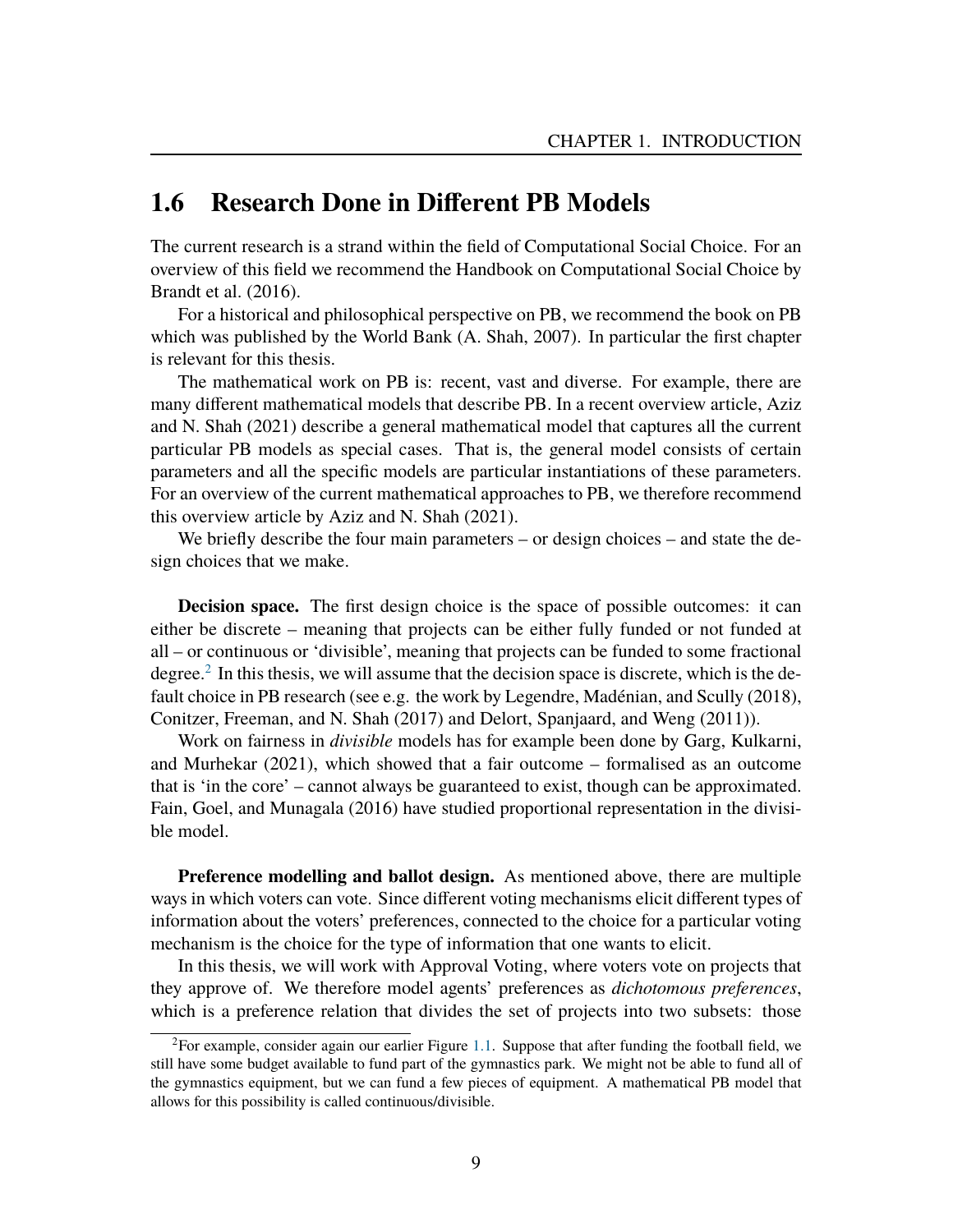which are liked and those which are disliked.

Approval Voting is the default way of eliciting preferences (Aziz and N. Shah, [2021\)](#page-79-0), and there are different ways of doing it. In the least restrictive version of Approval Voting, voters can approve of any set of projects (see e.g. the work by Aziz, Brill, et al. [\(2017\)](#page-79-6) and Aziz, Lee, and Talmon [\(2018\)](#page-79-7)). They might even approve of all of the available projects. As we will later see, we will sometimes put some restrictions on the set of projects that voters can approve of. For example, we might require that voters can only approve of sets of projects whose total cost does not exceed the budget that is available. So-called 'Knapsack Voting' is a special case of this and has been studied in the context of PB for example by Goel et al. [\(2020\)](#page-80-4).

Work on PB where voters submit ranked ballots instead of approval ballots has for example been done by Airiau et al. [\(2019\)](#page-79-8). They studied several voting rules in this context that maximise the social welfare, and showed that they also satisfy several notions of fairness. In this work, preferences are modelled correspondingly as *ordinal preferences*, which is a ranking over the set of available projects, stating which projects are preferred to which other projects, though not specifying *to what extent* a project is preferred to another project.

We work with approval ballots instead of ranked ballots for two reasons. First, ranking projects gives *relative* but not absolute information: the fact that a voter ranked a project last does not imply that the voter thinks this project is not a good project, only that it is less preferred to the other projects. For example, a voter might think all of the proposed projects are good projects. Second, asking agents for a full ranking of all of the available projects can present agents with too many choices. It has been shown by Iyengar and Lepper [\(2000\)](#page-80-5) that a greater choice can decrease the agents' subsequent satisfaction of their choice.

**Vote aggregation.** The third design choice is on how to aggregate the votes into a single set of chosen projects. As mentioned above, there are different goals that can steer this choice.

One common goal in selecting a suitable set of projects is to maximise the welfare of the voters. The work by Hershkowitz et al. [\(2021\)](#page-80-6) and Fluschnik et al. [\(2019\)](#page-80-7) are examples.

In this thesis, however, our goal is not to maximise the welfare of the agents, but to generate a fair outcome. The work most similar to this thesis is the work done by Lackner, Maly, and Rey [\(2021\)](#page-81-0).

**Sequentiality.** The last and most distinguishing design choice is whether PB is described as a one-shot process, or as a sequential process (i.e., as a process in which agents vote during multiple rounds). Almost all work on PB models PB as a one-shot process.

Only recently, Lackner [\(2020\)](#page-81-3) introduced perpetual (sequential) voting in the context of classical voting. It was then introduced to the context of PB by Lackner, Maly, and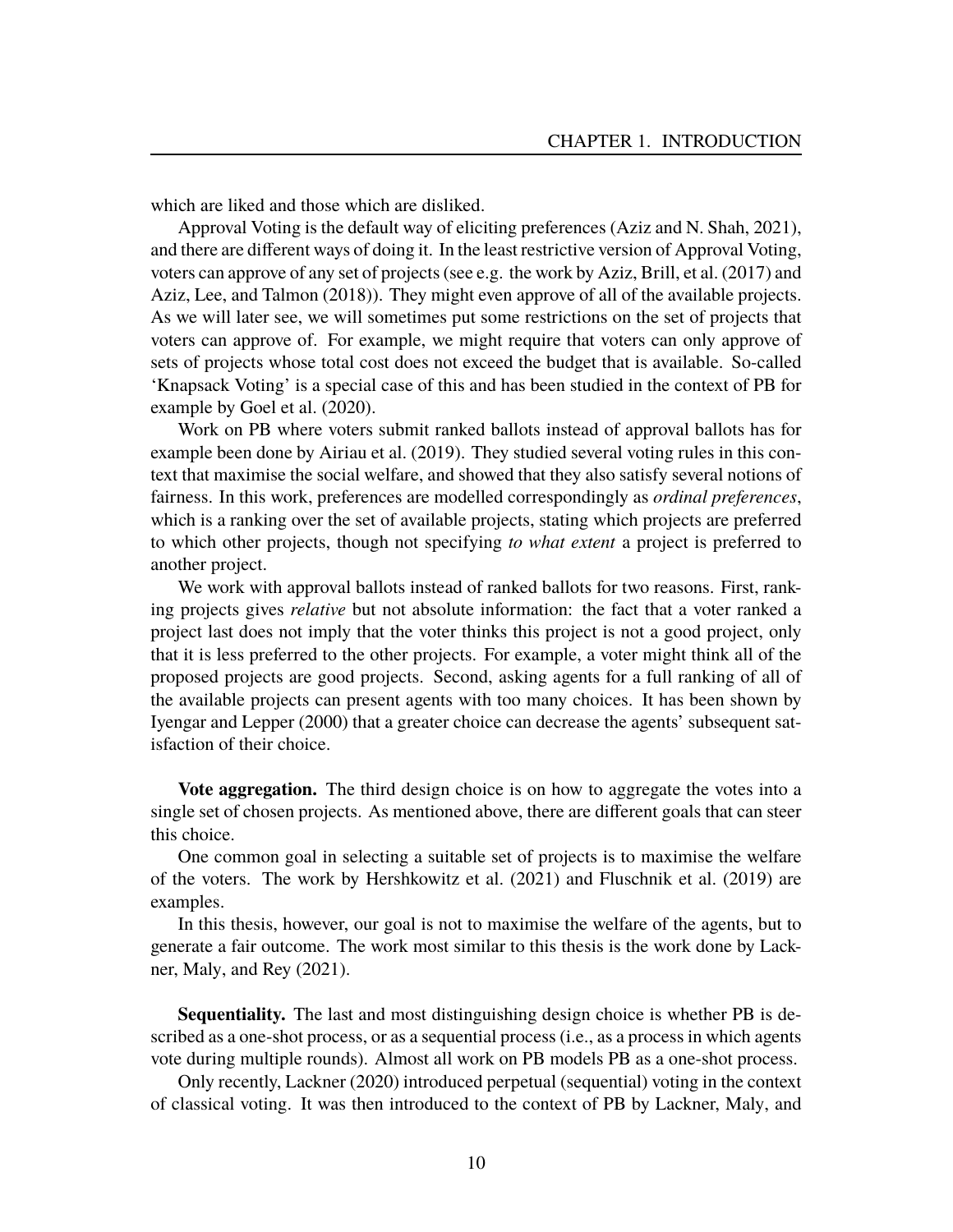| Rey (2021). The perpetual model is called 'Perpetual Participatory Budgeting' (PPB). |  |  |  |
|--------------------------------------------------------------------------------------|--|--|--|
| We will adopt this formal model.                                                     |  |  |  |

| Decision space Ballot design |          | Vote aggregation     | Sequentiality     |
|------------------------------|----------|----------------------|-------------------|
| Divisible                    | Approval | Welfare maximisation | <b>Sequential</b> |
| <b>Discrete</b>              | Ranked   | <b>Fairness</b>      | Non-sequential    |

Table 1.1: The design choices of the current thesis

Finally, in this thesis our main focus is on the welfare of *groups* of agents, instead of on the welfare of individual agents. In particular, we are interested in the welfare of districts – being a particular group of agents. Currently, PB is usually done per district, as opposed to city-wide. Recent work by Hershkowitz et al. [\(2021\)](#page-80-6) has demonstrated that a city-wide PB is a Pareto-improvement on the district-level PB. This means that every district would get at least as much welfare as in district-level PB and at least one district gets strictly more welfare.

This work shares its point of departure with this thesis: PB should be done city-wide, and subsequently the way of selecting projects should take the preferences of the districts into account. The exact interpretation thereof, however, is different. While Hershkowitz et al. [\(2021\)](#page-80-6) focus on maximising the welfare of the districts, the current thesis puts the focus on generating fairness for the separate districts.

#### <span id="page-12-0"></span>**1.7 Overview**

In **Chapter** [2,](#page-14-0) we define (P)PB and formulate a fairness theory for PPB following Lackner, Maly, and Rey [\(2021\)](#page-81-0). In particular, we define three different notions of fairness and three different ways of measuring welfare. Furthermore, we will highlight several recent results about the extent to which fair outcomes can be achieved in PPB.

In **Chapter** [3,](#page-37-0) we extend these results by examining the extent to which solutions can be guaranteed that converge to *equal-satisfaction*, which is one of the ways of defining fairness and welfare. We show that this depends on the amount of agents that are involved. If there are more than seven agents, a converging solution is not guaranteed to exist. However, if there are less than four agents – divided into at most three types – a converging solution can be guaranteed to exist.

**Chapter** [4](#page-59-0) is an analysis of the computational complexity of determining whether a fair outcome exists – where a fair outcome is defined as an outcome in which all types get an equal *share* of the available budget. We show that we cannot always efficiently compute an outcome that satisfies the property of equal-share.

In **Chapter** [5,](#page-62-0) we investigate the possibilities of achieving fair outcomes when these outcomes are taken to be outcomes that converge to equal-relative satisfaction (which is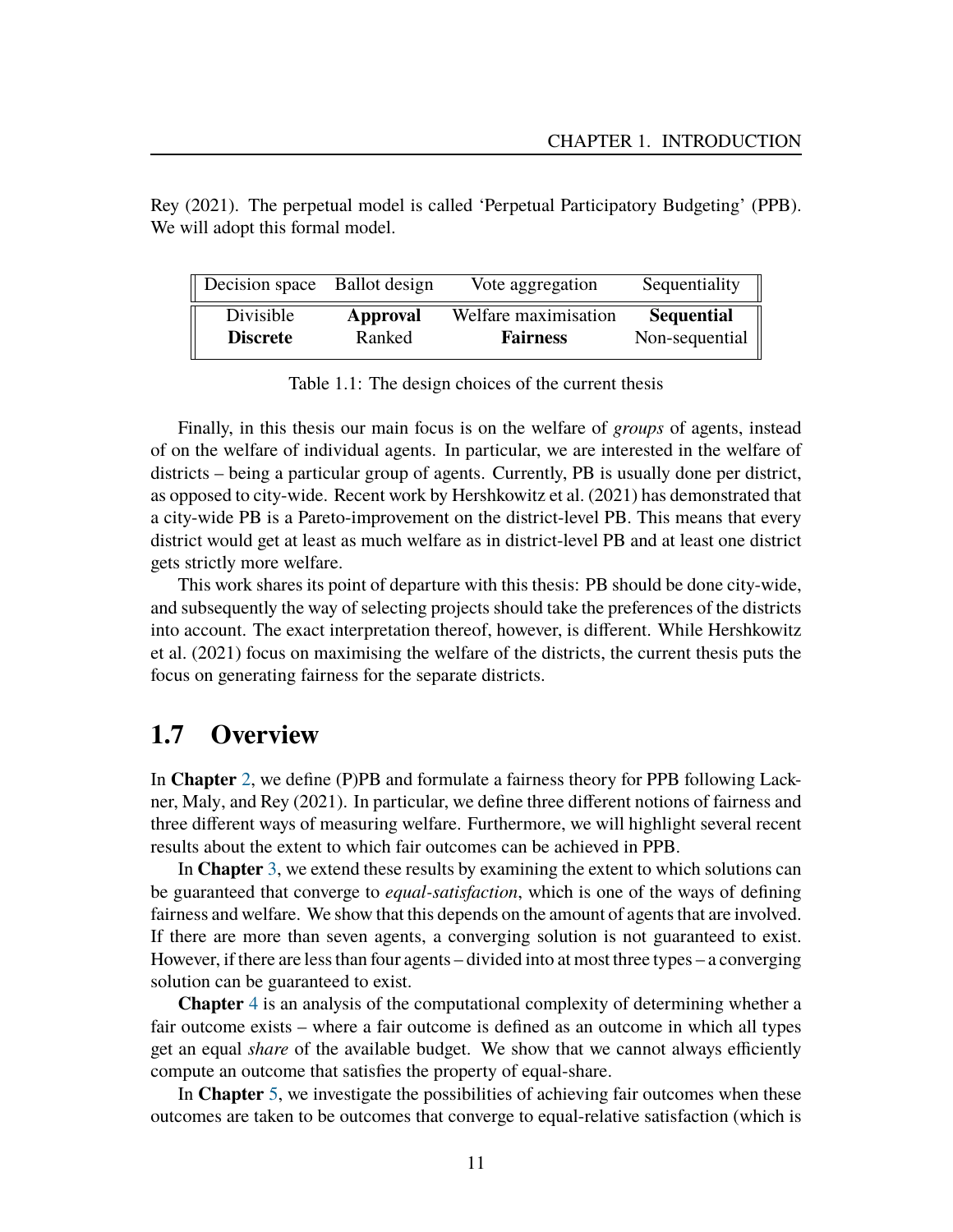also a way of defining fairness and welfare). We show that when there are three groups of agents, we can guarantee that – given certain assumptions – such an outcome exists. Not only do we show *that* such an outcome must exist, we also show how to compute it.

In the conclusion, we summarise all of the results (in particular, Table [6.1](#page-74-1) summarises all the results discussed in the thesis), discuss the implications of these results and present some directions for future research.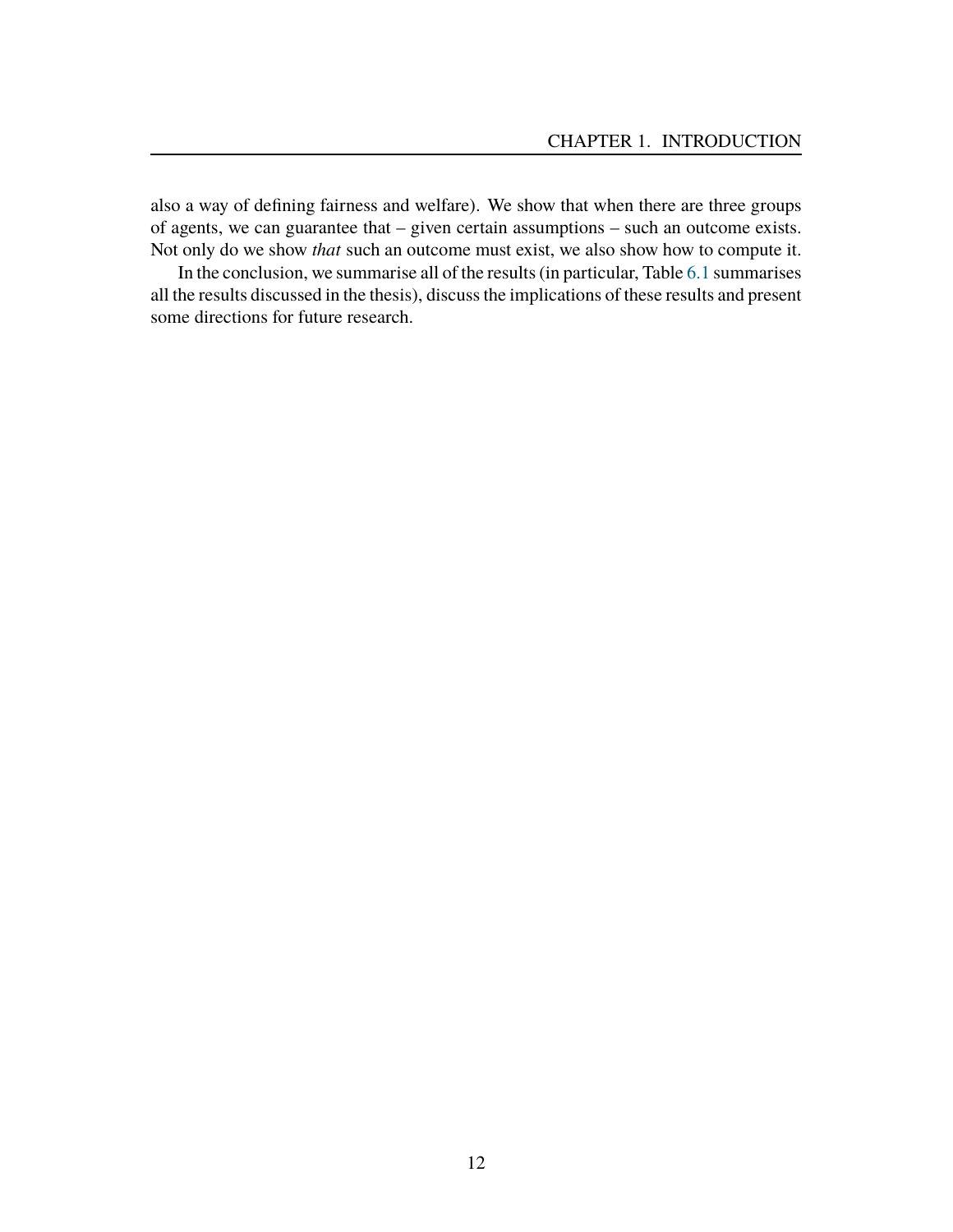# <span id="page-14-0"></span>**Chapter 2**

# **Preliminaries**

In this chapter we will build the foundation that is necessary to understand the following chapters and results. We will first define the formal model of Participatory Budgeting (PB), followed by the formal model of Perpetual Participatory Budgeting (PPB). This formal model – introduced by Lackner, Maly, and Rey [\(2021\)](#page-81-0) – adds a "perpetual" dimension to the classical PB model. Perpetual voting had already been considered in the context of classical voting by Lackner [\(2020\)](#page-81-3). Since the notion of *fairness* is defined in terms of the notion of *welfare*, we will – in the second part of the chapter – define several notions of welfare that we will be using. Finally, we will give an overview of some important results that apply to the framework of PPB.

In Chapter [4](#page-59-0) we will prove a complexity result. This requires basic knowledge about complexity theory, such as knowledge about the complexity classes **P** and **NP**, but since this is not a core result, we will not elaborate on this here. For an introduction to complexity theory we recommend the handbook by Arora and Barak [\(2009\)](#page-79-9).

### <span id="page-14-1"></span>**2.1 Participatory Budgeting**

Let N be a finite set of n voters – also called agents – such that  $\mathcal{N} = \{1, \ldots, n\}$ . And let  $\mathcal{P} = \{p_1, \ldots, p_m\}$  with  $m \in \mathbb{N}$  be a finite set of *projects* on which the agents can vote. Each agent  $i \in \mathcal{N}$  approves of a set of projects, which is expressed by the *approval function*:

**Definition 2.1.1** (Approval function). *The approval function is a function*  $A : \mathcal{N} \rightarrow$  $2^{\mathcal{P}}\backslash\{\emptyset\}$  giving for every  $i \in \mathcal{N}$  the set of projects  $A(i) \subseteq \mathcal{P}$  the agent approves of.

Given these notions, the *budgeting problem for PB* can be defined as a tuple consisting of the set of available projects, the available budget and the approval function. This is called a *budgeting problem*, because it intuitively – almost completely – describes the problem that a policy-maker faces when she has to decide on how to allocate the available money among the available projects.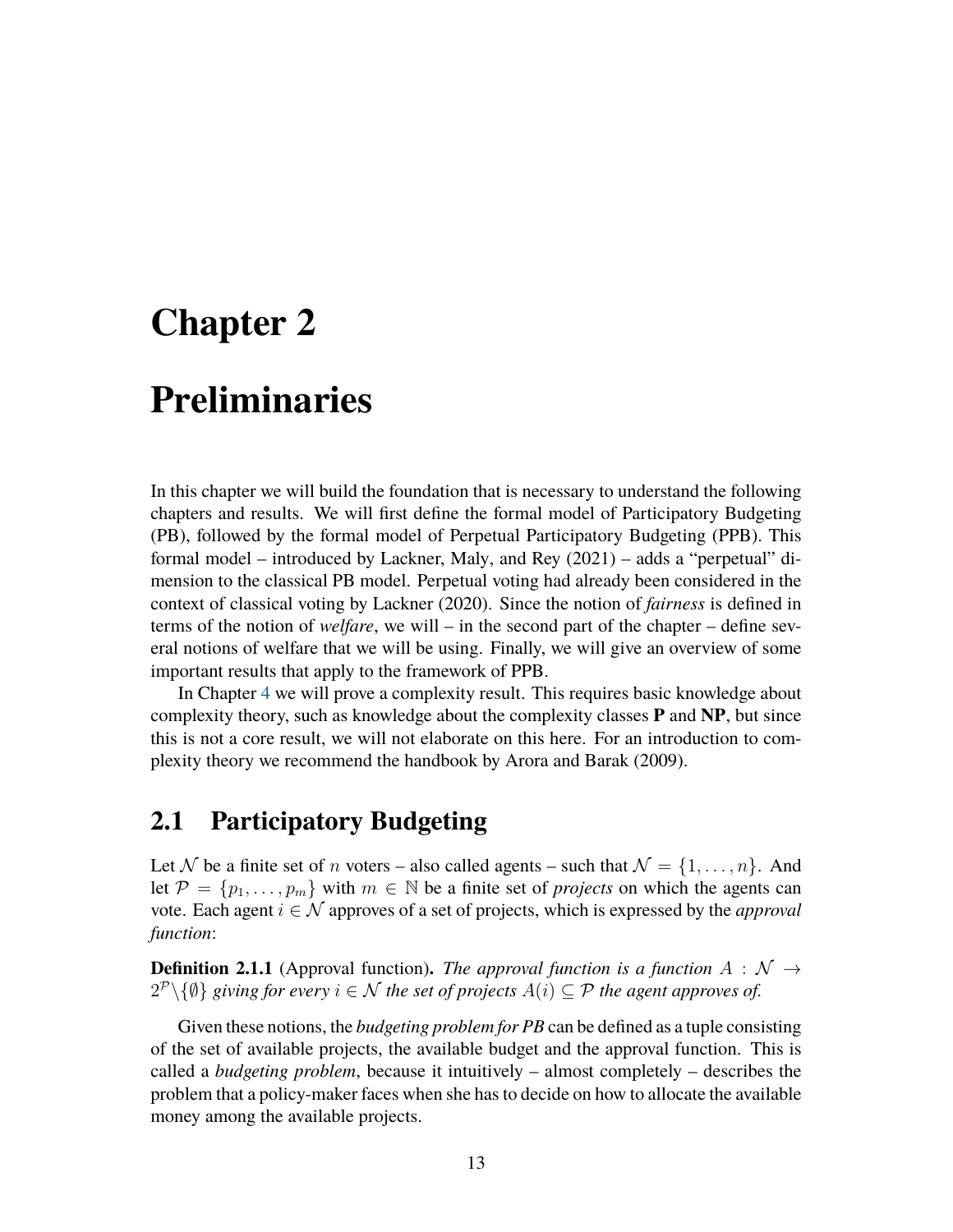However, another crucial part of the policy maker's problem is the *cost* of the different projects, while the cost function is not part of the formal definition. The (technical) reason for this will become apparent later.

**Definition 2.1.2** (Budgeting problem for PB)**.** *A budgeting problem* I *for PB, also called a budgeting instance, is a tuple*  $I = \langle P, b, A \rangle$ *, where:* 

- $P = \{p_1, \ldots, p_m\}$  *is the finite set of available projects,*
- $b \in \mathbb{N}_{\geq 0}$  *is the available budget,*
- $A: \mathcal{N} \to 2^{\mathcal{P}}\backslash \{\emptyset\}$  *is the approval function. For any*  $i \in \mathcal{N}$ ,  $A(i)$  *is called a (approval)* ballot*.*

All projects have an associated cost. This is expressed by the *cost function*, which is a function that maps every available project to a natural number:

**Definition 2.1.3** (Cost function). *Given the set*  $P = \{p_1, \ldots, p_m\}$  *of available projects, a* cost function *is a function*  $c^{PB}$  :  $\mathcal{P} \rightarrow \mathbb{N}$  *that maps every available project to its associated cost.*

The outcome of a budgeting problem I is a *budget allocation*. A budget allocation intuitively corresponds to a set of projects that could be selected after the voting procedure. A budget allocation can have different desirable properties. Two minimal ones that we will usually require are that a budget allocation (1) is *feasible* – which intuitively expresses that the budget allocation respects the available budget – and (2) is *exhaustive* – which intuitively expresses that the budget allocation uses all the available budget, though not more than that.

**Definition 2.1.4** (Budget allocation, feasibility and exhaustiveness)**.** *Given a budgeting problem*  $I = \langle \mathcal{P}, b, A \rangle$  *and a cost function*  $c^{PB}$ *, a budget allocation is a set*  $\pi \subseteq \mathcal{P} \setminus \{\emptyset\}$ *. A budget allocation* π *is called:*

- *Feasible iff*  $\sum_{p \in \pi \subseteq \mathcal{P}} c(p) \leq b$ ,
- *Infeasible iff* π *is not feasible, and*
- *Exhaustive iff*  $\pi$  *is feasible and there does not exist a project*  $p \in \mathcal{P}$  *such that*  $p \notin \pi$ *and*  $c(\pi \cup \{p\}) \leq b$ .

As mentioned in the introduction, our main interest is in the welfare of *types* of agents, instead of in the welfare of *individual* agents. A type is defined as a subset of the set of agents, and, accordingly, the set of types is a set of subsets of the set of agents.

**Definition 2.1.5** (Type). *Given a budgeting instance*  $I = \langle \mathcal{P}, b, A \rangle$ *, a type t is a finite subset*  $t \subseteq \mathcal{N}$ . We denote by  $\mathcal{T} = \{t_1, \ldots, t_n\} \subseteq 2^{\mathcal{N}}$  a set of  $n \in \mathbb{N}$  types so that  $\bigcap_{t_i \in \mathcal{T}} t_i = \emptyset.$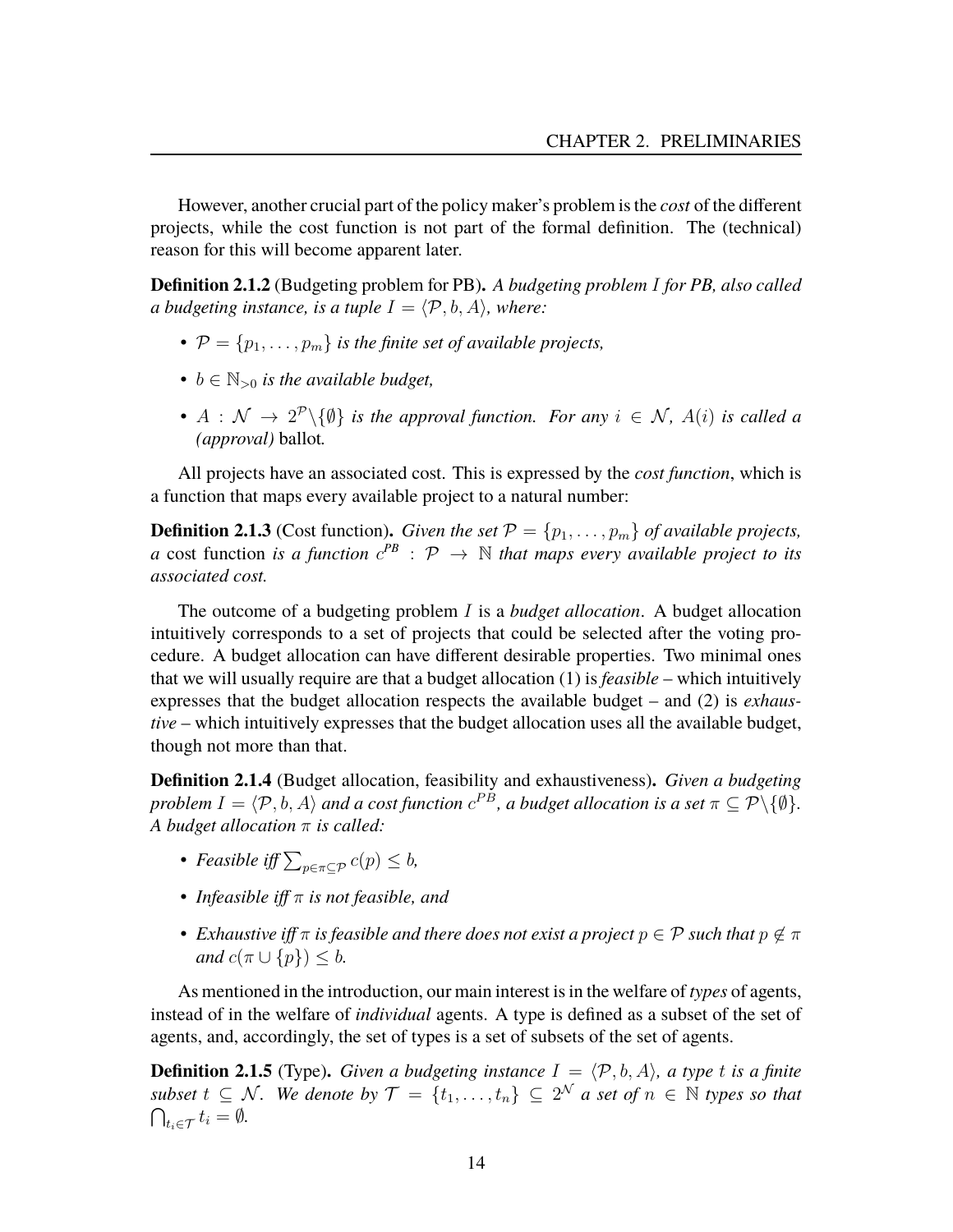Similar to the approval function, the *type function* is a function that gives for every agent its associated type.

**Definition 2.1.6** (Type function). *Given a set of agents* N, a budgeting instance  $I =$  $\langle \mathcal{P}, b, A \rangle$ , and a set  $\mathcal{T} \subseteq 2^{\mathcal{N}}$  of types, the type function is a function  $T : \mathcal{N} \to \mathcal{T}$  that *maps every agent*  $i \in \mathcal{N}$  *to its associated type.* 

<span id="page-16-1"></span>**Example 2.1.7.** Consider the following scenario with a set of agents  $\mathcal{N} = \{1, 2, 3, 4\}$ , a type function  $T(1) = T(2) = t_1$  and  $T(3) = T(4) = t_2$ , and a budgeting problem  $I = \langle \mathcal{P}, b, A \rangle$ , with:

- $\mathcal{P} = \{p_1, p_2, p_3, p_4\},\$
- $b = 10$ .
- $A(1) = \{p_1\}, A(2) = \{p_1, p_2\}$  and  $A(3) = \{p_3, p_4\}$  and  $A(4) = \{p_4\}.$

Suppose that we are given the following cost function:  $c(p_1) = 5, c(p_2) = 5, c(p_3) = 5$ 3 and  $c(p_4) = 5$ , and consider a budget allocation  $\pi = \{p_1, p_3\}$ . Note now that  $\pi \cap A(1) =$  $A(1)$ . That is, agents 1's full ballot is funded, while significantly less projects are funded of other agents' approval ballots. For example, it holds that  $\pi \cap A(4) = \emptyset$ . Intuitively, then, the budget allocation  $\pi$  doesn't seem to be 'fair' for individual agents participating. Also on the level of *types* of agents, the budget allocation intuitively doesn't seem fair. For both agents  $1, 2 \in t_1$  at least one project of their choice is funded, while this is only the case for *one* of the agents of  $t_2$ . We will later make this intuition about the fairness of a budget allocation more precise.

Finally, note that the ballots of all the agents are feasible, since  $c({p_1}) = c({p_4}) = c$  $5 \le b = 10, c({p_3, p_4}) = 8 \le b = 10$  and  $c({p_1, p_2}) = 10 \le b = 10$ .

However, not all ballots are exhaustive. To illustrate, agent 2's ballot *is* exhaustive, as  $c({p_1, p_2} \cup {p_3}) > b$  and  $c({p_1, p_2} \cup {p_4}) > b$ . However, the ballot of agent 4 is not exhaustive. For example, for agent 4 we have that  $c({p_4} \cup {p_1}) = 10 \le b = 10$ .

To conclude, one note about notation. In the following we will usually write a vector  $x = (x_1, \ldots, x_n)$  in boldface. We write – with minor abuse of notation –  $x \in \mathbf{x}$  to express that  $x$  is an element of the vector  $x$ .

#### <span id="page-16-0"></span>**2.2 Perpetual Participatory Budgeting**

The model of Perpetual Participatory Budgeting (PPB) is an extension of the PB model.

In PPB, we consider a sequence  $I = (I_1, \ldots, I_k)$  of k budgeting problems with  $k \in \mathbb{N} \cup \{\infty\}$ , where  $I_j$  denotes the jth entry of **I**.

**Definition 2.2.1** (k-PPB Instance)**.** *A* k*-PPB Instance* I *is a sequence*  $\boldsymbol{I} = (I_1, \ldots, I_k)$  of k budgeting instances with  $k \in \mathbb{N} \cup \{\infty\}$ , where  $I_j = \langle \mathcal{P}_j, b_j, A_j \rangle$ *denotes the* j*th entry of* I*.*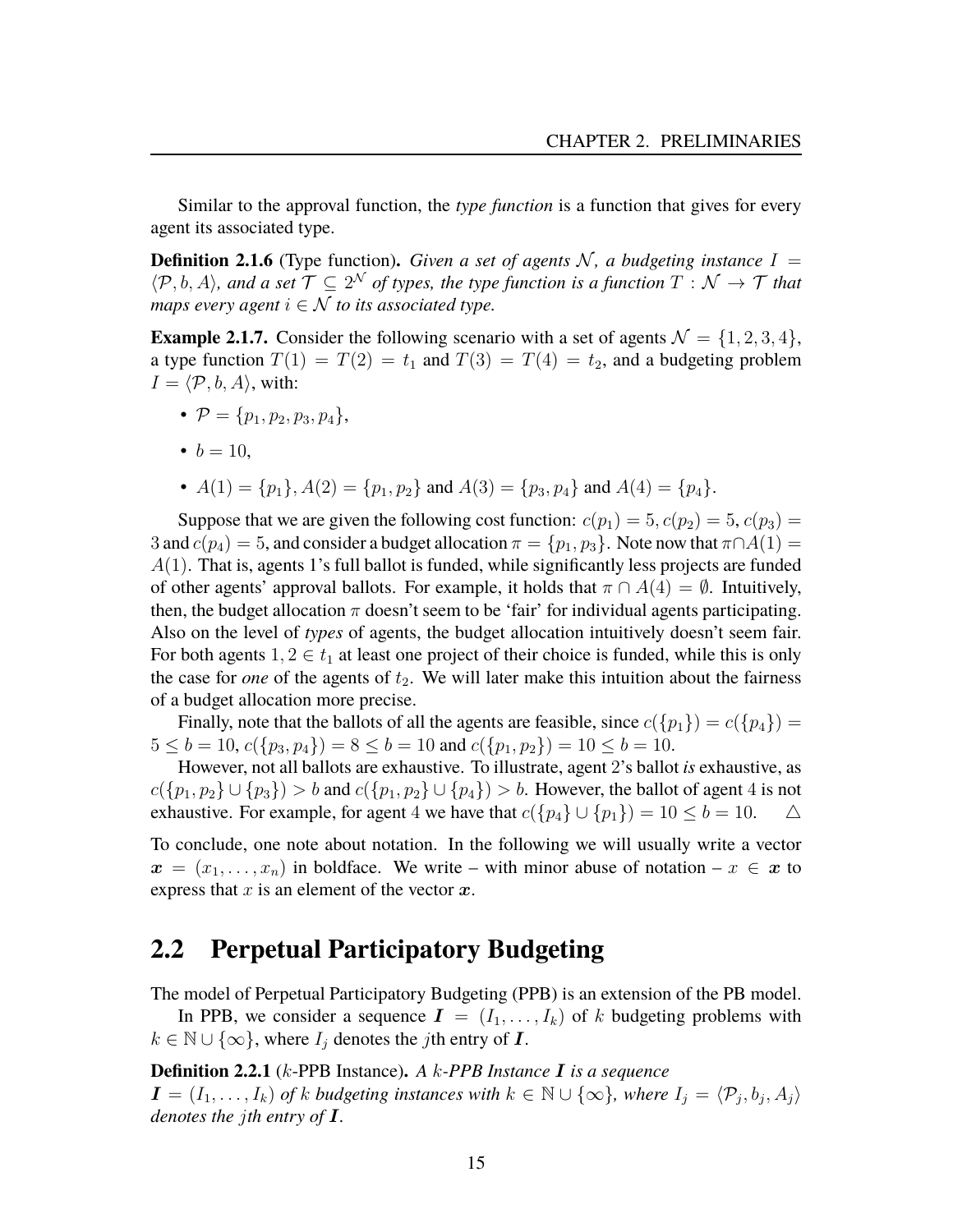Formally, a  $k$ -PPB instance is any sequence of  $k$  budgeting instances. Intuitively, this sequence is meant to represent a *temporal* sequence of budgeting instances. It is meant to represent the fact that PB is a recurring process, in which agents vote on projects possibly for several times in a row. Given such a sequence of budgeting problems, we denote by a 'round' the place that a specific budgeting problem takes in that sequence:

**Definition 2.2.2** (Rounds). *Given a k-PPB Instance*  $I = (I_1, \ldots, I_k)$ *, and given any budgeting instance*  $I_j \in I$ , *j is called a round of I. If clear from the context, we will omit the* I *of which* j *is a round.*

We assume that the set  $N$  of agents stays the same in each round. And we denote by  $\mathcal{A}(I_j)$  the set of all feasible budget allocations for  $I_j$ .

As mentioned before, the PPB model is an extension of the PB model, in a way that the PPB model should allow us to capture the recurring nature of PB instances. For example, we require the notion of the set of projects available in a certain round, the budget available in that round, and the approval function of that round. This allows for the possibility that the set of available projects, the budget, and the approval function differ per round. Nevertheless, it is sometimes useful to be able to denote *all* the projects that occur during a k-PPB instance.

**Definition 2.2.3** (The set of all projects). *Given a k-PPB instance*  $I = (I_1, \ldots, I_k)$  *with*  $k \in \mathbb{N} \cup \{\infty\}$ , and given a set of available projects  $\mathcal{P}_j$  for each round  $j \in \{1, \dots, k\}$ , we denote by  $\mathfrak{P} = \{p_1, \ldots, p_z\}$  with  $z \in \mathbb{N}$  the set of projects such that  $\mathfrak{P} = \bigcup_{j \in \{1, \ldots, k\}} \mathcal{P}_j$ .

**Example 2.2.4.** Consider the 2-PPB instance  $I = (I_1, I_2)$ . Then  $I_1 = \langle \mathcal{P}_1, b_1, A_1 \rangle$  is the budgeting instance of the first round and  $I_2 = \langle \mathcal{P}_2, b_2, A_2 \rangle$  is the budgeting instance of the second round.

By assumption, the set  $N$  of agents is the same in both rounds. The set of all projects  $\mathfrak P$  equals the union of all the available projects in each round, so  $\mathfrak P = \mathcal P_1 \cup \mathcal P_2$ .

Furthermore, the cost function for PPB is an extension of the cost function for PB. It now maps every possible project to its associated cost, as opposed to mapping merely every *available* project to its associated cost.

**Definition 2.2.5** (Cost function for PPB). *Given the set*  $\mathfrak{P} = \{p_1, \ldots, p_z\}$  *with*  $z \in \mathbb{N}$ *of possible projects, a* cost function for PPB *is a function*  $c : \mathfrak{P} \to \mathbb{N}$  *that maps every possible project to its associated cost.*

Given this definition, we can explain the aforementioned reason for not including the cost function in the definition of a budgeting problem. The reason is that by excluding the cost function from the definition of a budgeting problem, we want to stress that, while the available projects, budget and approval function might differ per round, the cost of the projects is the same in every round.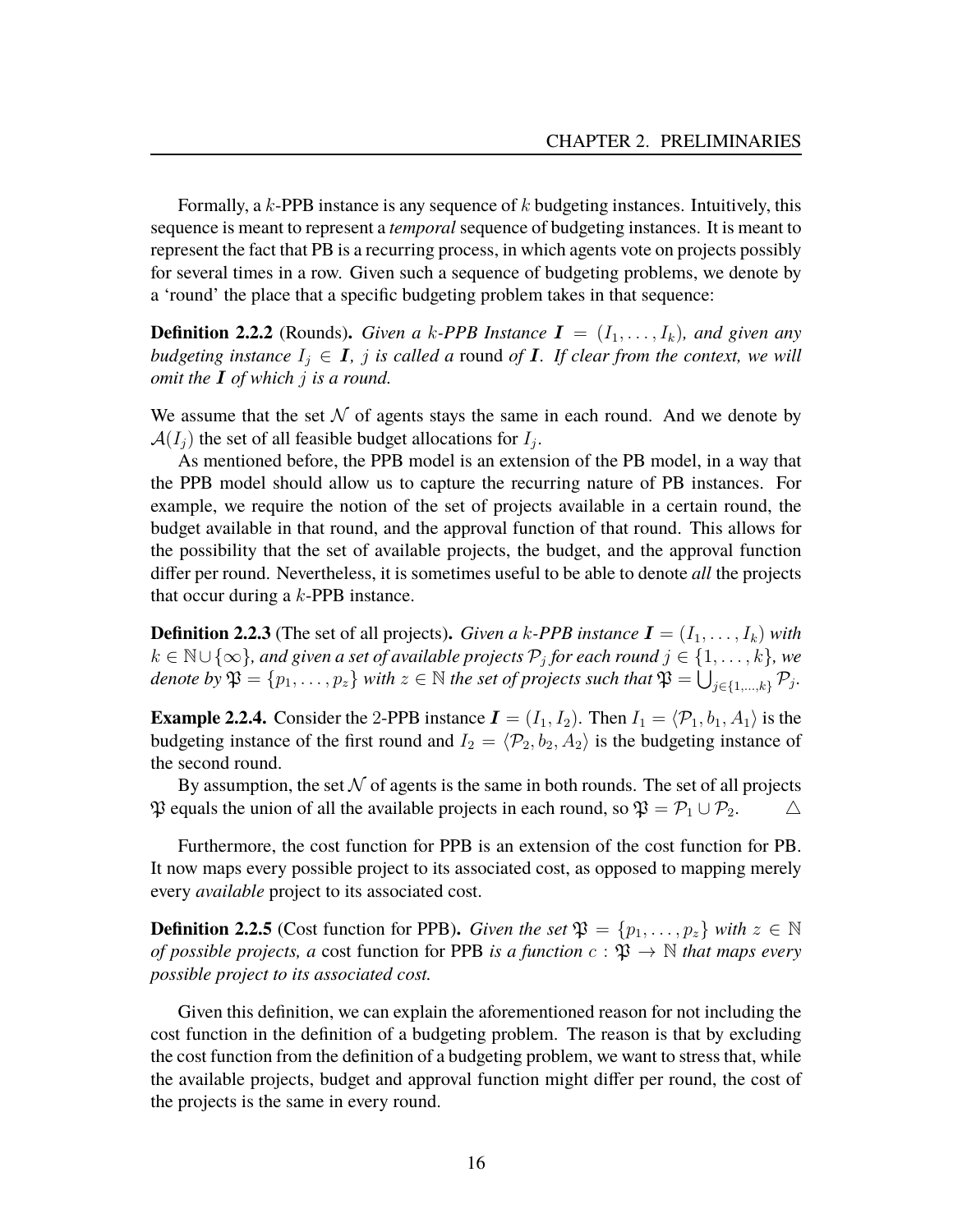Given the notion of a k-PPB instance, we are able to define the notion of a *sequence* of budget allocations, which we refer to as a *solution*.

As mentioned in the introduction, our main interest lies with analysing the possible welfare that can be guaranteed to agents if, in the choice for a budget allocation, the budget allocations of *previous* rounds are taken into account. Hence, the definition of a solution is a fundamental one, for it allows us exactly to reason about these sequences of budget allocations.

**Definition 2.2.6** (Solution). *Given a k-PPB instance*  $I = (I_1, \ldots, I_k)$  *with*  $k \in \mathbb{N} \cup \{\infty\}$ *, a cost function c, and given a budget allocation*  $\pi_j \subseteq \mathcal{P}_j$  *for any round*  $j \in \{1, \ldots, k\}$ *, the vector*  $\boldsymbol{\pi} = (\pi_1, \dots, \pi_k)$  *is called a solution for* **I**. A *solution*  $\boldsymbol{\pi}$  *is called:* 

- *Feasible iff all budget allocations*  $\pi_i \in \pi$  *are feasible*
- *Infeasible iff* π *is not feasible.*
- *Exhaustive iff all budget allocations*  $\pi_j \in \pi$  *are exhaustive.*

The notions of feasibility, infeasibility and exhaustiveness also apply to ballots. Feasibility and exhaustiveness express two properties that ballots can have. It will later turn out to be useful to require ballots to have these properties. More precisely: some desirable results about solutions only hold if we require that the ballots satisfy feasibility and exhaustiveness.

**Definition 2.2.7** (Feasible, infeasible and exhaustive ballots)**.** *Given a* k*-PPB instance*  $\mathbf{I} = (I_1, \ldots, I_k)$  *with*  $k \in \mathbb{N} \cup \{\infty\}$ , any  $I_j = \langle \mathcal{P}_j, b_j, A_j \rangle \in \mathbf{I}$ , a cost function c and a *solution*  $\boldsymbol{\pi} = (\pi_1, \dots, \pi_k)$  *for* **I**, then for any agent  $i \in \mathcal{N}$  and any round  $j \in \{1, \dots, k\}$ *a ballot*  $A_i(i)$  *is called:* 

- *Feasible iff*  $\sum_{p \in A_j(i)} c(p) \le b_j$ ,
- *Infeasible iff* π *is not feasible, and*
- *Exhaustive iff*  $A_j(i)$  *is feasible, and there does not exist a project*  $p \in \mathcal{P}_j$  *such that*  $p \notin A_j(i)$  and  $c(A_j(i) \cup \{p\}) \leq b_j$ . Exhaustive ballots are also called knapsack ballots *(Goel et al., [2020\)](#page-80-4).*

Finally, note that while the available budget might differ per round, there will sometimes be a certain 'bound' such that the available budget will not be higher than that bound:

**Definition 2.2.8** (Budget bound). *Given a set* N *of agents, a finite set*  $\mathfrak{P}$  *of possible projects, a* k-*PPB instance*  $\mathbf{I} = (I_1, \ldots, I_k)$  *with*  $k \in \mathbb{N} \cup \{\infty\}$ , *a* budget bound  $B^* \in \mathbb{N}$ *denotes a constant such that*  $b_j \leq B^*$  *for all*  $j \in \{1, \ldots, k\}$ *. We say that*  $B^*$  *is a bound for* I*.*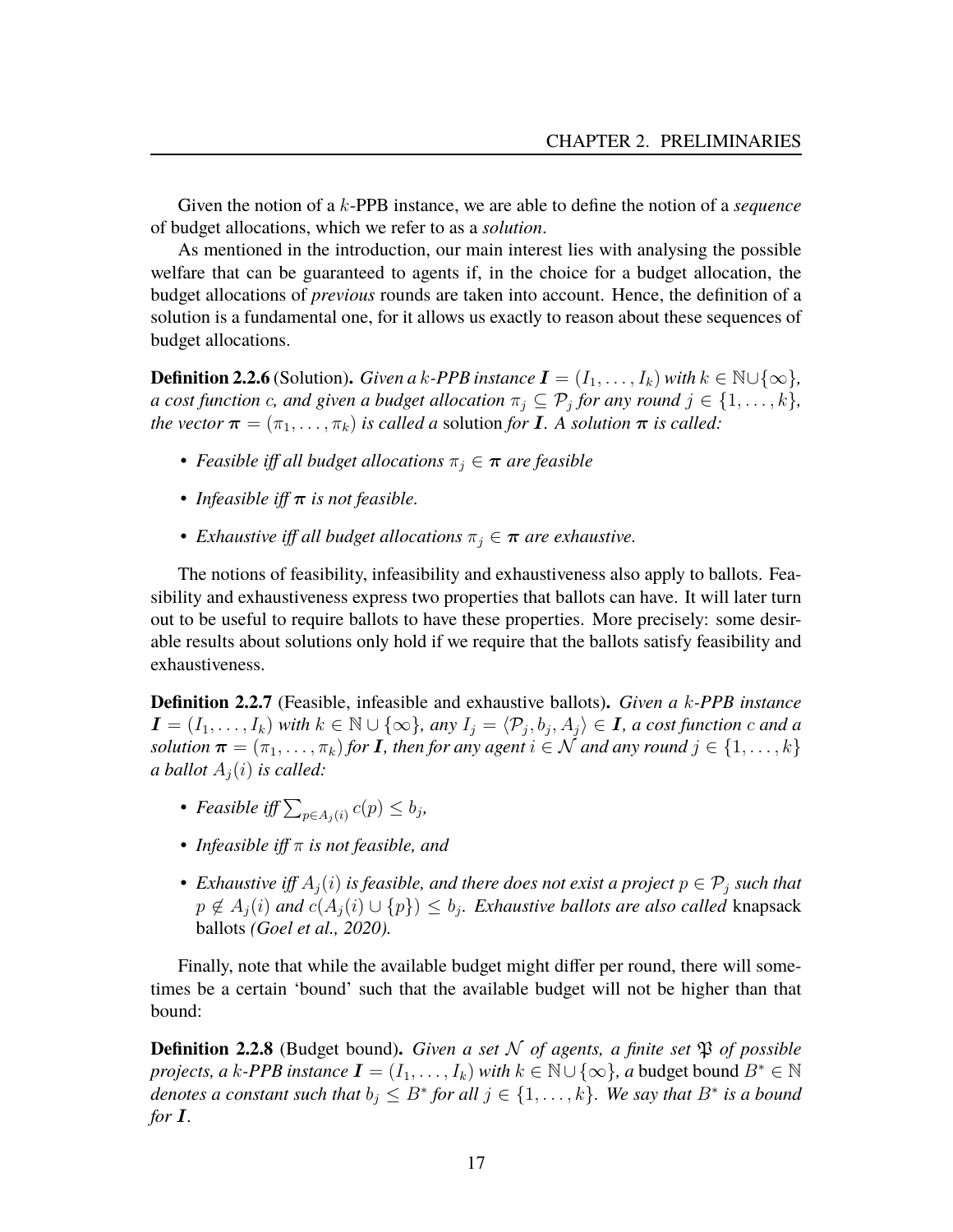### <span id="page-19-0"></span>**2.3 A Fairness Theory for PPB**

In this section we will describe the work that has already been done on analysing the extent to which fair solutions can be guaranteed in PPB. In the first part of the section we will provide definitions of welfare and fairness. In the second part of the section we will give several results about the guaranteed existence of fair solutions in this framework.

#### **2.3.1 Definitions**

In the first part of this section, we will consider several notions of fairness. These notions are based on certain conceptualisations of welfare. We will therefore also present different measures of welfare. These definitions are based on the work done by Lackner, Maly, and Rey [\(2021\)](#page-81-0).

First, we define the notion of a *welfare measure*. A welfare measure intuitively expresses how much welfare a certain solution generates for a type. Formally, it is a function that maps a k-PPB instance I, a solution  $\pi$  for I, a type t and a round j to a real number, expressing the amount of welfare generated by an instance, with a solution, for a type and in a specific round.

**Definition 2.3.1** (Welfare measure)**.** *A* welfare measure F *is a function that takes as input*  $a \, k$ -PPB instance **I**, a solution  $\pi$  for **I**, a type  $t \in \mathcal{T}$  and a round  $j \in \{1, \ldots, k\}$ , and *outputs a welfare score*  $F(I, \pi, t, j) \in \mathbb{R}$  *for type t of the solution*  $\pi$  *for the first j rounds of* I*.*

As mentioned above, there are different ways of measuring welfare, and we will consider three of these later on in this section. Furthermore, aside from having a certain way of measuring types' welfare, we require a way of determining whether this distribution of welfare is 'fair'. There are several useful 'fairness criteria'. First, consider the following fairness criterion of Equal-F.

**Definition 2.3.2** (Equal-F). *Given a k-PPB instance*  $I = (I_1, \ldots, I_k)$  *with*  $k \in \mathbb{N} \cup \{\infty\}$ *, a solution*  $\boldsymbol{\pi} = (\pi_1, \ldots, \pi_k)$  *for* **I***, a set of types* T*, a round*  $j \in \{1, \ldots, k\}$ *, we say*  $\boldsymbol{\pi}$ *satisfies* equal-F at round *j* if for every two types  $t, t' \in \mathcal{T}$ , we have:

$$
F(\mathbf{I}, \boldsymbol{\pi}, t, j) = F(\mathbf{I}, \boldsymbol{\pi}, t', j).
$$

*Moreover, a solution* π *satisfies equal-*F *if it satisfies equal-*F *at round* j *for all rounds*  $j \in \{1, ..., k\}$ .

**Example 2.3.3.** Consider the 4-PPB instance  $I$  with four agents 1, 2, 3 and 4 and two types  $t_1$  and  $t_2$ , such that agents 1 and 2 are of type  $t_1$  and agents 3 and 4 are of type  $t_2$ . Given some solution  $\pi$ , consider the welfare measure F that generates a welfare score of 2 for each type in the first round, a score of 4 in the second, a score of 6 in the third and a score of 8 in the final (fourth) round. So, for example,  $F((I_1, I_2),(\pi_1, \pi_2), t_1, 2)$  =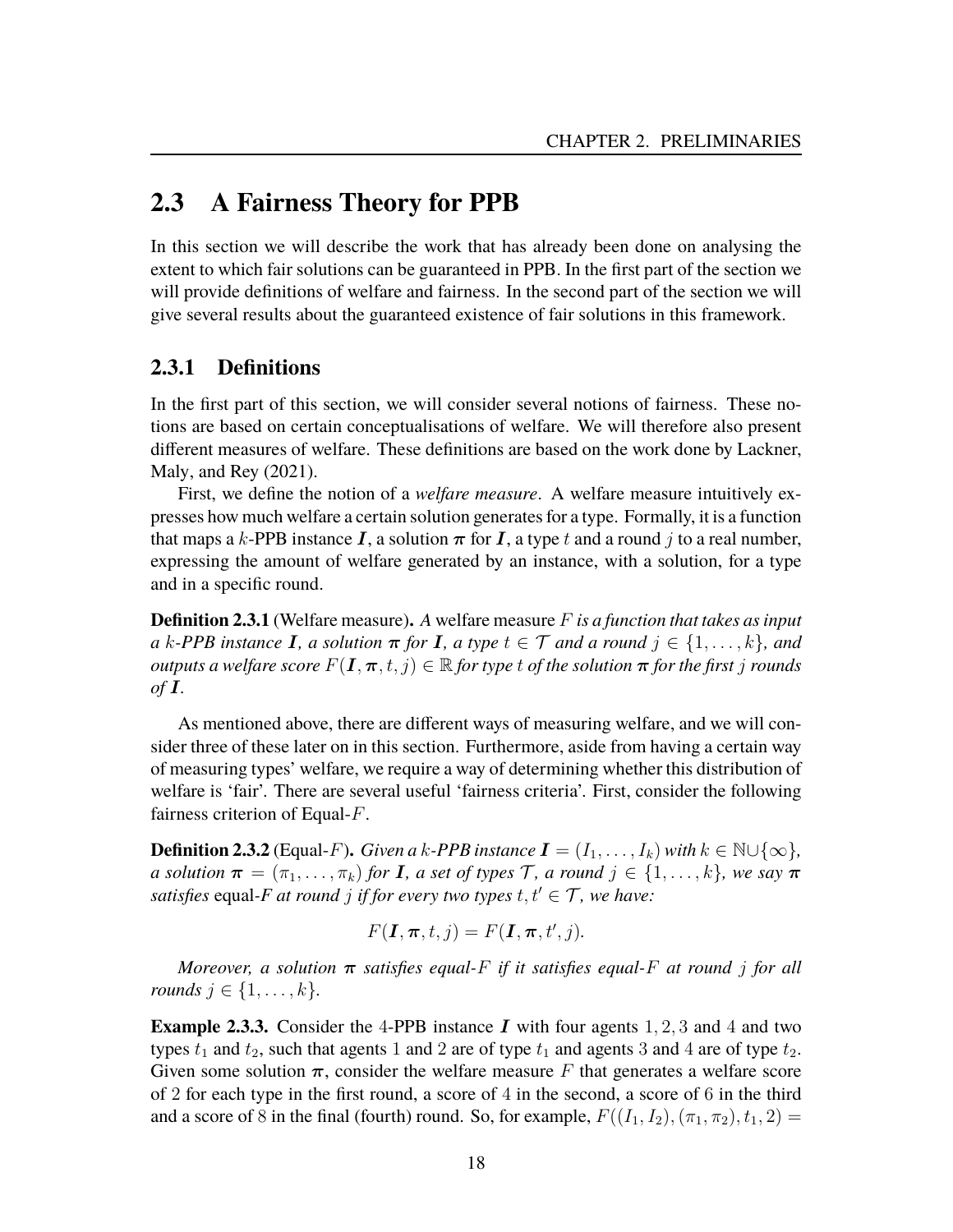$F((I_1, I_2), (\pi_1, \pi_2), t_2, 2) = 4$ . Clearly, the solution  $\pi$  satisfies equal-F at round j for all  $j \in \{1, 2, 3, 4\}.$   $\triangle$ 

We can show, however, that the fairness criterion of equal- $F$  is an extremely demanding criterion. We show in Example [2.3.10](#page-26-0) that there are k-PPB instances with only a limited number of agents and projects that do not allow solutions that satisfy equal-F.

This forms the main motivation for introducing another fairness-criterion: convergence to equal- $F$ . While we might often not be able to find solutions that are perfectly fair, in the sense of satisfying equal-F, we might be able to find solutions that *converge* to equal-F on the long run. We will be mainly using the notion of convergence to equal- $F$ as our fairness criterion, because it is not too stringent, while still being an appealing fairness criterion.

The definition intuitively states that a solution converges to equal- $F$  if all the different types have an equal amount of welfare when the amount of rounds that have taken place tends to infinity.

**Definition 2.3.4** (Convergence to equal-F). *Given a set*  $N$  *of agents, an*  $\infty$ -PPB *instance* **I**, a solution  $\boldsymbol{\pi} = (\pi_1, \pi_2 \dots)$  for **I**, a set of types  $\mathcal{T} \subseteq 2^{\mathcal{N}}$ , a round  $j \in \{1, 2, \dots\}$  with  $I_j = \langle \mathcal{P}_j, b_j, A_j \rangle$ , and a welfare measure F, we say that the solution  $\pi$  for **I** converges *to equal-F iff for any two types*  $t_i, t_{i'} \in \mathcal{T}$ :

$$
\frac{F(\mathbf{I}, \boldsymbol{\pi}, t_i, k)}{F(\mathbf{I}, \boldsymbol{\pi}, t_{i'}, k)} \xrightarrow[k \to +\infty]{} 1.
$$

Next to different fairness criteria, of which equal- $F$  and convergence to equal- $F$  are examples, there are also many different possible welfare measures. Now consider the following three specific welfare measures that we will be mainly using: satisfaction, relative satisfaction and share.

There are different ways of defining satisfaction, three of which can be found in the re-cent article by Talmon and Faliszewski [\(2019\)](#page-81-4). Given a budgeting problem  $I = \langle \mathcal{P}, b, A \rangle$ , a budget allocation  $\pi \subset \mathcal{P}$ , and some agent  $i \in \mathcal{N}$ , the satisfaction of agent i can for example be defined as the *amount* of projects that are funded and which i approves of. Satisfaction could also be defined as being 0 if none of i's approved projects are funded, and 1 otherwise (i.e., if at least one of agent i's approved projects is funded).

In this thesis, we will define the satisfaction of agent  $i$  as the total cost of all the projects that are funded *and* approved by i.

The intuitive reason behind defining satisfaction in this way, rather than in one of the two ways above, is that there seems to be a positive correlation between the satisfaction of an agent and the cost of the funded projects which are approved by the agent (Talmon and Faliszewski, [2019\)](#page-81-4). For example, if an agent approves of both building a new park bench, and of building an entire swimming pool, than funding the swimming pool is intuitively more likely to generate more satisfaction for the agent than building the bench.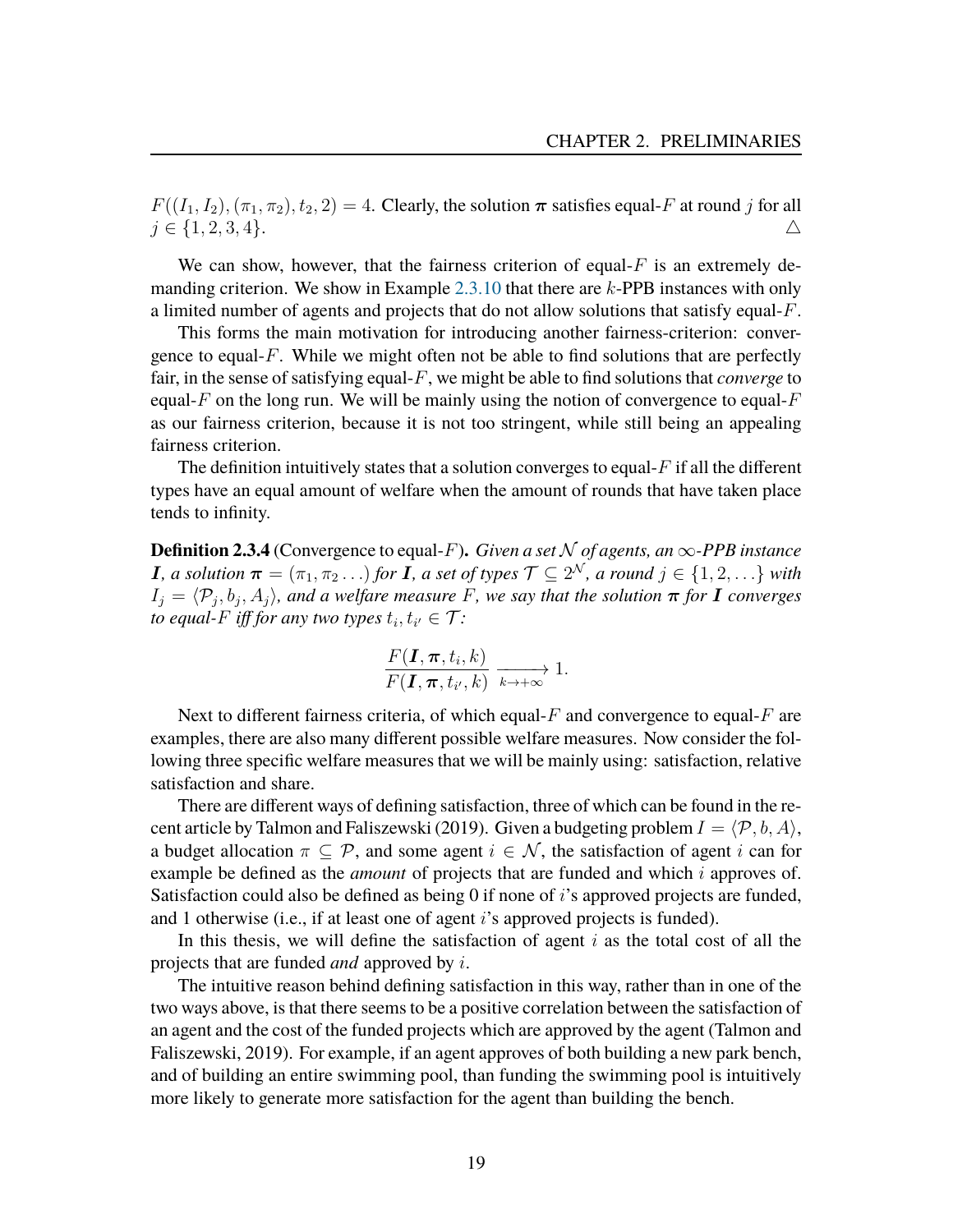The formal definition starts with defining the *marginal satisfaction of an agent for a round*. This definition closely resembles the intuitive reasoning above. This basic notion is then extended to a welfare measure in a natural way.

**Definition 2.3.5** (Satisfaction). *Given a set*  $N$  *of agents, a finite set*  $\mathfrak{P}$  *of possible projects, a* k-PPB instance  $I = (I_1, \ldots, I_k)$  *with*  $k \in \mathbb{N} \cup \{\infty\}$ *, a solution*  $\pi = (\pi_1, \ldots, \pi_k)$  for **I**, a cost function  $c : \mathfrak{P} \to \mathbb{N}$ , a set of types  $\mathcal{T} \subseteq 2^{\mathcal{N}}$ , a round  $j \in \{1, \ldots, k\}$  with  $I_j = \langle \mathcal{P}_j, b_j, A_j \rangle$ , we define the marginal satisfaction of agent  $i \in \mathcal{N}$  as:

$$
sat_j^m(\mathbf{I}, \pi_j, i) = c(\pi_j \cap A_j(i)).
$$

*Moreover, the* marginal satisfaction *of a type*  $t \in \mathcal{T}$  *for round*  $j \in \{1, \ldots, k\}$  *is defined as:*

$$
sat_j^m(\boldsymbol{I}, \pi_j, t) = \frac{1}{|t|} \sum_{i \in t} sat_j^m(\boldsymbol{I}, \pi_j, i).
$$

*And, finally, the satisfaction of a type*  $t \in \mathcal{T}$  *for some round*  $j \in \{1, \ldots, k\}$  *is defined as:*

$$
sat_j(\boldsymbol{I},\boldsymbol{\pi},t)=\sum_{1\leq j^*\leq j} sat^m_{j^*}(\boldsymbol{I},\pi_{j^*},t).
$$

Another welfare measure is the notion of *relative satisfaction*. It intuitively expresses an agents' welfare – given a specific round and a budget allocation for that round – to be equal to the amount of money spent on her preferences, relative to the amount of money that *could* have been spend on her preferences. Then this notion is extended in a similar way as above to a welfare measure.

**Definition 2.3.6** (Relative satisfaction). Given a set N of agents, a finite set  $\mathfrak{P}$  of pos*sible projects, a* k-PPB instance  $I = (I_1, \ldots, I_k)$  with  $k \in \mathbb{N} \cup \{\infty\}$ , a solution  $\bm{\pi}=(\pi_1,\ldots,\pi_k)$  for  $\bm{I}$ , a cost function  $c:\mathfrak{P}\to\mathbb{N}$ , a set of types  $\mathcal{T}\subseteq 2^\mathcal{N}$ , a round  $j \in \{1, \ldots, k\}$  with  $I_j = \langle \mathcal{P}_j, b_j, A_j \rangle$ , we define the marginal relative satisfaction of *agent*  $i \in \mathcal{N}$  *as:* 

$$
rsat_j^m(\mathbf{I}, \pi_j, i) = \frac{c(\pi_j \cap A_j(i))}{max\{c(A)|A \subseteq A_j(i) \text{ and } c(A) \leq b_j\}}.
$$

*Moreover, the* marginal relative satisfaction *of a type*  $t \in \mathcal{T}$  *for round*  $j \in \{1, \ldots, k\}$  *is defined as:*

$$
rsat_j^m(\boldsymbol{I}, \pi_j, t) = \frac{1}{|t|} \sum_{i \in t} rsat_j^m(\boldsymbol{I}, \pi_j, i).
$$

*And, finally, the satisfaction of a type*  $t \in \mathcal{T}$  *for some round*  $j \in \{1, \ldots, k\}$  *is defined as:*

$$
rsat_j(\boldsymbol{I},\boldsymbol{\pi},t)=\sum_{1\leq j^*\leq}rsat^m_{j^*}(\boldsymbol{I},\pi_{j^*},t).
$$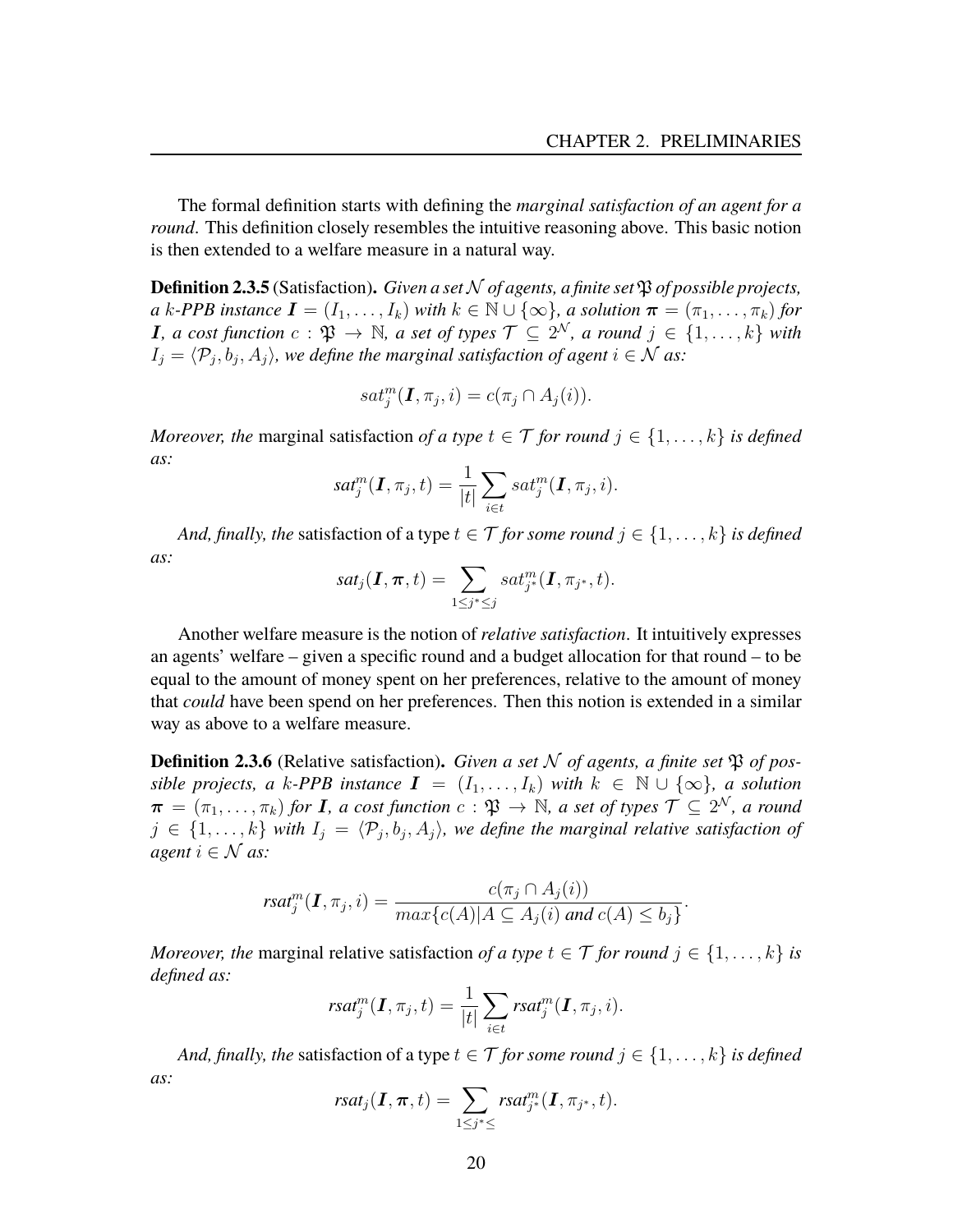Intuitively, both the notion of satisfaction and of relative satisfaction are intended as ways to approximate agents' underlying satisfaction functions (i.e., functions that take as input an allocation and produce some level of satisfaction). Our notion of 'satisfaction', for example, is an approximation that is based on the assumption that agents' underlying satisfaction functions depend on the cost of the projects that they approve of. It states that the satisfaction generated for an agent due to an approved project is equal to the cost of this project. This correlation is probably not perfect, and therefore our notion of satisfaction is an *approximation*.

Nevertheless, two drawbacks of this approach are (1) that it is not clear what these underlying satisfaction functions are (and that we therefore cannot know how good our approximations are), and (2) that it might be the case that no such underlying satisfactions functions exist at all.

Another approach is to refrain from approximating agents' underlying satisfaction functions and instead consider the amount of effort at satisfying the agents (not bothering with the *extent* to which projects generate satisfaction). This conception of welfare is formalised in the notion of 'share'. The share of an agent i due to some allocation  $\pi$ intuitively corresponds to the amount of effort that has been put – by selecting  $\pi$  – into satisfying  $i$ . An agent's share due to an approved project increases the fewer other agents also approve of this project. For example, if an agent's approved project is funded while no other agent approves of this project, then this agent's welfare should be high, since it has received a large 'share' of the total budget.

**Definition 2.3.7** (Share). *Given a set*  $N$  *of agents, a finite set*  $\mathfrak{P}$  *of possible projects, a*  $k$ -PPB instance  $I = (I_1, \ldots, I_k)$  with  $k \in \mathbb{N} \cup \{\infty\}$ , a solution  $\pi = (\pi_1, \ldots, \pi_k)$  for **I**, a cost function  $c : \mathfrak{P} \to \mathbb{N}$ , a set of types  $\mathcal{T} \subseteq 2^{\mathcal{N}}$ , a round  $j \in \{1, \ldots, k\}$  with  $I_j = \langle \mathcal{P}_j, b_j, A_j \rangle$ , we define the marginal share of agent  $i \in \mathcal{N}$  as:

$$
share_j^m(\boldsymbol{I}, \pi_j, i) = \sum_{p \in \pi_j \cap A_j(i)} \frac{c(p)}{|\{i' \in \mathcal{N} | p \in A_j(i')\}|}
$$

*Moreover, the* marginal share *of a type*  $t \in \mathcal{T}$  *for round*  $j \in \{1, ..., k\}$  *is defined as:* 

$$
share_j^m(\boldsymbol{I}, \pi_j, t) = \frac{1}{|t|} \sum_{i \in t} share_j^m(\boldsymbol{I}, \pi_j, i).
$$

*And, finally, the share of a type*  $t \in \mathcal{T}$  *for some round*  $j \in \{1, \ldots, k\}$  *is defined as:* 

$$
share_j(\boldsymbol{I}, \boldsymbol{\pi}, t) = \sum_{1 \leq j^* \leq j} share_{j^*}^m(\boldsymbol{I}, \pi_{j^*}, t).
$$

Now that we have defined the three welfare measures satisfaction, relative satisfaction and share, we can make precise in what sense the allocation  $\pi$  of Example [2.1.7](#page-16-1) is not fair.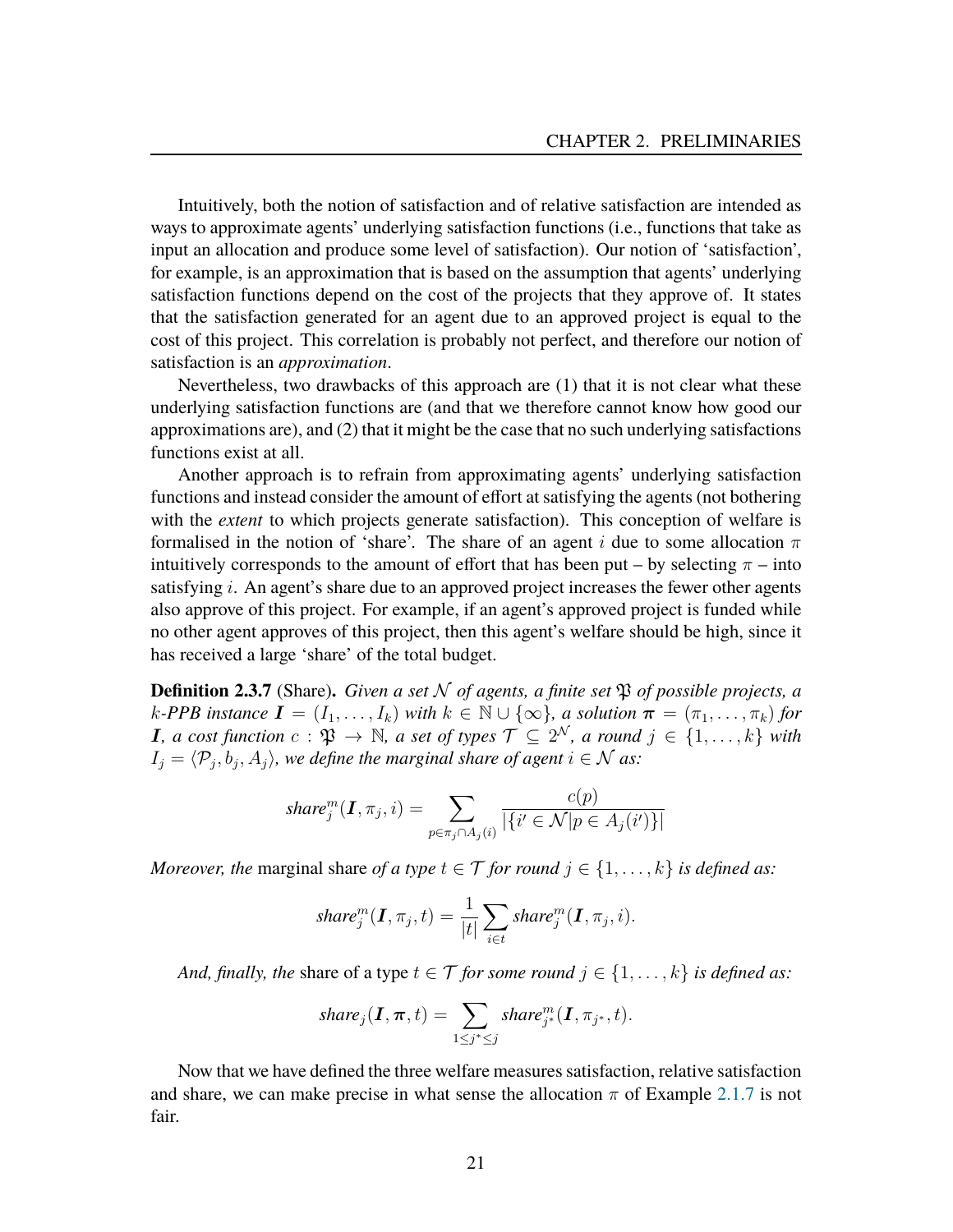<span id="page-23-0"></span>**Example 2.3.8** (Computing the (relative) satisfaction of Example [2.1.7\)](#page-16-1)**.** So consider again Example [2.1.7.](#page-16-1) We have four agents, called 1, 2, 3, 4, so that agents 1 and 2 are of type  $t_1$  and agents 3 and 4 are of type  $t_2$ . And we have four available projects:  $p_1$ ,  $p_2$  and  $p_4$  with a cost of 5, and  $p_3$  with a cost of 3. And suppose that we have a budget allocation  $\pi = \{p_1, p_3\}.$ 

Suppose w.l.o.g. that the budgeting problem I is the jth entry of a  $k$ -PPB instance I with  $j = 1$ . We thus focus only on computing the welfare – and determining the corresponding fairness – in the *first* round.

We can now compute the satisfaction and relative satisfaction scores for the agents and the types (we will calculate the share scores in Example [2.3.9\)](#page-25-0). First, we compute the satisfaction scores.

First we compute the marginal satisfaction scores for the different agents.

- *Agent 1*. By definition of satisfaction, we have that  $sat_1^m(I,\pi,1) = c(\pi \cap A_1(1)) =$  $c({p_1, p_3} \cap {p_1}) = c({p_1}) = 5.$
- **Agent 2.** By definition of satisfaction, we have that  $sat_1^m(I,\pi,2) = c(\pi \cap A_1(2))$  =  $c({p_1, p_3} \cap {p_1, p_2}) = c({p_1}) = 5.$
- *Agent 3*. By definition of satisfaction, we have that  $sat_1^m(I,\pi,3) = c(\pi \cap A_1(3))$  =  $c({p_1, p_3} \cap {p_3, p_4}) = c({p_3}) = 3.$
- *Agent 4*. By definition of satisfaction, we have that  $sat_1^m(I,\pi,4) = c(\pi \cap A_1(4))$  =  $c({p_1, p_3} \cap {p_4}) = c(\emptyset) = 0.$

This allows us to compute the marginal satisfaction of a type  $t \in \mathcal{T}$  for round  $1 \in$  $\{1, \ldots, k\}$  as follows:

• *Type 1.* By definition of satisfaction, we have

$$
sat_1^m(\mathbf{I}, \pi, t_1) = \frac{1}{|t_1|} \sum_{i \in t_1} sat_1^m(\mathbf{I}, \pi, i) = \frac{1}{2} \cdot 10 = 5.
$$

Now, let  $\pi$  be any solution such that  $\pi = (\pi_1, \ldots, \pi_k)$ . Since  $j = 1 \in \{1, \ldots, k\}$ it follows that:  $sat_1(\mathbf{I}, \boldsymbol{\pi}, t_1) = sat_1^m(\mathbf{I}, \boldsymbol{\pi}, t_1) = 5.$ 

• *Type 2.* By definition of satisfaction, we have

$$
sat_1^m(\mathbf{I}, \pi, t_2) = \frac{1}{|t_2|} \sum_{i \in t_2} sat_1^m(\mathbf{I}, \pi, i) = \frac{1}{2} \cdot 3 = 1.5.
$$

Now, let  $\pi$  be any solution such that  $\pi = (\pi_1, \ldots, \pi_k)$ . Since  $j = 1 \in \{1, \ldots, k\}$ it follows that:  $sat_1(\textbf{I}, \pi, t_2) = sat_1^m(\textbf{I}, \pi, t_2) = 1.5$ .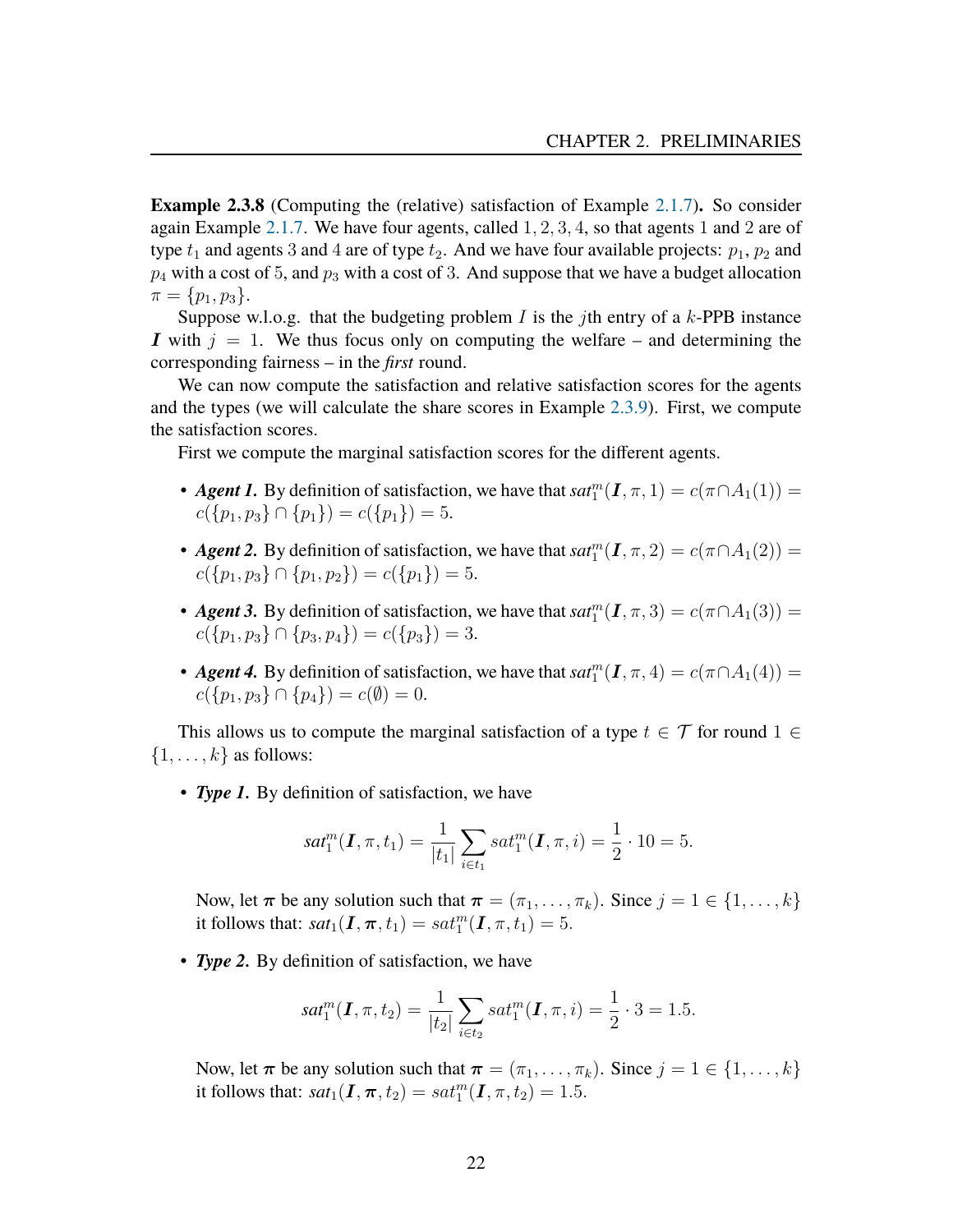Therefore,  $sat_1(I,\pi,t_1) \neq sat_1(I,\pi,t_2)$ . Hence, by definition, the solution  $\pi$  does not satisfy equal-satisfaction at round 1. In this sense, then, the allocation  $\pi_1$  is not *fair*.

Next, we compute the relative satisfaction scores at round 1. First we compute the marginal relative satisfaction scores for the different agents.

• *Agent 1.* By definition of relative satisfaction, we have that

$$
rsat_1^m(I, \pi, 1) = \frac{c(\pi \cap A_1(1))}{\max\{c(A)|A \subseteq A_1(1) \text{ and } c(A) \le b_1\}} = \frac{5}{5} = 1.
$$

• *Agent 2.* By definition of relative satisfaction, we have that

$$
rsat_1^m(\mathbf{I}, \pi, 2) = \frac{c(\pi \cap A_1(2))}{\max\{c(A)|A \subseteq A_1(2) \text{ and } c(A) \le b_1\}} = \frac{5}{10} = \frac{1}{2}.
$$

• *Agent 3.* By definition of relative satisfaction, we have that

$$
rsat_1^m(I, \pi, 3) = \frac{c(\pi \cap A_1(3))}{\max\{c(A)|A \subseteq A_1(3) \text{ and } c(A) \le b_1\}} = \frac{3}{8}.
$$

• *Agent 4.* By definition of relative satisfaction, we have that

$$
rsat_1^m(I,\pi,4)=\frac{c(\pi \cap A_1(4))}{max\{c(A)|A \subseteq A_1(4) \text{ and } c(A) \leq b_1\}}=\frac{0}{5}=0.
$$

In a similar way to the case of satisfaction, this allows us to compute the relative satisfaction of a type  $t \in \mathcal{T}$  for round  $j \in \{1, \ldots, k\}$ . We then get the following:

- **Type 1.** We get that  $rsat_1(I, \pi, t_1) = \frac{1+\frac{1}{2}}{2} = 0.75$ .
- *Type 2*. We get that  $rsat_1(I, \pi, t_2) = \frac{\frac{3}{8} + 0}{2} = \frac{3}{16}$ .

Therefore,  $rsat_1(I, \pi, t_1) \neq rsat_1(I, \pi, t_2)$ . Hence, by definition, the solution  $\pi$ also does not satisfy equal-relative satisfaction at round 1. In this sense too, then, the allocation  $\pi$  is not *fair*.

Note, however, that it is still possible to reach fairness in the long run. For example, suppose that for every round  $i \in \{1, \ldots, k\}$  we have that  $I_1 = I_i$ . That is, we have the k-PPB instance  $I = (I_1, \ldots, I_k)$  with  $I_1 = I_i$  for each  $I_i \in I$ . Then define  $\pi =$  $(\pi_1, \ldots, \pi_k)$  as follows. For each  $\pi_i \in \pi$ , set:

$$
\pi_i = \begin{cases} \{p_1\}, & \text{if } i \text{ is odd} \\ \{p_4\}, & \text{if } i \text{ is even.} \end{cases}
$$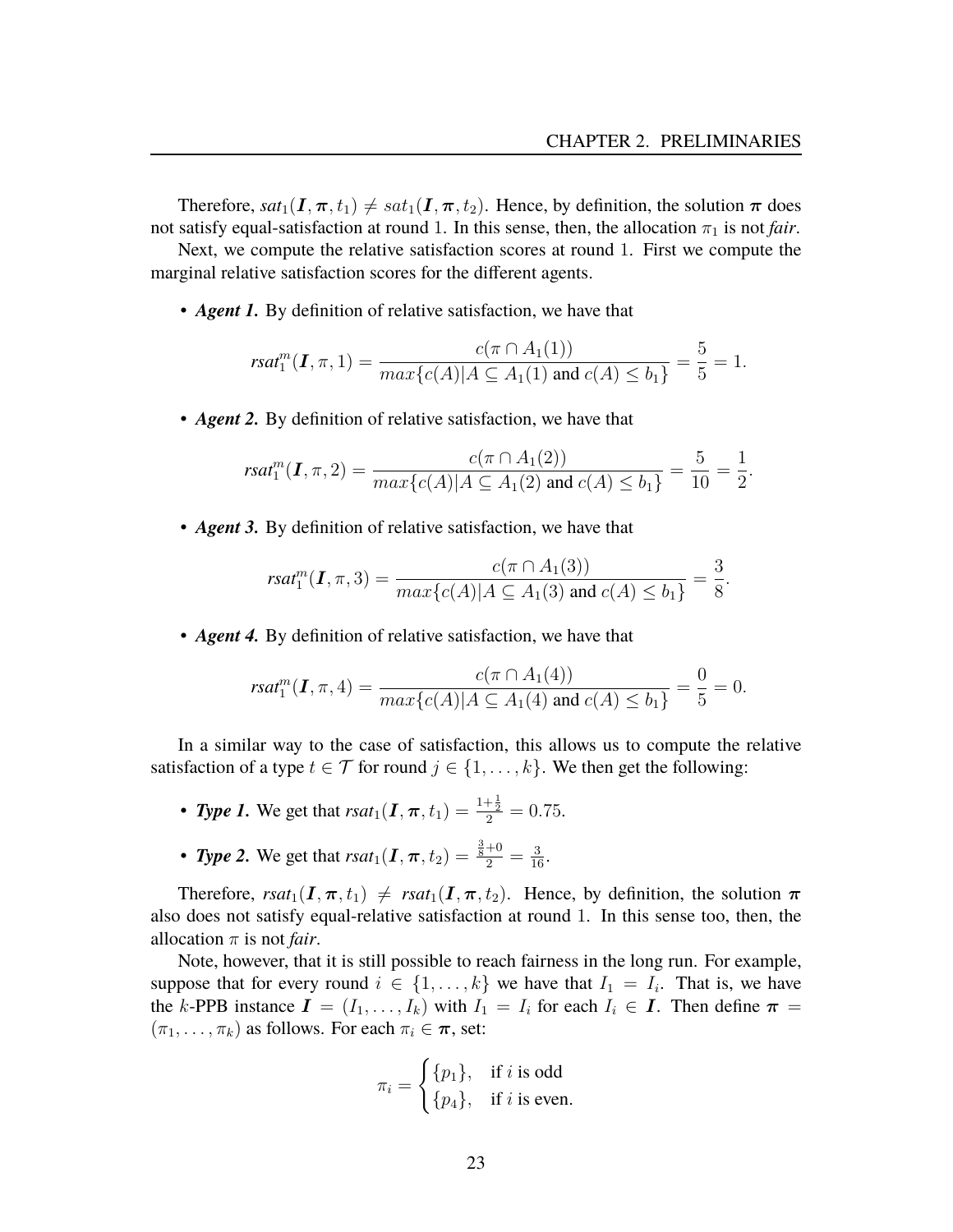

<span id="page-25-1"></span>Figure 2.1: The satisfaction scores of types  $t_1$  and  $t_2$  of Example [2.1.7](#page-16-1)

Then,  $sat_i^m(I,\pi,t_1)=5$  (and  $sat_i^m(I,\pi,t_2)=0$ ) for each odd round i and  $sat_{i}^{m}(\textbf{I}, \pi, t_2) = 5$  (and  $sat_{i}^{m}(\textbf{I}, \pi, t_1) = 0$ ) for each even round  $i^*$ .

Hence, we have

$$
\frac{sat_j(\mathbf{I}, \boldsymbol{\pi}, t_1)}{sat_j(\mathbf{I}, \boldsymbol{\pi}, t_2)} \xrightarrow{j \to +\infty} 1.
$$

Thus, by definition, the solution  $\pi$  for I converges to equal-satisfaction. In this sense, then, though we couldn't acquire perfect fairness in the first round, there exists some solution that *converges* to a fair situation in the long run.  $\triangle$ 

Figure [2.1](#page-25-1) illustrates the concepts above. In the figure, the satisfaction scores of types  $t_1, t_2$  in round 1 are visualised, though since by definition all welfare measures output a welfare score  $F(I, \pi, t, j) \in \mathbb{R}$ , the figure could equally well be an illustration of any other welfare measure. Conceptualising the welfare of types in such a visual way will be useful later on.

We now also briefly illustrate the definition of share by computing some of the sharescores of Example [2.1.7.](#page-16-1)

<span id="page-25-0"></span>**Example 2.3.9** (Computing the share of Example [2.1.7\)](#page-16-1)**.** We compute only the marginal share of agents 1 and 2 for round  $1 \in \{1, \ldots, k\}$ , given the budget allocation  $\pi = \pi_1 =$  $\{p_1, p_3\}$ . Suppose we're given the same k-PPB instance **I** as in Example [2.3.8.](#page-23-0)

• *Agent 1*. By definition of share, we have:

$$
share_1^m(\mathbf{I}, \{p_1, p_3\}, 1) = \sum_{p \in \pi_1 \cap A_1(1)} \frac{c(p)}{|\{i' \in \mathcal{N} | p \in A_1(i')\}|} = \frac{c(p_1)}{|\{1, 2\}|} = \frac{5}{2} = 2.5.
$$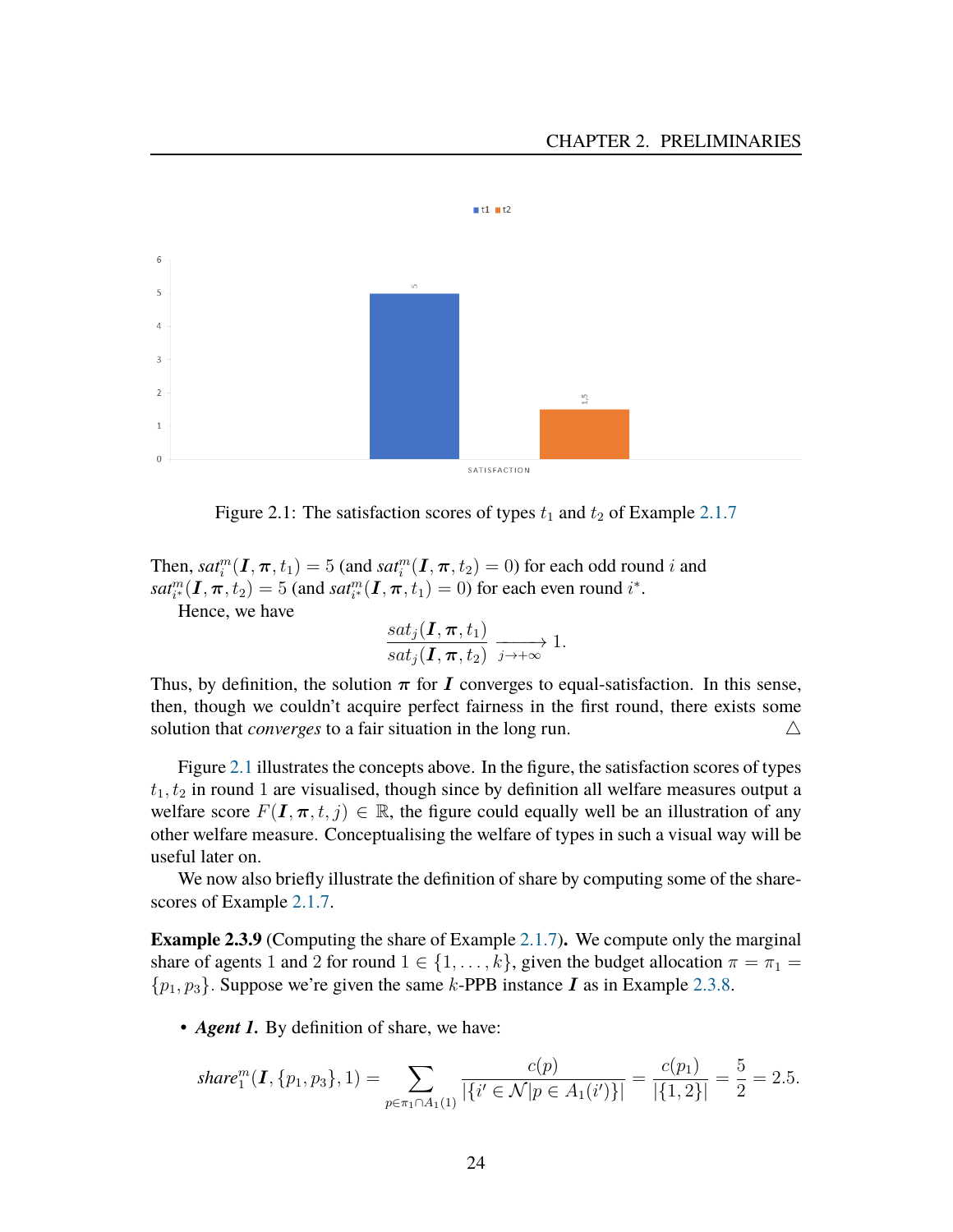• *Agent 2.* By definition of share, we have:

$$
share_1^m(\mathbf{I}, \{p_1, p_3\}, 2) = \sum_{p \in \pi_1 \cap A_1(2)} \frac{c(p)}{|\{i' \in \mathcal{N} | p \in A_1(i')\}|} = \frac{c(p_1)}{|\{1, 2\}|} = \frac{5}{2} = 2.5.
$$

As Example [2.3.8](#page-23-0) shows, there are  $k$ -PPB instances that do not satisfy Equal-F in some *specific* round, but that allow for a solution that converges to Equal-F in the long run. As mentioned before, in general Equal- $F$  is an extremely demanding criterion. There are examples of k-PPB instances that allow *no* solution that satisfies equal-F at any round.

The following k-PPB instance is one such example. It is based on an example given by Lackner, Maly, and Rey [\(2021\)](#page-81-0).

<span id="page-26-0"></span>**Example 2.3.10** (Equal-F is an extremely demanding criterion). Let  $\mathcal{N} = \{1, 2, 3, 4\}$ and let  $T(1) = T(2) = t_1$  and  $T(3) = T(4) = t_2$ . Let  $\mathfrak{P} = \{p_1, p_2, p_3, p_4\}$ , with  $c(p) = 1$  for all  $p \in \mathfrak{P}$ . We define the k-PPB instance **I** as follows.

Let  $b_i = 1$  for each  $i \in \{1, \ldots, k\}$ . In the first round,  $\mathcal{P} = \{p_1, p_2, p_3, p_4\}$  and  $A_1(1) = \{p_1\}, A_2(2) = \{p_2\}, A_3(3) = \{p_3\}, A_4(4) = \{p_4\}.$  In all other rounds  $j \neq 1$ we have  $A_i(n) = \{p_1\}$  for each  $n \in \mathcal{N}$ .

Suppose w.l.o.g. that  $\pi_1 = \{p_1\}$ . Then consider any arbitrary solution  $\boldsymbol{\pi} = (\pi_1, \dots, \pi_k)$ . First we compute the satisfaction scores for the first round. For agent 1, we have  $sat_1^m(I, \pi_1, 1) = c(\pi_1 \cap A_1(1)) = c(\{p_1\} \cap \{p_1\}) = 1$ . For all other agents  $i \in \mathcal{N}$  with  $i \neq 1$  we have that  $sat_1^m(I, \pi_1, i) = c(\pi_1 \cap A_1(i)) = c({p_1} \cap {p_i}) = 0$ . Hence the marginal satisfaction scores of the types for round 1 are:

$$
sat_1^m(\mathbf{I}, \pi_1, t_1) = \frac{1}{|t_1|} \sum_{i \in t_1} sat_1^m(\mathbf{I}, \{p_1\}, i) = 0.5,
$$

and

$$
sat_1^m(\mathbf{I}, \pi_1, t_2) = \frac{1}{|t_2|} \sum_{i \in t_2} sat_1^m(\mathbf{I}, \{p_1\}, i) = 0.
$$

Now we compute the satisfaction scores for the next rounds. Since  $A_j(i) = A_j(i')$ for any round  $j \in \{2, \ldots, k\}$  and for any agents  $i, i' \in \mathcal{N}$ , it holds that  $sat_i(I, \pi, t_1)$  $sat_j(I,\pi,t_2)+0.5$ . Hence  $sat_j(I,\pi,t_1)\ne sat_j(I,\pi,t_2)$  for any round  $j\in\{2,\ldots,k\}$ . Therefore, since  $\pi$  was arbitrary, it holds that there exists no solution for I that satisfies equal-satisfaction.

The same result holds for relative satisfaction. To see this, note that for any round  $j \in \{1, \ldots, k\}$  and for any type  $t \in \mathcal{T}$ , we have that – by definition of the approval function  $A_j$  and the available budget  $b_j - max\{c(A) | A \subseteq A_j(i) \text{ and } c(A) \leq b_j\} = 1$ . Thus, for any agent  $i \in t$ :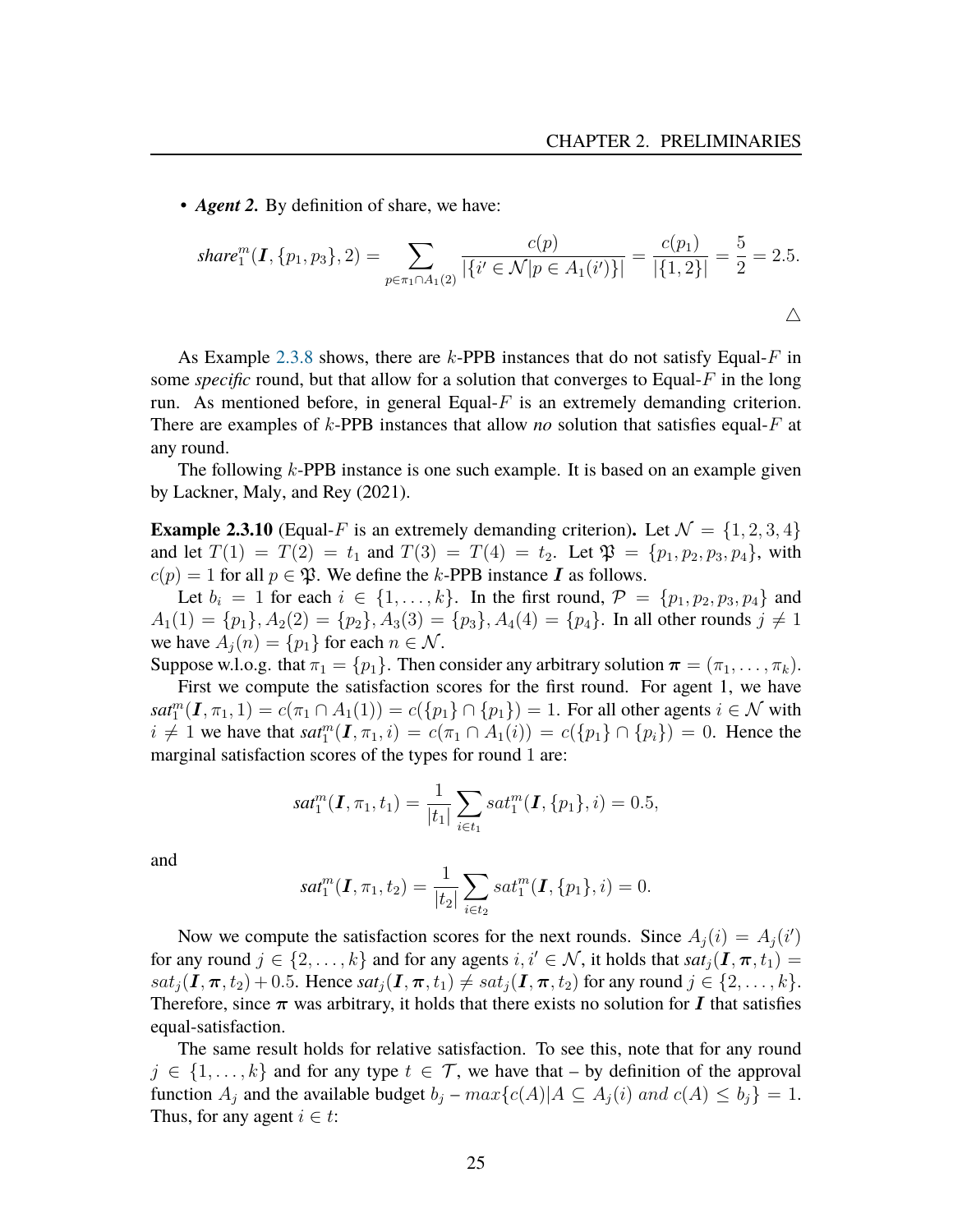$$
\frac{c(\pi_j \cap A_j(i))}{\max\{c(A) | A \subseteq A_j(i) \text{ and } c(A) \le b_j\}} = \frac{c(\pi_j \cap A_j(i))}{1} = c(\pi_j \cap A_j(i)).
$$

Therefore it follows that for any budget allocation  $\pi_j \subseteq \mathcal{P}_j$ , for any round  $j \in \{1, \ldots, k\}$ and for any type  $t \in \{t_1, t_2\}$ , we have  $sat_j^m(\mathbf{I}, \pi_j, t) = \text{rsat}_j^m(\mathbf{I}, \pi_j, t)$ . Hence it follows that there exists no solution for  $I$  that satisfies equal-relative satisfaction.  $\triangle$ 

As will be apparent later on, in proofs it will be useful to be able to refer to the type that, in some round, has the lowest, middle or highest welfare.

The definition of a middle type, though similar to those of the lowest and highest type, is somewhat different, since it's defined only if there are exactly three types.<sup>[1](#page-27-0)</sup>

**Definition 2.3.11** (Lowest, middle and highest welfare for types)**.** *Given a set* N *of agents, a finite set*  $\mathfrak{P}$  *of possible projects, a k-PPB instance*  $I = (I_1, \ldots, I_k)$  *with*  $k \in \mathbb{N} \cup \{\infty\}$ , a solution  $\pi = (\pi_1, \ldots, \pi_k)$  for **I**, a cost function  $c : \mathfrak{P} \to \mathbb{N}$ , a set *of types*  $\mathcal{T} \subseteq 2^{\mathcal{N}}$  *with*  $t \in \mathcal{T}$ *, a round*  $j \in \{1, \ldots, k\}$  *with*  $I_j = \langle \mathcal{P}_j, b_j, A_j \rangle$ *, and a welfare measure*  $F: (\mathbf{I}, \pi, t, j) \to \mathbb{R}$ *, we define:* 

- *1.*  $t_{-}^{j,F}$  to be the type  $t \in \mathcal{T}$  such that  $F(\mathbf{I}, \boldsymbol{\pi}, t, j) \leq F(\mathbf{I}, \boldsymbol{\pi}, t_i, j)$  for any type  $t_i \in \mathcal{T}$ . *We will omit the superscript* F *when* F *is clear from the context.*
- 2.  $t^{j,F}_+$  *to be the type*  $t \in \mathcal{T}$  *such that*  $F(\bm{I},\bm{\pi},t,j) \geq F(\bm{I},\bm{\pi},t_i,j)$  *for any type*  $t_i \in \mathcal{T}$ *. We will omit the superscript* F *when* F *is clear from the context.*
- 3. If  $|\mathcal{T}| = 3$ , then we define  $t_0^{j,F}$  $i_0^{j,F}$  to be the type  $t \in \mathcal{T}$  such that:

$$
F(\mathbf{I}, \boldsymbol{\pi}, t^{j, F}_{-}, j) \leq F(\mathbf{I}, \boldsymbol{\pi}, t^{j, F}_{0}, j) \leq F(\mathbf{I}, \boldsymbol{\pi}, t^{j, F}_{+}, j).
$$

*We will omit the superscript* F *when* F *is clear from the context.*

As mentioned above, one important desideratum for an optimal solution is that it converges to equal- $F$ . For this it is desired, if not necessary, that the difference between any two types' welfare doesn't get arbitrarily large. Therefore, it is useful to be able to directly refer to the difference in welfare, in some round, between the type with the highest welfare and the type with the lowest welfare.

**Definition 2.3.12** (The big difference). *Given a set*  $N$  *of agents, a finite set*  $\mathfrak{P}$  *of possible projects, a* k-PPB instance  $I = (I_1, \ldots, I_k)$  with  $k \in \mathbb{N} \cup \{\infty\}$ , a solution  $\bm{\pi} = (\pi_1, \ldots, \pi_k)$  for **I**, a cost function  $c : \mathfrak{P} \to \mathbb{N}$ , a set of types  $\mathcal{T} \subseteq 2^{\mathcal{N}}$  with  $t \in \mathcal{T}$ , *a round*  $j \in \{1, \ldots, k\}$  *with*  $I_j = \langle \mathcal{P}_j, b_j, A_j \rangle$ , *a welfare measure*  $F : (\mathbf{I}, \pi, t, j) \to \mathbb{R}$ , *a* type  $t^{j,F}_-$  and a type  $t^{j,F}_+$  we define the big, or total, difference  $\text{DIF}^F_j$  as  $\text{DIF}^F_j$  =  $F(\bm{I}, \bm{\pi}, t^{j, F}_+, j) - F(\bm{I}, \bm{\pi}, t^{j, F}_-, j)$ . We will omit the superscript F when F is clear from *the context.*

<span id="page-27-0"></span><sup>&</sup>lt;sup>1</sup>We could relax this assumption. However, this would complicate the definition. And since for our proofs this definition suffices, we stick to this definition.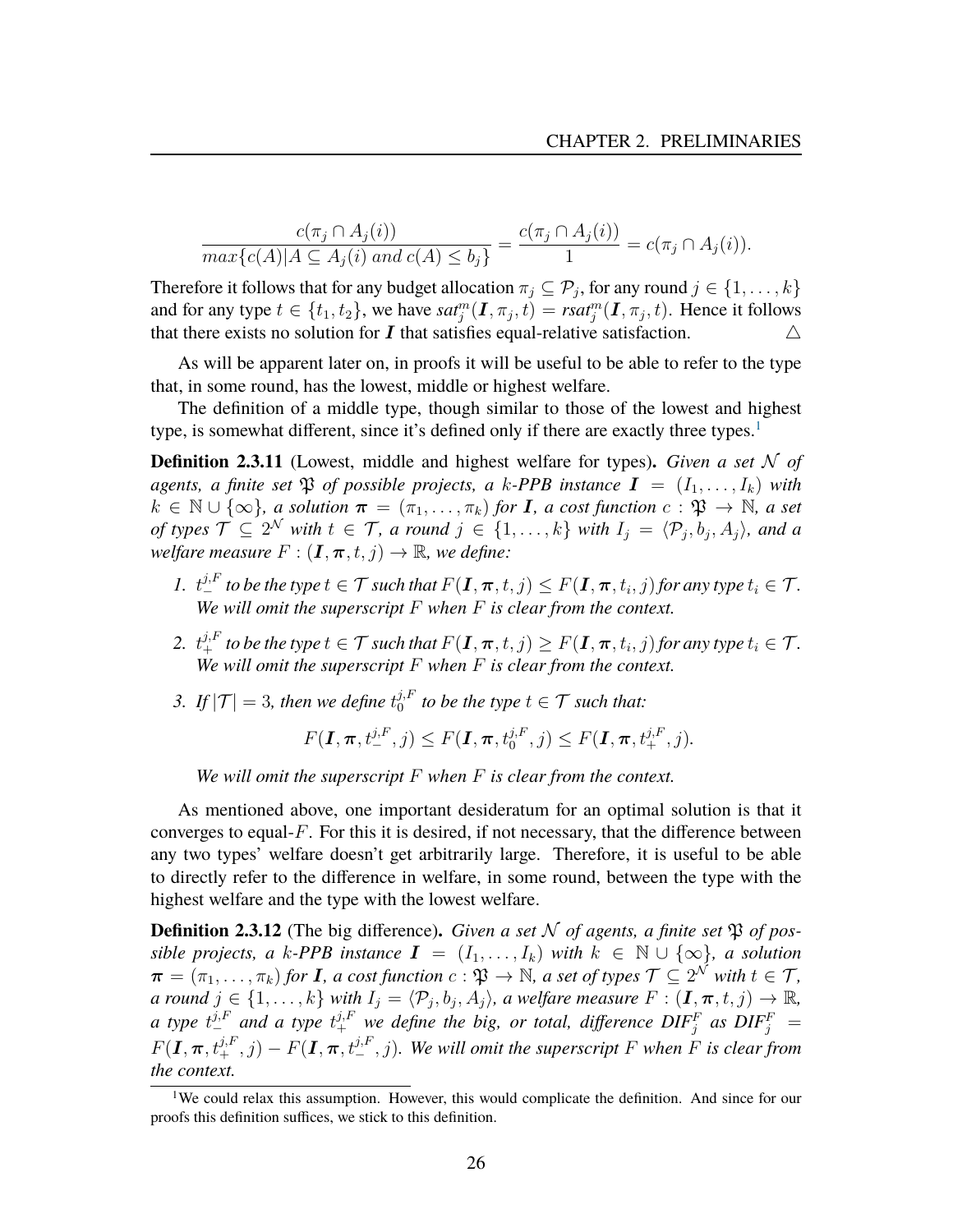• *Given a budget allocation*  $\pi \subseteq \mathcal{P}_i$  *and*  $\pi \in \pi$ *, we define the marginal increase of*  $\mathit{DIF}_{j}^{F}$  due to  $\pi$  as  $\mathit{DIF}_{j}^{\pi,F} = \mathit{DIF}_{j}^{F} - \mathit{DIF}_{j-1}^{F}$ .

Similarly, for sake of brevity, it will turn out to be useful to directly refer to the amount of welfare that a specific type has gained during some sequence of rounds.

**Definition 2.3.13** (Increase of a type). *Given a set* N *of agents, a finite set*  $\mathfrak{P}$  *of possible projects, a* k-PPB instance  $I = (I_1, \ldots, I_k)$  with  $k \in \mathbb{N} \cup \{\infty\}$ , a solution  $\pi$  =  $(\pi_1,\ldots,\pi_k)$  for **I**, a cost function  $c$  :  $\mathfrak{P} \to \mathbb{N}$ , a set of types  $\mathcal{T} \subseteq 2^{\mathcal{N}}$ , a type  $t_i \in \mathcal{T}$ *, two rounds*  $j, l \in \{1, \ldots, k\}$  with  $I_j = \langle \mathcal{P}_j, b_j, A_j \rangle$  and  $I_l = \langle \mathcal{P}_l, b_l, A_l \rangle$ *, and a* welfare measure  $F : (\mathbf{I}, \boldsymbol{\pi}, t_i, j) \to \mathbb{R}$  we define the increase of a type  $t_i$  from round  $j$ *to* l for welfare measure F as:  $\mathcal{D}_{j\to l}^{t_i, F} = F(\mathbf{I}, \boldsymbol{\pi}, t_i, l) - F(\mathbf{I}, \boldsymbol{\pi}, t_i, j)$ . We will omit the *superscript* F *when* F *is clear from the context.*

#### **2.3.2 Results**

As mentioned above, one of our main goals is analysing to what extent we can obtain a fairer distribution of welfare by taking previous rounds into account. Work has been done on this by Lackner, Maly, and Rey [\(2021\)](#page-81-0). They found a mixture of positive and negative results.

A first positive result states that with two agents, there will always exist a solution that converges to equal-satisfaction. For two agents, there will also exist a solution that converges to equal-relative satisfaction, but we can actually show the stronger result that such a solution will exist for any two arbitrary types of agents. We will therefore consider this as a separate result later on.

**Proposition 2.3.14.** Let I be any  $\infty$ -PPB instance with two agents and a bound  $B^* \in \mathbb{N}$ . Furthermore, assume that for every round  $j \in \{1, \ldots, k\}$  and both agents that there is a project p with  $c(p) \leq b_j$  that the agent approves of. Then there exists a non-empty feasible solution  $\boldsymbol{\pi} = (\pi_1, \dots, \pi_k)$  that converges to equal-satisfaction.

However, this result cannot be generalised. Even for three agents we can find a  $k$ -PPB instance for which there does not exist any solution that converges to equal-satisfaction.

<span id="page-28-0"></span>**Example 2.3.15** (No convergence to equal-satisfaction for three agents). Let I be a  $\infty$ -PPB instance with three agents 1, 2, 3 where agent 1 has type  $t_1$  and agents 2 and 3 have type  $t_2$ . Assume  $b_i = 1$  for every round  $j \in \{1, ..., k\}$  and  $c(p) = 1$  for all projects  $p \in \mathcal{P}$ . In every round, there are two projects and agent 1 approves of both, 2 approves of only one and 3 of the other one. Then, for every non-empty feasible solution  $\pi$  and every round j, we have  $sat_j(\mathbf{I}, \boldsymbol{\pi}, t_1) = j$  and  $sat_j(\mathbf{I}, \boldsymbol{\pi}, t_2) = \frac{j}{2}$ .

Hence

$$
\lim_{j \to +\infty} \left( \frac{sat_j(\mathbf{I}, \boldsymbol{\pi}, t_2)}{sat_j(\mathbf{I}, \boldsymbol{\pi}, t_1)} \right) = \frac{1}{2} \neq 1.
$$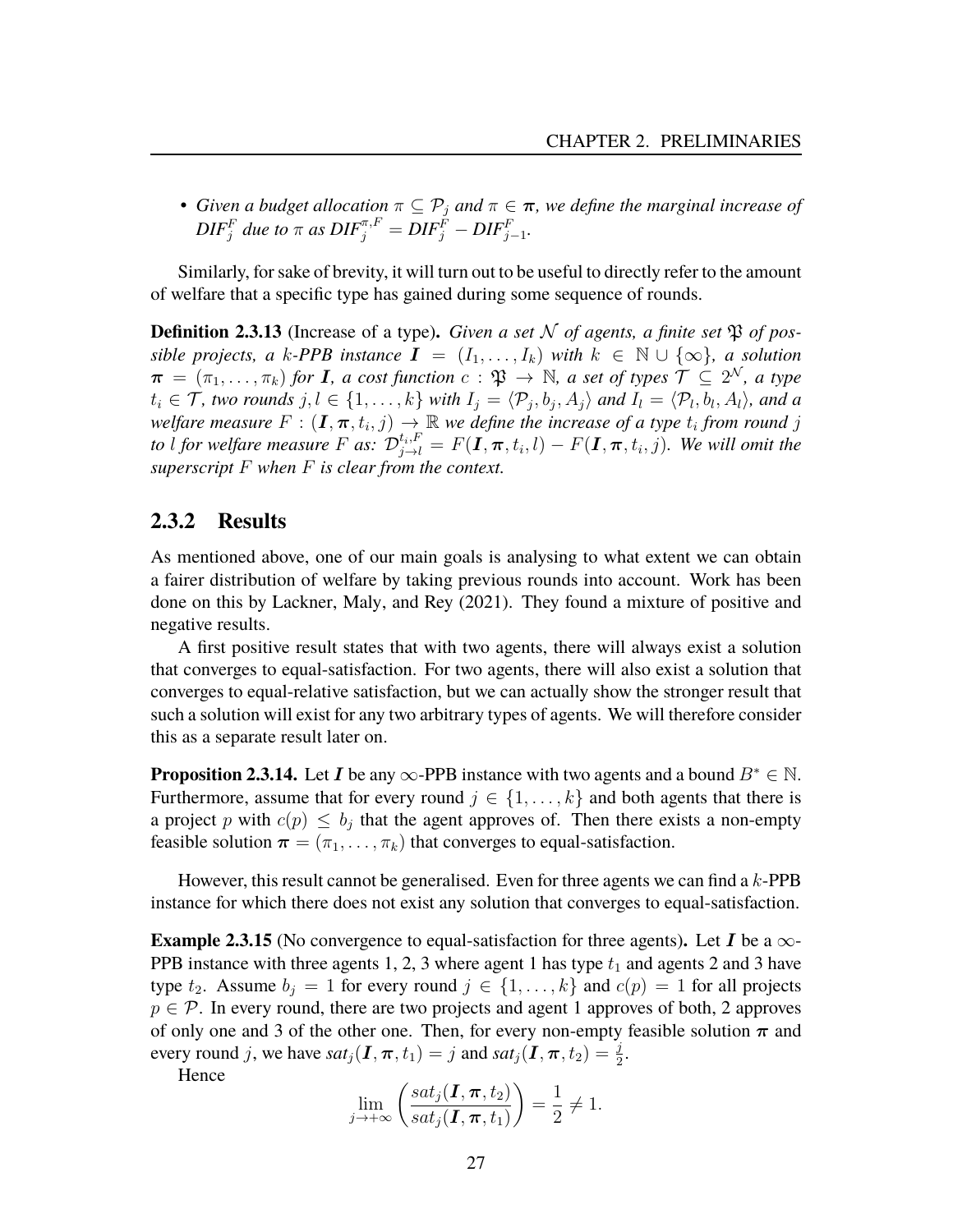Therefore, by definition of convergence to equal- $F$ , it follows that there exists no solution  $\pi$  such that  $\pi$  converges to equal-satisfaction.  $\triangle$ 

This example exploits the fact that if we don't put any restrictions on agents' ballots, some ballots might be strict supersets of other ballots. In Example [2.3.15,](#page-28-0) for instance, we have that  $A_i(2) \subseteq A_i(1)$  and  $A_i(3) \subseteq A_i(1)$  for any round  $j \in \{1, \ldots, k\}$ . However, given our definition of satisfaction, this implies that two agents' full ballots might be funded, while one agent is strictly more satisfied with this than the other agent.

There are several ways to limit the impact of this possibility. One of these is to consider *relative* satisfaction, which we will do later. Another one is to restrict agents to submit *knapsack* (that is, exhaustive) ballots. In this way, intuitively, if we fund some agents' full ballots, there might still be a difference between the satisfaction of the agents, but this difference will not be 'very big'. In particular, this avoids the possibility of ballots being strict supersets of other ballots.

Indeed, if we restrict agents' ballots to knapsack ballots, we find that for three agents there always exists a solution that converges to equal-satisfaction.

Before we prove this, we first require a very useful result about the ballots of agents.

<span id="page-29-0"></span>**Lemma 2.3.16.** *Let*  $I = (I_1, \ldots, I_k)$  *be any k*-*PPB instance. Let*  $N$  *be the set of agents. And let*  $I_j = (\mathcal{P}_j, b_j, A_j) \in I$ , where  $A_j(i)$  is exhaustive for all  $i \in \mathcal{N}$ . For any  $i, i' \in \mathcal{N}$ , *if*  $A_j(i) \neq A_j(i')$ , then there exist some projects  $p, p^* \in \mathcal{P}_j$  such that  $p \in A_j(i), p \notin \mathcal{P}_j$  $A_j(i'), p^* \in A_j(i')$  and  $p^* \notin A_j(i)$ .

*Proof.* Suppose that  $A_j(i) \neq A_j(i')$  and suppose for contradiction that there doesn't exist a project  $p \in \mathcal{P}_j$  with  $p \in A_j(i)$  and  $p \notin A_j(i')$ . Thus for all projects  $p \in \mathcal{P}_j$  we have that if  $p \in A_j(i)$ , then  $p \in A_j(i')$ . Thus, by definition of  $\subseteq$ , we have that  $A_j(i) \subseteq A_j(i')$ . Now there are two cases. Either  $A_j(i) = A_j(i')$ , contradicting our earlier assumption that  $A_j(i) \neq A_j(i')$ . Or  $A_j(i) \subsetneq A_j(i')$ , contradicting our assumption that ballots are exhaustive. The other case is symmetric.  $\Box$ 

Lemma [2.3.16](#page-29-0) now enables us to prove that when there are exactly three agents with knapsack ballots, there exists a feasible solution that converges to equal-satisfaction. Before we prove this result, we will first give the main intuition behind the proof.

In order to show convergence, it suffices to show that the difference in satisfaction between any two types cannot get arbitrarily large.

There are three agents, and they can - by definition - be divided into at least one and at most three different types. The proof is structured according to the amount of types in which the agents are divided. If there is only one type, the result follows immediately. If there are two types, then we use Lemma [2.3.16](#page-29-0) to pick an allocation that generates more marginal satisfaction for the worst-off type, ensuring that the difference between the two types does not get arbitrarily large. The final, and most complicated, case is when there are three types (meaning that every type contains exactly one agent) and when the agent of the worst-off type has exactly the same ballots as the best-off type's agent.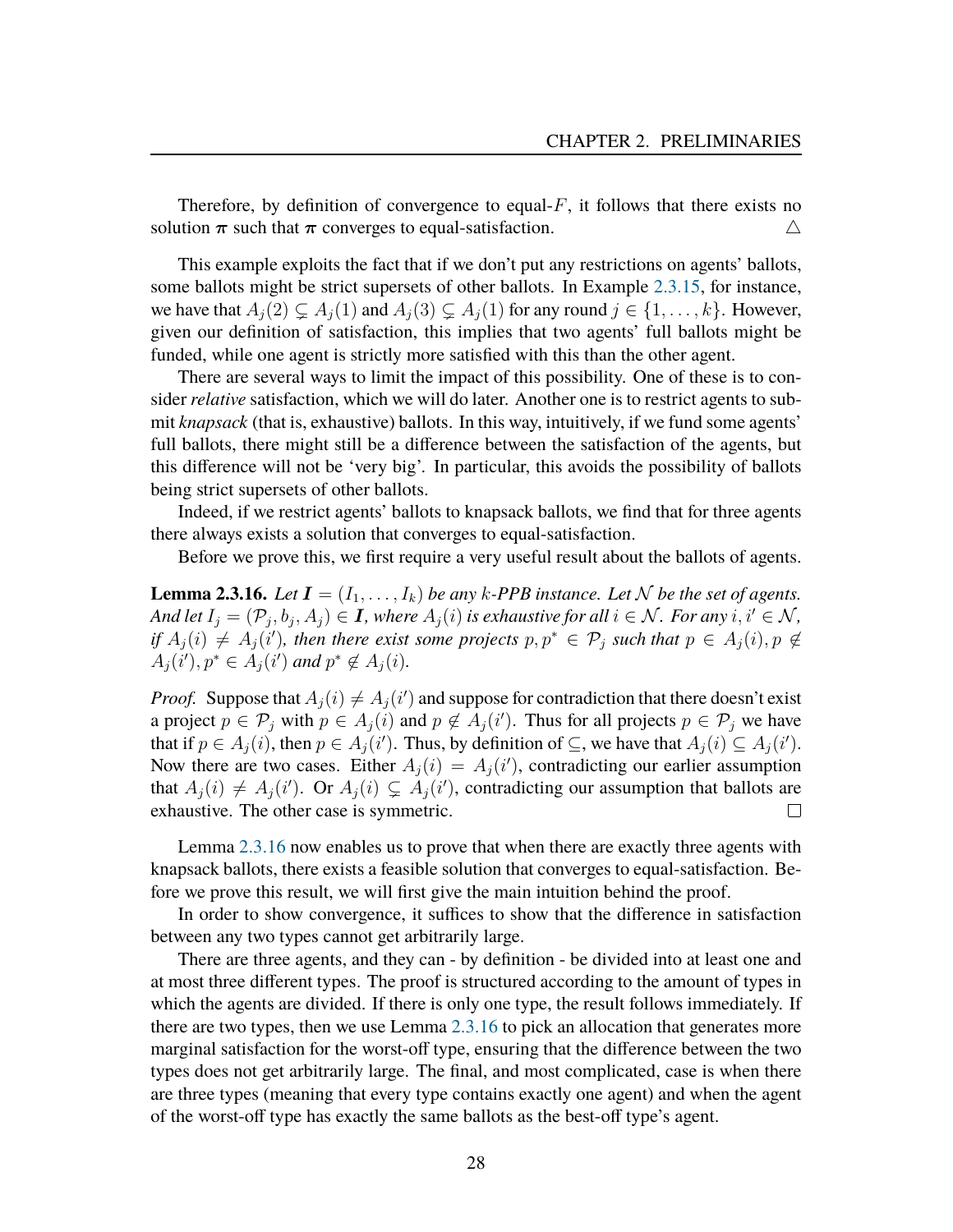

<span id="page-30-0"></span>Figure 2.2: Ensuring a converging solution when there is a large difference between the satisfaction of the middle type and the satisfaction of the best-off type

This case is complicated, because we cannot naively pick the allocation that generates the most marginal satisfaction for the worst-off type. Instead, we need to pick an allocation by differentiating between two cases. If there is a relatively large difference between the satisfaction of the middle type and the best-off type, then we can pick an allocation that generates the most welfare for the middle type. This is illustrated by Figure [2.3.2.](#page-29-0) The transparant colours indicate the *marginal* satisfaction of the types, the opaque colours indicate the satisfaction of the types in some round.

If, however, there is a relatively small difference between the satisfaction of the middle type and the best-off type, then we can pick an allocation that generates no welfare for the middle type, and most welfare for both the worst-off and best-off type (since the ballots of their respective agents are identical). This is illustrated by Figure [2.3.2.](#page-30-0) In the figure,  $sat_{t-}^{\pi}$ ,  $sat_{t_0}^{\pi}$  and  $sat_{t+}^{\pi}$  are shorthands, indicating the marginal satisfaction for the respective types  $t_-, t_0$  and  $t_+$  in some round due to allocation  $\pi$ .

**Proposition 2.3.17.** Consider an  $\infty$ -PPB instance  $I = (I_1, \ldots, I_k)$  with three agents where the ballot of each agent is exhaustive (i.e., is a knapsack ballot) in every round and there is a bound  $B^* \in \mathbb{N}$ . Then, there is a non-empty feasible solution that converges to equal-satisfaction.

*Proof.* Suppose w.l.o.g. that the agents are called 1,2 and 3. Since there are three agents, there can possibly be at most three types: either there is only one, there are two, or there are three. If there is only one type, then every agent belongs to the same type. In that case, convergence to equal-satisfaction is trivially satisfied. So now we prove the two other cases. First we prove the case in which there are only two types, then the case in which there are 3.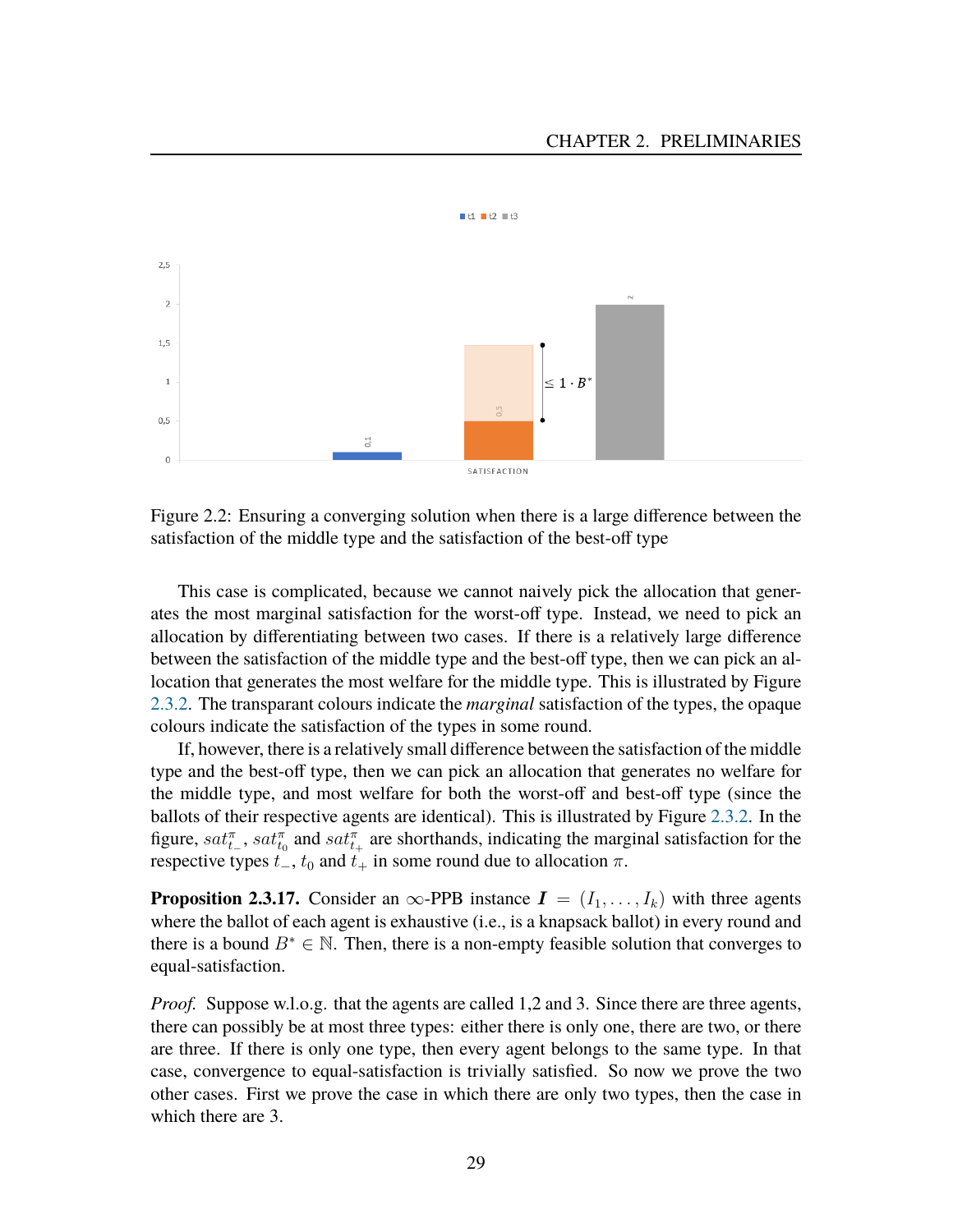

Figure 2.3: Ensuring a converging solution when there is a small difference between the satisfaction of the middle type and the satisfaction of the best-off type

**Case 1: two types.** So suppose that there are only two types:  $t_1$  and  $t_2$ . Further, suppose w.l.o.g. that  $T(1) = t_1$  and  $T(2) = T(3) = t_2$ . As for the general structure of the proof, we first show that there exists a solution  $\pi$  such that the difference in satisfaction between any two types is at most the bound  $B^*$  in any round  $j \in \{1, ..., k\}$ . After that we show how this implies the fact that the solution  $\pi$  converges to equal-satisfaction.

More precisely, we will show first that for any round  $j \in \{1, \ldots, k\}$ :

$$
sat_j(\mathbf{I}, \pi, t_1) - B^* \le sat_j(\mathbf{I}, \pi, t_2) \le sat_j(\mathbf{I}, \pi, t_1) + B^*.
$$
 (2.1)

We prove this by induction on the number of rounds j. For the base case where  $j = 1$ , by picking any allocation  $\pi \subseteq \mathcal{P}_1$  at most  $B^*$  is spend on projects, by definition of  $B^*$ . Hence, by the definition of *sat<sub>j</sub>* it holds that  $0 \leq sat_1(\mathbf{I}, \pi, t) \leq B^*$  for  $t \in \{t_1, t_2\}$ . And therefore it follows that  $sat_j(\bm{I},\bm{\pi},t_1)-B^*\le sat_j(\bm{I},\bm{\pi},t_2)\le sat_j(\bm{I},\bm{\pi},t_1)+B^*.$ 

Now consider an arbitrary round  $j-1$  and suppose that (1) holds for round  $j-1$ . We will show that it holds for round  $i$  too.

We have two cases: either  $sat_{j-1}(\mathbf{I}_{j-1}, \pi_{j-1}, t_1) \le sat_{j-1}(\mathbf{I}_{j-1}, \pi_{j-1}, t_2)$ , or  $sat_{j-1}(\mathbf{I}_{j-1},\boldsymbol{\pi}_{j-1},t_1) \geq sat_{j-1}(\mathbf{I}_{j-1},\boldsymbol{\pi}_{j-1},t_2).$ 

Suppose first that  $sat_{i-1}(\mathbf{I}_{i-1},\boldsymbol{\pi}_{i-1},t_1) \le sat_{i-1}(\mathbf{I}_{i-1},\boldsymbol{\pi}_{i-1},t_2)$ , i.e., suppose that in round  $j-1$  type 1 has a lower satisfaction than type 2. Consider the budgeting problem  $I_j = \langle P_j, b_j, A_j \rangle \in I$  for round j. Set  $\pi_j = A_j(1)$ . Note that this is possible since every agent  $i \in \mathcal{N}$  has an exhaustive ballot.

Note then that  $A_j(2) \cap \pi_j \subseteq A_j(1) \cap \pi_j = A_j(1)$  and that  $A_j(3) \cap \pi_j \subseteq A_j(1) \cap \pi_j =$  $A_j(1)$ . Hence  $sat_j^m(\mathbf{I}, \pi_j, 1) \geq sat_j^m(\mathbf{I}, \pi_j, 2)$  and  $sat_j^m(\mathbf{I}, \pi_j, 1) \geq sat_j^m(\mathbf{I}, \pi_j, 2)$ .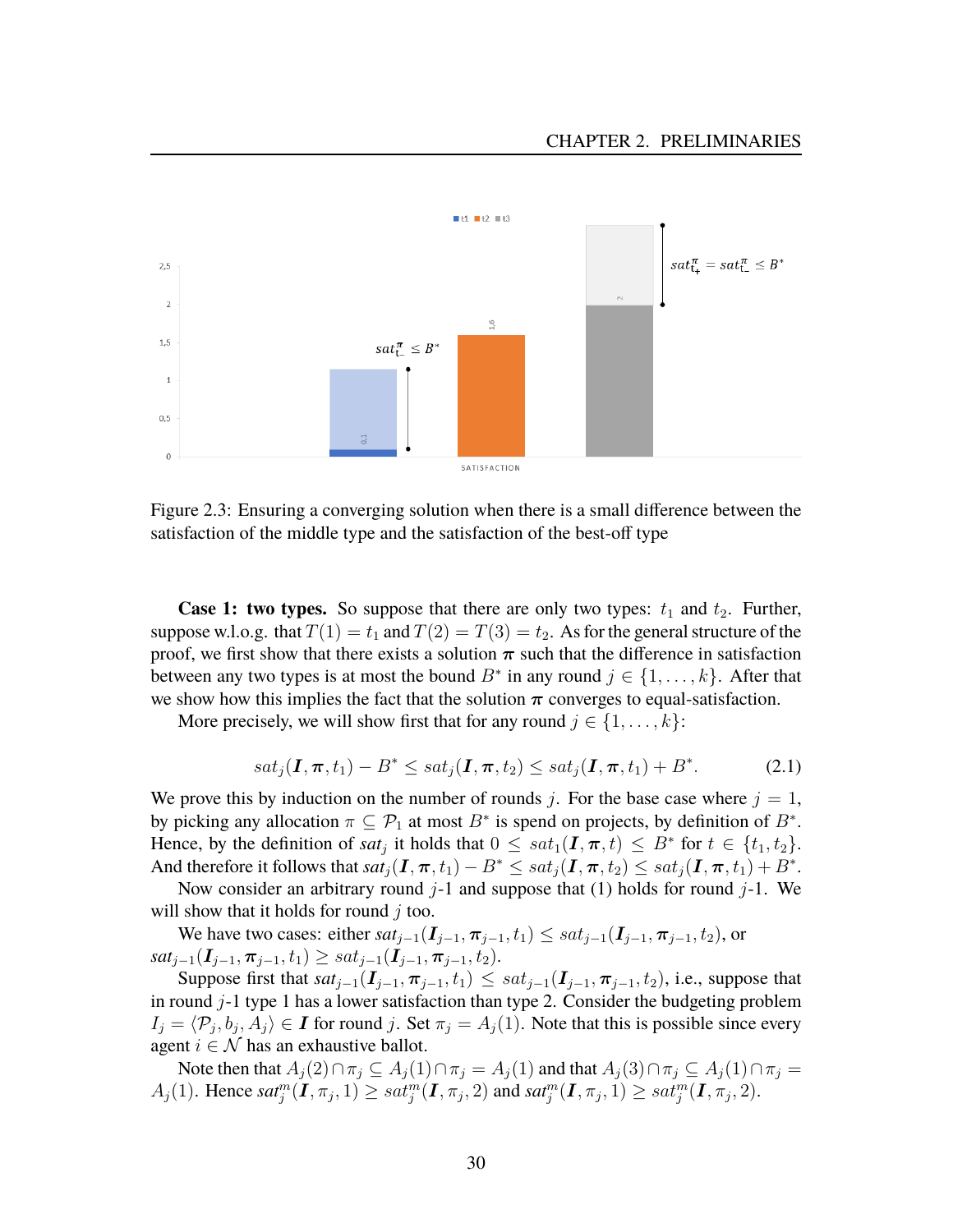Recall now the definition of the marginal satisfaction for a type  $t \in \mathcal{T}$  for round  $j \in \{1, \ldots, k\}$ :

$$
sat_j^m(\boldsymbol{I},\pi_j,t)=\frac{1}{|t|}\sum_{i\in t}sat_j^m(\boldsymbol{I},\pi_j,i).
$$

From this definition and the inequalities above follows  $sat_j^m(\bm{I},\pi_j,t_1)\ge sat_j^m(\bm{I},\pi_j,t_2).$ Together with the assumption that  $sat_{j-1}(\mathbf{I}_{j-1}, \pi_{j-1}, t_1) \le sat_{j-1}(\mathbf{I}_{j-1}, \pi_{j-1}, t_2)$ , it

follows that  $sat_j(\textbf{\emph{I}},\boldsymbol{\pi},t_1)-B^*\le sat_j(\textbf{\emph{I}},\boldsymbol{\pi},t_2)\le sat_j(\textbf{\emph{I}},\boldsymbol{\pi},t_1)+B^*.$ Now suppose, for the other case, that  $sat_{i-1}(\mathbf{I}_{i-1}, \pi_{i-1}, t_1) \ge sat_{i-1}(\mathbf{I}_{i-1}, \pi_{i-1}, t_2)$ .

That is, suppose that in round  $j-1$  type 1 has a higher satisfaction than type 2. Now consider again the budgting problem  $I_j = \langle \mathcal{P}, b_j, A_j \rangle$  for round j. Either  $A_j(1) = A_j(2) =$  $A_i(3)$ , or not. If  $A_i(1) = A_i(2) = A_i(3)$ , then clearly – regardless of what budget allocation  $\pi_i$  we select – the difference between the types' satisfaction doesn't change, so the result holds by the IH. If it is not the case, then, by definition, it follows that  $A_i(1) \neq A_i(i)$ for some  $i \in t_2$ . By Lemma [2.3.16](#page-29-0) there exists a project  $p \in A_i(i)$  and  $p \notin A_i(1)$  for some  $i \in t_2$ . Set  $\pi_j = \{p\}$ . Then  $B^* \geq sat_j^m(I, \pi_j, t_2) \geq sat_j^m(I, \pi_j, t_1) = 0$ . Together with the assumption that  $sat_{j-1}(\mathbf{I}_{j-1},\pi_{j-1},t_1) \ge sat_{j-1}(\mathbf{I}_{j-1},\pi_{j-1},t_2)$  it follows that  $\mathit{sat}_j(\bm{I},\bm{\pi},t_1) - B^* \leq \mathit{sat}_j(\tilde{\bm{I}},\bm{\pi},t_2) \leq \mathit{sat}_j(\tilde{\bm{I}},\bm{\pi},t_1) + B^*.$ 

So now we have a solution  $\pi$  such that for any round  $j \in \{1, ..., k\}$ :

$$
sat_j(\mathbf{I},\boldsymbol{\pi},t_1)-B^*\leq sat_j(\mathbf{I},\boldsymbol{\pi},t_2)\leq sat_j(\mathbf{I},\boldsymbol{\pi},t_1)+B^*.
$$

Given this, it remains to be shown that  $\pi$  converges to equal-satisfaction. The intuitive argument is as follows. For both types it holds that after a finite amount of rounds, the type's satisfaction increases. Therefore, the more rounds proceed, the higher the total satisfaction for both types. However, the difference between both types is at most  $B^*$  in *any* round. So the difference in satisfaction between the two types does *not* increase the more rounds proceed. Therefore, the more rounds proceed, the smaller the difference in satisfaction becomes relative to the total satisfaction of both types. Thus when the number of rounds tends to infinity, the solution  $\pi$  converges to equal-satisfaction.

First observe that  $sat_j(I,\pi,t_1) + sat_j(I,\pi,t_1) \geq \sum_{j'=1}^j c(\pi_{j'})$ , by construction of  $\pi_{j'}$ . Together with our earlier result that  $sat_j(I,\pi,t_1) - B^* \le sat_j(I,\pi,t_2) \le$  $sat_j(\mathbf{I},\boldsymbol{\pi},t_1)+B^*$  it follows that  $\lim_{j\to+\infty}(sat_j(\mathbf{I},\boldsymbol{\pi},t_1))=+\infty$  and  $\lim_{j\to+\infty}(sat_j(I,\pi,t_2))=+\infty$ . Hence we have

$$
\lim_{j\to+\infty}\left(\frac{sat_j(\mathbf{I},\boldsymbol{\pi},t_1)-B^*}{sat_j(\mathbf{I},\boldsymbol{\pi},t_1)}\right)=\lim_{j\to+\infty}\left(\frac{sat_j(\mathbf{I},\boldsymbol{\pi},t_2)+B^*}{sat_j(\mathbf{I},\boldsymbol{\pi},t_2)}\right)=1.
$$

By our previous result we have:

$$
sat_j(\mathbf{I},\boldsymbol{\pi},t_1)-B^*\leq sat_j(\mathbf{I},\boldsymbol{\pi},t_2)\leq sat_j(\mathbf{I},\boldsymbol{\pi},t_1)+B^*
$$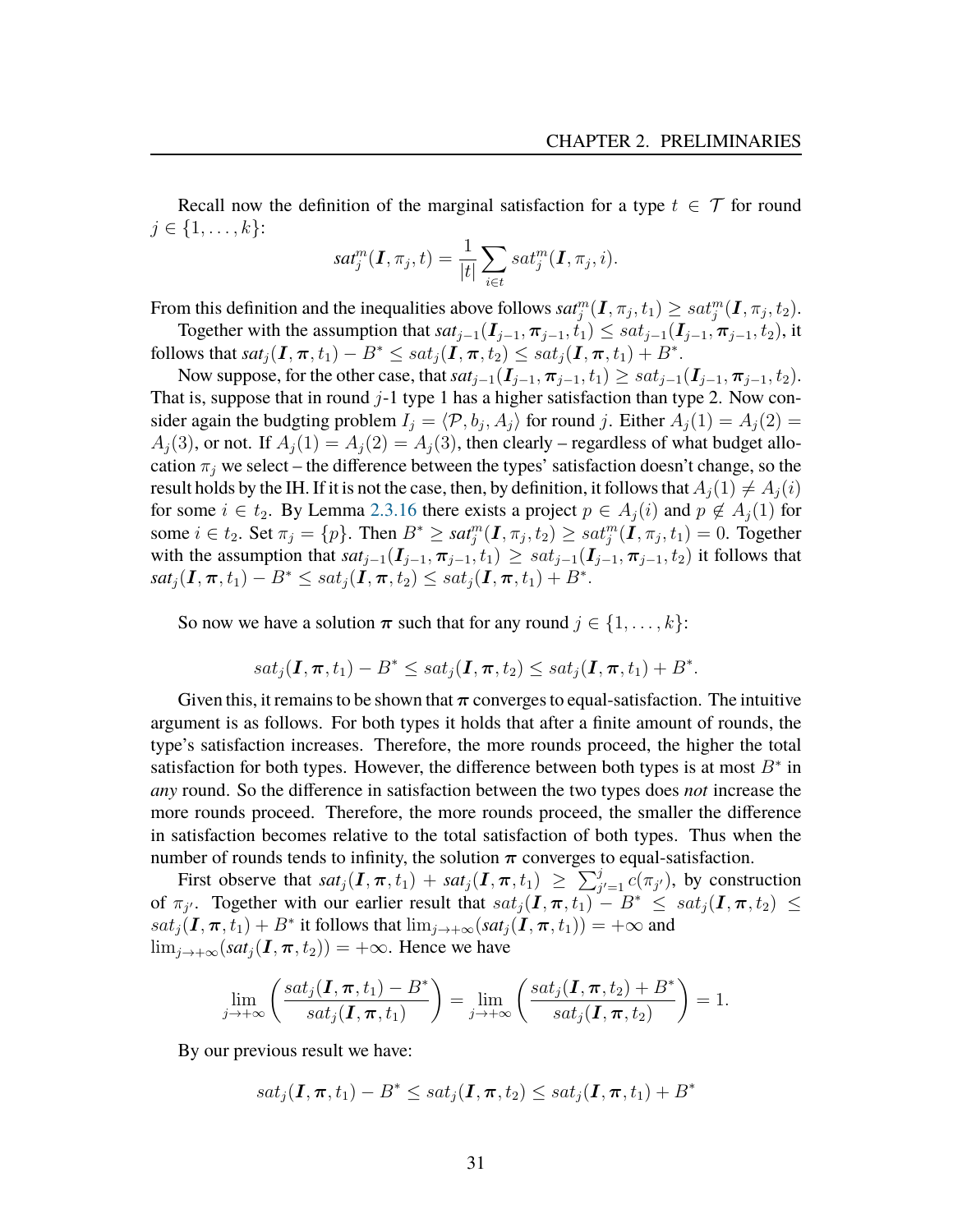Dividing by  $sat_i(I, \pi, t_1)$  we get:

$$
\frac{sat_j(\mathbf{I},\boldsymbol{\pi},t_1)-B^*}{sat_j(\mathbf{I},\boldsymbol{\pi},t_1)}\leq \frac{sat_j(\mathbf{I},\boldsymbol{\pi},t_2)}{sat_j(\mathbf{I},\boldsymbol{\pi},t_1)}\leq \frac{sat_j(\mathbf{I},\boldsymbol{\pi},t_1)+B^*}{sat_j(\mathbf{I},\boldsymbol{\pi},t_1)}
$$

Since the inequality above holds for any round  $j \in \{1, \ldots, k\}$  it follows that

$$
\lim_{j \to +\infty} \left( \frac{sat_j(\mathbf{I}, \boldsymbol{\pi}, t_2)}{sat_j(\mathbf{I}, \boldsymbol{\pi}, t_1)} \right) = 1.
$$

**Case 2: three types.** Now suppose that there are three types and suppose w.l.o.g. that  $T(i) = t_i$  for all  $i \in \mathcal{N}$ . For this case we show that there exists some solution  $\pi$ such that the difference between any two types in any round  $i \in \{1, \ldots, k\}$  is at most 2 times the bound  $B^*$ . So we show that there exists some solution  $\pi$  such that for any  $i, i^* \in \{1, 2, 3\}$  we have that:

$$
|sat_j(\mathbf{I}, \boldsymbol{\pi}, t_i) - sat_j(\mathbf{I}, \boldsymbol{\pi}, t_{i^*})| \le 2B^*.
$$
 (2.2)

From this fact, convergence to equal-satisfaction will follow in the same way as in the previous case. Intuitively: if the difference between the satisfaction of the types remains inside this bound, then the more rounds proceed, the higher the total satisfaction will become, and the smaller the difference between the satisfaction of the types becomes relative to the total satisfaction.

We again prove this claim by induction on the number of rounds  $j$ . For the base case, suppose j=1. Then, as before, set  $\pi_1 = \pi \subseteq \mathcal{P}_1$  for any  $\pi \subseteq \mathcal{P}_1$ . Then there exists a solution  $\pi = (\pi_1)$  such that for any  $i, i^* \in \{1, 2, 3\}$ :  $|sat_1(\mathbf{I}, \pi, t_i) - sat_1(\mathbf{I}, \pi, t_{i^*})| \leq$  $2B^*$ .

For the induction hypothesis, consider any  $j - 1 \in \{1, ..., k\}$  and suppose that there exists a solution  $\pi$  such that

 $|sat_{j-1}(\mathbf{I}, \pi, t_i) - sat_{j-1}(\mathbf{I}, \pi, t_{i^*})| \leq 2B^*$  for any  $i, i^* \in \{1, 2, 3\}$ . We will show that  $|sat_j(I,\pi,t_i) - sat_j(I,\pi,t_{i^*})| \leq 2B^*$  for any  $i, i^* \in \{1,2,3\}$ . Also suppose w.l.o.g. that  $t_1 = t_ -^{j-1}$ ,  $t_2 = t_0^{j-1}$  $y_0^{j-1}$  and  $t_3 = t_+^{j-1}$ .

Now consider two cases. Either  $A_j(1) = A_j(3)$ , or  $A_j(1) \neq A_j(3)$ . We show in both cases that the result follows. Suppose first that  $A_j(1) = A_j(3)$ . Now, in this case we make a further sub-case distinction. Either

<span id="page-33-0"></span>
$$
sat_{j-1}(\mathbf{I}, \pi, t_2) \le sat_{j-1}(\mathbf{I}, \pi, t_1) + B^*
$$
\n(2.3)

or

<span id="page-33-1"></span>
$$
sat_{j-1}(\mathbf{I}, \pi, t_3) \le sat_{j-1}(\mathbf{I}, \pi, t_2) + B^*
$$
\n(2.4)

Intuitively, it might be the case that  $t_2$ 's satisfaction is more or equal (the first case) or less (the second case) than a full budget more than  $t_1$ 's satisfaction.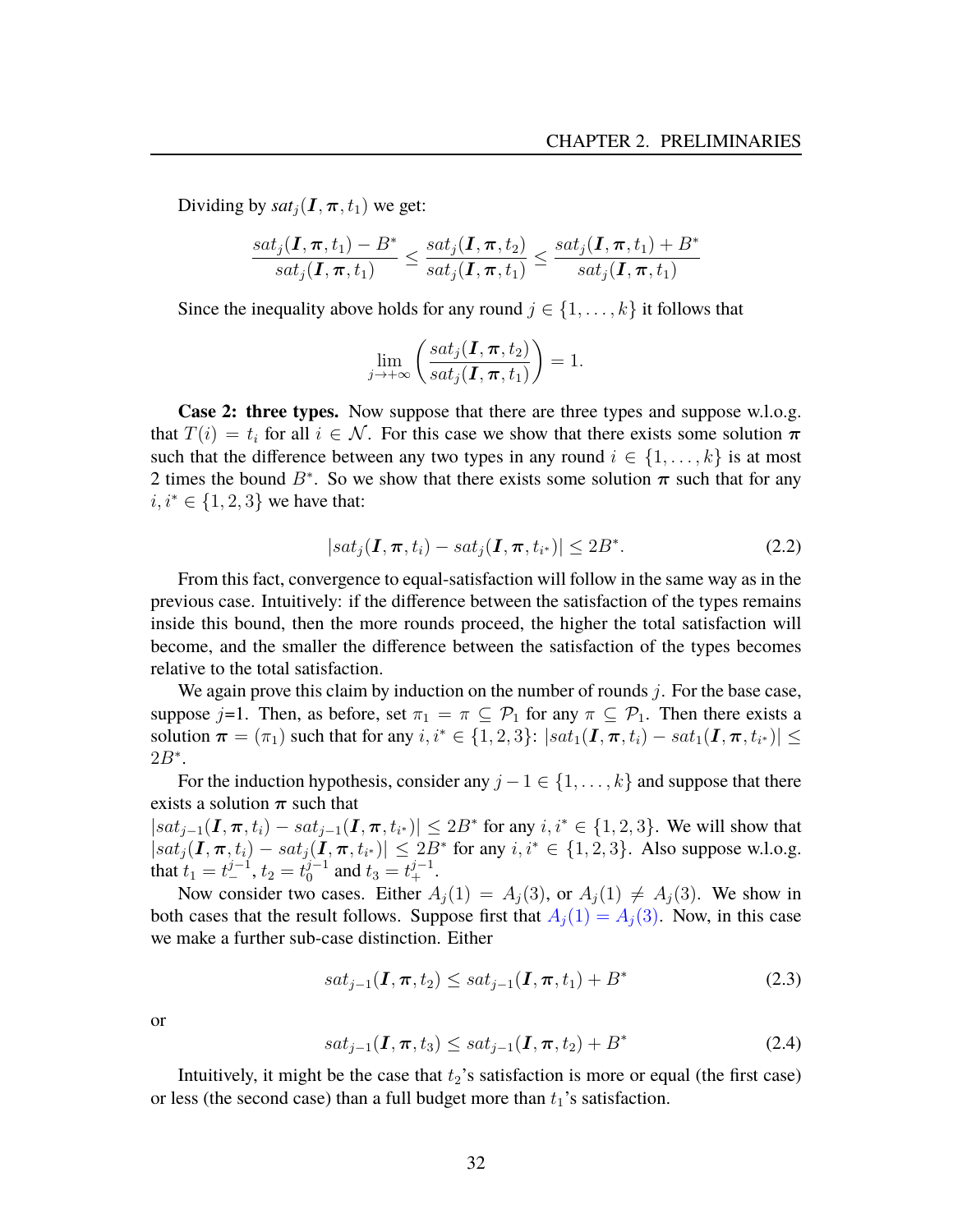Suppose first that [\(2.3\)](#page-33-0) holds, i.e. that  $sat_{j-1}(\mathbf{I}, \pi, t_2) \leq sat_{j-1}(\mathbf{I}, \pi, t_1) + B^*$ , and suppose that  $A_j(2) \neq A_j(1) = A_j(3)$  (if  $A_j(1) = A_j(2) = A_j(3)$  the result follows immediately by the IH). By Lemma [2.3.16,](#page-29-0) there exists some project  $p_2 \in \mathcal{P}$ s.t.  $p_2 \in A_j(2)$  and  $p_2 \notin A_j(1) = A_j(3)$ . Then set  $\pi_j = \{p_2\}$ . By definition of  $sat_j^m$  it follows that  $sat_j^m(I, \pi_j, t_2) \geq sat_j^m(I, \pi_j, t_1) = sat_j^m(I, \pi_j, t_3) = 0$ . Possibly, then  $t_2$  'overtakes'  $t_3$ , or not. If  $t_2 = t_0^{j-1} = t_+^j$  – i.e., if  $t_2$  overtakes – then from our assumption that  $sat_{j-1}(\mathbf{I}, \pi, t_2) \leq sat_{j-1}(\mathbf{I}, \pi, t_1) + B^*$ , we have that  $DIF_j =$  $sat_j(\boldsymbol{I}, \boldsymbol{\pi}, t_0^{j-1}) - sat_j(\tilde{\boldsymbol{I}}, \boldsymbol{\pi}, t_-^j) \leq 1B^* + 1B^* = 2B^*.$ 

If  $t_2 = t_0^{j-1} = t_0^j$  $\frac{1}{0}$  - i.e., if t<sub>2</sub> doesn't overtake – then clearly  $DIF_j = DIF_{j-1} + DIF_j^{\pi} =$  $\textit{DIF}_{j-1} + 0 = \textit{DIF}_{j-1}$ , thus it follows by the IH that  $|sat_j(\textbf{I}, \boldsymbol{\pi}, t_i) - sat_j(\textbf{I}, \boldsymbol{\pi}, t_{i^*})| \leq 1$  $2B^*$ .

Now suppose that [\(2.4\)](#page-33-1) holds, i.e. that  $sat_{j-1}(\mathbf{I}, \pi, t_3) \le sat_{j-1}(\mathbf{I}, \pi, t_2) + B^*$ . By Lemma [2.3.16](#page-29-0) there exists some project  $p_1 \in \mathcal{P}$  such that  $p_1 \notin A_i(2)$  and  $p_1 \in$  $A_j(1) = A_j(3)$ . Set  $\pi_j = \{p_1\}$ . Note that by assumption we have that  $A_j(1) = A_j(3)$ . Hence if  $t^{j-1} = t^j_-$  it follows that  $DIF_{j-1} = DIF_j$  and the result follows from the I.H..

So suppose that  $t_{-}^{j-1} \neq t_{-}^{j}$ . Since  $sat_{j-1}(\tilde{I}, \pi, t_3) \le sat_{j-1}(\tilde{I}, \pi, t_2) + B^*$ , we have that  $sat_{j-1}(\mathbf{I}, \pi, t_3) - sat_{j-1}(\mathbf{I}, \pi, t_2) \leq B^*$ . By definition of the marginal increase of satisfaction we have that  $sat_j^m(I, \pi_j, t_2) - sat_{j-1}(I, \pi_j, t_3) \ge -1B^*$ . Since by definition  $sat_j(I,\pi,t_2) = sat_{j-1}(I,\pi,t_2) + sat_j^m(I,\pi_j,t_2)$  and  $sat_j(I,\pi,t_3) =$  $sat_{j-1}(\mathbf{I}, \boldsymbol{\pi}, t_3) + sat_j^m(\mathbf{I}, \pi_j, t_3)$  it follows that  $|sat_j(\mathbf{I}, \boldsymbol{\pi}, t_3) - sat_j(\mathbf{I}, \boldsymbol{\pi}, t_2)| \leq 2B^*$ .

Now consider the case in which  $A_i(1) \neq A_i(3)$ . By Lemma [2.3.16,](#page-29-0) there exists some project  $p \in A_j(1)$  s.t.  $p \notin A_j(3)$ . Set  $\pi_j = \{p\}$ . Then, clearly  $sat_j^m(I_j, \pi_j, t_1) \geq$  $sat_j^m(I_j,\pi_j,t_2)$  and  $sat_j^m(I_j,\pi_j,t_1) > sat_j^m(I_j,\pi_j,t_3) = 0.$ 

Since  $sat_j^m(I_j, \pi_j, t_3) = 0$ , it follows that  $DIF_j \leq DIF_{j-1}$ . By the IH it follows that  $|sat_j(\textbf{I},\boldsymbol{\pi},t_i)-sat_j(\textbf{I},\boldsymbol{\pi},t_{i^*})|\leq 2B^*.$ 

Through similar reasoning as for the case in which  $|\mathcal{T}| = 2$ , we find that this means that  $\pi$  satisfies convergence to equal-satisfaction.  $\Box$ 

Even with the restriction to knapsack ballots, however, some ballots might be strictly more expensive than other ballots. By our definition of satisfaction, this implies again that funding two agents' full ballots might make one agent strictly more satisfied than the other. This possibility is again exploited in the following example, which shows that for eigth agents, there are  $k$ -PPB instances that, even when restricting the ballots to knapsack ballots, do not allow for a solution that converges to equal-satisfaction.

<span id="page-34-0"></span>**Example 2.3.18.** Let *I* be a  $\infty$ -PPB instance. In every round *j*, we have  $b_j = 10$ , there are eight agents  $1, \ldots, 8$  such that 1,2,3 have type  $t_1$  and 4,5,6,7,8 have type  $t_2$ . Furthermore, there are six projects  $p_1, \ldots, p_6$  such that  $c(p_1) = c(p_2) = c(p_3) = 5$  and  $c(p_4) = c(p_5) = c(p_6) = 3$ . The ballots are such that, for every round j: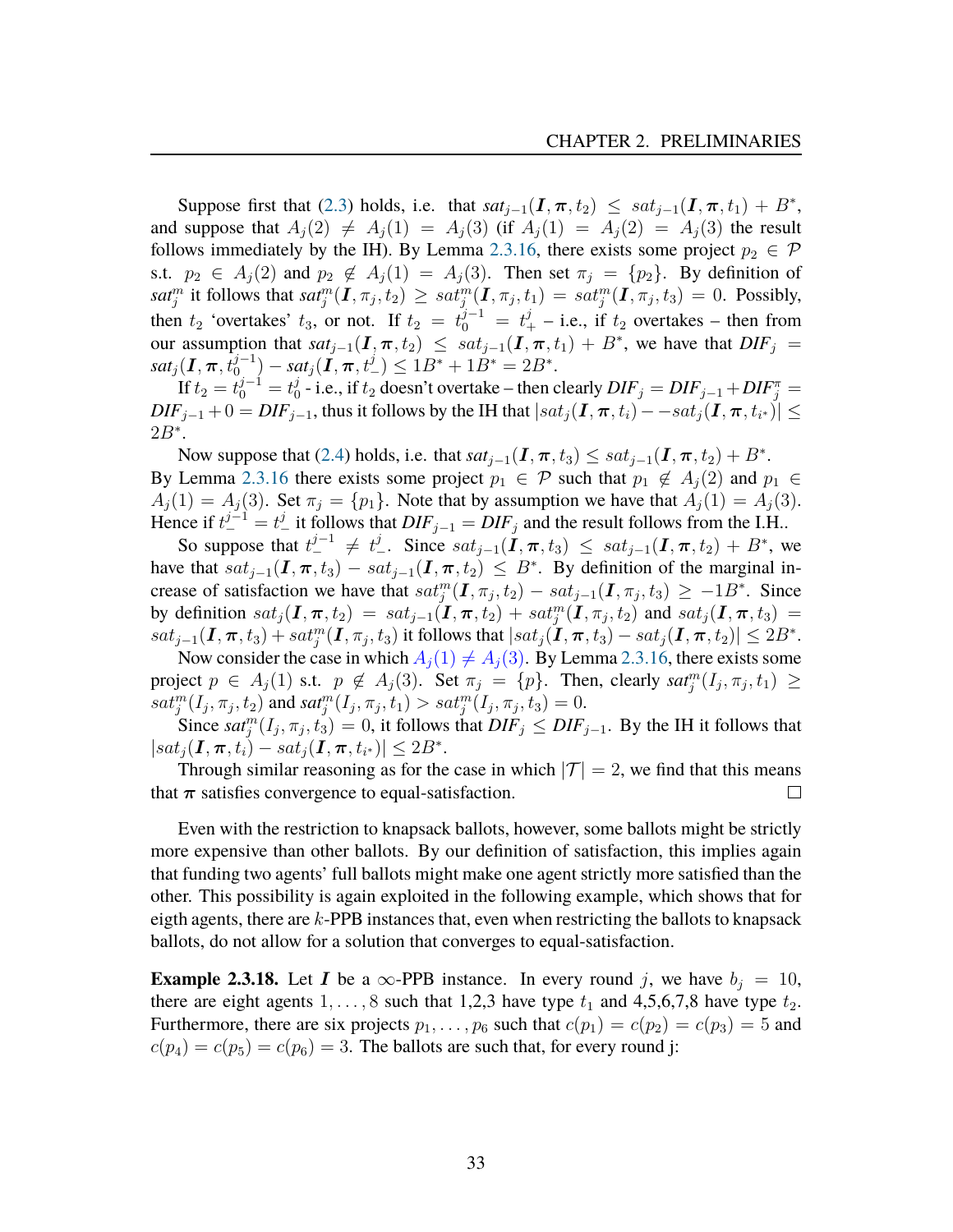$$
A_j(i) = \begin{cases} \{p_1, p_4\}, & \text{if } i = 1\\ \{p_2, p_5\}, & \text{if } i = 2\\ \{p_3, p_6\}, & \text{if } i = 3\\ \{p_1, p_2\}, & \text{if } i = 4\\ \{p_1, p_3\}, & \text{if } i = 5\\ \{p_2, p_3\}, & \text{if } i = 6\\ \{p_4, p_5, p_6\}, & \text{if } i = 7\\ \{p_4, p_5, p_6\}, & \text{if } i = 8 \end{cases}
$$

As can be checked, at any round j and for each project  $p \in \mathfrak{P}$ , we have that the marginal satisfaction for p for type  $t_2$  is higher than for type  $t_1$ . This directly implies that there can be no non-empty solution converging to equal-satisfaction. We will refrain from giving the calculations here, since we will later prove the stronger result that even for seven agents there exists a k-PPB instance for which no such solution exists.  $\triangle$ 

As mentioned before, the above counterexamples exploit the fact that some agents' ballots are more expensive than other ballots. As a result, a budget allocation that funds some agents' full ballot might generate strictly more welfare for this agent than another allocation would for another agent whose full ballot is funded. For instance, in Example [2.3.18,](#page-34-0) agent 4's full ballot is strictly more expensive than agent 3's ballot:  $c(A_i(4)) = 10$ , while  $c(A_i(3)) = 8$ . Restricting the ballots to knapsack ballots only partially solved this problem, since all ballots in Example [2.3.18](#page-34-0) are knapsack ballots. Another possible solution is considering the notion of *relative* satisfaction, which makes the welfare relative to the total cost of the ballot.

Indeed, this gives us more positive results. First of all, we can show that for two arbitrary types of agents, there will always exist a solution  $\pi$  that converges to equalrelative satisfaction.

<span id="page-35-1"></span>**Theorem 2.3.19** (Convergence to equal-relative satisfaction for two types)**.** *Assume that* I *is an* ∞*-PPB-instance with non-empty knapsack ballots such that there are only two types and a bound*  $B^* \in \mathbb{N}$ . Then, there is a non-empty feasible solution for I that *converges to equal-relative satisfaction.*

We refrain from giving the proof of Theorem [2.3.19](#page-35-1) here and instead refer the reader to the article of Lackner, Maly, and Rey [\(2021\)](#page-81-0) for the proof.

### <span id="page-35-0"></span>**2.4 Conclusions**

In this chapter, we have layed the groundwork needed to understand the results in the coming chapters. We defined PB in a standard way, and then presented PPB as an extension of this framework. We presented several ways of formalising welfare and fairness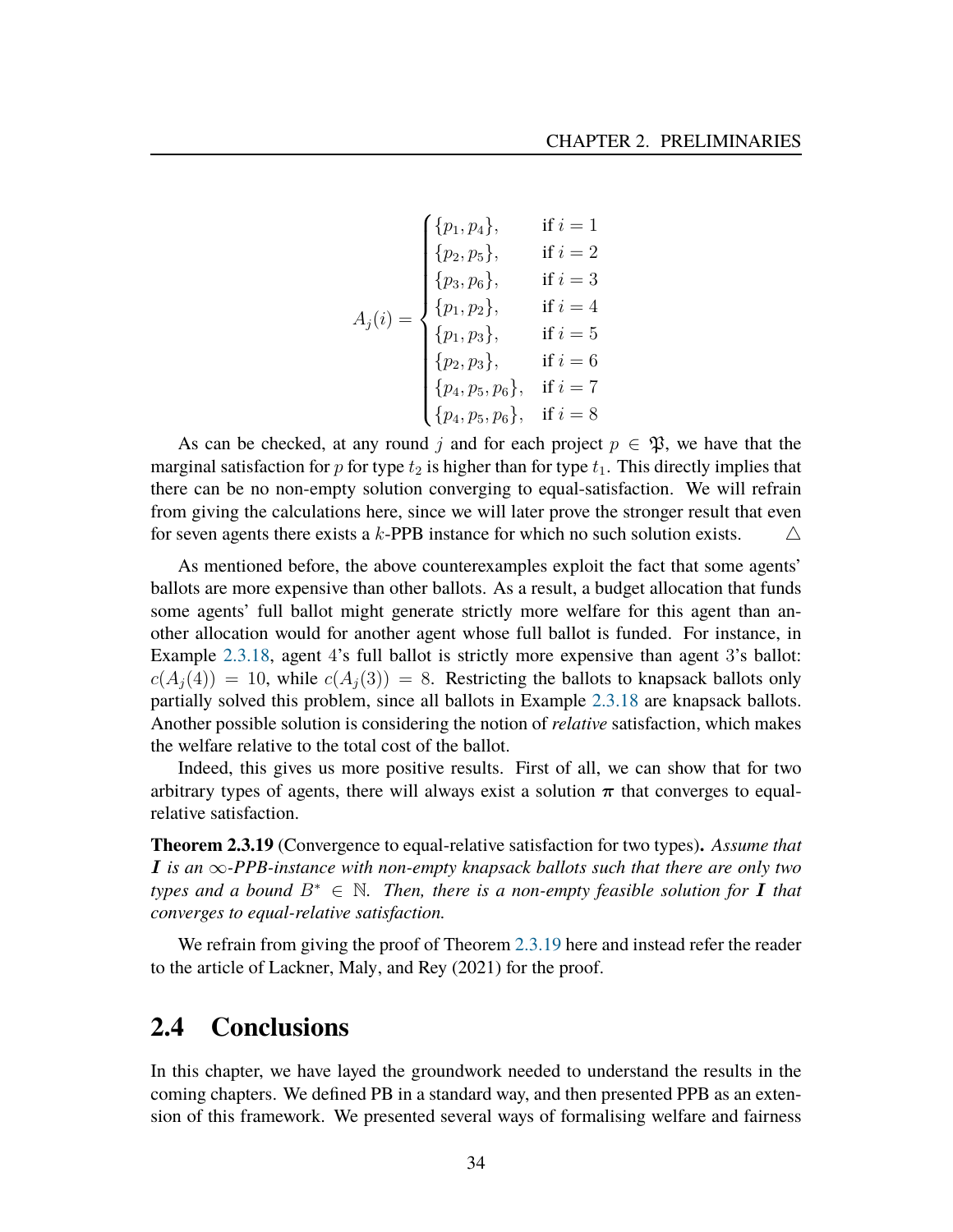in PPB. Some – though not much – research has already been conducted on the extent to which fair solutions can be guaranteed to exist and can be computed in PPB. We gave several of the results that this research has yielded.

Some of these results are positive, others negative. The extent to which fair solutions can be guaranteed to exist depends on the definitions of fairness and welfare that are used. We saw in Example  $2.3.10$  that defining fairness as equal- $F$  is too strict, as even when there are four agents with knapsack ballots, a fair solution cannot be guaranteed to exist.

Defining fairness as convergence to equal- $F$  yields more positive results. A solution converging to equal-satisfaction can be guaranteed to exist when there are two agents (Proposition [2.3.14\)](#page-28-0), though this cannot be generalised to three agents (Example [2.3.15\)](#page-28-1). However, if we restrict the ballots to knapsack ballots, convergence to equal-satisfaction *is* possible for three agents (Proposition [2.3.17\)](#page-30-0), though not for more than eight agents (Example [2.3.18\)](#page-34-0). Convergence to equal *relative* satisfaction is even more promising, since we can prove a fair solution always exists when there are at most two types (of arbitrary size) and we restrict the ballots to knapsack ballots (Theorem [2.3.19\)](#page-35-0). Table [6.1](#page-74-0) summarises all the results.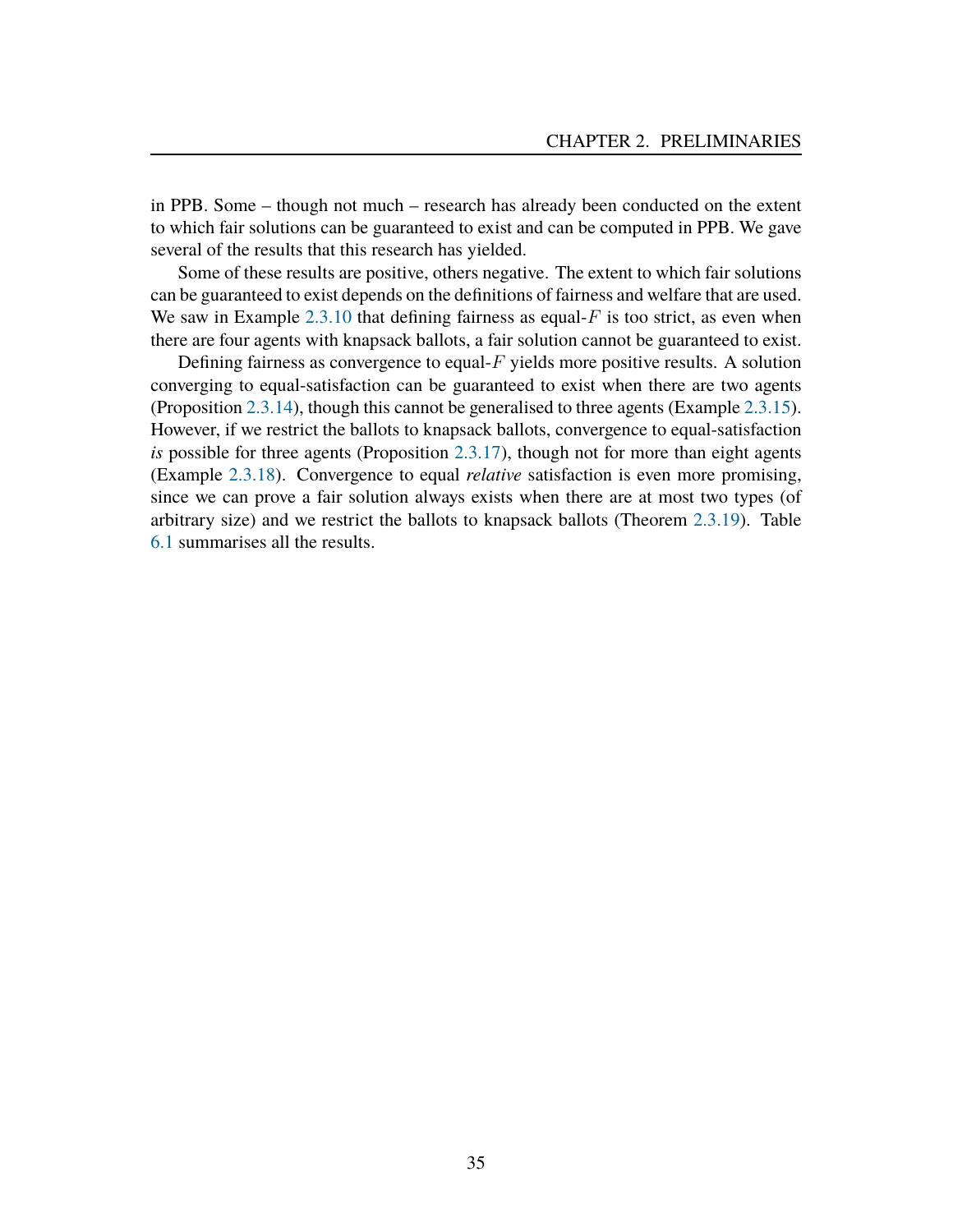# **Chapter 3**

# **Results about Satisfaction**

In this chapter, we show two results about convergence to equal-satisfaction. As a first result, we show that when there are only four agents who are divided into at most three types, there always exists a solution that converges to equal-satisfaction. As was shown before, equal-satisfaction cannot, however, be guaranteed for an arbitrary amount of agents. As a second result, we show that even for seven agents it is not always possible to guarantee a solution that converges to equal-satisfaction.

# **3.1 Convergence to Equal-Satisfaction for Four Agents and at most Three Types**

As mentioned above, in this section we will prove that when there are only four agents, who are divided in at most three different types, there always exists some non-empty feasible solution  $\pi$  that converges to equal-satisfaction. More precisely, in Section [3.1.3,](#page-50-0) we will prove the following theorem:

<span id="page-37-0"></span>**Theorem 3.1.1.** *Consider an*  $\infty$ -PPB *instance*  $I = (I_1, I_2, \ldots)$  *with four agents where the ballot of each agent is exhaustive in every round,*  $|T| \leq 3$  *and there exists a constant*  $B^* \in \mathbb{N}$  with  $b_j \leq B^*$  for every round j. Then, there is a non-empty feasible solution that *converges to equal-satisfaction.*

We will first sketch the higher-level structure of the proof. To show convergence, we will show that the difference in satisfaction between any two types cannot get arbitrarily large, which will imply convergence analogously to the way explicated in the proof of Proposition [2.3.17.](#page-30-0) The proof of this fact consists in several case distinctions. The main case distinction is based on the size of the set of types  $\mathcal T$ . Based on this case distinction, we then make the further sub-case distinction based on how the agents are divided among the types.

In all of these cases we can show that there exists an allocation such that the total difference doesn't exceed  $5 \cdot B^*$ . In almost all cases, this can be shown by an induction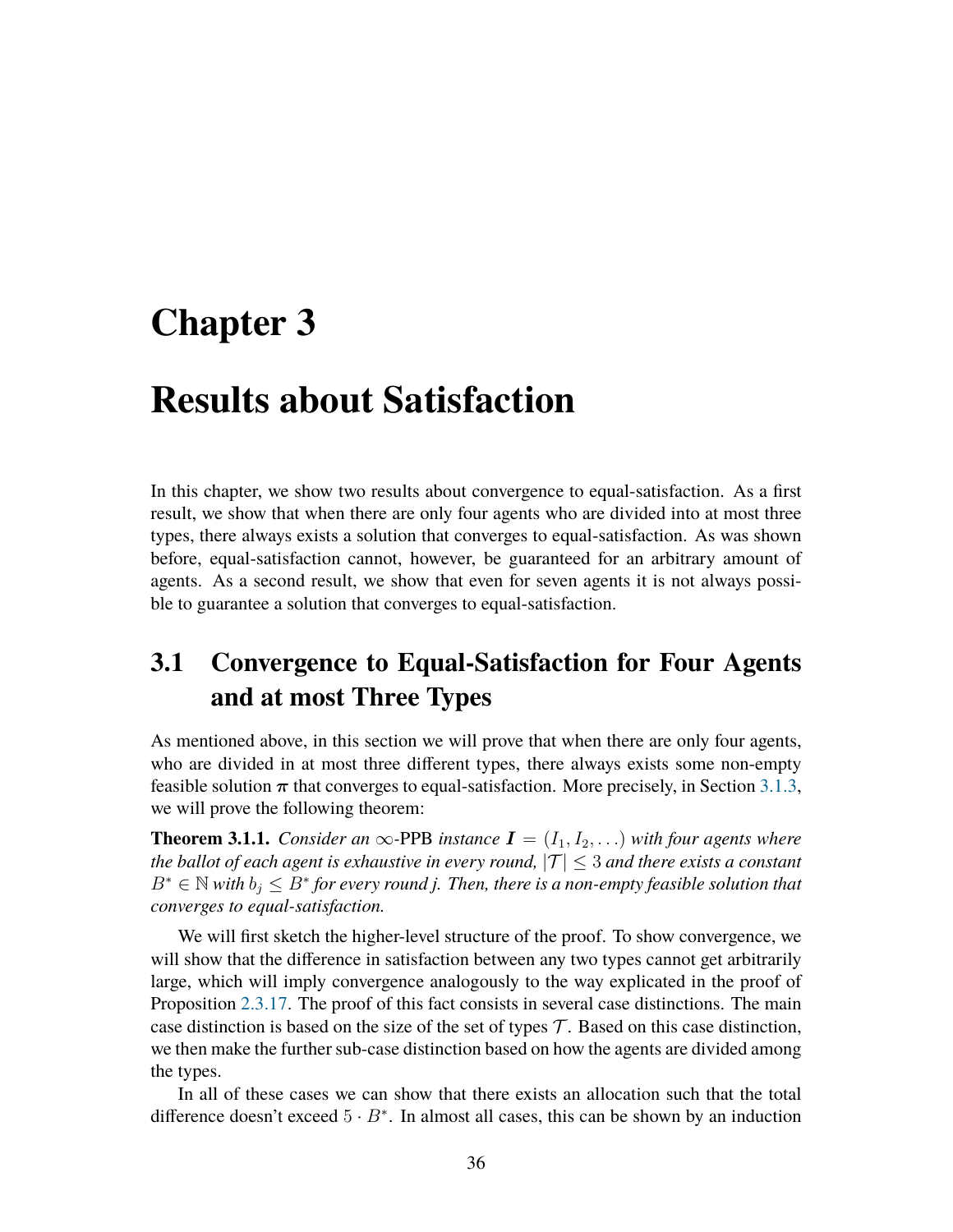

Figure 3.1: Illustrating a critical case for satisfaction

on the rounds, which shows that in all these cases either the total difference *decreases*, or – otherwise, if it increases – the total difference is extremely small (thereby certainly satisfying the  $5 \cdot B^*$  bound).

There are, however, cases in which we *cannot* show this. In these cases, the total difference can *increase*, while not being extremely small. We will now give an example of such a 'critical' case.

Consider a k-PPB instance  $I = (I_1, \ldots, I_k)$  and some round  $j \in \{1, \ldots, k\}$ , with four agents and three types. And suppose that the best-off type  $t_+^j$  in round j has size 2, while the other types  $t_{-}^{j}$  and  $t_{0}^{j}$  have size 1. Furthermore, suppose that  $sat_{j}(\textbf{I}, \boldsymbol{\pi}, t_{-}^{j})$  $sat_j(I,\pi,t_0^j) = 10 \cdot B^*$ , while  $sat_j(I,\pi,t_+^j) = 12 \cdot B^*$ , i.e., types  $t_-^j$  and  $t_0^j$  have a satisfaction in round j of  $10 \cdot B^*$ , while type  $t_+^j$  has a satisfaction of  $12 \cdot B^*$ . By definition of  $DIF_j$ , we have that  $DIF_j = 2 \cdot B^*$ .

Now suppose that there are only two available projects  $p_1$  and  $p_2$ , and that in round  $j+1$  the ballots are as follows: the agent of type  $t_{-}^{j}$  votes for  $p_{1}$ , the agent of type  $t_{0}^{j}$  votes for  $p_2$  and the two agents of type  $t_+^j$  vote mixed: one votes for  $p_1$ , while the other votes for  $p_2$ . Now we're forced to choose. We could either set  $\pi_{i+1} = \{p_1\}$  or  $\pi_{i+1} = \{p_2\}$ . In both cases, however, one of the two lowest types gets 0 marginal satisfaction, and hence its satisfaction in round  $j + 1$  remains  $10 \cdot B^*$ . That is, either  $sat_{j+1}(\mathbf{I}, \pi, t^j)$  =  $sat_j(\bm{I},\bm{\pi},t^j_-)+sat^m_{j+1}(\bm{I},\pi_{j+1},t^j_-)\ =\ 10\cdot B^* \ \text{or} \ sat_{j+1}(\bm{I},\bm{\pi},t^j_0)\ =\ sat_j(\bm{I},\bm{\pi},t^j_0)\ +$  $sat_{j+1}^m(I,\pi_{j+1},t_0^j)=10\cdot B^*$ . However, clearly, we have that, regardless of  $\pi_{j+1},t_+^j$  gets strictly more than  $0$  marginal satisfaction in round  $j+1.$  Hence  $sat_{j+1}(\bm{I},\bm{\pi},t^j_+)>12\!\cdot\!B^*$ . Therefore,  $DIF_{j+1} > 2 \cdot B^*$  for all possible allocations  $\pi_{j+1}$ . Figure [3.1](#page-37-0) visualises this example.

Thus, in such critical cases we cannot prevent the total difference from increasing, while it neither is extremely small. In order to prove that in all cases the total difference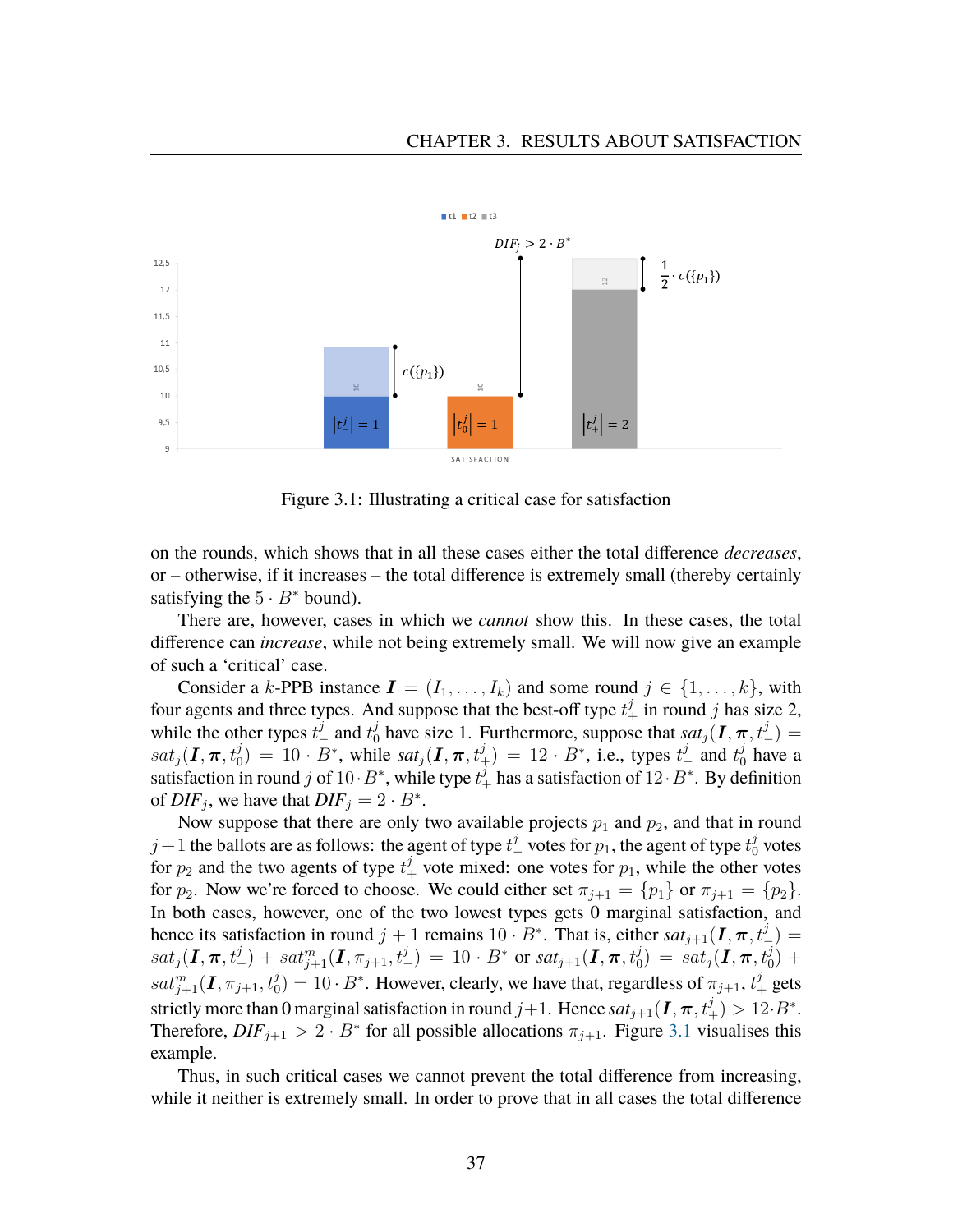is bounded by  $5 \cdot B^*$ , we therefore need to ensure that a critical case cannot be a round j in which the total difference  $DIF_j$  is already  $5 \cdot B^*$ , for this would possibly force the total difference in the next round to be strictly higher:  $DIF_{j+1} > 5 \cdot B^*$ , violating the bound of  $5 \cdot B^*$ .

Intuitively, we will show this as follows. We suppose, for contradiction, that such a situation (which would force the total difference above the bound of  $5 \cdot B^*$ ) *is* possible. As mentioned above, in all cases except for these complicated cases, we can show that either (1) the total difference *decreases*, or (2) it already is extremely small. This will imply that we must have encountered, in an earlier round, a critical case in which the total difference is close (or equal) to  $2 \cdot B^*$  (also to e.g.  $3 \cdot B^*$ ). We will prove two lemmas – we require *two* (respectively Lemma [3.1.7](#page-43-0) and Lemma [3.1.8\)](#page-48-0), because the situations that we require them for differ in the way the agents are divided among the three types – that show that if we start in such a round, there will always exist a solution that prevents the total difference from getting close to  $5 \cdot B^*$ . This then contradicts our earlier assumption that  $DIF_{j+1} > 5 \cdot B^*$ . Hence we will always be able to avoid critical cases in which the total difference is forced above the  $5 \cdot B^*$  bound.

However, in order to prove these lemmas, and ultimately the theorem, we first require several definitions, which we give below.

#### **3.1.1 Definitions**

First, it will prove useful to be able to denote the difference in welfare between the middle type and the worst-off type. Note that since our notion of  $t_0^{j,F}$  $j$ <sup>f</sup><sub>0</sub></sub> is only defined for three types, the notion of  $\Gamma_j^F$  – which is defined in terms of  $t_0^{j,F}$  – is likewise defined only for three types.

**Definition 3.1.2** ( $\Gamma_j^F$ ). Given a set  $N$  of agents, a finite set  $\mathfrak P$  of possible projects, a k-*PPB instance*  $I = (I_1, \ldots, I_k)$  *with*  $k \in \mathbb{N} \cup \{\infty\}$ *, a solution*  $\boldsymbol{\pi} = (\pi_1, \ldots, \pi_k)$  *for I, a*  $cost$  function  $c: \mathfrak{P} \to \mathbb{N}$ , a set of types  $\mathcal{T} \subseteq 2^{\mathcal{N}}$  of size 3, a round  $j \in \{1, \ldots, k\}$  with  $I_j=\langle \mathcal{P}_j,b_j,A_j\rangle$ , a welfare measure  $F:(\bm{I},\bm{\pi},t,j)\to\mathbb{R}$ , a type  $t_+^{j,F}$  and a type  $t_0^{j,F}$  $_0^{j,F}$ , let  $\Gamma_j^F \coloneqq F(\bm{I}, \bm{\pi}, t_0^{j,F}, j) - F(\bm{I}, \bm{\pi}, t_-^{j,F}, j)$ . We drop the superscript F if F is clear from *the context.*

• Given a budget allocation  $\pi \subseteq \mathcal{P}_j$ , we define the marginal increase of  $\Gamma_j^{F,\pi}$  $_j^{F,\pi}$  due to  $\pi$  as  $\Gamma_j^{F,\pi} = \Gamma_j^F - \Gamma_{j-1}^F$ .

Similarly, it will prove useful to be able to denote the difference in welfare between the best-off type and the middle type. This notion is defined for any amount of types.

<span id="page-39-0"></span>**Definition 3.1.3** ( $\Delta_j^F$ ). *Given a set*  $\mathcal N$  *of agents, a finite set*  $\mathfrak P$  *of possible projects, a k*-PPB instance  $I = (I_1, \ldots, I_k)$  with  $k \in \mathbb{N} \cup \{\infty\}$ , a solution  $\pi = (\pi_1, \ldots, \pi_k)$  for **I**, a cost function  $c : \mathfrak{P} \to \mathbb{N}$ , a set of types  $\mathcal{T} \subseteq 2^{\mathcal{N}}$ , a round  $j \in \{1, \ldots, k\}$  with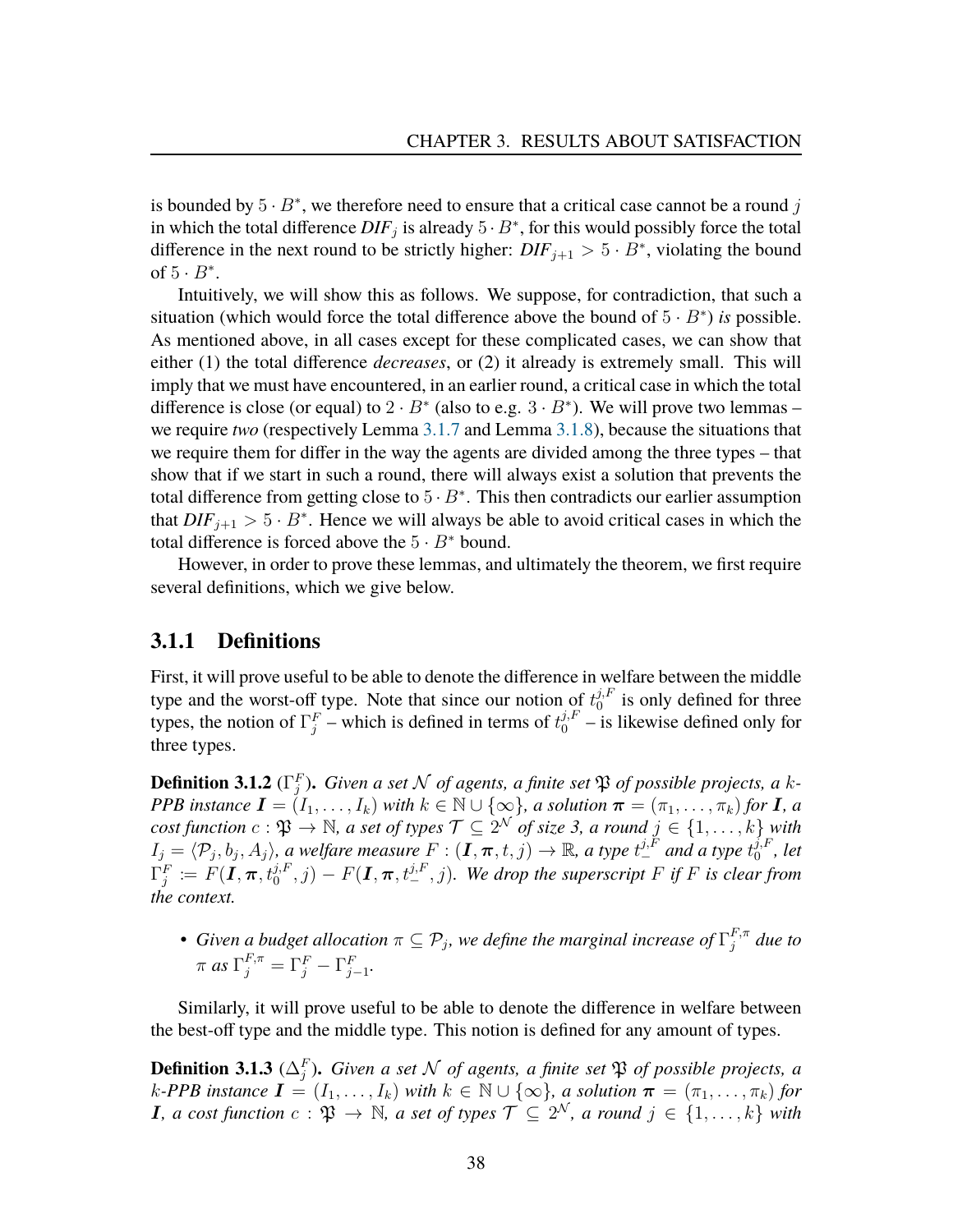#### CHAPTER 3. RESULTS ABOUT SATISFACTION



Figure 3.2: Illustrating *DIF*, Γ and ∆

 $I_j=\langle \mathcal{P}_j,b_j,A_j\rangle$ , a welfare measure  $F:(\bm{I},\bm{\pi},t,j)\to\mathbb{R}$ , a type  $t_0^{j,F}$  and a type  $t_+^{j,F}$ , let  $\Delta_j^F \coloneqq F(\bm{I}, \bm{\pi}, t_+^{j,F}, j) - F(\bm{I}, \bm{\pi}, t_0^{j,F}, j)$ . We drop the superscript F if F is clear from *the context.*

• Given a budget allocation  $\pi \subseteq \mathcal{P}_j$ , we define the marginal increase of  $\Delta_j^{F,\pi}$  $_j^{F,\pi}$  due to  $\pi$  *as*  $\Delta_j^{F,\pi} = \Delta_j^F - \Delta_{j-1}^F$ .

Figure [3.1.1](#page-39-0) illustrates the concepts of  $DIF$ ,  $\Gamma$  and  $\Delta$  for some specific round and for the specific welfare function of relative satisfaction. Figure [3.3](#page-41-0) illustrates the notions describing the marginal increase of  $DIF$ ,  $\Gamma$  and  $\Delta$ . The darker coloured boxes indicate the relative satisfaction of the three types in one specific round. The lighter coloured boxes indicate the marginal relative satisfaction of the types for some allocation  $\pi$  in the next round.

Note that by definition we have that  $DIF_j^F = \Delta_j^F + \Gamma_j^F$ . Next, we define the notion of a 'critical case'. A critical case intuitively refers to a case in which the total difference possibly increases.

**Definition 3.1.4** (Critical case). *Given a k-PPB instance*  $I = (I_1, \ldots, I_k)$  *with*  $k \in$  $\mathbb{N} \cup \{\infty\}$ *, some round*  $j \in \{1, \ldots, k\}$ *, a set of types*  $\mathcal{T}$  *of size* 3 and a bound  $B^* \in \mathbb{N}$ *, a round* j *is a critical case iff*

1. 
$$
|t^j_-| = 1
$$
,  $|t^j_0| = 1$ ,  $|t^j_+| = 2$  and  $F(\mathbf{I}, \pi, t^{j, F}_0, j) - F(\mathbf{I}, \pi, t^{j, F}_-, j) < \frac{1}{2} \cdot B^*$ , or  
\n2.  $|t^j_-| = 2$ ,  $|t^j_0| = 1$ ,  $|t^j_+| = 1$  and  $F(\mathbf{I}, \pi, t^{j, F}_+, j) - F(\mathbf{I}, \pi, t^{j, F}_0, j) < \frac{1}{2} \cdot B^*$ .

Not only do we require the notion of a critical case, but we also require the notion of a critical case which is safe for some bound. The intuition behind this definition is that,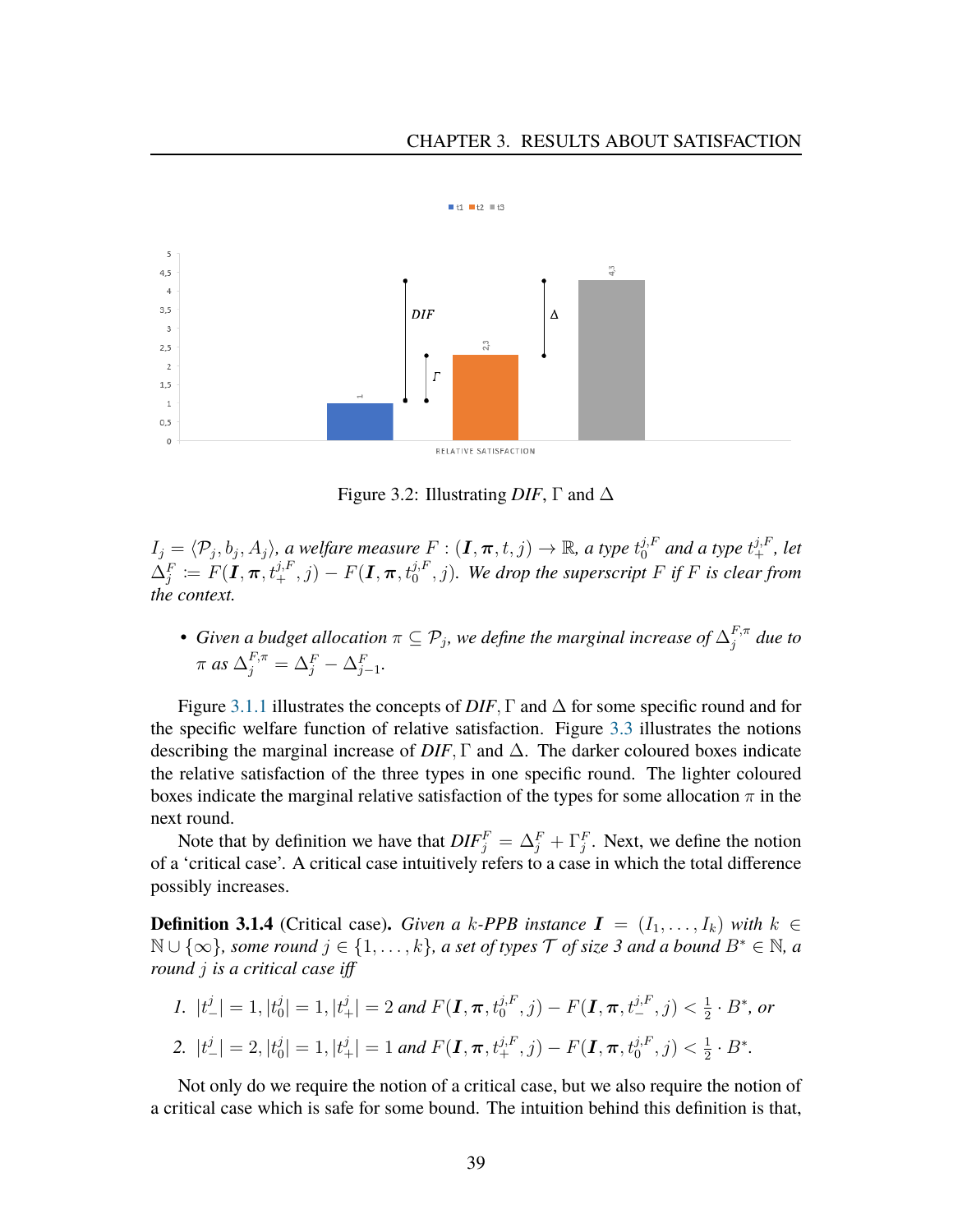

<span id="page-41-0"></span>Figure 3.3: Marginal relative satisfaction

given some bound  $x \cdot B^*$  with  $x \in \mathbb{N}$ , some critical cases are 'good' cases in the sense that the total difference is small enough with respect to  $\Gamma$ . For these cases, we say that they are 'safe' with respect to the bound.

**Definition 3.1.5** (Critical case safe for some bound)**.** *Given a* k*-PPB instance* I =  $(I_1, \ldots, I_k)$  *with*  $k \in \mathbb{N} \cup \{\infty\}$ *, some round*  $j \in \{1, \ldots, k\}$ *, any natural number*  $x \in \mathbb{N}$ *, a set of types* T *of size 3 and any bound* B<sup>∗</sup> ∈ N*, we say that round* j *is a critical case safe for*  $x \cdot B^*$  *iff* j *is a critical case and*  $DIF_j \leq x + \frac{\Gamma_j}{2}$  $\frac{j}{2}$ .

## **3.1.2 Lemmas**

We will now prove the lemmas that enable us to show the convergence-result.

As mentioned, in order to show convergence, we will show that there exists a way of selecting allocations so that the total difference doesn't exceed  $5 \cdot B^*$ . Recall that the definition of the total difference is based on the marginal satisfaction of types (in particular on the marginal satisfaction of the worst-off and best-off type). By definition, the marginal satisfaction of types is dependent on the marginal satisfaction of the agents of the type. And the marginal satisfaction of agents is, in its turn, dependent on the ballots of the agents.

We therefore require a general way of reasoning about the ballots of different agents. One of these ways is exemplified by Lemma [2.3.16,](#page-29-0) which we proved in the Preliminaries. It states that when two exhaustive (or 'knapsack') ballots are different, there will always be a project that is in one of the ballots, but not in the other, and vice versa. This will prove to be useful, for by selecting this project as an allocation, we know that one agent is not satisfied at all (i.e., gets 0 marginal satisfaction), which we can use to prevent – in some round  $i$  – the best-off type  $t^i_+$  from gaining too much satisfaction.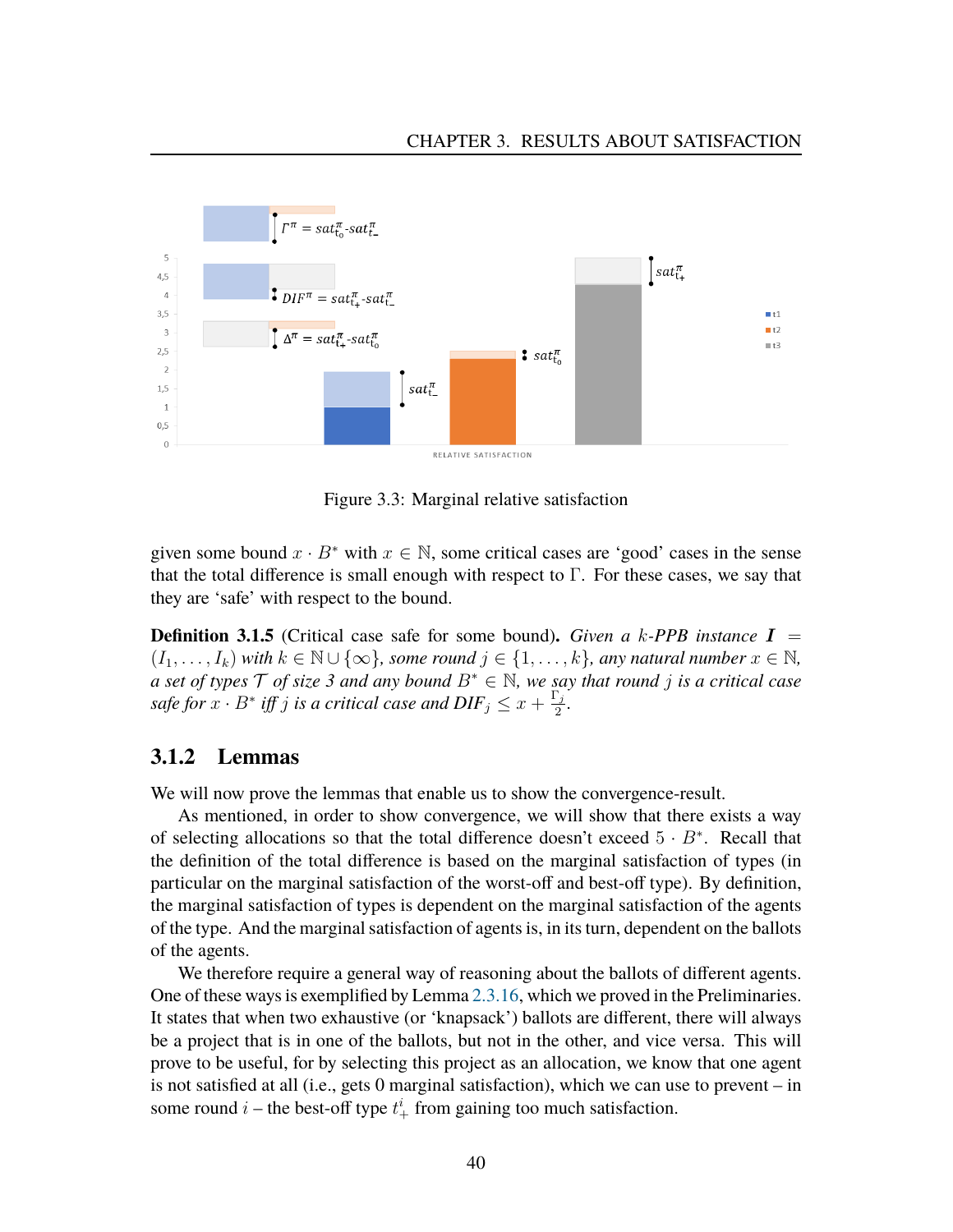Intuitively, Lemma [2.3.16](#page-29-0) gives us information about the ballots of *agents*, and hence about how much marginal satisfaction certain allocations generate for agents. However, as mentioned above, we require information about how much marginal satisfaction allocations generate for *types* of agents. Given the fact that our set of agents has a limited size, Lemma [2.3.16](#page-29-0) directly implies a fact about the marginal satisfaction for types of agents. The following lemma formalises this fact.

<span id="page-42-0"></span>**Lemma 3.1.6.** *Let*  $I = (I_1, \ldots, I_k)$  *be any* k-PPB instance with  $k \in \mathbb{N} \cup \{\infty\}$  and *four agents. Let*  $j \in \{1, \ldots, k\}$  *be any round with*  $I_j = \langle \mathcal{P}_j, b_j, A_j \rangle \in I$ , where  $A_j(i)$ *is exhaustive for all*  $i \in \mathcal{N}$ *. Suppose that there are at most three types. Then for all types*  $t_i, t_{i'}$  with  $i \in \{1, 2, 3\}$  and  $i \neq i'$ : if there exists agents  $n \in t_i$  and  $n' \in t_{i'}$  $\mathit{such that } A_j(n) \neq A_j(n')$ , then there exists some  $\pi_j \subseteq \mathcal{P}$  s.t.  $\frac{1}{2} \cdot \mathit{sat}_j^m(\mathbf{I}, \pi_j, t_i) \geq 1$  $sat_j^m(\mathbf{I}, \pi_j, t_{i'})$ . Furthermore, if  $|t_i| = 2$  and  $|t_{i'}| = 1$ , then there exists an allocation  $\pi_j \subseteq \mathcal{P}$  *s.t. sat* $_j^m(\boldsymbol{I},\pi_j,t_i) \geq \frac{1}{2}$  $\frac{1}{2} \cdot c(\pi_j)$  and sat<sup>m</sup><sub>i</sub> $(\mathbf{I}, \pi_j, t_{i'}) = 0$ .

*Proof.* Consider an arbitrary round  $j \in \{1, \ldots, k\}$ , and consider two arbitrary types  $t_i$ and  $t_{i'}$  with  $i \in \{1, 2, 3\}$  and  $i \neq i'$ . We proceed by cases.

- 1)  $|t_i| = 1$  and  $|t_{i'}| = 1$ . This case follows immediately from Lemma [2.3.16.](#page-29-0)
- 2)  $|t_i| = 2$  and  $|t_{i'}| = 1$ . Suppose that there exists some agents  $n \in t_i$  and  $n' \in t_{i'}$ such that  $A_j(n) \neq A_j(n')$ . By Lemma [2.3.16,](#page-29-0) there exists some project  $p^*$  s.t.  $p^* \in A_j(n)$  and  $p^* \notin A_j(n')$ . Set  $\pi_j = \{p^*\}$ . Let  $n^*$  be the agent  $n^* \in t_i$  such that  $n^* \neq n$ . Either  $p^* \in A_j(n^*)$  or  $p^* \notin A_j(n^*)$ . Suppose first that  $p^* \in A_j(n^*)$ . Then  $sat_j^m(I, \{p^*\}, t_i) = c(p^*)$ , and  $sat_j^m(I, \{p^*\}, t_{i'}) = 0$ . Hence there exists some  $\pi_j \subseteq \mathcal{P}$  s.t.  $\frac{1}{2} \cdot sat_j^m(\mathbf{I}, \pi_j, t_i) \ge sat_j^m(\mathbf{I}, \pi_j, t_{i'})$ . And hence the claim holds. Suppose then that  $p^* \notin A_j(n^*)$ . Then  $sat_j^m(\mathbf{I}, \{p^*\}, t_i) = \frac{1}{2} \cdot c(p)$ . Since again, we have that  $sat_j^m(I, \{p^*\}, t_{i'}) = 0$ , the claim follows.
- 3)  $|t_i| = 1$  and  $|t_{i'}| = 2$ . Suppose that there exists some agents  $n \in t_i$  and  $n' \in t_{i'}$ such that  $A_j(n) \neq A_j(n')$ . By Lemma [2.3.16,](#page-29-0) there exists some project  $p^*$  s.t.  $p^* \in A_j(n)$  and  $p^* \notin A_j(n')$ . Let  $n^*$  be the agent  $n^* \in t_{i'}$  such that  $n^* \neq n'$ . We have that either  $p^* \in A_j(n^*)$ , or not. Suppose first that  $p^* \notin A_j(n^*)$ . Then  $sat_j^m(\mathbf{I}, \{p^*\}, t_{i'}) = 0$ . Clearly, then, the claim follows. Suppose now that  $p^* \in$  $A_j(n^*)$ . Then  $sat_j^m(\mathbf{I}, \{p^*\}, t_{i'}) = \frac{1}{2} \cdot c(\{p^*\})$ , by definition of satisfaction. Since we have that  $sat_j^m(I, \{p^*\}, t_i) = c(\{p^*\})$  it follows that there exists some allocation<br>we have that  $sat_j^m(I, \{p^*\}, t_i) = c(\{p^*\})$  it follows that there exists some allocation  $\pi_j \subseteq \mathcal{P}_j$  s.t.  $\frac{1}{2} \cdot sat_j^m(\mathbf{I}, \pi_j, t_i) \ge sat_j^m(\mathbf{I}, \pi_j, t_{i'})$ , and hence the claim holds.  $\Box$

As mentioned above, we require two lemmas that say that, given that we start in a critical case in which the total difference is close to  $2 \cdot B^*$ , there exists a solution that prevents the total difference from getting close to  $5 \cdot B^*$ . Figure [3.1](#page-37-0) visualises the round in which we start, i.e., a critical case in which the total difference is close to  $2 \cdot B^*$ . More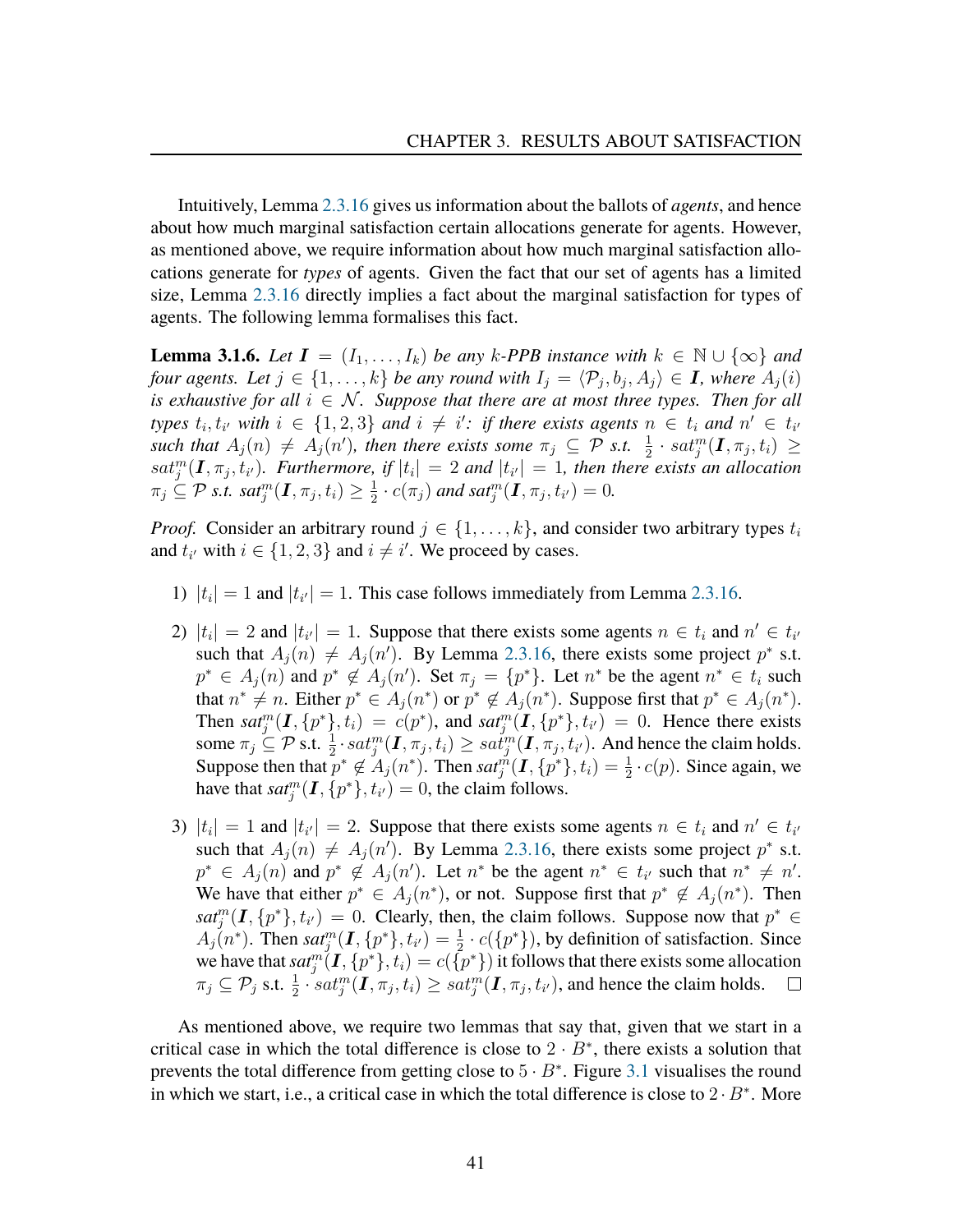precisely, we show that, given some round  $i$ , the total difference  $DIF_i$  is bounded by the following inequalities:  $DIF_i \leq 4 + \frac{\Gamma_i}{2}$  and  $DIF_i \leq 4.5 \cdot B^*$ .

The reason that we require *two* lemmas is as follows. In the proof of the theorem we make a case distinction based on the way that the four agents are spread among the three types. As a result, there are *two* different cases (differing in the way the agents are divided among the types) in which we're forced to violate the  $5 \cdot B^*$  bound, and of which we therefore need to argue that they can be avoided. Hence, we require two corresponding lemmas. The following lemma is the first of these two lemmas.

<span id="page-43-0"></span>**Lemma 3.1.7.** *Let*  $I = (I_1, \ldots, I_k)$  *be any k*-*PPB instance. Suppose that there are four* agents and three types. And let  $I_j = \langle \mathcal{P}_j, b_j, A_j \rangle \in I$ , where  $\overline{A_j(i)}$  is exhaustive for all *i* ∈ *N*. Let  $B^*$  be a bound for **I**, i.e., let  $B^*$  ∈  $\mathbb N$  *with*  $b_j \leq B^*$  for all  $j \in \{1, ..., k\}$ . *Suppose that for some round*  $j \in \{1, \ldots, k\}$  $j \in \{1, \ldots, k\}$  $j \in \{1, \ldots, k\}$ *, we have that the following holds:*<sup>1</sup>

- $sat_j(\textbf{\emph{I}},\boldsymbol{\pi},t_0^j) \leq sat_j(\textbf{\emph{I}},\boldsymbol{\pi},t_-^j) + \frac{1}{2}\cdot B^*,$
- $1.5 \cdot B^* < DIF_j \leq 2 \cdot B^*$
- $|t^j_+| = 2, |t^j_0|$  $|j_0^j| = 1, |t_{-}^j| = 1.$

*Then there exists some solution*  $\boldsymbol{\pi}^* = (\pi_j, \dots, \pi_k)$  *for rounds*  $j, \dots, k$  *such that*  $DIF_i \leq 4, 5 \cdot B^*$  *for any*  $i \in \{j, ..., k\}.$ 

*Proof.* We will prove by induction on the rounds that for any round  $i \in \{j, \ldots, k\}$  the following holds:

- $DIF_i \leq 4 \cdot B^* + \frac{\Gamma_i}{2}$  $\frac{\sum_i}{2}$ , and
- *DIF<sub>i</sub>*  $\leq 4.5 \cdot B^*$

Observe that we will prove a result that is strictly stronger than what we need to show. Not only do we show for any round  $i \in \{1, \ldots, k\}$  that  $DIF_i \leq 4, 5 \cdot B^*$  – which would suffice for our purposes – but we also show that  $DIF_i \leq 4 \cdot B^* + \frac{\Gamma_i}{2}$  $\frac{\sum_{i=1}^{n} z_i}{2}$ . The reason for this is that this will be helpful during our induction.

So we prove this by induction on the rounds. Suppose w.l.o.g. that  $t^j = \{a\}, t^j_0 =$ {*b*} and  $t^{j}_{+} = \{c, d\}.$ 

For the base case, we consider round j. By assumption, we have that  $1.5 \cdot B^*$  <  $DIF_j \leq 2 \cdot B^*$ . Hence, it immediately follows that  $DIF_j \leq 4 \cdot B^* + \frac{\Gamma_j}{2}$  $\frac{\sum_j}{2}$ , and  $DIF_j \leq$  $4, 5 \cdot B^*$ .

So consider an arbitrary round  $i \in \{j, ..., k\}$  such that  $DIF_i \leq 4, 5 \cdot B^*$  and  $DIF_i \leq 4$  $4\cdot B^*+\frac{\Gamma_i}{2}$  $\frac{\Gamma_i}{2}$ . We proceed by cases. Cases are coloured in blue.

<span id="page-43-1"></span> $1$ These assumptions are a lot more stringent than that is required for the result to hold. The result holds for any round j that is safe for a bound of  $B^* = 4$ . These specific assumptions on j create a round that is, by definition, definitely safe for  $B^* = 4$ , but we could have started with any other round safe for  $B^* = 4$ too. We make these extra stringent assumptions, because this is all that we need for Theorem [3.1.1.](#page-37-0)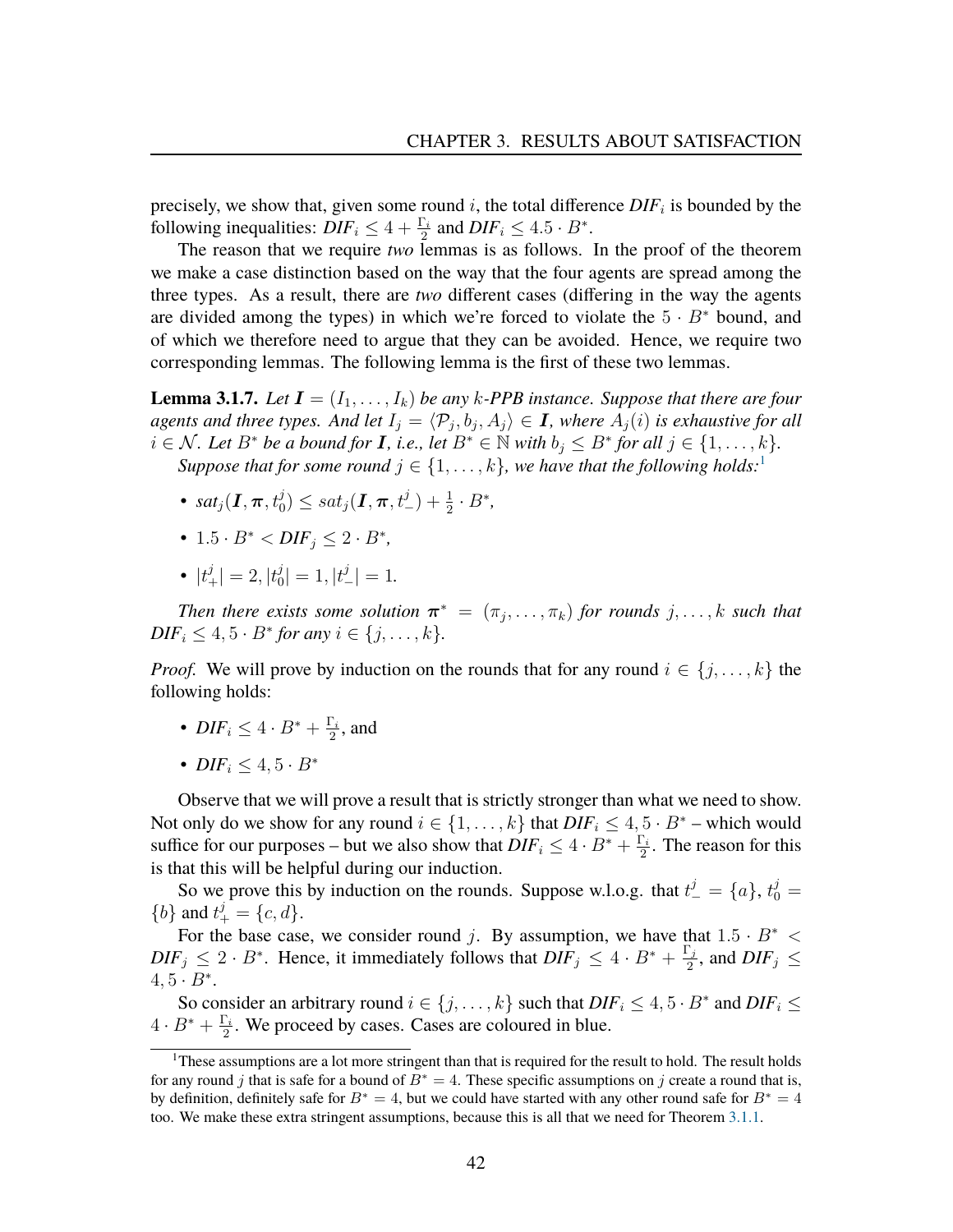Suppose first that  $A_{i+1}(a) = A_{i+1}(b) = A_{i+1}(c) = A_{i+1}(d)$ . By picking any  $\pi \subseteq \mathcal{P}$ with  $c(\pi) \leq B^*$  and  $\pi \neq \emptyset$ , it immediately follows that  $DIF_i = DIF_{i+1}$  and  $\Gamma_i = \Gamma_{i+1}$ . Hence the claim follows by these facts and the IH.

As a second case, suppose that  $A_{i+1}(a) = A_{i+1}(c) = A_{i+1}(d) \neq A_{i+1}(b)$ . Now, in this case we make a further sub-case distinction. Either we have

$$
sat_i(\mathbf{I}, \boldsymbol{\pi}, t_0^i) \le sat_i(\mathbf{I}, \boldsymbol{\pi}, t_-^i) + B^*,
$$
 (A)

or

$$
sat_i(\mathbf{I}, \boldsymbol{\pi}, t^i_+) \le sat_i(\mathbf{I}, \boldsymbol{\pi}, t^i_0) + B^*,
$$
 (B)

or

 $sat_i(\bm{I},\bm{\pi},t_0^i)>sat_i(\bm{I},\bm{\pi},t_-^i)+B^*$  and  $sat_i(\bm{I},\bm{\pi},t_+^i)>sat_i(\bm{I},\bm{\pi},t_0^i)+B^*$  $(C)$ 

1. Suppose (A) holds. Then by Lemma [2.3.16](#page-29-0) there exists some project  $p^* \in A_{i+1}(b)$ and  $p^* \notin A_{i+1}(a) = A_{i+1}(c) = A_{i+1}(d)$ . Set  $\pi_{i+1} = \{p^*\}\$ . Then note that  $sat^m_{i+1}(\mathbf{I}, \{p^*\}, t^i_+) = 0.$ 

Now suppose that we have  $t^i_+ = t^{i+1}_+$ . Then, since  $t^i_+ = t^{i+1}_+$  and  $\mathcal{D}^{t^i_-}_{i \to i+1} = \mathcal{D}^{t^i_+}_{i \to i+1}$ , we have that  $DIF_i = DIF_{i+1}$ . Hence we have that  $DIF_{i+1} \leq 4 \cdot B^* + \frac{\Gamma_{i+1}}{2}$  $\frac{i+1}{2}$ , which follows from this fact, the fact that  $\Gamma_{i+1} \geq \Gamma_i$  and the IH. Since  $DIF_i = DIF_{i+1}$ and  $DIF_i \leq 4, 5 \cdot B^*$  (by the IH), it also follows that  $DIF_{i+1} \leq 4, 5 \cdot B^*$ .

Suppose that  $t^i_+ \neq t^{i+1}_+$ . By definition of  $B^*$ ,  $sat^m_{i+1}(\mathbf{I}, \{p^*\}, t^i_0) \leq B^*$ . By this and our assumption  $sat_i(\bm{I},\bm{\pi},t_0^i)\le sat_i(\bm{I},\bm{\pi},t_-^i)+B^*$ , it follows that  $DIF_{i+1}\le$  $4\cdot B^*\leq 4\cdot B^*+\frac{\Gamma_{i+1}}{2}$  $\frac{i+1}{2}$ .

- 2. Suppose now that  $(B)$   $(sat_i(\bm{I},\bm{\pi},t_+^i)\leq sat_i(\bm{I},\bm{\pi},t_0^i)+B^*)$  holds. Then by Lemma [2.3.16](#page-29-0) there exists some project  $p^* \in A_{i+1}(a) = A_{i+1}(c) = A_{i+1}(d)$  and  $p^* \notin A_{i+1}(a) = A_{i+1}(d)$  $A_{i+1}(b)$ . Set  $\pi_{i+1} = \{p^*\}$ . Now we make a case distinction.
	- First suppose that  $t_0^i = t_0^{i+1}$ . We first show that  $DIF_{i+1} \leq 4, 5 \cdot B^*$ . Since by assumption  $A_{i+1}(a) = A_{i+1}(c) = A_{i+1}(d)$ , it follows that  $sat_{i+1}^m(I, \pi_{i+1}, t^i_+)$  $= sat^{m}_{i+1}(\mathbf{I}, \pi_{i+1}, t^i_-)$ . Thus, it follows that  $t^i_- = t^{i+1}_-$  and  $t^i_+ = t^{i+1}_+$ . Thus, from this together with the fact that  $\mathcal{D}^{t^i_-}_{i\to i+1}=\mathcal{D}^{t^i_+}_{i\to i+1},$  it follows that  $DIF_i=$  $DIF_{i+1}$ . By this fact and the IH, we have that  $DIF_{i+1} \leq 4, 5 \cdot B^*$ . Now we make a further case distinction to show that  $DIF_{i+1} \leq 4 \cdot B^* + \frac{\Gamma_{i+1}}{2}$  $\frac{i+1}{2}$ .

Suppose first that  $DIF_{i+1} < 4 \cdot B^*$ . Then  $DIF_{i+1} \leq 4 \cdot B^* + \frac{\Gamma_{i+1}}{2}$  $\frac{i+1}{2}$ , since  $\Gamma_{i+1} \geq 0$ , by definition. Now suppose that  $DIF_{i+1} \geq 4 \cdot B^*$ . Note that  $\Delta_i \leq 1 \cdot B^*$ , by assumption (i.e.,  $sat_i(I, \pi, t^i_+) \leq sat_i(I, \pi, t^i_0) + B^*$ ). Therefore  $\Delta_{i+1} \leq 2 \cdot B^*$ , since  $c(\pi_{i+1}) \leq 1 \cdot B^*$  by definition of  $\pi_{i+1}$ . Since by definition of  $DIF_{i+1}$ ,  $DIF_{i+1} = \Delta_{i+1} + \Gamma_{i+1}$ , it follows that  $\Gamma_{i+1} \geq 2 \cdot B^*$ . Hence,  $4 \cdot B^* + \frac{\Gamma_{i+1}}{2} \ge 5 \ge DIF_{i+1}$ . Hence  $DIF_{i+1} \le 4 \cdot B^* + \frac{\Gamma_{i+1}}{2}$  $\frac{i+1}{2}$ .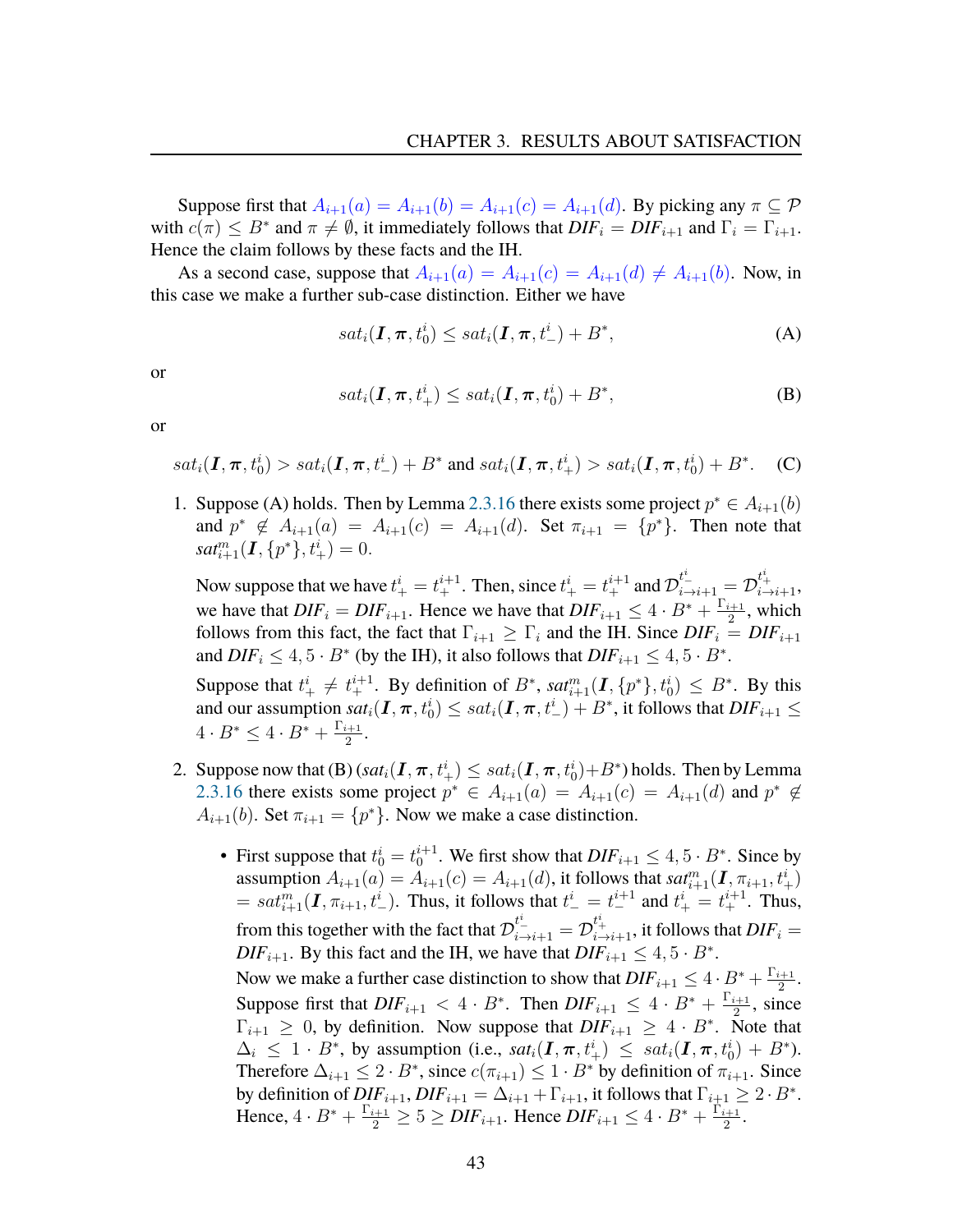- Now suppose that  $t_0^i \neq t_0^{i+1}$ , i.e.,  $t_0^i = t_0^{i+1}$ . It follows that  $\Gamma_i \leq 1 \cdot B^*$ and  $\Gamma_{i+1} \leq 1 \cdot B^*$ . But, by assumption, we have that  $\Delta_i \leq 1 \cdot B^*$ . Since  $\overline{DIF_i} = \Gamma_i + \Delta_i$ , we have that  $\overline{DIF_i} \leq 2 \cdot B^*$ . Since by definition,  $\overline{DIF_{i+1}} \leq$  $DIF_i + 1 \cdot B^*$ , we have that  $DIF_{i+1} \leq 3 \cdot B^* \leq 4, 5 \cdot B^*$ . And hence it also follows that  $DIF_{i+1} \leq 4 \cdot B^* + \frac{\Gamma_{i+1}}{2}$  $\frac{i+1}{2}$ , since  $\Gamma_{i+1} \ge 0$  by definition of  $\Gamma_{i+1}$ .
- <span id="page-45-0"></span>3. Finally, suppose that (C) holds. Select  $\pi_{i+1} = \{p^*\}$  with  $p^* \in A_{i+1}(b)$  and  $p^* \notin A_{i+1}(b)$  $A_{i+1}(a) = A_{i+1}(c) = A_{i+1}(d)$ . Then note that this case is similar to the cases above, except that it is impossible that  $t_0^i \neq t_0^{i+1}$ .

So suppose that  $t_0^i = t_0^{i+1}$ . By definition of  $\pi_{i+1}$  it follows that  $DIF_i = DIF_{i+1}$ . By this fact and the IH, we have that  $DIF_{i+1} \leq 4, 5 \cdot B^*$ . But clearly, since  $\Gamma_{i+1} \geq \Gamma_i$ , and  $DIF_{i+1} \leq 4, 5 \cdot B^*$ , it follows that  $DIF_{i+1} \leq 4 \cdot B^* + \frac{\Gamma_{i+1}}{2}$  $\frac{i+1}{2}$ .

It might also be the case that  $A_{i+1}(b) = A_{i+1}(c) = A_{i+1}(d) \neq A_{i+1}(a)$ . By Lemma [2.3.16](#page-29-0) there exists some project  $p^* \in A_{i+1}(a)$  and  $p^* \notin A_{i+1}(b) = A_{i+1}(c) = A_{i+1}(d)$ . Set  $\pi_{i+1} = \{p^*\}.$ 

We again make a case distinction. First suppose that  $t^{i}_{+} \neq t^{i+1}_{+}$ . By definition of  $\pi_{i+1}$  and the fact that  $c(\pi_{i+1}) \leq 1 \cdot B^*$ , it follows that  $DIF_i \leq 1 \cdot B^*$ , and hence that  $DIF_{i+1} \leq 2 \cdot B^*$ . But then it immediately follows that  $DIF_{i+1} \leq 2 \cdot B^* \leq 4 \cdot B^* + \frac{\Gamma_{i+1}}{2}$  $\frac{i+1}{2}$ .

Now suppose that we have  $t^i_+ = t^{i+1}_+$ . But since  $\mathcal{D}^{t^i_-}_{i \to i+1} > \mathcal{D}^{t^i_+}_{i \to i+1} = 0$ , we have that  $DIF_i \geq DIF_{i+1}$ . So  $DIF_{i+1} \leq 4, 5 \cdot B^*$  follows immediately. Now we show that  $\mathit{DIF}_{i+1} \leq 4 \cdot B^* + \frac{\Gamma_{i+1}}{2}$  $\frac{i+1}{2}$ .

To show this, first suppose that  $t_{-}^i = t_{-}^{i+1}$ . By the IH we have that  $DIF_i \leq 4 \cdot B^* + \frac{\Gamma_i}{2}$  $\frac{\Gamma_i}{2}$ . Let  $x=\mathcal{D}_{i\to i+1}^{t^i}$ , and note that  $\mathcal{D}_{i\to i+1}^{t^i_0}=\mathcal{D}_{i\to i+1}^{t^i_+} =0$ , by definition of  $\pi_{i+1}$ . But then it follows that  $\overline{DIF_i} - x \leq 4 \cdot B^* + \frac{\Gamma_i - x}{2}$  $\frac{-x}{2}$  for any  $x \in \mathbb{N}$ . Note that  $DIF_{i+1} = DIF_i - x$  and  $\Gamma_{i+1} = \Gamma_i - x$ . Hence  $DIF_{i+1} \leq 4 \cdot B^* + \frac{\Gamma_{i+1}}{2}$  $\frac{i+1}{2}$ .

Next, suppose that  $t_{-}^{i} \neq t_{-}^{i+1}$ . So note now that  $\Delta_i \geq \Delta_{i+1}$ . Note also that  $DIF_{i+1}$  =  $DIF_i - \Gamma_i$ . Hence  $DIF_{i+1} \leq DIF_i$ . By the IH it follows that  $DIF_{i+1} \leq 4, 5 \cdot B^*$ . Hence, remains to show that  $DIF_{i+1} \leq 4 \cdot B^* + \frac{\Gamma_{i+1}}{2}$  $\frac{1}{2}$ . By the IH we have that  $DIF_i \leq 4 \cdot B^* + \frac{\Gamma_i}{2}$  $\frac{\Gamma_i}{2}$ . Note that  $DIF_{i+1} = DIF_i - \Gamma_i$ . We either have  $\Gamma_{i+1} > \Gamma_i$  or  $\Gamma_{i+1} \leq \Gamma_i$ . Suppose first that  $\Gamma_{i+1} > \Gamma_i$ . The result that  $DIF_{i+1} \leq 4 \cdot B^* + \frac{\Gamma_{i+1}}{2}$  $\frac{i+1}{2}$  then follows by the IH, the fact that  $DIF_{i+1} \leq DIF_i$  and the fact that  $\Gamma_{i+1} > \Gamma_i$ .

So suppose that  $\Gamma_{i+1} \leq \Gamma_i$ . Then  $\Gamma_{i+1} = \Gamma_i - x$  for some  $x \in \mathbb{N}$  with  $0 \leq x \leq 1 \cdot \Gamma_i$ , for  $\Gamma_i \nless 0$ , by definition of  $\Gamma_i$ . But then note that it follows that  $DIF_i - \Gamma_i \leq 4 \cdot B^*_{\frac{1}{2}} + \frac{\Gamma_i}{2} - \frac{x}{2}$ 2 for  $x \in \mathbb{N}$  with  $0 \le x \le 1 \cdot \Gamma_i$ , since  $\Gamma_i \ge \frac{x}{2}$  $\frac{x}{2}$ . Hence we have  $DIF_i - \Gamma_i \leq 4 \cdot B^* + \frac{\Gamma_i - x}{2}$  $\frac{-x}{2}$ . But since  $\Gamma_{i+1} = \Gamma_i - x$ , and since  $DIF_{i+1} = DIF_i - \Gamma_i$ , it follows that  $DIF_{i+1} \leq 4 \cdot B^* + \frac{\Gamma_{i+1}}{2}$  $\frac{i+1}{2}$ .

As a final case, we have that for  $c, d \in t^i_+$ , it holds that both  $A_{i+1}(c) \neq A_{i+1}(a)$  or  $A_{i+1}(d) \neq A_{i+1}(a)$ , and  $A_{i+1}(d) \neq A_{i+1}(b)$  or  $A_{i+1}(c) \neq A_{i+1}(b)$ . Now, by Lemma [3.1.6](#page-42-0) there exists some  $\{p^*\} = \pi^*$  s.t.  $\frac{1}{2} \cdot sat_{i+1}^m(\mathbf{I}, \pi^*, t^i) \ge sat_{i+1}^m(\mathbf{I}, \pi^*, t^i_+)$ . Set  $\pi_{i+1} = \pi^* = \{p^*\}.$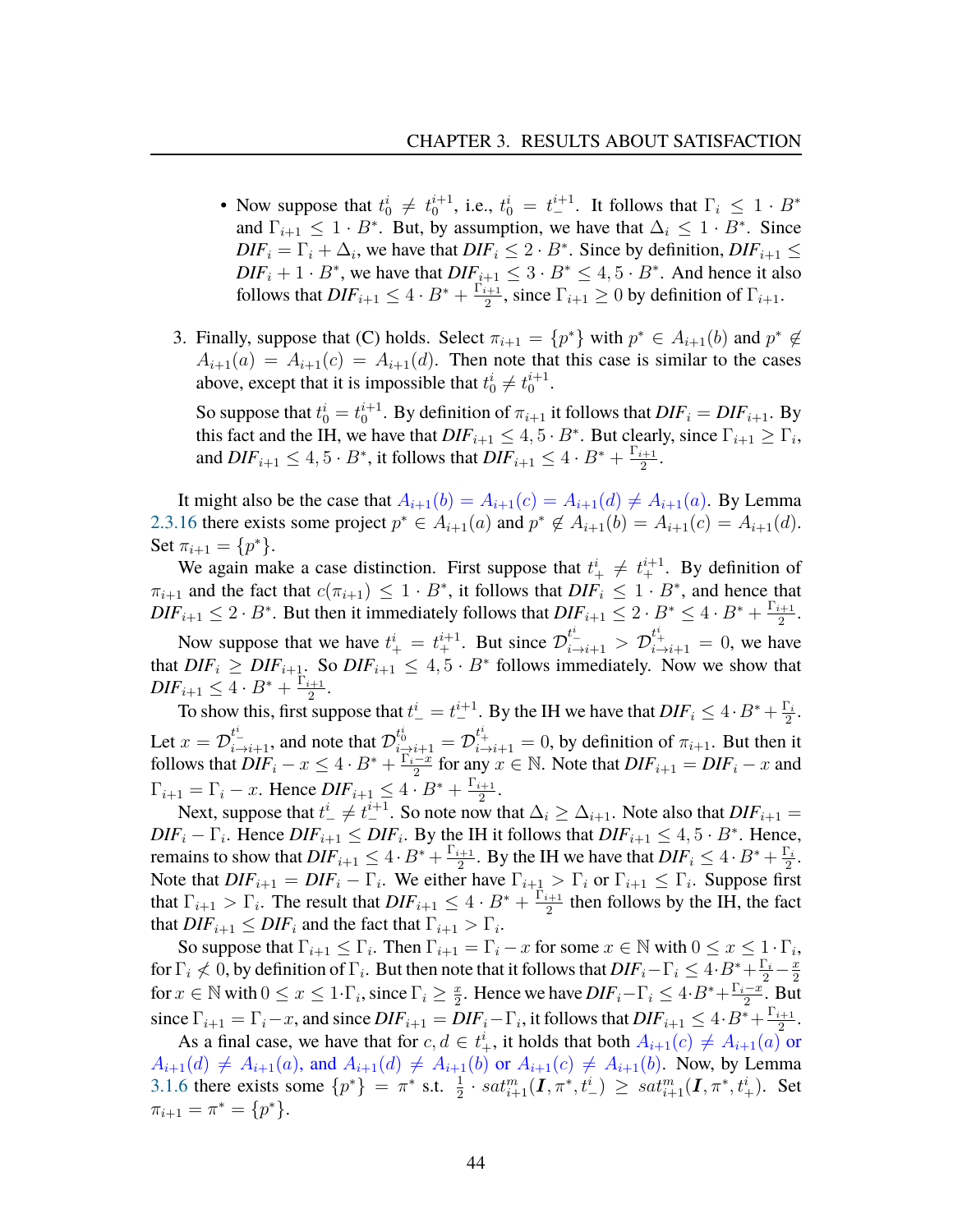- To show our result, first suppose that  $t_{-}^{i} = t_{-}^{i+1}$ . There are two sub-cases.
	- **–** First suppose that  $t^i_+ \neq t^{i+1}_+$ . Since  $t^i_- = t^{i+1}_-$ , it follows that  $t^i_0 = t^{i+1}_+$ . But since by definition of  $\pi^*$  it follows that  $\mathcal{D}_{i\to i+1}^{t^{i+1}_{-}} \geq \mathcal{D}_{i\to i+1}^{t_0^i} = \mathcal{D}_{i\to i+1}^{t_1^{i+1}},$ we have  $DIF_{i+1} \leq DIF_i$ . Since  $DIF_{i+1} \leq DIF_i$ , by the IH it follows that  $\text{DIF}_{i+1} \leq 4, 5 \cdot B^*$ . Since  $t^i_+ \neq t^{i+1}_+$ , it follows that  $\Delta_i \leq 1 \cdot B^*$  and  $\Delta_{i+1} \leq$  $1 \cdot B^*$ . Now either  $\Gamma_{i+1} \leq 3 \cdot B^*$  or  $\Gamma_{i+1} > 3 \cdot B^*$ . First suppose that  $\Gamma_{i+1} \leq 3 \cdot B^*$ . Since  $DIF_{i+1} = \Gamma_{i+1} + \Delta_{i+1}$ , it follows that  $DIF_{i+1} \leq 4 \cdot B^*$ . Hence  $DIF_{i+1} \leq 4 \cdot B^* + \frac{\Gamma_{i+1}}{2}$  $\frac{i+1}{2}$  follows immediately, for  $\Gamma_{i+1}\geq 0$ , by definition of  $\Gamma_{i+1}$ . Now suppose that  $\Gamma_{i+1} > 3 \cdot B^*$ . Since  $DIF_{i+1} \leq 4, 5 \cdot B^*$ , the result follows immediately from the fact that  $4, 5 \cdot B^* \leq 4 \cdot B^* + \frac{3}{2}$  $\frac{3}{2}$ .
	- **–** Now suppose that  $t_{+}^{i} = t_{+}^{i+1}$ . First note that from our choice of  $\pi^*$  follows  $\mathcal{D}_{i\to i+1}^{t^{i+1}_{+}} \geq \mathcal{D}_{i\to i+1}^{t^{i+1}_{+}}$ . By the IH then follows that  $DIF_{i+1} \leq 4, 5\cdot B^*$ . So remains to show that  $DIF_{i+1} \leq 4 \cdot B^* + \frac{\Gamma_{i+1}}{2}$  $\frac{k+1}{2}$ . Observe that by the IH we have that  $DIF_i \leq 4 \cdot B^* + \frac{\Gamma_i}{2}$  $\sum_{i=2}^{n}$ . Note that from our choice of allocation  $\pi^* = \{p^*\}$ follows  $DIF_{i+1}^{\pi^*} \leq -\frac{1}{2} \cdot c({p^*})$ . And note that  $\Gamma_{i+1}^{\pi^*} \geq -c({p^*})$ . Then  $DIF_{i+1} = DIF_i + DIF_{i+1}^{\pi^*} \leq 4 \cdot B^* + \frac{\Gamma_i + \Gamma_{i+1}^{\pi^*}}{2} = 4 \cdot B^* + \frac{\Gamma_{i+1}}{2}$  $\frac{i+1}{2}$ .
- Now suppose that  $t_{-}^{i} \neq t_{-}^{i+1}$ . There are again two sub-cases.
	- $t^i_{+} = t^{i+1}_{+}$ . We first show that  $DIF_{i+1} \leq 4 \cdot B^* + \frac{\Gamma_{i+1}}{2}$  $\frac{i+1}{2}$ . By the IH we have that  $DIF_i \leq 4 \cdot B^* + \frac{\Gamma_i}{2}$  $\frac{\Gamma_i}{2}$ . Now we will show that from this fact and the fact that  $DIF_i = \Delta_i + \Gamma_i$  it follows that  $\Delta_i + \frac{\Gamma_i}{2} \leq 4 \cdot B^*$ , which we will later use to show our result.

$$
DIF_i = \Delta_i + \Gamma_i
$$
  
\n
$$
\Delta_i + \Gamma_i \le 4 \cdot B^* + \frac{\Gamma_i}{2}
$$
  
\n
$$
\Delta_i + \Gamma_i - \frac{\Gamma_i}{2} \le 4 \cdot B^*
$$
  
\n
$$
\Delta_i + \frac{\Gamma_i}{2} \le 4 \cdot B^*.
$$

Now, we first show that  $\Delta_{i+1} \leq \Delta_i + \frac{\Gamma_i}{2} + \frac{\Gamma_{i+1}}{2} - \Gamma_{i+1}$ . First note that by assumption we have  $t_0^{i+1} \neq t_{-}^i$ ,  $t_{-}^{i+1} \neq t_0^i$  and  $t_{+}^{i+1} = t_{+}^i$ . For sake of brevity, let  $\mathcal{D}_{i\to i+1}^{t^i-} = x$ ,  $\mathcal{D}_{i\to i+1}^{t^i-} = y$  and  $\mathcal{D}_{i\to i+1}^{t^i+} = z$ . By definition of  $\pi_{i+1}$  we have that  $x \geq y$  and  $\frac{1}{2}x \geq z$ . Note also that  $x \geq \Gamma_i$ , since  $t^{i+1} = t^i_0$ . By definition, then,  $x = \Gamma_i + \Gamma_{i+1}$ . Hence  $z \leq \frac{1}{2}$  $\frac{1}{2}x = \frac{1}{2}$  $\frac{1}{2}(\Gamma_i + \Gamma_{i+1})$ . Thus  $z \leq \frac{\Gamma_i}{2} + \frac{\Gamma_{i+1}}{2}$  $\frac{i+1}{2}$ . Note that  $\Delta_{i+1} = \Delta_i + z - \Gamma_{i+1}$ . Since  $z \leq \frac{\Gamma_i}{2} + \frac{\Gamma_{i+1}}{2}$  $\frac{i+1}{2}$ , we have that  $\Delta_{i+1} \leq \Delta_i + \frac{\Gamma_i}{2} + \frac{\Gamma_{i+1}}{2} - \Gamma_{i+1}$ , which is what we needed to show.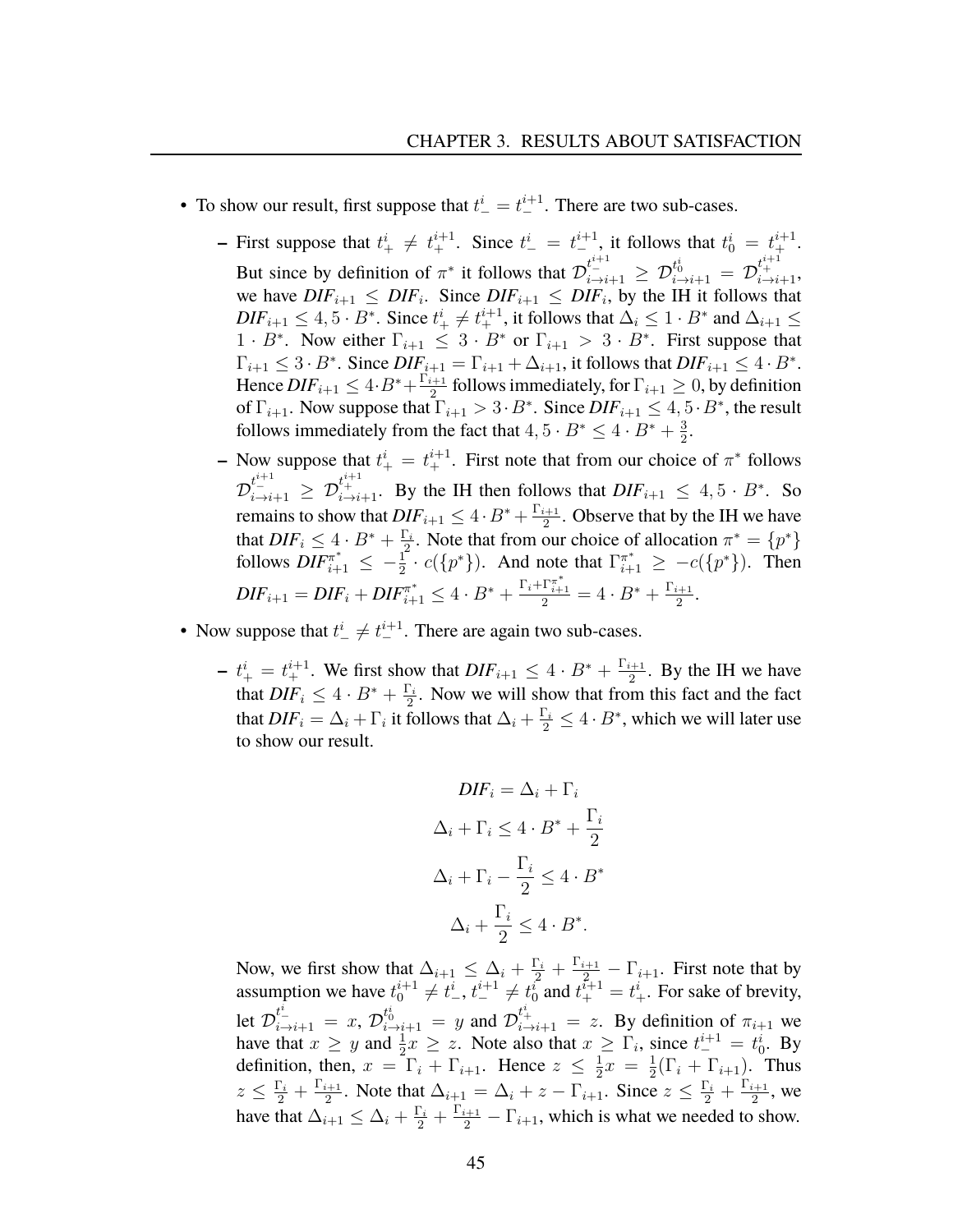But now note that by definition we have that:

$$
DIF_{i+1} = \Delta_{i+1} + \Gamma_{i+1}
$$

Hence by the result above and the above definition, the following inequality holds:

$$
\Delta_{i+1} + \Gamma_{i+1} \le \Delta_i + \frac{\Gamma_i}{2} + \frac{\Gamma_{i+1}}{2} - \Gamma_{i+1} + \Gamma_{i+1}
$$

$$
= \Delta_i + \frac{\Gamma_i}{2} - \frac{\Gamma_{i+1}}{2} + \Gamma_{i+1}
$$

$$
= \Delta_i + \frac{\Gamma_i}{2} + \frac{\Gamma_{i+1}}{2}
$$

And since, as shown above,  $\Delta_i + \frac{\Gamma_i}{2} \leq 4 \cdot B^*$ , it follows that  $DIF_{i+1} \leq$  $4 \cdot B^* + \frac{\Gamma_{i+1}}{2}$  $\frac{1}{2}$ . Remains to show that  $DIF_{i+1} \leq 4, 5 \cdot B^*$ . Suppose that  $DIF_{i+1} \geq \overline{DIF_i}$ , for if not then the result follows immediately by the IH. To show that  $DIF_{i+1} \leq 4, 5 \cdot B^*$ , note that by assumption  $t^i_- \neq t^{i+1}_-$  and  $t_{+}^{i} = t_{+}^{i+1}$ , hence  $t_{-}^{i} = t_{0}^{i+1}$ . Therefore, it follows that  $\Gamma_{i+1} \leq 1 \cdot B^*$ . Since  $\text{DIF}_{i+1} \leq 4 \cdot B^* + \frac{\Gamma_{i+1}}{2}$  with  $\Gamma_{i+1} \leq 1 \cdot B^*$ , it follows immediately that  $DIF_{i+1} \leq 4, 5 \cdot B^*$ .

 $- t_{+}^{i} \neq t_{+}^{i+1}$ . Since by assumption both  $t_{+}^{i} \neq t_{+}^{i+1}$  and  $t_{-}^{i} \neq t_{-}^{i+1}$ , we have that either  $t_{-}^{i} = t_{0}^{i+1}$  or  $t_{-}^{i} = t_{+}^{i+1}$ . In both cases, we clearly have  $\Gamma_i, \Gamma_{i+1}, \Delta_i$ ,  $\Delta_{i+1} \leq 1 \cdot B^*$ . Therefore it follows that  $DIF_{i+1} \leq 2 \cdot B^*$ . And since  $\Gamma_{i+1} \geq 0$ , we also have  $DIF_{i+1} \leq 4 + \frac{\Gamma_{i+1}}{2}$ .  $\Box$ 

Lemma [3.1.7](#page-43-0) is, as mentioned, designed to handle the first complicated scenario. It states that while the total difference in this complicated scenario might increase, it will never increase by an arbitarily high amount. More precisely, the total difference in some round *i* is described by the following inequalities:  $DIF_i \leq 4 + \frac{\Gamma_i}{2}$  and  $DIF_i \leq 4.5 \cdot B^*$ . As will be apparent in the proof of the result on convergence, there is another – though closely related – complicated scenario. Lemma [3.1.8](#page-48-0) is designed to handle this scenario. Since these scenario's are so closely related, we are able to use techniques in the proof of Lemma [3.1.8](#page-48-0) that are similar to those that we used in the proof of Lemma [3.1.7.](#page-43-0) Hence, we refrain from writing out the exact same techniques again, and instead mention in what cases techniques from Lemma [3.1.7](#page-43-0) can be applied.

As mentioned, we require two lemmas because of the way the agents can be divided among the three types. Figure [3.1](#page-37-0) visualises the critical case that we started with in the *first* lemma. Figure [3.1.2](#page-45-0) visualises the critical case that we start with in the *second* lemma.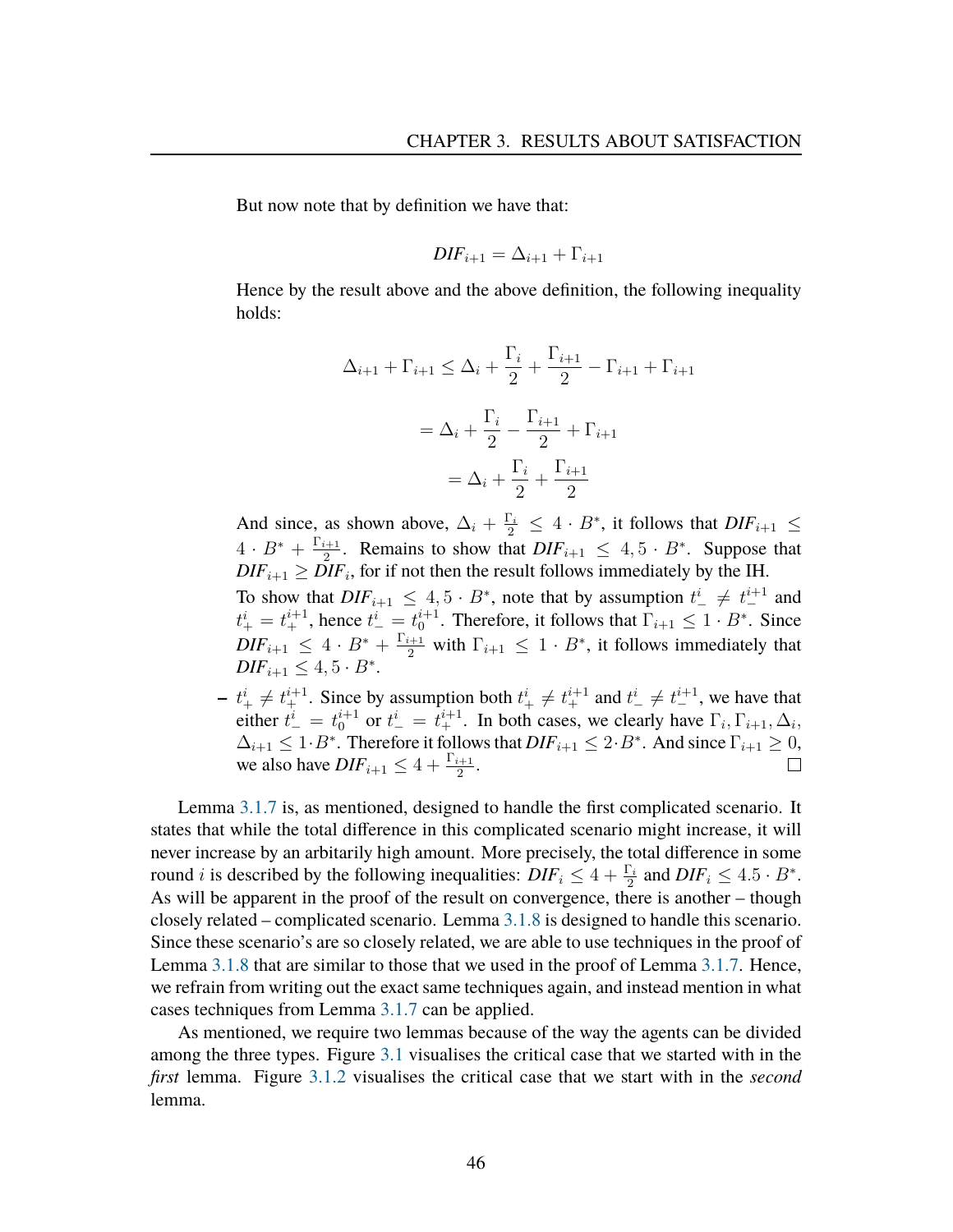#### CHAPTER 3. RESULTS ABOUT SATISFACTION



Figure 3.4: Illustrating a second critical case for satisfaction

<span id="page-48-0"></span>**Lemma 3.1.8.** Let  $I = (I_1, \ldots, I_k)$  be any k-PPB instance. Suppose that there are four agents and three types. And let  $I_j = \langle \mathcal{P}_j, b_j, A_j \rangle \in I$ , where  $A_j(i)$  is exhaustive for all *i* ∈ *N*. And let  $B^*$  be the bound  $B^*$  ∈  $\mathbb N$  *with*  $b_j \leq B^*$  *for all*  $j \in \{1, \ldots, k\}$ *. Suppose that for some round*  $j \in \{1, \ldots, k\}$ , we have that the following holds:

- $|t^j_+| = 1, |t^j_0|$  $|j_0^j|=1, |t_{-}^j|=2$
- $1.5 \cdot B^* \leq DIF_j \leq 2 \cdot B^*$ .
- $sat_j(\boldsymbol{I},\boldsymbol{\pi},t_0^j)>sat_j(\boldsymbol{I},\boldsymbol{\pi},t_+^j)-\frac{1}{2}$  $\frac{1}{2} \cdot B^*$ .

*Then there exists some solution*  $\boldsymbol{\pi}^* = (\pi_j, \dots, \pi_k)$  *for rounds*  $j, \dots, k$  *such that*  $\text{DIF}_{i} \leq 4, 5 \cdot B^* \text{ for any } i \in \{j, ..., k\}.$ 

*Proof.* The proof is similar to the proof of Lemma [3.1.7.](#page-43-0) We briefly sketch the outlines of the proof, but refrain from filling in the details for the sake of brevity.

Suppose w.l.o.g. that  $t^i_- = \{a, b\}, t^i_0 = \{c\}, t^i_+ = \{d\}.$ 

We will again prove by induction on the rounds that for any round  $i \in \{j, \ldots, k\}$  the following holds:

- $DIF_i \leq 4 \cdot B^* + \frac{\Gamma_i}{2}$  $\frac{\Gamma_i}{2}$ , and
- *DIF<sub>i</sub>*  $\leq 4.5 \cdot B^*$

The base case is again trivial, so for the inductive step consider an arbitrary round  $i \in \{j, \ldots, k\}$  such that  $DIF_i \leq 4, 5 \cdot B^*$  and  $DIF_i \leq 4 \cdot B^* + \frac{\Gamma_i}{2}$  $\frac{\Gamma_i}{2}$ . We again make the same case distinction based on the similarity of the agents' ballots.

If  $A_{i+1}(c) = A_{i+1}(d)$ , the result follows straightforwardly. For suppose that there exists some agents  $x, y \in t^i$  such that  $A_{i+1}(x) = A_{i+1}(c) = A_{i+1}(d)$  and  $A_{i+1}(y) \neq$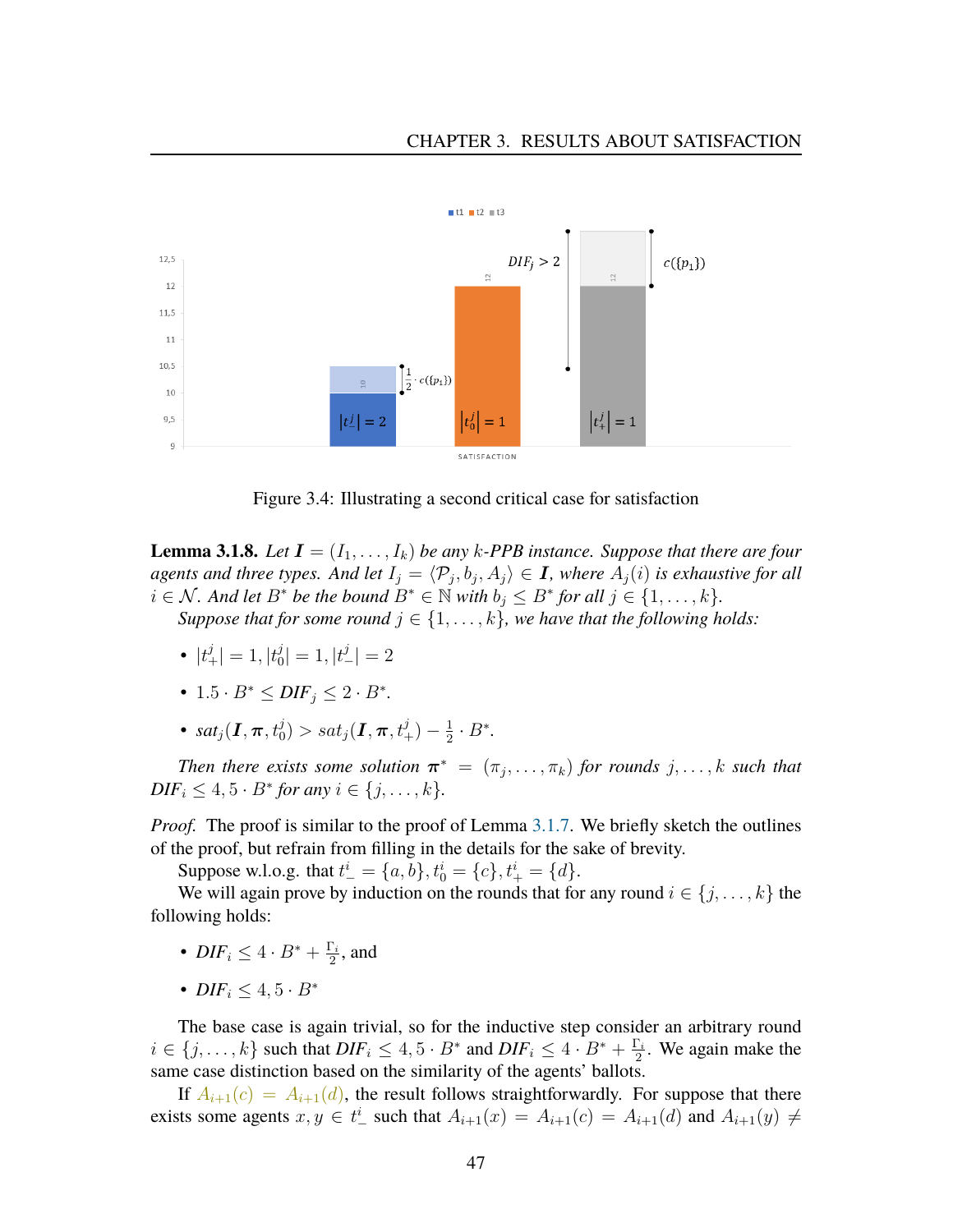$A_{i+1}(c) = A_{i+1}(d)$ . Then by Lemma [2.3.16](#page-29-0) there exists a project  $p^* \in A_{i+1}(y)$  such that  $p^* \notin A_{i+1}(x) = A_{i+1}(c) = A_{i+1}(d)$ . Set  $\pi^* = \{p^*\}\$ . Then by definition of *sat*, we have that  $sat_{i+1}^m(I,\pi^*,t_{-}^i)=\frac{1}{2}c(\pi^*)$  and  $sat_{i+1}^m(I,\pi^*,t_0^i)=sat_{i+1}^m(I,\pi^*,t_{+}^i)=0$ . The result then follows analogously to the case in which  $A_{i+1}(b) = A_{i+1}(c) = A_{i+1}(d) \neq A_{i+1}(a)$ for Lemma [3.1.7.](#page-43-0)

And suppose that that there does not exist some agents  $x, y \in t^i$  such that  $A_{i+1}(x) =$  $A_{i+1}(c) = A_{i+1}(d)$  and  $A_{i+1}(y) \neq A_{i+1}(c) = A_{i+1}(d)$ . Then possibly  $A_{i+1}(x) =$  $A_{i+1}(y) = A_{i+1}(c) = A_{i+1}(d)$ , in which case the result follows similarly to the case when  $A_{i+1}(a) = A_{i+1}(b) = A_{i+1}(c) = A_{i+1}(d)$  from Lemma [3.1.7.](#page-43-0) Or  $A_{i+1}(x) =$  $A_{i+1}(y) \neq A_{i+1}(c) = A_{i+1}(d)$ , in which case the result follows analogously to the case in which  $A_{i+1}(a) \neq A_{i+1}(b) = A_{i+1}(c) = A_{i+1}(d)$ .

And if  $A_{i+1}(x) \neq A_{i+1}(y)$ , then it follows that  $A_{i+1}(x) \neq A_{i+1}(c) = A_{i+1}(d)$  and  $A_{i+1}(y) \neq A_{i+1}(c) = A_{i+1}(d)$ . Then by Lemma [2.3.16](#page-29-0) there exists a project  $p^* \in$  $A_{i+1}(y)$  such that  $p^* \notin A_{i+1}(c) = A_{i+1}(d)$ . Set  $\pi^* = \{p^*\}\$ . Then by definition of *sat*, we have that  $sat_{i+1}^m(I,\pi^*, t_{-}^i) \geq \frac{1}{2}$  $\frac{1}{2}c(\pi^*)$  and  $sat_{i+1}^m(\mathbf{I}, \pi^*, \overline{t_0^i}) = sat_{i+1}^m(\mathbf{I}, \pi^*, t_+^i) = 0$ . The result then follows analogously to the case in which  $A_{i+1}(b) = A_{i+1}(c) = A_{i+1}(d) \neq$  $A_{i+1}(a)$  for Lemma [3.1.7.](#page-43-0)

So suppose that  $A_{i+1}(c) \neq A_{i+1}(d)$ . We can again make a case distinction. Suppose first that  $A_{i+1}(a) = A_{i+1}(b)$ . Since  $A_{i+1}(c) \neq A_{i+1}(d)$ , possibly:

1.  $A_{i+1}(a) = A_{i+1}(b) = A_{i+1}(c) \neq A_{i+1}(d)$ 

2. 
$$
A_{i+1}(a) = A_{i+1}(b) = A_{i+1}(d) \neq A_{i+1}(c)
$$

3.  $A_{i+1}(a) = A_{i+1}(b) \neq A_{i+1}(c)$  and  $A_{i+1}(a) = A_{i+1}(b) \neq A_{i+1}(d)$ .

By assumption  $c \in t_0^i$  and  $d \in t_+^i$ . If (2) holds and  $sat_i(\mathbf{I}, \boldsymbol{\pi}, t_0^i) \le sat_i(\mathbf{I}, \boldsymbol{\pi}, t_+^i)$  – B<sup>\*</sup>, then set  $\pi_{i+1} = \{p^*\}$  for a project  $p^* \in A_{i+1}(c)$  and  $p^* \notin A_{i+1}(a) = A_{i+1}(b)$  $A_{i+1}(d)$ , which exists by Lemma [2.3.16.](#page-29-0) The result follows then analogously to the case when  $A_{i+1}(a) = A_{i+1}(c) = A_{i+1}(d) \neq A_{i+1}(b)$  in Lemma [3.1.7.](#page-43-0)

If (2) holds and  $sat_i(I, \pi, t_0^i) > sat_i(I, \pi, t_+^i) - B^*$ , then set  $\pi^* = \{p\}$  for some project  $p \in A_{i+1}(a) = A_{i+1}(b)$ . The result then follows analogously to the case when  $A_{i+1}(a) = A_{i+1}(c) = A_{i+1}(d) \neq A_{i+1}(b)$  in Lemma [3.1.7.](#page-43-0)

If (3) holds, then the result follows similarly to the case when  $A_{i+1}(a) \neq A_{i+1}(b)$  =  $A_{i+1}(c) = A_{i+1}(d)$  in Lemma [3.1.7.](#page-43-0) If (1) holds, the result follows analogously to the final case of Lemma [3.1.7](#page-43-0) in which  $A_{i+1}(c) \neq A_{i+1}(a)$  or  $A_{i+1}(d) \neq A_{i+1}(a)$ , and  $A_{i+1}(d) \neq A_{i+1}(b)$  or  $A_{i+1}(c) \neq A_{i+1}(b)$ .

Now suppose that  $A_{i+1}(a) \neq A_{i+1}(b)$ . The most interesting case is the case in which for each  $x \in t^i$  either  $A_{i+1}(x) = A_{i+1}(c)$  or  $A_{i+1}(x) = A_{i+1}(d)$ . This case follows analogously to the case in which  $A_{i+1}(c) \neq A_{i+1}(a)$  or  $A_{i+1}(d) \neq A_{i+1}(a)$ , and  $A_{i+1}(d) \neq A_{i+1}(b)$  or  $A_{i+1}(c) \neq A_{i+1}(b)$  for Lemma [3.1.7.](#page-43-0)

 $\Box$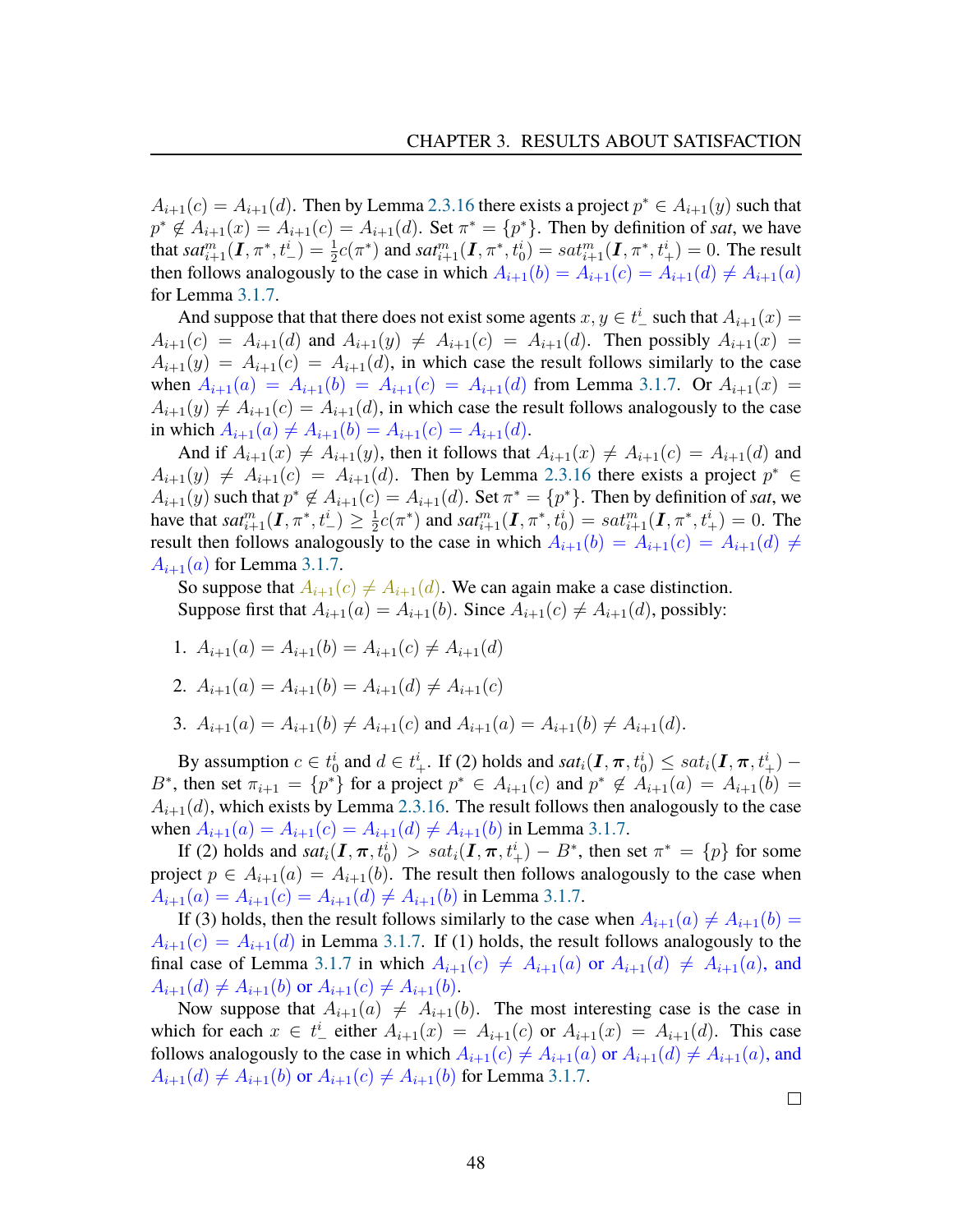### <span id="page-50-0"></span>**3.1.3 Proof of the Theorem**

Now that we have set up the appropriate definitions and that we have given the right lemmas, we are able to prove the theorem.

**Theorem [3.1.1.](#page-37-0)** *Consider an*  $\infty$ -PPB *instance*  $I = (I_1, I_2, \ldots)$  *with four agents where the ballot of each agent is exhaustive in every round,*  $|T| \leq 3$  *and there exists a constant*  $B^* \in \mathbb{N}$  with  $b_j \leq B^*$  for every round j. Then, there is a non-empty feasible solution that *converges to equal-satisfaction.*

*Proof.* Let  $\mathcal{N} = \{1, 2, 3, 4\}$ . Suppose in every round the agents submit non-empty knapsack ballots. In order to prove the theorem, we make the following case distinction, depending on  $|\mathcal{T}|$ . We first show the result for the case when  $|\mathcal{T}| = 1$ , then  $|\mathcal{T}| = 2$  and then  $|\mathcal{T}| = 3$ .

#### **Case 1: 1 type.**

This case is trivial, for

$$
\lim_{j \to \infty} \frac{sat_j(\mathbf{I}, \boldsymbol{\pi}, t)}{sat_j(\mathbf{I}, \boldsymbol{\pi}, t)} = 1
$$
\n(3.1)

for any solution  $\pi$  and for any type  $t \in \mathcal{T}$ .

#### **Case 2: two types.**

Now suppose that  $|\mathcal{T}| = 2$ .

We will show the following.

<span id="page-50-1"></span>
$$
sat_j(\mathbf{I}, \pi, t_1) - 2B^* \le sat_j(\mathbf{I}, \pi, t_2) \le sat_j(\mathbf{I}, \pi, t_1) + 2B^*.
$$
 (3.2)

We prove this by induction on the round j. For the base case where  $j = 1$ , at most  $B^*$ is spend on projects. Hence, by the definition of  $sat_j$  it holds that  $0 \le sat_1(\bm{I},\bm{\pi},t) \le B^*$ for  $t \in \{t_1, t_2\}$ . It follows that  $sat_i(I, \pi, t_1) - 2B^* \le sat_i(I, \pi, t_2) \le sat_i(I, \pi, t_1) +$  $2B^*$ .

Now suppose that [\(3.2\)](#page-50-1) holds for round  $j-1$ . We will show that it holds for round j too.

Suppose that there exists some agent  $x \in t_1$  and some agent  $y \in t_2$  such that  $A_j(x) \neq A_j(y)$  (If not, set any allocation  $\pi_j = \pi^*$  and the result follows immediately). By Lemma [2.3.16,](#page-29-0) there exists some project  $p \subseteq P_j$  s.t.  $p \in A_j(x)$  and  $p \notin A_j(y)$ . Set  $\pi_j = \{p\}.$  The result then follows from the fact that  $sat_j^m(\bm{I}, \{p\}, t_1) \ge sat_j^m(\bm{I}, \{p\}, t_2)$ and the IH.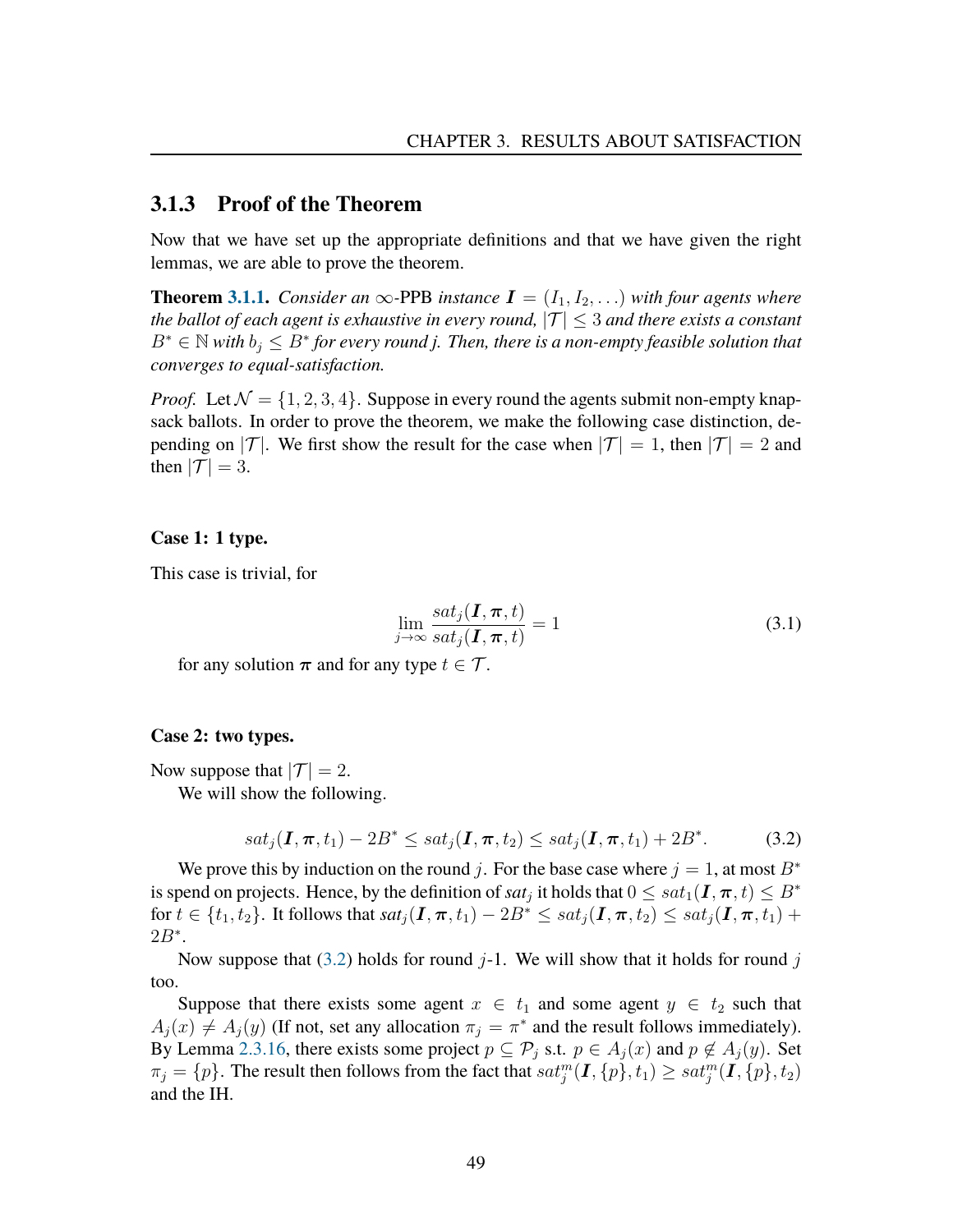Convergence follows from [\(3.2\)](#page-50-1) analogously to the way explicated in the proof of Proposition [2.3.17.](#page-30-0)

#### **Case 3: three types**

.

We show that for every round  $j \in \{1, \ldots, k\}$  and for any two types  $t_i, t_{i'}$  we have:

<span id="page-51-0"></span>
$$
sat_j(\mathbf{I}, \boldsymbol{\pi}, t_i) - 5 \cdot B^* \le sat_j(\mathbf{I}, \boldsymbol{\pi}, t_{i'}) \le sat_j(\mathbf{I}, \boldsymbol{\pi}, t_i) + 5 \cdot B^*.
$$
 (3.3)

We prove this by induction on the number of rounds  $j$ .

The base case is trivial.

So consider an arbitrary round  $j \in \{1, \ldots, k\}$ . We suppose that there exists some agents  $i \in t^j_-$  and  $i' \in t^j_+$  such that  $A_{j+1}(i) \neq A_{j+1}(i')$ . If not, then this means that  $A_{j+1}(i) = A_{j+1}(i')$  for all  $i \in t^j$  and for all  $i' \in t^j_+$ . But then there are only two possibilities. Either  $A_{j+1}(i'') = A_{j+1}(i)$  for all  $i'' \in t_0^j$  $_0^j$ , or not.

If the former, then clearly  $DIF_{i+1} = DIF_i$  for any allocation  $\pi \subseteq \mathcal{P}$ . Hence  $DIF_{i+1} \leq$  $DIF<sub>j</sub>$  for any allocation  $\pi \subseteq \mathcal{P}$ . And then the result follows from the IH.

If the latter, then there exists some  $i'' \in t_0^j$  $\frac{d}{dt}$  such that  $A_{j+1}(i'') \neq A_{j+1}(i) = A_{j+1}(i')$ for all  $i \in t^j_-$  and  $i' \in t^j_0$ <sup>j</sup><sub>0</sub>. Distinguish then two cases. Either  $sat_j(\textbf{I}, \pi, t_0^j) \geq$  $sat_j(\boldsymbol{I},\boldsymbol{\pi},t^j_+)-1\cdot B^*, \text{ or } sat_j(\boldsymbol{I},\boldsymbol{\pi},t^j_0)< sat_j(\boldsymbol{I},\boldsymbol{\pi},t^j_+)-1\cdot B^*.$ 

- Suppose first that  $sat_j(\bm{I},\bm{\pi},t_0^j)\ge sat_j(\bm{I},\bm{\pi},t_+^j)-1\cdot B^*$ . Then by Lemma [2.3.16](#page-29-0) there exists some project  $p^* \in A_{j+1}(i) = A_{j+1}(i')$  such that  $p^* \notin A_{j+1}(i'')$  for all  $i \in t^j$  and  $i' \in t^j_+$ . Then, set  $\pi_{j+1} = \{p^*\}$ . We can distinguish two cases. If  $t_{-}^{j} = t_{-}^{j+1}$ , then  $DIF_{j} = DIF_{j+1}$ . If  $t_{-}^{j} \neq t_{-}^{j+1}$ , then  $\Gamma_{i} \leq 1 \cdot B^{*}$ . Since by assumption  $\Delta_i \leq 1 \cdot B^*$ , it follows that  $DIF_i = \Gamma_i + \Delta_i \leq 2 \cdot B^*$ . Thus  $\text{DIF}_{i+1} \leq 3 \cdot B^*$ , hence the claim follows.
- Suppose now that  $sat_j(I, \pi, t_0^j) < sat_j(I, \pi, t_+^j) 1 \cdot B^*$ . Then, by Lemma [2.3.16](#page-29-0) there exists some project  $p^* \in A_{j+1}(i'')$  such that  $p^* \notin A_{j+1}(i)$  and  $p^* \notin A_{j+1}(i')$  $A_{j+1}(i')$  for all  $i \in t^j$  and  $i' \in t^j_+$ . Then, set  $\pi_{j+1} = \{p^*\}$ . Then we have  $sat_{j+1}^m(I, \pi_{j+1}, t^j_-) = sat_{j+1}^m(I, \pi_{j+1}, t^j_+) = 0$ . By assumption  $\Delta_j > 1 \cdot B^*$ , thus  $t^{j+1}_{+} = t^{j}_{+}$ . From this fact and our assumption that  $A_{j+1}(i) = A_{j+1}(i')$  for all  $i \in t_{-}^{j}$  and all  $i' \in t_{+}^{j}$ , it follows that  $DIF_{j} = DIF_{j+1}$ . Hence the claim follows by the IH.

So from now on we will assume that there exists some agents  $i \in t^j_-$  and  $i' \in t^j_+$  such that  $A_{j+1}(i) \neq A_{j+1}(i')$ .

We make the following case distinction.

**Case 1:**  $|t^j_-| = 1, |t^j_0|$  $|b_0^j| = 1, |t_+^j| = 2$ . Suppose w.l.o.g. that  $t_-^j = \{a\}, t_0^j = \{b\}, t_+^j = \{b_+^j\}$  ${c, d}.$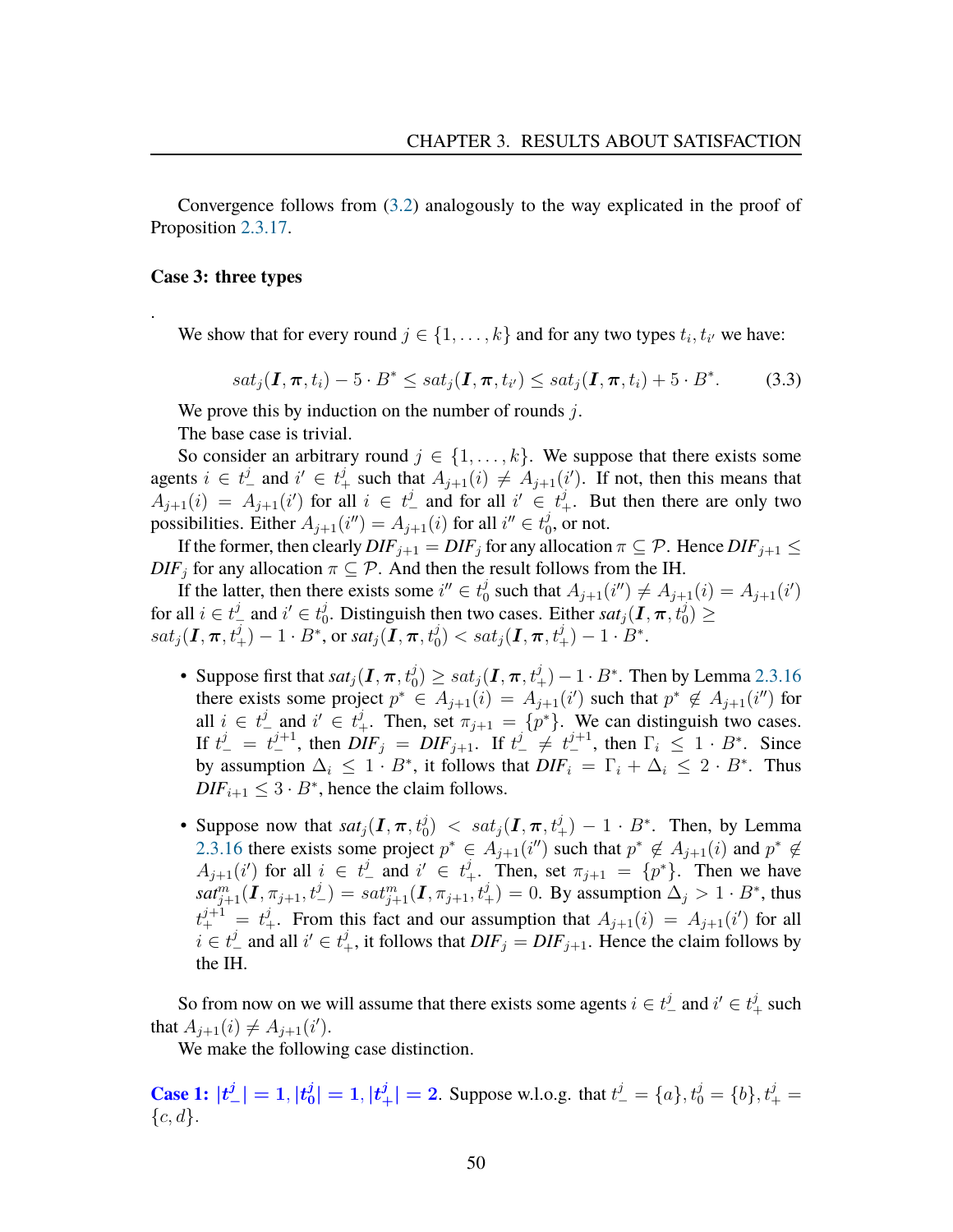**Sub-case 1:**  $sat_j(I, \pi, t_0^j) > sat_j(I, \pi, t_0^j) + \frac{1}{2} \cdot B^*$ . Then by our assumption that there exists some agents  $i \in t^j_-$  and  $i' \in t^j_+$  such that  $A_{j+1}(i) \neq A_{j+1}(i')$  and Lemma [3.1.6](#page-42-0) there exists an allocation  $\pi_{j+1}$  s.t.  $\frac{1}{2} \cdot sat_{j+1}^m(\mathbf{I}, \pi_{j+1}, t^j) \ge sat_{j+1}^m(\mathbf{I}, \pi_{j+1}, t^j)$ . Now, distinguish again two cases.

- $t^j_-=t^{j+1}_-$ . Then, since  $\mathcal{D}^{t^j_-\overline{j}+1}_{j\to j+1} > \mathcal{D}^{t^j_+\overline{j}+1}_{j\to j+1}$ , it follows that  $sat_{j+1}(I,\pi,t^{j+1}_-)$  $sat_j(I,\pi,t^j_-) > sat_{j+1}(I,\pi,t^{j+1}_+) - sat_j(I,\pi,t^j_+).$  Hence  $sat_{j+1}(I,\pi,t^{j+1}_+)$  $sat_{j+1}(\mathbf{I}, \pi, t^{j+1}) \leq sat_j(\mathbf{I}, \pi, t^j_+) - sat_j(\mathbf{I}, \pi, t^j_-).$  Hence  $\overline{DIF_{j+1}} \leq \overline{DIF_j}.$ From this and the induction hypothesis the claim follows.
- $t_{-}^{j} \neq t_{-}^{j+1}$ . Then  $sat_{j+1}(\mathbf{I}, \pi, t_{-}^{j}) \geq sat_{j+1}(\mathbf{I}, \pi, t_{-}^{j+1}) \geq sat_{j}(\mathbf{I}, \pi, t_{-}^{j}) + \frac{1}{2} \cdot B^{*}$ . Since  $\mathcal{D}_{j\rightarrow j+1}^{t_{+}^{j}}\leq\frac{1}{2}$  $\frac{1}{2} \cdot B^*$ , we have that  $DIF_{j+1} \leq DIF_j$ . From this and the induction hypothesis, the claim follows.

**Sub-case 2:**  $DIF_j \leq 4.5 \cdot B^*$ . By Lemma [3.1.6](#page-42-0) we have an allocation  $\pi^* = \{p^*\}$ s.t.  $\mathcal{D}_{j \to j+1}^{t_+^j} \leq \frac{1}{2}$  $\frac{1}{2} \cdot B^*$ . Set  $\pi_{j+1} = \pi^*$ . We make a case distinction. Suppose that  $t^{j}_{+} = t^{j+1}_{+}$ . Then  $\mathcal{D}^{t^{j}_{+}}_{j \rightarrow j+1} \leq \frac{1}{2}$  $\frac{1}{2} \cdot B^*$  and  $sat_{j+1}(\mathbf{I}, \pi, t^{j+1}) - sat_j(\mathbf{I}, \pi, t^j_-) \ge 0$ . Hence  $\mathit{DIF}_{j+1} \leq \mathit{DIF}_{j} + \frac{1}{2}$  $\frac{1}{2} \cdot B^*$ . Thus  $DIF_{j+1} \leq 5 \cdot B^*$ .

Suppose now that  $t^j_+ \neq t^{j+1}_+$ . If  $sat_{j+1}(\mathbf{I}, \pi, t^j_-) \geq sat_{j+1}(\mathbf{I}, \pi, t^j_+)$ , then clearly  $\textit{DIF}_{j+1} \leq 1 \cdot B^* \leq 5 \cdot B^*$ . If  $\textit{sat}_{j+1}(\textit{\textbf{I}}, \boldsymbol{\pi}, t^j_{-}) < \textit{sat}_{j+1}(\textit{\textbf{I}}, \boldsymbol{\pi}, t^j_{+})$ , then by our definition of  $\pi^*$  it follows that  $\mathcal{D}_{j\to j+1}^{t^j_-}\geq \mathcal{D}_{j\to j+1}^{t^j_0}$ , and hence  $DIF_{j+1}\leq DIF_j$ , and therefore since  $DIF_j \leq 4, 5 \cdot B^*$  we have that  $DIF_{j+1} \leq 5 \cdot B^*$ .

**Sub-case 3:** So consider the final case in which  $4.5 \cdot B^* < DIF_j \leq 5 \cdot B^*$ , and in which we have that  $sat_j(I,\pi,t_0^j) \leq sat_j(I,\pi,t_-^j) + \frac{1}{2} \cdot B^*$ . We call this the 'critical case', and argue that this situation/case is impossible.

Suppose, for contradiction, that it *is* possible. Since, by assumption, we have that  $DIF_j > 4.5 \cdot B^*$ , there must exist some round  $l + 1 \in \{1, \ldots, j\}$  s.t.  $DIF_{l+1} \geq 2 \cdot B^*$ and  $\overline{DIF_i} < 2 \cdot B^*$  for all other rounds  $i \in \{1, \ldots, j\}$  s.t.  $1 \leq i \leq l$ . Consider this round.

Note that the only situation in which the difference  $DIF_i$  can increase (i.e., in which  $DIF_{i+1} > DIF_i$ ) is when  $DIF_i > 1.5 \cdot B^*$  and  $sat_j(\bm{I}, \bm{\pi}, t_0^j) \le sat_i(\bm{I}, \bm{\pi}, t_-^j) + \frac{1}{2} \cdot B^*$ . This follows by reasoning analogous to the cases above. Therefore, we know that  $1.5 \cdot B^*$  <  $\textit{DIF}_{l} \leq 2 \cdot B^*$  and  $\textit{sat}_{l}(\textit{\textbf{I}},\textit{\textbf{\pi}},t_0^l) \leq \textit{sat}_{l}(\textit{\textbf{I}},\textit{\textbf{\pi}},t_{-}^l)+\frac{1}{2} \cdot B^*.$ 

Hence, we're now in a position to apply Lemma [3.1.7](#page-43-0) (i.e., the conditions for Lemma [3.1.7](#page-43-0) apply now). According to Lemma 3.1.7 there exists some solution  $\boldsymbol{\pi}^* = (\pi_l, \dots, \pi_k)$ for rounds  $l, \ldots, k$  such that  $DIF_i \leq 4, 5 \cdot B^*$  for any  $i \in \{l, \ldots, k\}$  and with  $j \in$  $\{l, \ldots, k\}$ . This contradicts the fact that  $DIF_j > 4.5 \cdot B^*$ .

**Case 2:**  $|t^j_-| = 1, |t^j_0|$  $\vert \frac{d}{d} \vert = 2, \vert t_+^j \vert = 1$ . Suppose w.l.o.g. that  $t_-^j = \{a\}, t_0^j = 1$  ${b, c}, t<sup>j</sup>_{+} = {d}.$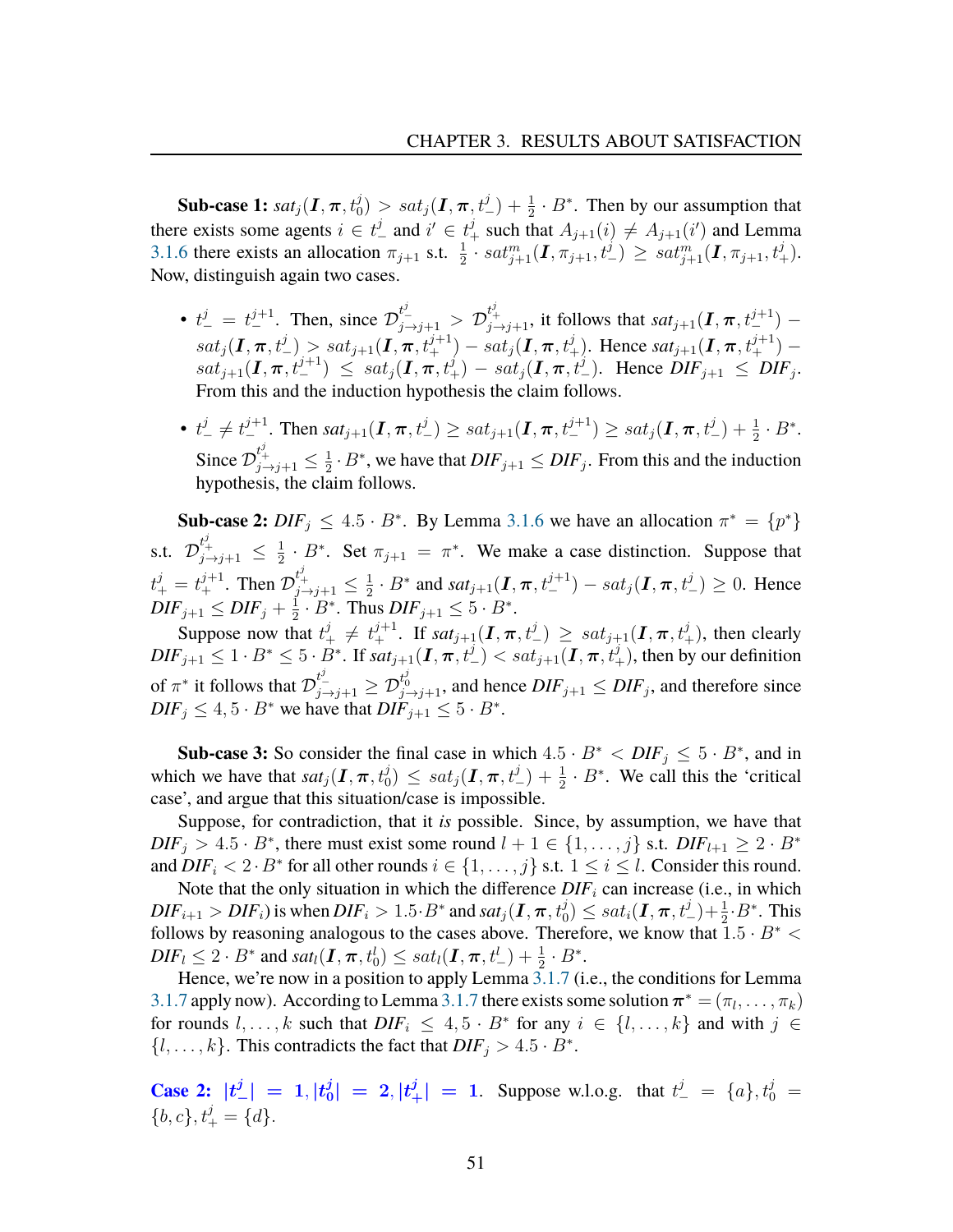**Sub-case 1:**  $\mathit{sat}_j(\bm{I}, \bm{\pi}, t_0^j) \ < \mathit{sat}_j(\bm{I}, \bm{\pi}, t_+^j) - \frac{1}{2}$  $\frac{1}{2} \cdot B^*$ . By Lemma [3.1.6,](#page-42-0) we have an allocation  $\pi^* = \{p^*\}$  s.t.  $sat^m_{j+1}(\mathbf{I}, \pi^*, t^j_-) \geq \frac{1}{2}$  $\frac{1}{2} \cdot c(\pi^*)$  and  $sat_{j+1}^m(I,\pi,t_+^j) = 0$ . Set  $\pi_{j+1} = \pi^*$ . If  $t^j_+ = t^{j+1}_+$ , the result is immediate by our selection of  $\pi^*$ . If  $t^j_+ \neq$  $t^{j+1}_+$ , then the result follows from the fact that  $sat^m_{j+1}(\bm{I},\pi^*,t^j_-)\ge sat^m_{j+1}(\bm{I},\pi^*,t^j_0),$  that  $sat^m_{j+1}(\bm{I},\pi^*,t^j_0)\leq 1\!\cdot \!B^*$  and our assumption that  $sat_j(\bm{I},\bm{\pi},t^j_0)< sat_j(\bm{I},\bm{\pi},t^j_+)-\frac{1}{2}$  $\frac{1}{2} \cdot B^*$ .

**Sub-case 2:**  $\mathit{sat}_j(\bm{I}, \bm{\pi}, t_0^j) \geq \mathit{sat}_j(\bm{I}, \bm{\pi}, t_+^j) - \frac{1}{2}$  $\frac{1}{2} \cdot B^*$ . By Lemma [3.1.6,](#page-42-0) we have an allocation  $\pi^* = \{p^*\}$  s.t.  $sat_{j+1}^m(I, \pi^*, t^j_-) = c(\pi^*)$  and  $sat_{j+1}^m(I, \pi^*, t^j_+) = 0$ . And  $sat^m_{j+1}(\bm{I}, \pi^*, t^j_0)\leq c(\pi^*).$  Set  $\pi_{j+1}=\pi^*.$  Then, possibly  $t^j_+\neq t^{j+1}_+,$  or not. If the former, then  $DIF_j \geq DIF_{j+1}$  follows from the fact that  $sat^m_{j+1}(\bm{I},\bm{\pi},t^j_0) \leq sat^m_{j+1}(\bm{I},\bm{\pi},t^j_-).$  If the latter, then  $DIF_j \geq DIF_{j+1}$  follows immediately. Hence, in both cases, the claim follows.

**Case 3:**  $|t^j_-| = 2, |t^j_0|$  $|j_0^j| = 1, |t_+^j| = 1$ . Suppose w.l.o.g. that  $t_-^j = \{a, b\}, t_0^j =$  ${c}, t<sup>j</sup>_{+} = {d}.$ 

**Sub-case 1:**  $sat_j(\textbf{\emph{I}},\boldsymbol{\pi},t_0^j)\le sat_j(\textbf{\emph{I}},\boldsymbol{\pi},t_+^j)-\frac{1}{2}$  $\frac{1}{2} \cdot B^*$ . By Lemma [3.1.6,](#page-42-0) we have an allocation  $\pi^* = \{p^*\}\$  s.t.  $sat_{j+1}^m(I, \pi^*, t_{-}^j) \geq \frac{1}{2}$  $\frac{1}{2} \cdot c(\pi^*)$  and  $sat_{j+1}^m(I, \pi, t_+^j) = 0$ . Set  $\pi_{j+1} = \pi^*$ . Since  $\pi^* = \{p^*\}$ , by definition of  $\pi^*$ , we have possibly that  $p^* \in A_{j+1}(c)$  for  $c \in t_0^j$  $j_0$ , or  $p^* \notin A_{j+1}(c)$  for  $c \in t_0^j$  $\epsilon_0^j$ . Hence we have either that  $t_0^j = t_0^{j+1}$  $y_0^{j+1}$ , or  $t_0^j \neq t_0^{j+1}$  $_{0}^{j+1}.$ Suppose that  $t_0^j = t_0^{j+1}$  $\mathcal{D}_{0}^{j+1}$ . Then together with the fact that  $\mathcal{D}_{j \to j+1}^{t^{j+1}} \geq \mathcal{D}_{j \to j+1}^{t^{j}}$ , it follows that  $DIF_j > DIF_{j+1}$ . Hence, together with the IH, the claim follows.

Now suppose, for the other case, that  $t_0^j \neq t_0^{j+1}$  $0^{j+1}$ . Consider then two cases. Either  $t_0^j = t_0^{j+1}$  or  $t_0^j = t_+^{j+1}$ . Suppose that  $t_0^j = t_+^{j+1}$ . Hence, we have that  $sat_{j+1}(\mathbf{I}, \pi, t_0^j)$  $sat_{j+1}(\mathbf{I}, \boldsymbol{\pi}, t^{j+1}_+) \leq sat_{j+1}(\mathbf{I}, \boldsymbol{\pi}, t^{j}_+) + \frac{1}{2} \cdot c(\pi^*)$ . However, we also have that  $\mathcal{D}^{t^{j}_-}_{j \to j+1}$  $c(\pi^*)$ , by assumption. Hence  $DIF_j \geq \overline{DIF_{j+1}}$ , and then the claim follows from the IH. Now suppose that  $t_0^j = t_0^{j+1}$ . Then clearly  $DIF_j \geq DIF_{j+1}$  and the result follows from this fact and the IH.

**Sub-case 2:**  $DIF_j \leq 4.5 \cdot B^*$ . Again, by Lemma [3.1.6,](#page-42-0) we have an allocation  $\pi^* = \{p^*\}$  s.t.  $\mathit{sat}^m_{j+1}(\bm{I}, \pi^*, t^j_-) \geq \frac{1}{2}$  $\frac{1}{2} \cdot c(\pi^*)$  and  $sat_{j+1}^m(I, \pi^*, t_+^j) = 0$ . Set  $\pi_{j+1} = \pi^*$ . Possibly, we have  $sat_{j+1}^m(I,\pi^*,t_0^j)=c(\pi^*)\leq B^*$ . By analogous reasoning to sub-case 1, we have that  $DIF_j > DIF_{j+1}$ . Then, the claim again follows from the IH.

**Sub-case 3:** So we're left with the final case in which  $DIF_j > 4, 5 \cdot B^*$  and  $sat_j(\bm{I},\bm{\pi},t_0^j)>sat_j(\bm{I},\bm{\pi},t_+^j)-\frac{1}{2}$  $\frac{1}{2} \cdot B^*$ . We call this again the 'critical case', and again argue that this situation/case is impossible.

Suppose, for contradiction, that it *is* possible. Since, by assumption, we have that  $DIF_j > 4, 5 \cdot B^*$ , there must exist some round  $l + 1 \in \{1, \ldots, j\}$  s.t.  $DIF_{l+1} \geq 2 \cdot B^*$ and  $\overline{DIF_i} < 2 \cdot B^*$  for all other rounds  $i \in \{1, \ldots, j\}$  s.t.  $1 \leq i \leq l$ . Consider this round.

Note that the only situation in which the difference  $DIF_l$  can increase (i.e., in which  $DIF_{l+1} > DIF_l$ ) is when  $DIF_l > 1.5 \cdot B^*$  and  $sat_l(\mathbf{I}, \boldsymbol{\pi}, t_0^l) > sat_l(\mathbf{I}, \boldsymbol{\pi}, t_+^l) - \frac{1}{2}$  $\frac{1}{2} \cdot B^*$ .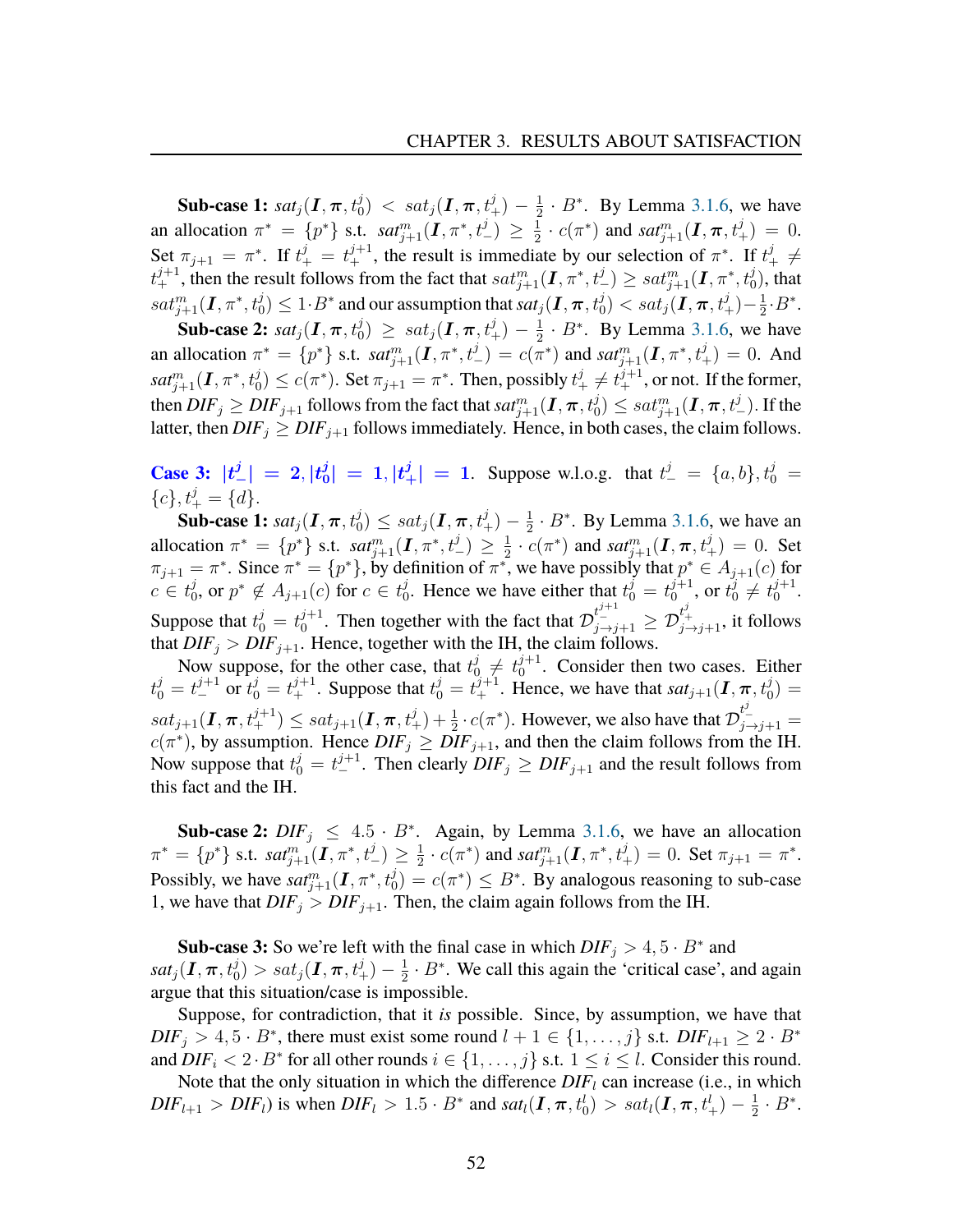This follows by reasoning analogous to the cases above, which show that in all cases  $DIF_j > DIF_{j+1}$ . Thus, suppose that  $1.5 \cdot B^* < DIF_l \leq 2 \cdot B^*$  and  $sat_l(\mathbf{I}, \pi, t_0^l) >$  $sat_l(\boldsymbol{I},\boldsymbol{\pi},t^l_+)-\frac{1}{2}$  $\frac{1}{2} \cdot B^*$ .

Hence, we're now in a position to apply Lemma [3.1.8](#page-48-0) (i.e., the conditions for Lemma [3.1.8](#page-48-0) apply now). According to Lemma 3.1.8 there exists some solution  $\boldsymbol{\pi}^* = (\pi_l, \dots, \pi_k)$ such that  $DIF_i \leq 4, 5 \cdot B^*$  for any  $i \in \{l, ..., k\}$ . Note that  $j \in \{l, ..., k\}$ .

This contradicts the fact that  $DIF_j > 4.5 \cdot B^*$ .

From [\(3.3\)](#page-51-0), the convergence result now follows analogously to the way explicated in the proof of Proposition [2.3.17.](#page-30-0)  $\Box$ 

## **3.2 No Convergence for Seven Agents**

Theorem [3.1.1](#page-37-0) shows that if we have four agents, who are divided among at most three types, there always exists some solution  $\pi$  that converges to equal-satisfaction. However, as was already apparent from Example [2.3.18,](#page-34-0) this result cannot be generalised to an arbitrary amount of agents. For example, the result fails when we have eigth agents. We can prove the stronger result that even for seven agents, the result already fails.

<span id="page-54-0"></span>**Proposition 3.2.1** (No convergence for seven agents)**.** There exists some k-PPB instance  $I = (I_1, \ldots, I_k)$  with seven agents who submit knapsack ballots such that there exists no solution  $\pi$  for I that converges to equal-satisfaction.

*Proof.* Let  $I = (I_1, \ldots, I_k)$  be a  $\infty$ -PPB instance with seven agents  $\mathcal{N} = \{1, \ldots, 7\}$ who submit knapsack ballots. In every round j, we have  $b_j = 10$ . In every round we have that agents 1 and 2 have type  $t_1$  and agents 3,4,5,6,7 have type  $t_2$ . Furthermore, there are six projects  $p_1, \ldots, p_6$  such that  $c(p_1) = c(p_2) = c(p_3) = 1, c(p_4) = 3$  and  $c(p_5) = c(p_6) = 5$ . The approval function  $A : \mathcal{N} \to 2^{\mathcal{P}}$  is such that, for every round j:

- $A_i(1) = \{p_1, p_2, p_3, p_4\},\$
- $A_i(2) = \{p_5, p_6\},\,$
- $A_i(3) = \{p_5, p_1, p_2, p_4\},\$
- $A_i(4) = \{p_6, p_1, p_3, p_4\},\$
- $A_i(5) = \{p_5, p_2, p_3, p_4\},\$
- $A_i(6) = \{p_5, p_6\},\,$
- $A_i(7) = \{p_6, p_1, p_2, p_3\}.$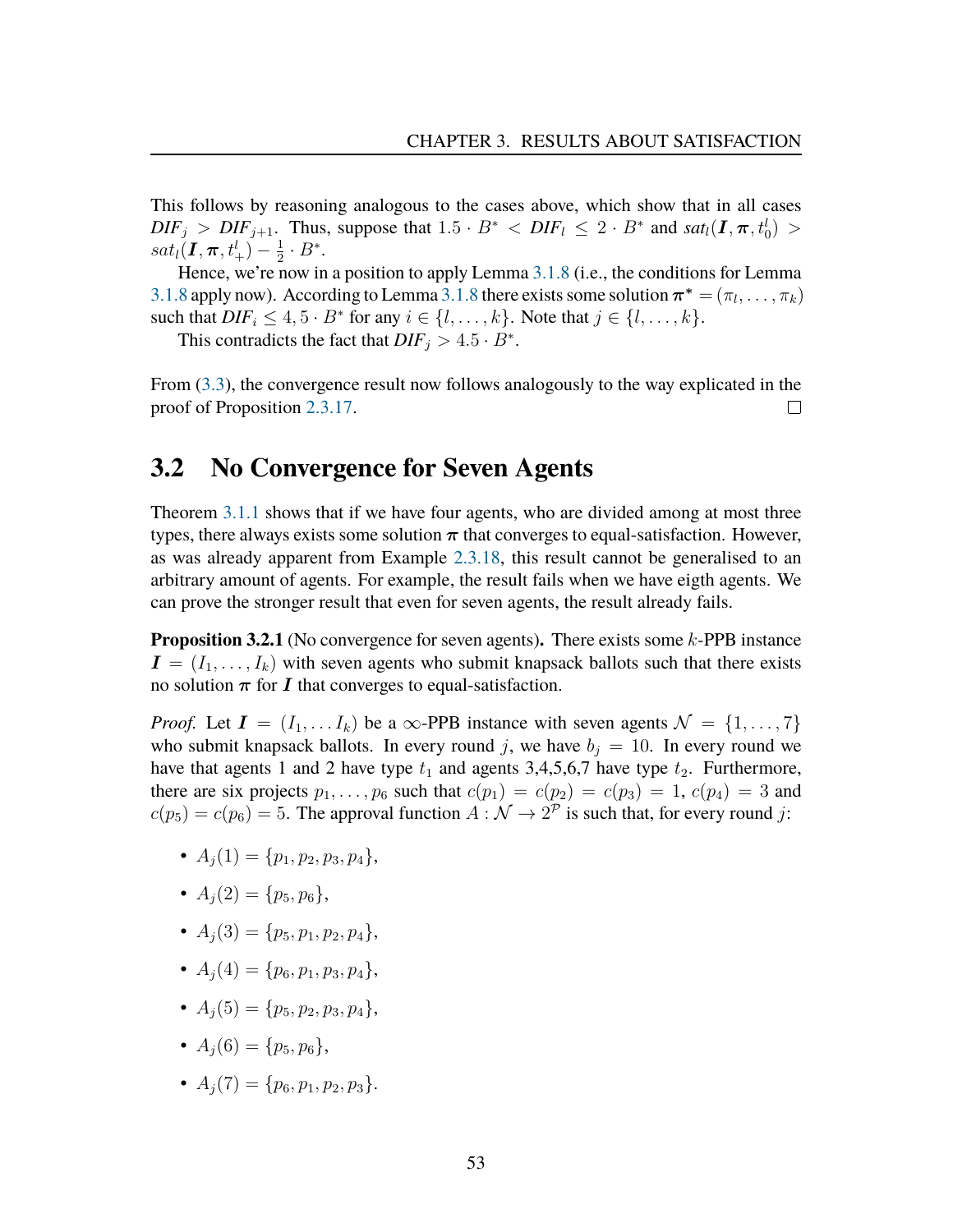A graphical representation of the proof is provided immediately after the end of the proof.

We now check that for each project the marginal satisfaction for type  $t_2$  is higher than for type  $t_1$ . It then follows that for each round j with  $I_j = \langle \mathcal{P}_j, 10, A_j \rangle$  and for any *allocation*  $\pi_j \subseteq \mathcal{P}_j$  the marginal satisfaction for type  $t_2$  is higher than for type  $t_1$ . This then directly implies that there can be no non-empty solution converging to equalsatisfaction.

First, recall the definition of the marginal satisfaction for a voter. The marginal satisfaction of agent  $i \in \mathcal{N}$  for round  $j \in \{1, ..., k\}$  is defined as  $sat_j^m(\boldsymbol{I}, \pi_j, i)$  $c(\pi_j \cap A_j(i))$ . The marginal satisfaction of a *type*  $t \in \mathcal{T}$  is defined as:  $sat_j^m(\mathbf{I}, \pi_j, t)$ 1  $\frac{1}{|t|}\sum_{i\in t}^r sat_j^m(\bm{I}, \pi_j, i).$ 

We show that in every round  $j \in \{1, \ldots, k\}$ , for some  $i \in \mathbb{N}$  and for all projects  $p \in \mathfrak{P}$  with  $\mathfrak{P} = \{p_i | 1 \le i \le 7\}$ , we have that  $sat_j^m(\mathbf{I}, p, t_1) < sat_j^m(\mathbf{I}, p, t_2)$ .

(p<sub>1</sub>) By assumption  $c(p_1) = 1$ . We have that  $p_1 \in A_j(1)$ , hence  $sat_j^m(I, p_1, 1) =$  $c({p_1} \cap A_j(1)) = c(p_1) = 1$ . Since  $p_1 \notin A_j(2)$ , we have that  $sat_j^m(I, p_1, 2) = 0$ . Hence, by definition, we have  $sat_j^m(\mathbf{I}, p_1, t_1) = \frac{1}{2} \sum_{i \in t_1} sat_j^m(\mathbf{I}, p_1, i) = 0.5$ .

We have that  $p_1 \in A_j(3)$ ,  $p_1 \in A_j(4)$  and  $p_1 \in A_j(7)$ . Hence  $\textit{sat}_j^m(\textbf{I},p_1,3)$  $sat_j^m(\boldsymbol{I},p_1,4)=sat_j^m(\boldsymbol{I},p_1,7)=c(\{p_1\}\cap A_j(3))=c(\{p_1\}\cap A_j(4))=c(\{p_1\}\cap A_j(5))=c(\{p_2\})$  $A_j(7)) = c(p_1) = 1$ . Since  $p_1 \notin A_j(5)$  and  $p_1 \notin A_j(6)$ , we have that  $sat_j^m(\mathbf{I}, p_1, 5)$  $\mathcal{L} = sat_j^m(\mathbf{I}, p_1, 6) = 0$ . Hence, by definition, we have  $sat_j^m(\mathbf{I}, p_1, t_2) = \frac{1}{5} \sum_{i \in t_2}$  $sat_j^m(\mathbf{I},p_1,i) = \frac{3}{5} = 0.6 > 0.5$ . So the marginal satisfaction for project  $p_1$  for type  $t_2$  is strictly higher than for type  $t_1$ .

 $(p_2)$  By assumption  $c(p_2) = 1$ . We have that  $p_2 \in A_j(1)$ , hence  $sat_j^m(I, p_2, 1) =$  $c({p_2} \cap A_j(1)) = c(p_2) = 1$ . Since  $p_2 \notin A_j(2)$ , we have that  $sat_j^m(I, p_2, 2) = 0$ . Hence, by definition, we have  $sat_j^m(\mathbf{I}, p_2, t_1) = \frac{1}{2} \sum_{i \in t_1} sat_j^m(\mathbf{I}, p_2, i) = 0.5$ .

We have that  $p_2 \in A_j(3)$ ,  $p_2 \in A_j(5)$  and  $p_2 \in A_j(7)$ . Hence  $sat_j^m(I, p_2, 3)$  $sat_j^m(\mathbf{I},p_2,5)=sat_j^m(\mathbf{I},p_2,7)=c(\{p_2\}\cap A_j(3))=c(\{p_2\}\cap A_j(5))=c(\{p_2\}\cap A_j(5))=c(\{p_3\}\cap A_j(5))=c(\{p_4\}\cap A_j(5))=c(\{p_5\}\cap A_j(5))=c(\{p_6\}\cap A_j(5))=c(\{p_7\}\cap A_j(5))=c(\{p_8\}\cap A_j(5))=c(\{p_9\}\cap A_j(5))=c(\{p_9\}\cap A_j(5))=c(\{p_9\}\cap A_j(5))=c(\{p_9\}\$  $A_j(7)) = c(p_2) = 1$ . Since  $p_2 \notin A_j(4)$  and  $p_2 \notin A_j(6)$ , we have that  $sat_j^m(\mathbf{I},p_2,4)$  $\mathcal{L} = sat_j^m(\mathbf{I}, p_2, 6) = 0$ . Hence, by definition, we have  $sat_j^m(\mathbf{I}, p_2, t_2) = \frac{1}{5} \sum_{i \in t_2}$  $sat_j^m(\mathbf{I},p_2,i) = \frac{3}{5} = 0.6 > 0.5$ . So the marginal satisfaction for project  $p_2$  for type  $t_2$  is strictly higher than for type  $t_1$ .

(p<sub>3</sub>) By assumption  $c(p_3) = 1$ . We have that  $p_3 \in A_j(1)$ , hence  $sat_j^m(I, p_3, 1) =$  $c({p_3} \cap A_j(1)) = c(p_3) = 1$ . Since  $p_3 \notin A_j(2)$ , we have that  $sat_j^m(I, p_3, 2) = 0$ . Hence, by definition, we have  $sat_j^m(\mathbf{I}, p_3, t_1) = \frac{1}{2} \sum_{i \in t_1} sat_j^m(\mathbf{I}, p_3, i) = 0.5$ .

We have that  $p_3 \in A_j(4)$ ,  $p_3 \in A_j(5)$  and  $p_3 \in A_j(7)$ . Hence  $sat_j^m(\mathbf{I}, p_3, 4)$  $sat_j^m(\mathbf{I},p_3,5)=sat_j^m(\mathbf{I},p_3,7)=c(\{p_3\}\cap A_j(4))=c(\{p_3\}\cap A_j(5))=c(\{p_3\}\cap A_j(5))=c(\{p_3\}\cap A_j(5))=c(\{p_4\}\cap A_j(5))=c(\{p_5\}\cap A_j(5))=c(\{p_6\}\cap A_j(5))=c(\{p_7\}\cap A_j(5))=c(\{p_8\}\cap A_j(5))=c(\{p_9\}\cap A_j(5))=c(\{p_9\}\cap A_j(5))=c(\{p_9\}\cap A_j(5))=c(\{p_9\}\$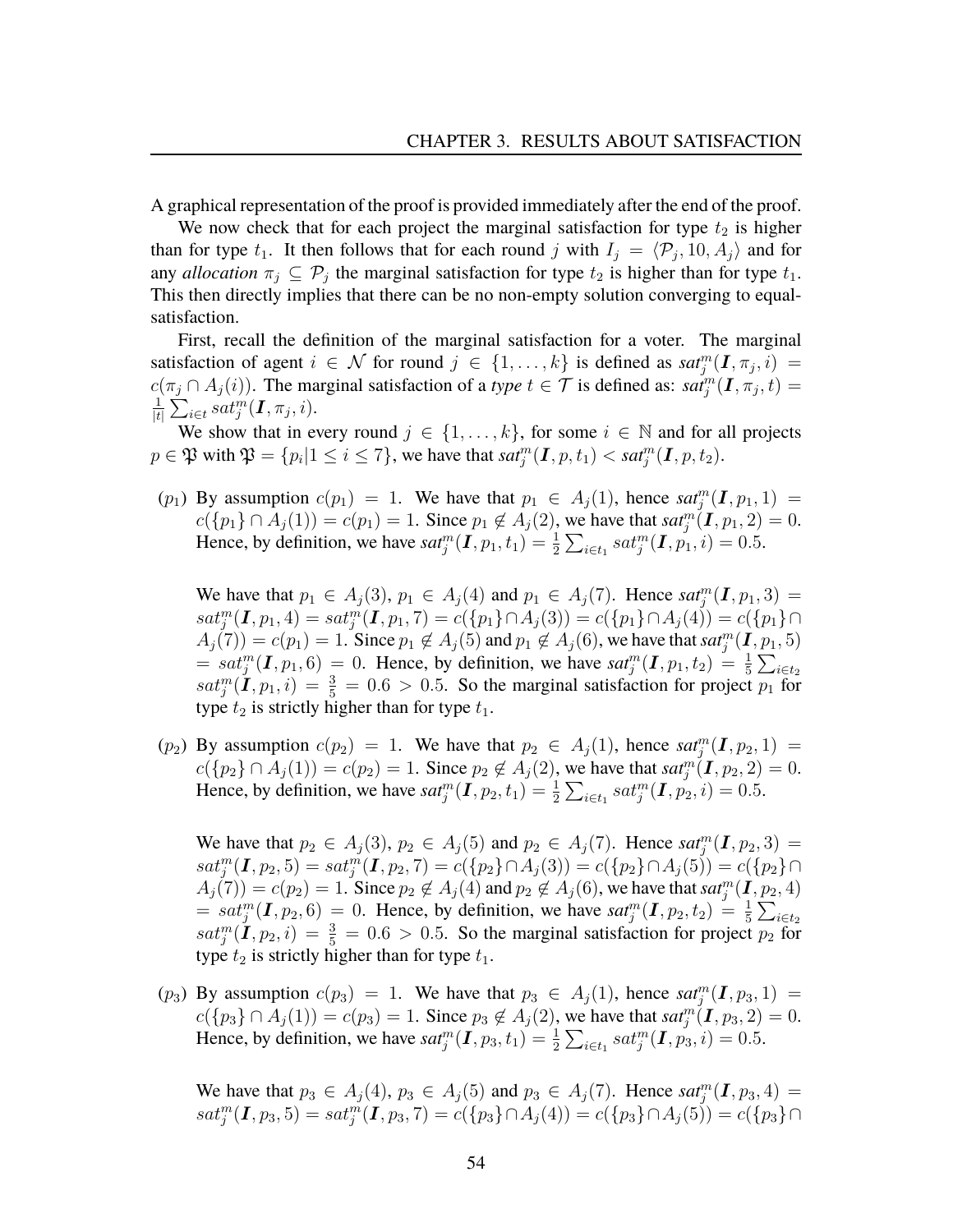$A_j(7) = c(p_3) = 1$ . Since  $p_3 \notin A_j(3)$  and  $p_3 \notin A_j(6)$ , we have that  $sat_j^m(\mathbf{I}, p_3, 3)$  $= sat_j^m(\mathbf{I}, p_3, 6) = 0$ . Hence, by definition, we have  $sat_j^m(\mathbf{I}, p_3, t_2) = \frac{1}{5} \sum_{i \in t_2}$  $sat_j^m(\mathbf{I},p_3,i) = \frac{3}{5} = 0.6 > 0.5$ . So the marginal satisfaction for project  $\overline{p_3}$  for type  $t_2$  is strictly higher than for type  $t_1$ .

(p<sub>4</sub>) By assumption  $c(p_4) = 3$ . We have that  $p_4 \in A_j(1)$ , hence  $sat_j^m(I, p_4, 1) =$  $c({p_4} \cap A_j(1)) = c(p_4) = 3$ . Since  $p_4 \notin A_j(2)$ , we have that  $sat_j^m(I, p_4, 2) = 0$ . Hence, by definition, we have  $sat_j^m(\mathbf{I}, p_4, t_1) = \frac{1}{2} \sum_{i \in t_1} sat_j^m(\mathbf{I}, p_4, i) = 1.5$ .

We have that  $p_4 \in A_j(3)$ ,  $p_4 \in A_j(4)$  and  $p_4 \in A_j(5)$ . Hence  $sat_j^m(\mathbf{I}, p_4, 3)$  $sat_j^m(\boldsymbol{I},p_4,4)=sat_j^m(\boldsymbol{I},p_4,5)=c(\{p_4\}\cap A_j(3))=c(\{p_4\}\cap A_j(4))=c(\{p_4\}\cap A_j(4))$  $A_j(5)) = c(p_4) = 3$ . Since  $p_4 \notin A_j(6)$  and  $p_4 \notin A_j(7)$ , we have that  $sat_j^m(\mathbf{I},p_4,6)$  $\mathcal{L} = sat_j^m(\mathbf{I}, p_4, 7) = 0$ . Hence, by definition, we have  $sat_j^m(\mathbf{I}, p_4, t_2) = \frac{1}{5} \sum_{i \in t_2}$  $sat_j^m(\mathbf{I},p_4,i) = \frac{9}{5} = 1.8 > 1.5$ . So the marginal satisfaction for project  $p_4$  for type  $t_2$  is strictly higher than for type  $t_1$ .

(p<sub>5</sub>) By assumption  $c(p_5) = 5$ . We have that  $p_5 \in A_j(2)$ , hence  $sat_j^m(I, p_5, 2) =$  $c({p_5} \cap A_j(2)) = c(p_5) = 5$ . Since  $p_5 \notin A_j(1)$ , we have that  $sat_j^m(I, p_5, 1) = 0$ . Hence, by definition, we have  $sat_j^m(\mathbf{I}, p_5, t_1) = \frac{1}{2} \sum_{i \in t_1} sat_j^m(\mathbf{I}, p_5, i) = 2.5$ .

We have that  $p_5 \in A_j(3)$ ,  $p_5 \in A_j(5)$  and  $p_5 \in A_j(6)$ . Hence  $sat_j^m(\mathbf{I}, p_5, 3)$  $sat_j^m(\boldsymbol{I},p_5,5)=sat_j^m(\boldsymbol{I},p_5,6)=c(\{p_5\}\cap A_j(3))=c(\{p_5\}\cap A_j(5))=c(\{p_5\}\cap A_j(5))=c(\{p_6\}\cap A_j(5))=c(\{p_7\}\cap A_j(5))=c(\{p_8\}\cap A_j(5))=c(\{p_9\}\cap A_j(5))=c(\{p_9\}\cap A_j(5))=c(\{p_9\}\cap A_j(5))=c(\{p_9\}\cap A_j(5))=c(\{p_9\}\cap A_j(5))=c(\{p_9\}\cap A_j(5))=c(\{p_9\}\$  $A_j(6)) = c(p_5) = 5$ . Since  $p_5 \notin A_j(4)$  and  $p_5 \notin A_j(7)$ , we have that  $sat_j^m(\mathbf{I}, p_5, 4)$  $= sat_j^m(I, p_5, 7) = 0$ . Hence, by definition, we have  $sat_j^m(I, p_5, t_2) = \frac{1}{5} \sum_{i \in t_2}$  $sat_j^m(\mathbf{I},p_5,i)=\frac{15}{5}=3>2.5.$  So the marginal satisfaction for project  $p_5$  for type  $t_2$  is strictly higher than for type  $t_1$ .

(p<sub>6</sub>) By assumption  $c(p_6) = 5$ . We have that  $p_6 \in A_j(2)$ , hence  $sat_j^m(I, p_6, 2) =$  $c({p_6}\cap A_j(2)) = c(p_6) = 5$ . Since  $p_6 \notin A_j(1)$ , we have that  $sat_j^m(I, p_6, 1) = 0$ . Hence, by definition, we have  $sat_j^m(\mathbf{I}, p_6, t_1) = \frac{1}{2} \sum_{i \in t_1} sat_j^m(\mathbf{I}, p_6, i) = 2.5$ .

We have that  $p_6 \in A_j(4)$ ,  $p_6 \in A_j(6)$  and  $p_6 \in A_j(7)$ . Hence  $sat_j^m(I, p_6, 4)$  $sat_j^m(\boldsymbol{I},p_6,6)=sat_j^m(\boldsymbol{I},p_6,7)=c(\{p_6\}\cap A_j(4))=c(\{p_6\}\cap A_j(6))=c(\{p_6\}\cap A_j(6))$  $A_j(7)) = c(p_6) = 5$ . Since  $p_6 \notin A_j(3)$  and  $p_6 \notin A_j(5)$ , we have that  $sat_j^m(\mathbf{I}, p_6, 3)$  $= sat_j^m(\mathbf{I}, p_6, 5) = 0$ . Hence, by definition, we have  $sat_j^m(\mathbf{I}, p_6, t_2) = \frac{1}{5} \sum_{i \in t_2}$  $sat_j^m(\mathbf{I},p_6,i)=\frac{15}{5}=3>2.5.$  So the marginal satisfaction for project  $p_6$  for type  $t_2$  is strictly higher than for type  $t_1$ .

The following is a graphical representation of the proof of Proposition [3.2.1.](#page-54-0) We can represent the defined approval function  $A : \mathcal{N} \to 2^{\overline{p}}$  as follows, where the *i*th column indicates the projects that are approved by agent  $i \in \mathcal{N}$ .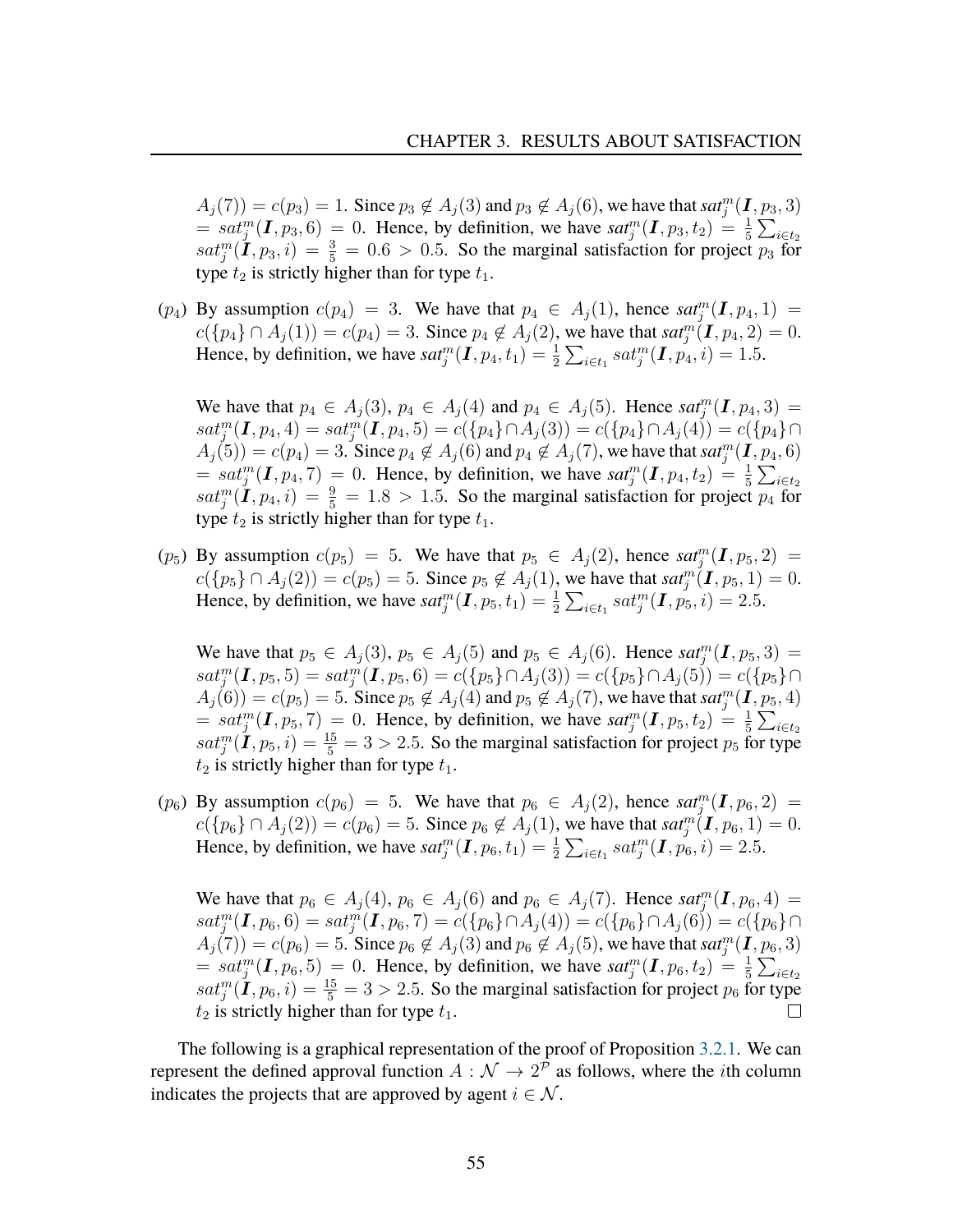

Our claim is that for each project  $p \in \mathcal{P}$  the marginal satisfaction is higher for type  $t_2$ than for type  $t_1$ . The marginal satisfaction of a type is defined to be the average marginal satisfaction of the type's agents. To prove our claim, we only need to look at the marginal satisfaction of agents due to some singleton allocation  $\{p\} \subseteq \mathcal{P}$ . Hence it suffices to check for each project whether – on average – it is contained in strictly more approval sets of agents in  $t_2$  than in those of agents in  $t_1$ . This implies that no project p can occur in *all* approval sets of  $t_1$ 's agents, for this would imply that strictly more agents of  $t_2$ approve of  $p$  than that  $t_2$  has agents, which is impossible. Hence all projects must be approved by at most one agent of type  $t_1$ . The claim is then implied by the fact that all projects occur in at least three of  $t_2$ 's agents' approval sets, which can easily be seen by re-ordering the representation above to the one below.



## **3.3 Discussion**

In this chapter we examined the extent to which we can guarantee fair solutions when we define a fair solution to be a solution that converges to equal-satisfaction. We can guarantee a converging solution to exist when there at most four agents (divided into at most three types), though we cannot do this when there are more than seven agents.

As mentioned before, intuitively, one main reason for why we cannot guarantee a solution that converges to equal-satisfaction when there are seven agents (or more) is that some agents' ballots have a strictly higher cost than other agents' ballots. For example,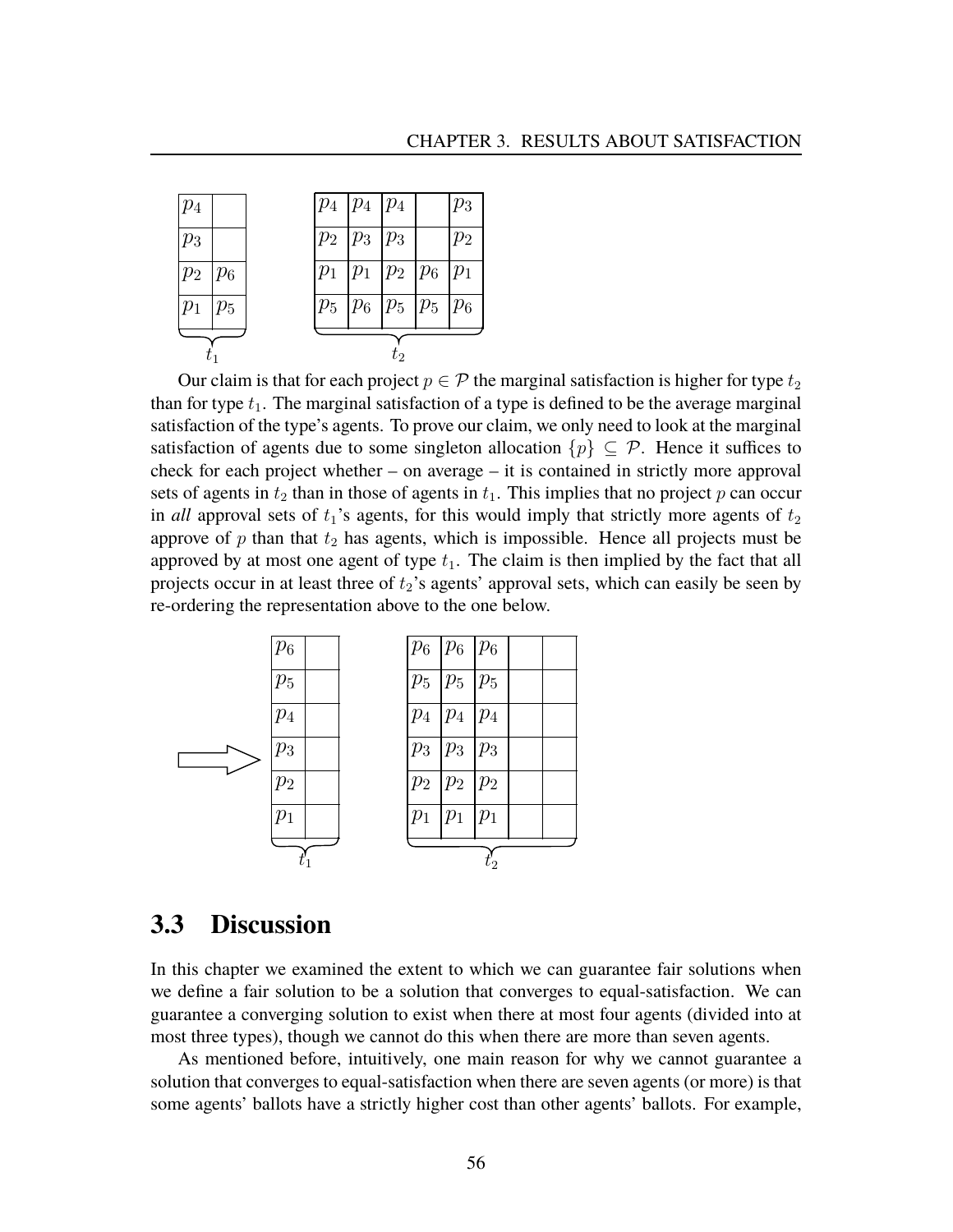the cost of agent 1's ballot is strictly lower than agents 4's ballot (i.e.,  $c(A_i(1)) = 6$  <  $c(A_i(4)) = 10$ ). In this sense, less projects 'fit' in the ballots of type 1's agents than in the ballots of type 2's agents. In Example [3.2.1,](#page-54-0) this fact explains why it is possible that *all* projects generate a higher marginal satisfaction for  $t_2$  than for  $t_1$ .

Hence, in general, in order to guarantee converging solutions for more than seven agents, we should at least diminish the possible discrepancy in the cost of agents' full ballots. One promising way to do this is to consider the welfare measure of *relative* satisfaction, in which the satisfaction of an agent is made relative to her maximal possible satisfaction. This, indeed, yields more positive results. We will prove a main result in Chapter [5.](#page-62-0)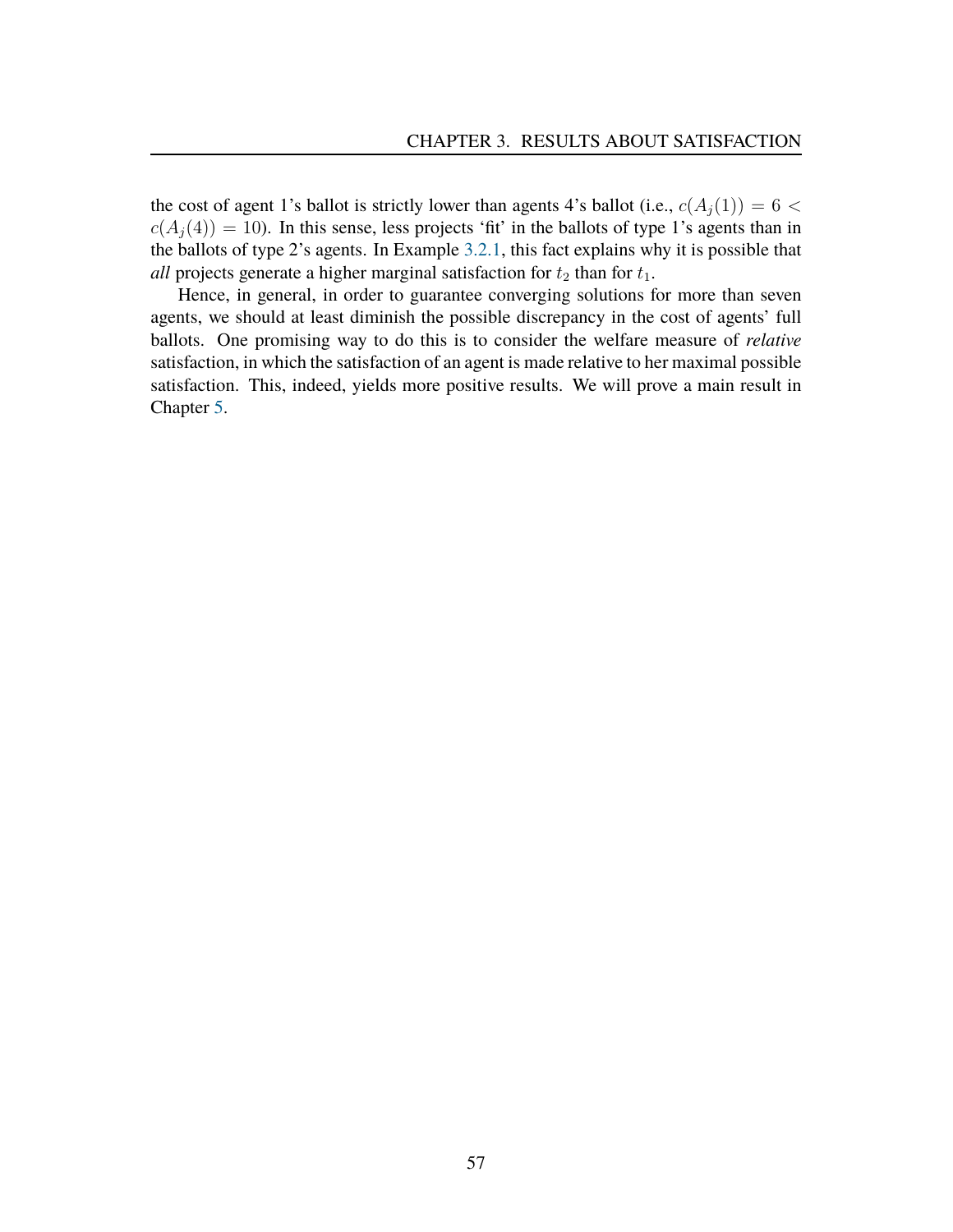# **Chapter 4**

# **Complexity of Equal-Share**

As was mentioned before, there are multiple ways to define the welfare of agents. In the results above, we defined the welfare of a type as *satisfaction*, which intuitively corresponds to how much budget is spent on average on the preferences of the agents of the type. There are, however, other possible welfare measures. In the preliminaries, we identified *share* as another possible conception of welfare, corresponding roughly to the amount of effort that has been made to satisfy agents' preferences.

We cannot always guarantee, even in limited circumstances, that an outcome exists that fairly divides the share among the agents – let alone one that fairly divides the share among the types (Lackner, Maly, and Rey, [2021\)](#page-81-0). Sometimes such a fair outcome exists, but sometimes it doesn't. In this chapter we will show that we cannot efficiently compute whether or not an outcome satisfying equal-share exists.

Lackner, Maly, and Rey [\(2021\)](#page-81-0) already proved that the Equal-Share problem, which we will define below, is weakly **NP**-complete. We will show that the Equal-Share problem is strongly **NP**-complete. First, we give a definition of the Equal-Share problem and the  $X_3C$  problem, as we will show that  $X_3C$  reduces to Equal-Share.

### X3C

| Input: | A set X with $ X  = 3q$ with $q \in \mathbb{N}$ . A collection $C \subseteq \mathcal{P}(X)$ of |
|--------|------------------------------------------------------------------------------------------------|
|        | 3-element subsets of $X$ .                                                                     |
|        | <b>Question:</b> Is there a subset $C' \subseteq C$ where every element of X occurs in exactly |
|        | one member of $C$ ?                                                                            |

EQUAL-SHARE

**Input:** A k-PPB instance  $\mathbf{I} = (I_1, \ldots, I_k)$  and a solution  $\boldsymbol{\pi} = (\pi_1, \ldots, \pi_{k-1})$ . **Question:** Is there a non-empty and feasible budget allocation  $\pi_k$  for  $I_k$  such that  $(\pi_1, \ldots, \pi_{k-1}, \pi_k)$  provides equal-share at round k?

**Theorem 4.0.1.** *Equal-Share is strongly* **NP***-complete.*

*Proof.* Membership of EQUAL-SHARE in NP is clear, the certificate being the solution itself. Hence, we only need to show that Equal-Share is NP-hard. We do this by reduc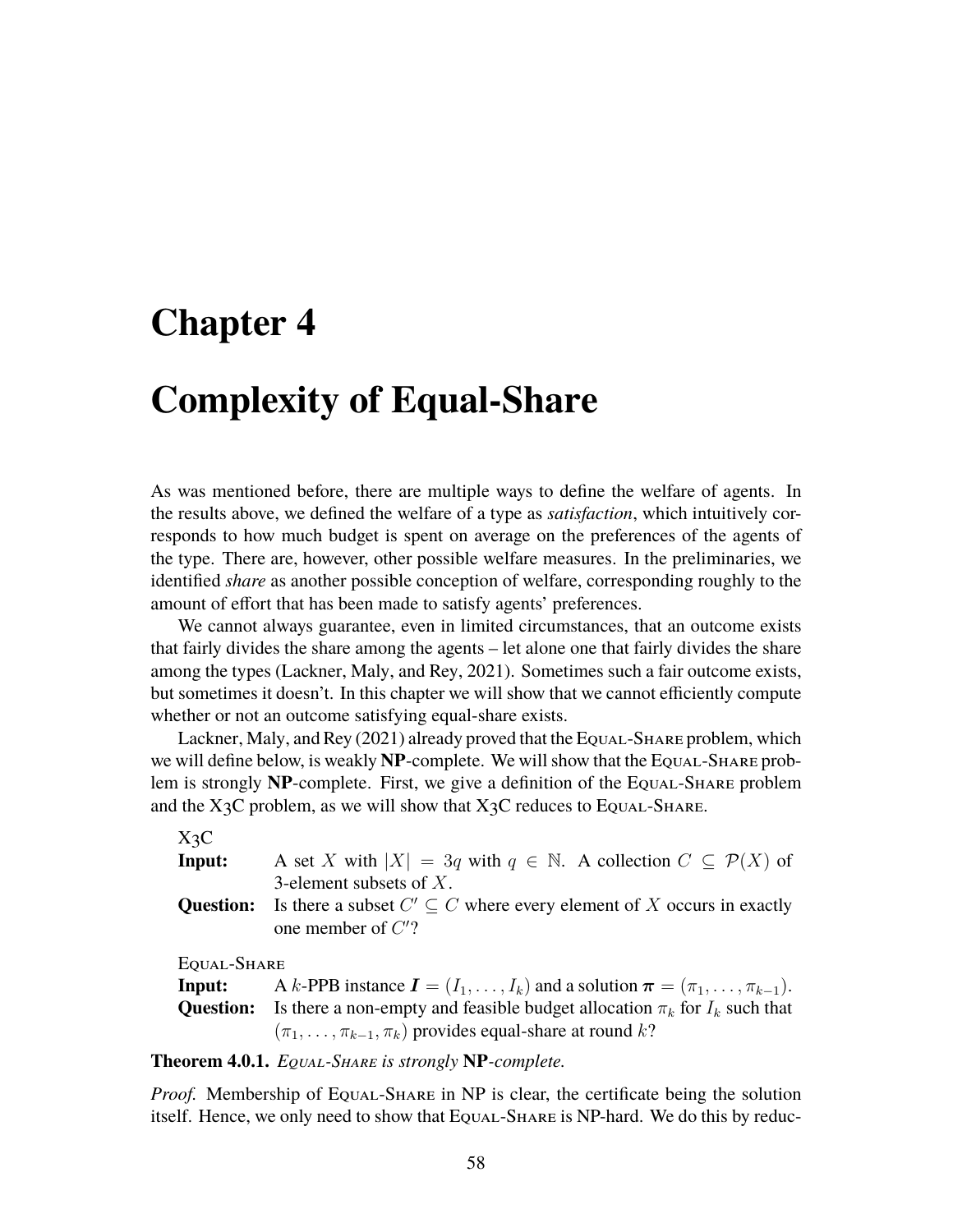ing from X3C, which is known to be strongly NP-complete (Garey and Johnson, [1979\)](#page-80-0).

Let  $X_3C = \{ \langle X, C \rangle : C' \subseteq C$  is an exact cover of X and let Equal-Share =  $\{\langle \mathbf{I}, \boldsymbol{\pi} \rangle : \pi_k \text{ provides equal-share at round } k\}$  with  $\mathbf{I} = (I_1, \ldots, I_k)$  and  $\boldsymbol{\pi} =$  $(\pi_1, \ldots, \pi_{k-1}).$ 

Consider any set X with  $|X| = 3q$  with  $q \in \mathbb{N}$ , and a collection  $C \subset \mathcal{P}(X)$  of 3element subsets of X. We show a way to map every collection  $C \subseteq \mathcal{P}(X)$  into a k-PPB instance I such that there exists an exact cover  $C' \subseteq C$  of X iff there exists a budget allocation  $\pi_k$  for  $I_k$  that provides equal-share at round k.

We construct a 1-PPB instance  $\mathbf{I} = (I)$  with  $I = \langle \mathcal{P}, b, A \rangle$  as follows.

- Firstly, we define the set of agents. Let N be the set of agents such that  $\mathcal{N} = \{i_x :$  $x \in X$   $\cup$   $\{i^*, i^{**}, i^{***}\}.$  I.e.,  $|\mathcal{N}| = |X| + 3$ . We thus associate an agent with each  $x \in X$ , and in addition we have three 'special' agents. Each agent has its own unique type.
- Next, we define the set of available projects P. Let  $P = \{p_y : y \in C\} \cup \{p^*\}\,$ , i.e., with each element  $y = \{u, v, w\} \in C$  with  $u, v, w \in X$ , which is by definition a 3-element subset of X, we associate a project  $p_y = p_{\{u,v,w\}}$ . In addition, we have a 'special project'  $p^*$ . Let  $c(p) = 1$  for all  $p \in \mathcal{P}$ .
- Let our budget limit  $b = \frac{|X|}{3} + 1$ .
- Finally, we define the approval function  $A$ . First we define the approval sets of the non-special agents, then we define the approval sets of the special agents. Let  $A(i_x) = \{p_y : x \in y\}$  for all agents  $i_x \notin \{i^*, i^{**}, i^{***}\}.$  That is, we define the approval sets of the non-special agents as follows. Each agent  $i_x$  is associated with an element x of X. Every project is associated with a 3-element subset  $y =$  $\{u, v, w\} \in C$  of X. We say that an agent  $i_x$  approves of  $y = \{u, v, w\}$  if the element x of X that the agent is associated with is an element of the 3-element subset y that the project is associated with.

Next, we define the approval sets of the three special agents. Let  $A(i^*) = A(i^{**}) = \overline{A(i^{**})}$  $A(i^{***}) = \{p^*\}\.$  We thus say that each special agent approves of a special project  $p^*$  such that no other agent approves of that project.

This reduction can clearly be done in polynomial time. Next we show that there exists an exact cover  $C' \subseteq C$  of X iff there exists a budget allocation  $\pi_k$  for  $I_k$  that provides equal-share at round k.

 $\langle X, C \rangle \in X$ 3 $C \Longleftarrow \langle I, \pi \rangle \in E$ QUAL-SHARE.

Suppose that there exists a non-empty and feasible budget allocation  $\pi$  for  $\mathbf{I} = (I)$ that satisfies equal-share. Note that  $\pi$  is non-empty. Thus, there exists some project  $p \in \mathcal{P}$  s.t.  $p \in \pi$ . By our definition of A it follows that  $p \in A(i)$  for some  $i \in \mathcal{N}$ . By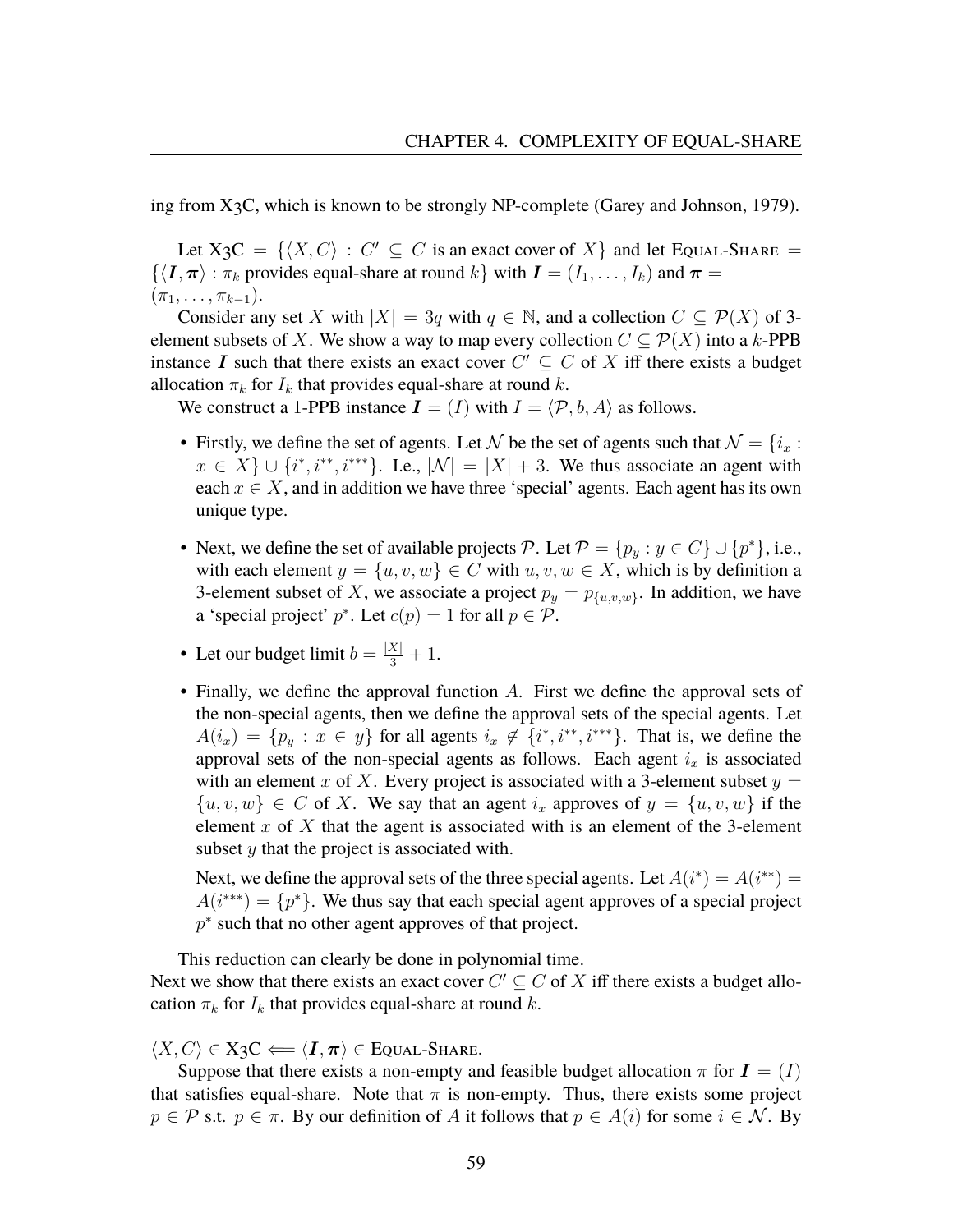definition of share, that means that  $share_1^m(I, \pi, i) > 0$ . From equal-share, this implies that every agent must have strictly more than 0 share.

It thus follows also that the three special agents  $i^*$ ,  $i^{**}$  and  $i^{***}$  must have strictly more than 0 share. Note now that the special agents approve of only one project. By definition of share, it follows that

$$
share_1^m(\mathbf{I}, \pi, i^*) = \sum_{p \in \pi \cap A(i^*)} \frac{c(p)}{|\{i' \in \mathcal{N} | p \in A(i')\}|} = \frac{1}{3}.
$$

By equal-share it follows that all types have a share of  $\frac{1}{3}$ . Since each agent has its unique type, it follows by definition of the marginal share of a type in a round that all agents have share  $\frac{1}{3}$ . By construction it follows that all projects  $p \in \pi$  are approved by exactly three agents.

But then it follows that every agent approves of only one project  $p \in \pi$  of the budget allocation. For suppose not. Either there exists an agent  $i$  that approves of no project of  $\pi$ , or there exists an agent i that approves of more than one project of  $\pi$ . If i approves of no project  $p \in \pi$ , then *share*  $\prod_{i=1}^{m}$ ,  $\overline{I}$ ,  $\pi$ ,  $i) = 0$ , which contradicts the fact that each agent has  $\frac{1}{3}$  share. So suppose the agent approves of more than one project  $p \in \pi$ . Since every project is approved by exactly three agents, it follows that:

$$
share_1^m(\mathbf{I}, \pi, i) = \sum_{p \in \pi \cap A(i)} \frac{c(p)}{|\{i' \in \mathcal{N} | p \in A(i')\}|} = \frac{1}{3} \cdot x
$$

with  $x \in \mathbb{N}$  and  $x \ge 2$ , which contradicts the fact that each agent has  $\frac{1}{3}$  share.

Thus, for every agent  $i \in \mathcal{N}$  it holds that  $|A(i) \cap \pi| = 1$ .

Now we pick as exact cover C' all the sets  $y \in C$  such that  $p_y \in \pi$ , i.e.,  $C' = \{y \in C\}$  $C: p_y \in \pi$ . It follows from the fact that  $|A(i) \cap \pi| = 1$  for all  $i \in \mathcal{N}$  and the fact that every  $p \in \mathcal{P}$  is approved by exactly three agents that  $C'$  is an exact cover of X.

 $\langle X, C \rangle \in X_3C \Longrightarrow \langle I, \pi \rangle \in E$ QUAL-SHARE.

Suppose that there exists an exact cover  $C' \subseteq C$  of X. We show that there exists a budget allocation  $\pi$  for  $\mathbf{I} = (I)$  that satisfies equal-share. By definition of an exact cover, we have that for all  $x \in X$ ,  $x \in y$  for some  $y \in C' \subseteq C$  and  $x \notin y'$  for any y' such that  $y' \neq y$  and  $y' \in C'$ . Hence, by construction, by setting  $\pi = \{p_y : y \in C'\}$ , all the non-special agents have share  $\frac{1}{3}$ . To satisfy equal-share, we need to in addition ensure  $\frac{1}{3}$ share for the special agents, which we do by including  $p^*$  in the allocation. Hence, the allocation  $\pi = \{p_y : y \in C'\} \cup \{p^*\}$  for  $\mathbf{I} = (I)$  satisfies equal-share.  $\Box$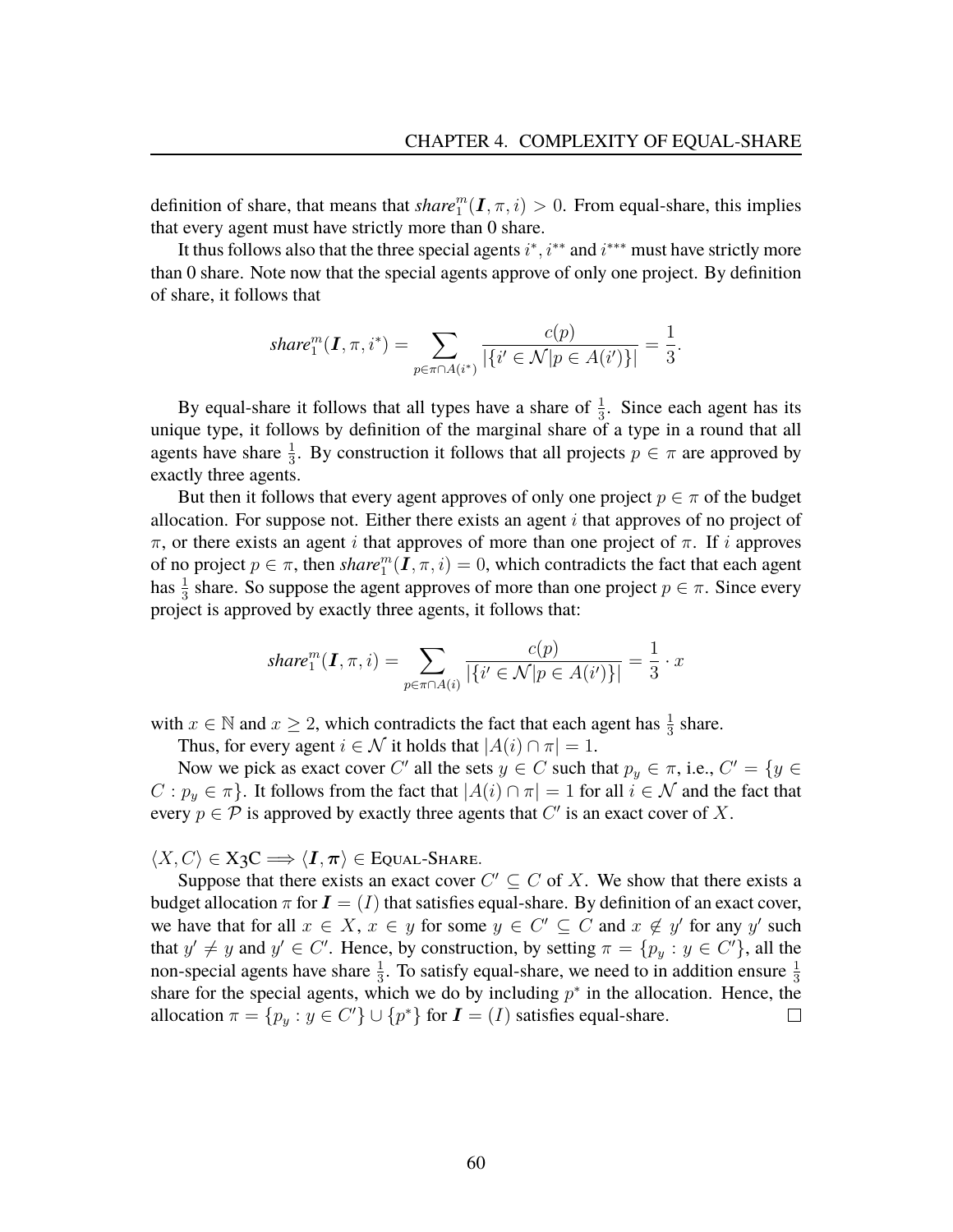# <span id="page-62-0"></span>**Chapter 5**

# **Results about Convergence to Equal-Relative Satisfaction**

In the previous chapter, we have seen results on two of the three ways of defining welfare that we stated in the preliminaries: satisfaction and share. In this chapter, we focus on the third definition of welfare, which is *relative* satisfaction. We have seen that this definition of welfare allows for more positive results with respect to realising fair solutions. For example, Theorem [2.3.19](#page-35-0) entails that if there are at most 2 *types* of agents, then a solution converging to equal-relative satisfaction can always be guaranteed to exist.

In this chapter, we will show that  $-$  given some additional assumptions  $-$  we can always guarantee the existence of a solution that converges to equal-relative satisfaction when there are three types of agents. The proof of this fact will be constructive, meaning that the proof does not only show *that* a fair solution exists, but also provides a way of computing this solution.

The rest of the chapter is structured as follows. We will first make some assumptions about the input of the PPB-instance. They differ in how stringent they are. These assumptions give rise to a symmetry in the ballots of the agents, which we explicate in the subsequent section. This symmetry-result then allows us to prove the guaranteed existence of a converging solution in the next section.

## **5.1 Assumptions**

First, we explicate the assumptions that we will make during this chapter. We make these assumptions so that it is mathematically and conceptually easier to reason about convergence for three types of agents. More precisely, we make three assumptions: we will assume that the three types have an equal size, that there are 2 candidates in each round and that each agent votes for one candidate.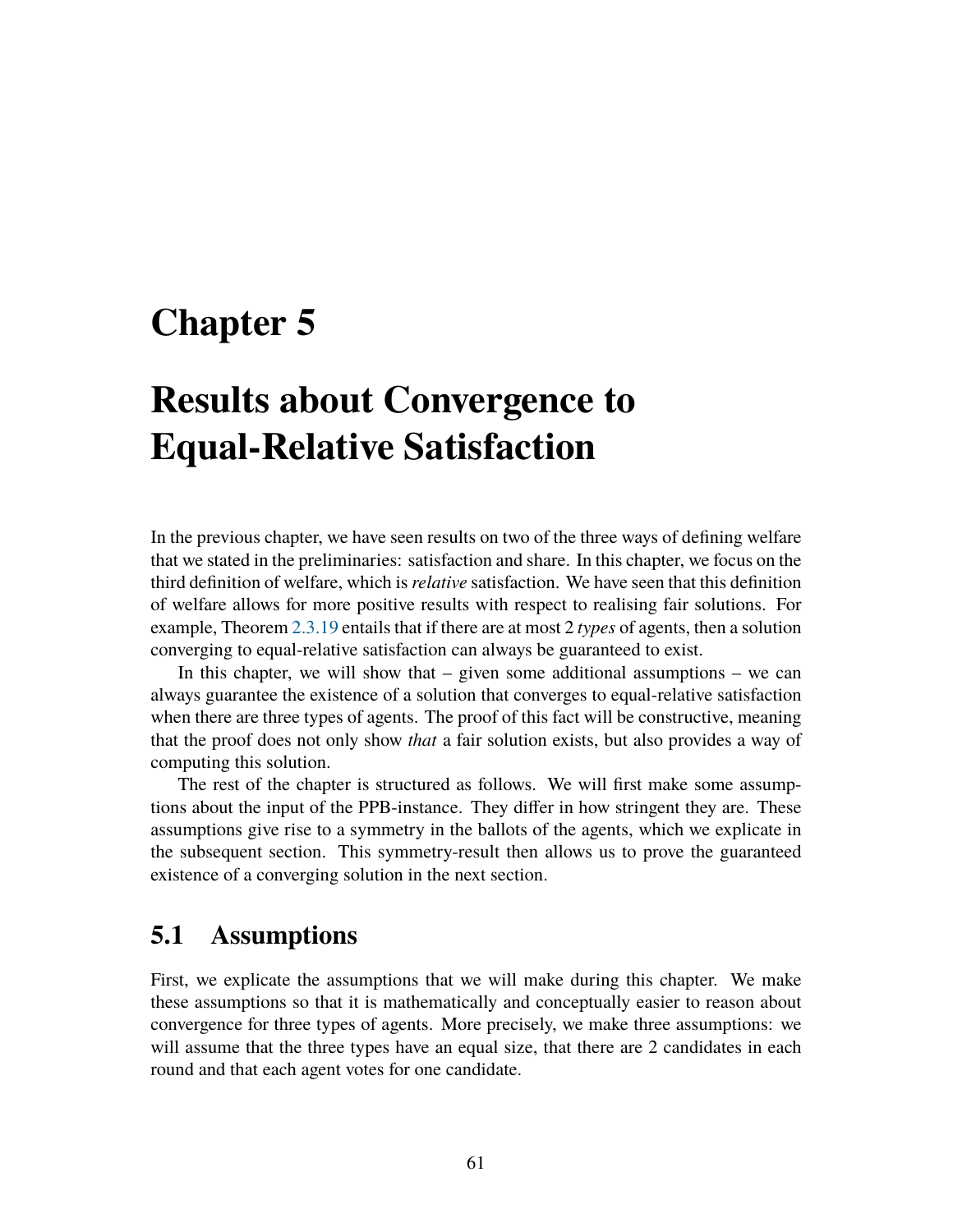<span id="page-63-0"></span>**Remark 5.1.1.** *Given a k-PPB instance* **I**, a solution  $\pi$  for **I**, a set of three types  $\mathcal T$  with  $t_{-}^{j}, t_{0}^{j}, t_{+}^{j} \in \mathcal{T}$  for any  $j \in \{1, \ldots, k\}$ , we suppose:

- 1. that the types have equal size:  $|t^j_-\|=|t^j_0|$  $|j_0^j| = |t_+^j|$  for each  $j \in \{1, ..., k\}.$
- 2. *that there are only* 2 *candidates in each round:*  $|\mathcal{P}_j| = 2$  *for each*  $j \in \{1, \ldots, k\}$ *. Possibly, however,*  $\mathcal{P}_j \neq \mathcal{P}_i$  for some rounds  $j, i \in \{1, \ldots, k\}$ ,
- *3. that each agent votes for one candidate:*  $|A_i(i)| = 1$  *for each*  $j \in \{1, ..., k\}$  *and for each agent*  $i \in \mathcal{N}$ *.*

*We will in the following sometimes refer to* k*-PPB instances that satisfy these assumptions as* restricted k*-PPB instances.*

## **5.2 Symmetry**

In order to prove the theorem, we will show that due to the Assumptions [5.1.1,](#page-63-0) there exists a symmetry in the marginal  $\Gamma$ , *DIF* and  $\Delta$ . This symmetry is caused by the structure of the ballots. We require the notions of multisets and multiplicity to reason about this structure. Given some round  $j$ , the multiset that we define intuitively corresponds to the collection of all projects that the agents of some type approve of in  $j$ , where each project is treated as a unique element. That is, if project  $p$  is approved of by two agents, then  $p$  will be in the collection twice. Given a multiset, the multiplicity of  $p$  corresponds to the amount of times that it appears in the multiset. Hence, if all agents of a type  $t$ vote unanimously for p, then the multiset will contain the singleton  $\{p\}$ , of which the multiplicity is equal to  $|t|$ .

**Definition 5.2.1** (Multisets and multiplicity)**.** *Given a restricted* k*-PPB instance* I *with*  $k \in \mathbb{N} \cup \{\infty\}$ , a solution  $\pi$  for **I**, a type  $t \in \mathcal{T}$  with  $t = \{l, \ldots, n\}$  for some agents  $l, n \in \mathcal{T}$ *N*, a round  $j$  ∈ {1, ..., k} with  $I_j = \langle P_j, b_j, A_j \rangle$ , and given two projects  $p_1, p_2 \in P_j$ , we define the multiset  $\overline{X}_j^t$  of type  $t$  in round  $j$  to be  $\overline{X}_j^t = [A_j(l), \ldots, A_j(n)]$ . Further, we denote by  $\overline{A}_{i}^{t}$  $f_j(p_1)$  the multiplicity of  $\{p_1\}$  in  $\overline{X}_j^t$ j *, and refer to it as the* multiplicity of  $p_1$  *if the type and the round are clear from the context.* 

This definition now enables us to prove the following lemma.

<span id="page-63-1"></span>**Lemma 5.2.2** (Symmetry)**.** *Given a restricted* k*-PPB instance* I*, a set of types* T *with*  $|\mathcal{T}| = 3$ *, some round*  $j \in \{1, ..., k\}$  with  $I_j = \langle \mathcal{P}_j, b_j, A_j \rangle$ *, then there are two budget allocations*  $\pi_1, \pi_2 \subseteq \mathcal{P}_i$  *such that:* 

•  $\Gamma_j^{\pi_1} = -\Gamma_j^{\pi_2}$ , and •  $DIF_j^{\pi_1} = -DIF_j^{\pi_2}$ .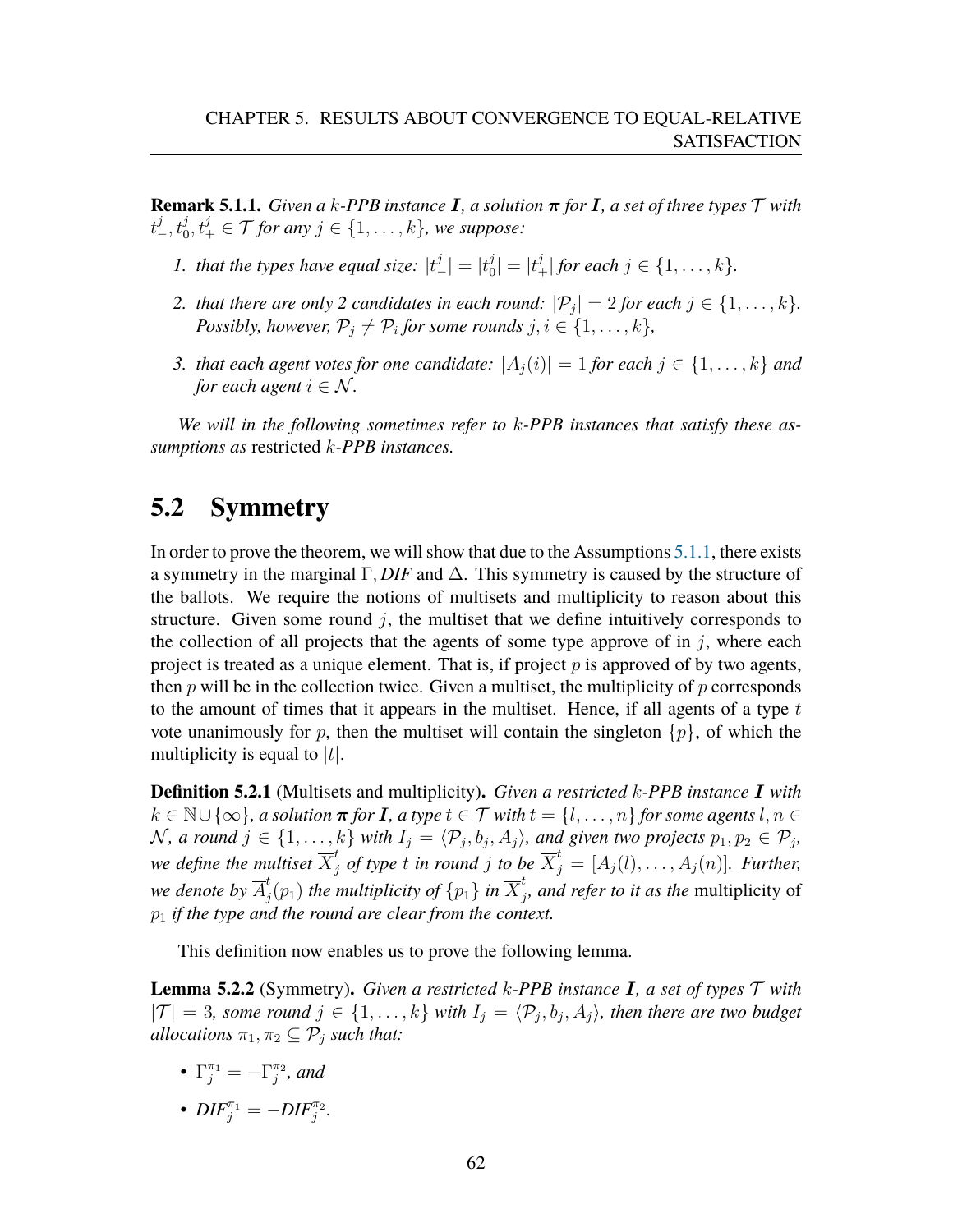*Proof.* Let  $I = (I_1, \ldots, I_k)$  be a restricted k-PPB instance. Suppose that we have three types  $t_1, t_2, t_3$ . Consider an arbitrary round  $j \in \{1, ..., k\}$  with  $I_j = \langle \mathcal{P}_j, b_j, A_j \rangle$ . By assumption  $|\mathcal{P}_j| = 2$ . Suppose w.l.o.g. that  $\mathcal{P}_j = \{A, B\}$ . We then have three possible allocations:  $\pi_1 = \{A\}, \pi_2 = \{B\}, \pi_3 = \{A, B\}.$ 

First note that since, by assumption, we have  $|t^j_-| = |t^j_0|$  $|j_0^j| = |t_+^j|$  and  $A_j(i) = \{A\}$ or  $A_j(i) = \{B\}$ , it follows that the multiplicity of A can be defined in terms of the multiplicity of B. That is:  $\overline{A}_{i}^{t}$  $j^t(A) = |t| - \overline{A}_j^t$  $j^t_j(B)$ , for any type  $t \in \mathcal{T}$ . And, similarly:  $\overline{A}^t_i$  $j^t(B)=|t|-\overline{A}_j^t$  $_{j}^{t}(A)$ , for any type  $t \in \mathcal{T}$ .

First, we show that  $DIF_{j}^{\pi_1} = -DIF_{j}^{\pi_2}$ . By definition of  $DIF_{j}^{\{A\}}$ , we have:  $DIF_{j}^{\{A\}} =$  $z-x$  with  $x=\mathcal{D}_{j-1\to j}^{t_{-}^{j}}$  and  $z=\mathcal{D}_{j-1\to j}^{t_{+}^{j}}$ . By definition of relative satisfaction and the assumptions of [5.1.1](#page-63-0) it follows that  $x = \mathcal{D}_{j-1\to j}^{t^j-1} = \frac{\overline{A}_j^{t^j-1}(A)}{|t|}$  $\frac{f^{j}(A)}{|t|}$  and  $z = \mathcal{D}_{j-1 \to j}^{t^{j}_{+}} = \frac{\overline{A}_{j}^{t^{j}_{+}}(A)}{|t|}$  $\frac{(A)}{|t|}$ . Hence,  $DIF_j^{\{A\}}$  can be written as:  $DIF_j^{\{A\}} = z - x = \frac{\overline{A}_j^{\epsilon^j_+}(A)}{|t|} - \frac{\overline{A}_j^{\epsilon^j_-}(A)}{|t|}$  $\frac{1}{|t|}$ . By substituting  $\overline{A}_i^t$  $\frac{t}{j}(A)$  for  $|t|-\overline{A}_j^t$  $j^t(B)$  we get:

$$
DIF_j^{\{A\}} = \frac{|t| - \overline{A}_j^{t^j_+}(B) - |t| + \overline{A}_j^{t^j_-}(B)}{|t|} = \frac{\overline{A}_j^{t^j_-}(B) - \overline{A}_j^{t^j_+}(B)}{|t|}
$$

Hence

$$
-DIF_j^{\{A\}} = -\frac{\overline{A}_j^{t^j}(B) - \overline{A}_j^{t^j}(B)}{|t|} = \frac{\overline{A}_j^{t^j}(B) - \overline{A}_j^{t^j}(B)}{|t|}
$$

$$
= \frac{\overline{A}_j^{t^j}(B)}{|t|} - \frac{\overline{A}_j^{t^j}(B)}{|t|} = DIF_j^{\{B\}}.
$$

Next we show that  $\Gamma_j^{\pi_1} = -\Gamma_j^{\pi_2}$ . By definition, we have that  $\Gamma_j^{\{A\}} = y - x$  with  $\mathcal{D}_{j-1\to j}^{t_0^j} = y$  and  $\mathcal{D}_{j-1\to j}^{t_1^j} = x$ . From the assumptions of [5.1.1](#page-63-0) and the definition of relative satisfaction it follows that  $x = \frac{\overline{A}_j^{\overline{t}^j}(A)}{|\overline{t}|}$  $\frac{d^{j-1}(A)}{|t|}$  and  $y = \frac{\overline{A}_{j}^{t_0^j}(A)}{|t|}$  $\frac{d^{o}(A)}{|t|}$ . Hence we have:

$$
\Gamma_j^{\{A\}} = \frac{\overline{A}_j^{t_0^j}(A)}{|t|} - \frac{\overline{A}_j^{t_-^j}(A)}{|t|} = \frac{\overline{A}_j^{t_0^j}(A) - \overline{A}_j^{t_-^j}(A)}{|t|}.
$$

Substituting  $|t| - \overline{A}_i^{t^j}$  $_{j}^{t^{j}}(B)$  for  $\overline{A}_{j}^{t^{j}}$  $j^{t'}(A)$ , we get:

$$
\Gamma_j^{\{A\}} = \frac{(|t| - \overline{A}_j^{t_0^j}(B)) - (|t| - \overline{A}_j^{t_-^j}(B))}{|t|} = \frac{|t| - \overline{A}_j^{t_0^j}(B) - |t| + \overline{A}_j^{t_-^j}(B)}{|t|}
$$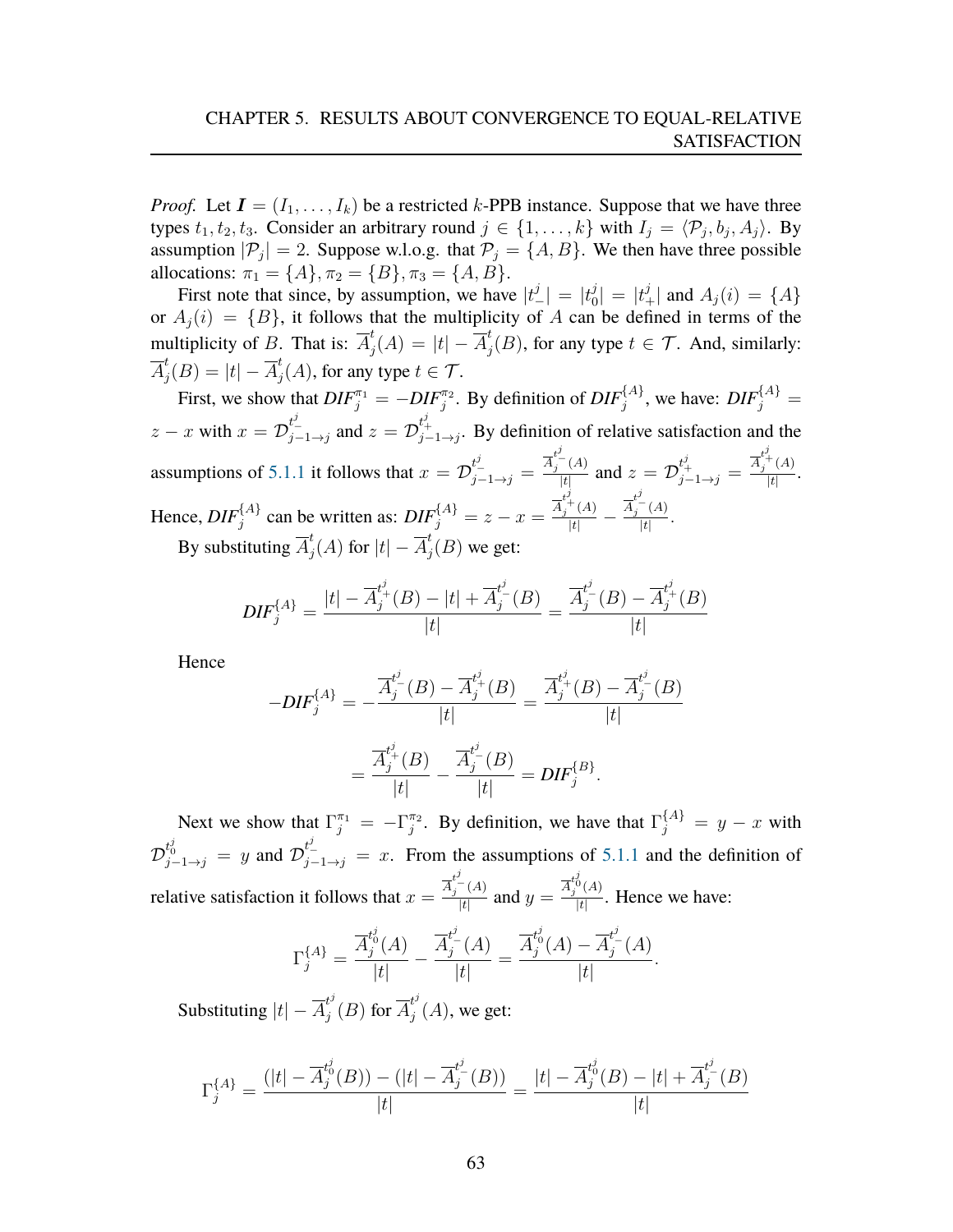$$
=\frac{\overline{A}_{j}^{t^{\underline{j}}}(\overline{B})-\overline{A}_{j}^{t^{\underline{j}}}(\overline{B})}{|t|}.
$$

Thus

$$
-\Gamma_j^{\{A\}} = \frac{\overline{A}_j^{t_0^j}(B) - \overline{A}_j^{t_-^j}(B)}{|t|} = \Gamma_j^{\{B\}}.
$$

## **5.3 Proving Convergence for Three Types**

In this section, we prove the following theorem that states that, given our assumption, we can guarantee the existence of a solution that converges to equal-relative satisfaction:

**Theorem 5.3.1.** *Given a restricted*  $\infty$ -*PPB instance* **I** and a bound  $B^* \in \mathbb{N}$ *, there is a non-empty feasible solution for* I *that converges to equal-relative satisfaction.*

*Proof.* The high-level structure of the proof is as follows. In order to show that we can always guarantee the existence of a converging solution, we show – as we did before – that the total difference is bounded. This implies convergence in the way that we explicated in the proof of Proposition [2.3.17.](#page-30-0) In particular, we will show that the total difference is bounded by a specific step-function  $f$ , which has a maximum. This step-function is based on a certain sequence, which we call the step-sequence, which we can construct based on the size of the types.

In the order of which they occur in the proof, the proof consists of four steps:

- 1. Constructing a 'step'-sequence
- 2. Constructing a 'step'-function based on the step-sequence
- 3. Showing that PPB-instances are bounded by the step-function
- 4. Showing that the step-function has a maximum, and concluding that there is therefore convergence.

## **5.3.1 Constructing a 'Step'-Sequence**

We generate an infinite sequence  $(x_0, \ldots)$  which we call a step-sequence. We will show that it satisfies the following property.

For any entry  $x_k \in (x_0, \ldots)$ , we have that:

$$
\sum_{i=0}^{n} x_{k-i} \le 1 \text{ implies } \sum_{i=0}^{n} x_{k+i} \le \sum_{i=0}^{n} x_{k-1-i} + \frac{1}{|t|}.
$$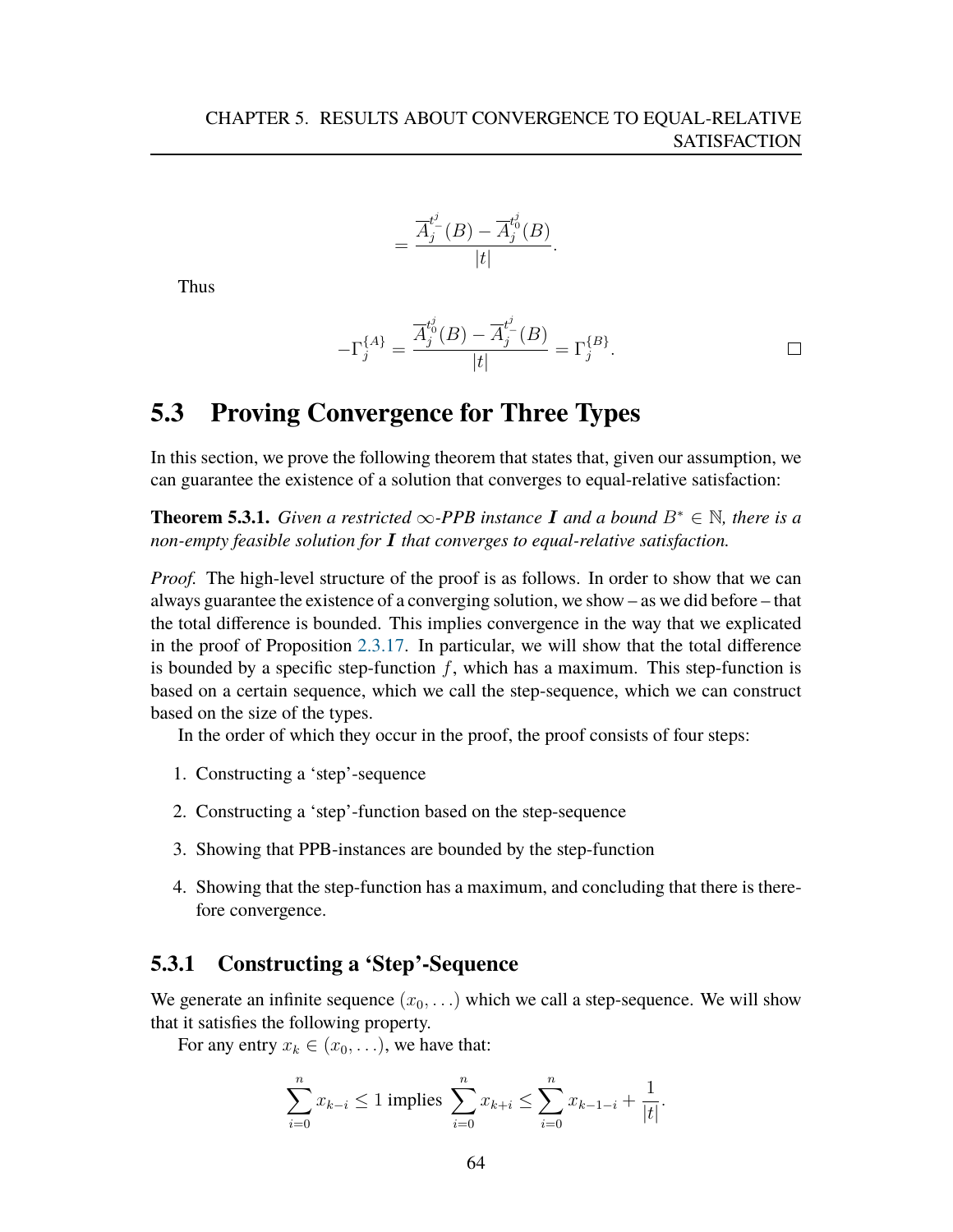First, let  $k =$  $\int \frac{|t|}{2}$ , if k is even  $|t|+1$  $\frac{+1}{2}$ , if k is odd. Then set  $x_i = 2 \cdot \frac{1}{t}$  $\frac{1}{|t|}$  for each  $i \in \{x_0, \ldots, x_k\}.$ 

- If  $(x_j, \ldots, x_l)$  is a sub-sequence s.t.  $\sum_{i=j}^{l} x_i \geq 1$  and  $x_i = x_{i'}$  for each  $x_i, x_{i'} \in$  $(x_j, ..., x_l)$ , then set  $x_{l+1} = x_l + \frac{1}{l}$  $\frac{1}{|t|}$ .
- Let  $(x_z, \ldots, x_{z})$  be the first further sub-sequence that satisfies this condition, i.e., s.t.  $z > l$ ,  $\sum_{i=1}^{z'}$  $z'_{i=z} x_i \ge 1$  and  $x_i = x_{i'}$  for each  $x_i, x_{i'} \in (x_z, \ldots, x_{z'})$  and there exists no  $x_{l'}$  s.t.  $x_l < x_{l'} < x_z$ .
- Call any  $x_i \in (x_1, \ldots, x_{z'})$  s.t.  $x_i = x_i$  and  $i \leq i \leq z'$  'non-raised' and any  $x_i$  s.t.  $x_i = x_l + \frac{1}{|t|}$  $\frac{1}{|t|}$  =  $x_{l+1}$  and  $l \leq i \leq z'$  'raised'.
- For all raised  $x_r \in (x_l, \ldots, x_{z'})$  and for each k s.t.  $\sum_{i=1}^k x_{r-i} \leq 1$ , set  $x_{r+k} =$  $x_{r-1-k}$ . Call this process 'forcing'. We say that an entry  $x_{r+k}$  is *forced* by  $x_r$  iff  $x_{r+k}$  is non-raised,  $x_{r+k} = x_{r-1-k}$  and  $\sum_{i=1}^{k} x_{r-k} \le 1$ . Set  $x_{r+k+1} = x_{l+1}$  (i.e., raise  $x_{r+k+1}$ ) when  $x_{r+k+1}$  is not forced.
- *Exception*.<sup>[1](#page-66-0)</sup> If for some raised entry  $x_r$  there exists some entry  $x_{r-1-i^*}$  s.t.  $x_{r-1-i^*}$ is raised and  $\sum_{i=1}^{i^*} x_{r-i} \leq 1$ , while  $x_{r+i^*}$  was forced (by some entry  $x_b$  with  $b < r$ ), then set  $x_{r+i^*}$  to be non-raised. That is, set  $x_{r+i^*} = x_l$ . Let  $x_{r+f}$  be the first entry with  $r + f > r + i^*$  that is not forced and s.t.  $\sum_{i=1}^{f} x_{r-f} \le 1$ . Then set  $x_{r+f}$  to be raised. That is, set  $x_{r+f} = x_l + \frac{1}{t}$  $\frac{1}{|t|}$ .
- When you reach the sub-sequence  $x_z, \ldots, x_{z'}$ , iterate this procedure.
- Whenever  $x_n = 1$  and  $x_{n-i} < 1$  for all  $1 \le i \le n$ , set  $x_{n+i} = 1$  for all  $l \in \mathbb{N}$ .

To see why this sequence satisfies the desired property, consider any entry  $x_k \in$  $(x_0, \ldots)$  and some  $n \in \mathbb{N}$  such that  $\sum_{i=1}^n x_{k-i} \leq 1$ . By construction, there is at most one entry  $x_{k+i} \in (x_k, \ldots, x_{k+n})$  that is forced, while  $x_{k-i} \in (x_{k-1}, \ldots, x_{k-1-n})$  is not forced. Hence it immediately follows that the property is satisfied.

We will now illustrate the algorithm generating the right sequence.

<span id="page-66-1"></span>**Example 5.3.2** (Illustrating the step-sequence)**.** We will illustrate the way that the algorithm above generates the step-sequence based on the size of the types, and why this sequence satisfies our desired property.

<span id="page-66-0"></span><sup>&</sup>lt;sup>1</sup>The intuition is the following. You copy and paste in the naieve way specified above. But sometimes an *earlier* raised entry already forced some number. Then we clearly cannot raise these numbers anymore. We should leave them the way they are, but this leaves you with the opportunity to raise the next un-raised (and unforced) entry.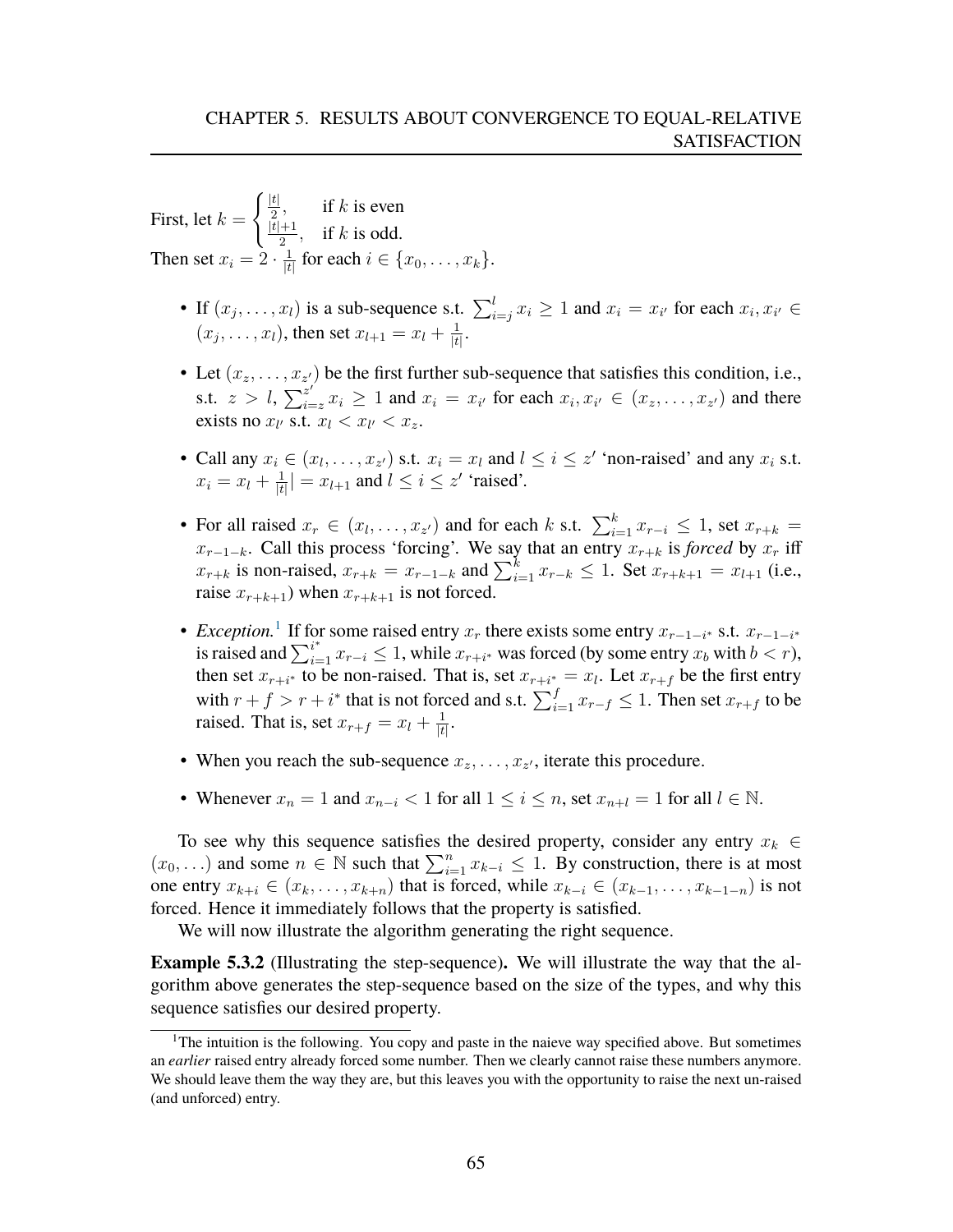Suppose that the three types have size 10, i.e. that  $|t| = 10$ . Now consider the following sub-sequence:

$$
(0.3, 0.3, 0.3, 0.3) \tag{5.1}
$$

This is a sub-sequence  $(x_j, \ldots, x_l)$  s.t.  $\sum_{i=j}^{l} x_i \geq 1$  and  $x_i = x_{i'}$  for each  $x_i, x_{i'} \in$  $(x_j, \ldots, x_l)$ , and hence is an appropriate sub-sequence for the first step of the algorithm.

In the algorithm, we also consider the 'first further sub-sequence that satisfies this condition'. It is the sub-sequence  $(x_2, \ldots, x_{z'})$  s.t.  $z > l$ ,  $\sum_{i=1}^{z'}$  $z'_{i=z}$   $x_i \geq 1$  and  $x_i = x_{i'}$  for each  $x_i, x_{i'} \in (x_z, \ldots, x_{z'})$  and there exists no  $x_{i'}$  s.t.  $x_i \leq x_{i'} \leq x_z$ . The sub-sequence satisfying these conditions is (0.4, 0.4, 0.4). Intuitively, it corresponds to the next subsequence of length more than 1 in which all the entries are exactly  $\frac{1}{|t|}$  higher than in the previous sub-sequence.

Starting with  $(0.3, 0.3, 0.3, 0.3)$ , the algorithm then tells us: set  $x_{l+1} = x_l + \frac{1}{k}$  $\frac{1}{|t|}$ . Hence we now get the sub-sequence:

$$
(0.3, 0.3, 0.3, 0.3, 0.4) \tag{5.2}
$$

where the entry  $x_{l+1} = 0.3 + \frac{1}{10} = 0.4$ . We call the entries with value 0.3 'non-raised' and the entries with value 0.4 'raised'.

The 5th entry in our sub-sequence is raised. The algorithm then tells us to force the further entries. It states that for each  $k \in \mathbb{N}$  and some raised entry  $x_r$  s.t.  $\sum_{i=1}^{k} x_{r-i} \leq 1$ , we should set  $x_{r+k} = x_{r-1-k}$ . For example, if we denote the 5th entry in our subsequence by  $x_5$ , we set  $x_{5+1} = x_{5-1-1}$ . Since  $x_{5-1-1} = x_3 = 0.3$ , we set  $x_6 = 0.3$ . Similarly,  $x_{5+2} = x_{5-3} = 0.3$  and  $x_{5+3} = x_{5-4} = 0.3$ . We don't force the  $4 + 4 = 8$ 'th entry, for  $\sum_{i=1}^{4} x_{5-i} > 1$ .

Hence we get the following sub-sequence:

<span id="page-67-0"></span>
$$
(0.3, 0.3, 0.3, 0.3, 0.4, 0.3, 0.3) \tag{5.3}
$$

Since the 8'th entry of Sequence [5.3](#page-67-0) is not forced, we raise it. Hence we get:

$$
(0.3, 0.3, 0.3, 0.3, 0.4, 0.3, 0.3, 0.4)
$$
\n
$$
(5.4)
$$

Since the 8th entry is raised, the algorithm again tells us to force the further entries as follows:  $x_{8+1} = x_{8-1-1} = x_6 = 0.3$ ,  $x_{8+2} = x_{8-1-2} = x_5 = 0.4$ . We don't force the 11th entry, since  $\sum_{i=1}^{4} x_{8-i} > 1$ .

Hence we get

$$
(0.3, 0.3, 0.3, 0.3, 0.4, 0.3, 0.3, 0.4, 0.3, 0.4)
$$
\n
$$
(5.5)
$$

Similarly, the 10th entry forces:

$$
(0.3, 0.3, 0.3, 0.3, 0.4, 0.3, 0.3, 0.4, 0.3, 0.4, 0.4, 0.3)
$$
\n
$$
(5.6)
$$

And finally we get:

$$
(0.3, 0.3, 0.3, 0.3, 0.4, 0.3, 0.3, 0.4, 0.3, 0.4, 0.4, 0.3, 0.4, 0.4, 0.4)
$$
\n
$$
(5.7)
$$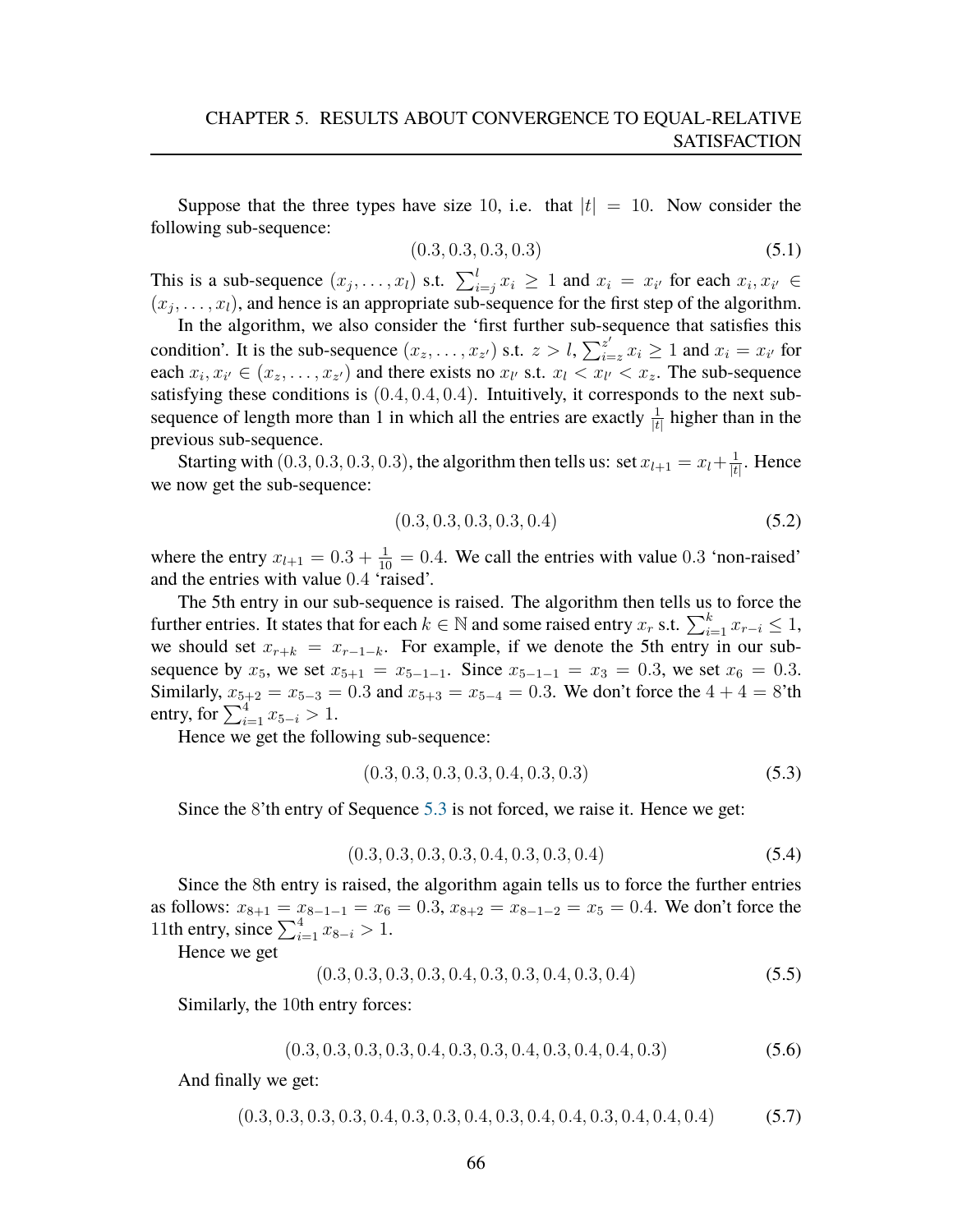Now we've reached the sub-sequence  $(0.4, 0.4, 0.4)$ , which is again a sub-sequence which has a length that is larger than 1 and in which all the entries have the same length. Then we can iterate the same procedure starting from this sub-sequence.  $\triangle$ 

The specified sequence clearly always exists. Furthermore, it satisfies the property mentioned above, i.e., if  $\sum_{i=1}^{n} x_{k-i} \leq 1$ , then:  $\sum_{i=0}^{n} x_{k+i} \leq \sum_{i=0}^{n} x_{k-1-i} + \frac{1}{k}$  $\frac{1}{|t|}$ .

### **5.3.2 Constructing a 'Step'-Function Based on the Step-Sequence**

We now define a function  $f(\Gamma)$  based on the step-sequence  $(x_0, \ldots)$ . We say

$$
f(\Gamma) = \frac{y}{|t|}
$$
 iff  $\sum_{i=0}^{y-1} x_i \le \Gamma < \sum_{i=0}^{y} x_i$ .

The step-function is illustrated below. The idea behind the function is to take the value of the entries of the step-sequence as the lengths of the steps in the function. Note that this is a specific fragment of the sequence given in Example [5.3.2.](#page-66-1)



### **5.3.3 Showing that PPB-instances are Bounded by the Step Function**

Given some restricted k-PPB instance  $\mathbf{I} = (I_1, \ldots, I_k)$  and some round  $j \in \{1, \ldots, k\}$ , we claim that

$$
f(\Gamma_j) \geq DIF_j.
$$

By induction on the rounds. The base case is trivial. So consider any round  $j$  and suppose that:

$$
f(\Gamma_j) \ge DIF_j. \tag{5.8}
$$

We show that  $f(\Gamma_{j+1}) \geq DIF_{j+1}$ . By definition,  $DIF_j = \frac{x}{H}$  $\frac{x}{|t|}$  for some  $x \in \mathbb{N}$  and  $\Gamma_j = \frac{y}{|t|}$  $\frac{y}{|t|}$  for some  $y \in \mathbb{N}$  (similar for the marginal increase in  $\Gamma_{j+1}^{\pi}$  and  $DIF_{j+1}^{\pi}$ ). By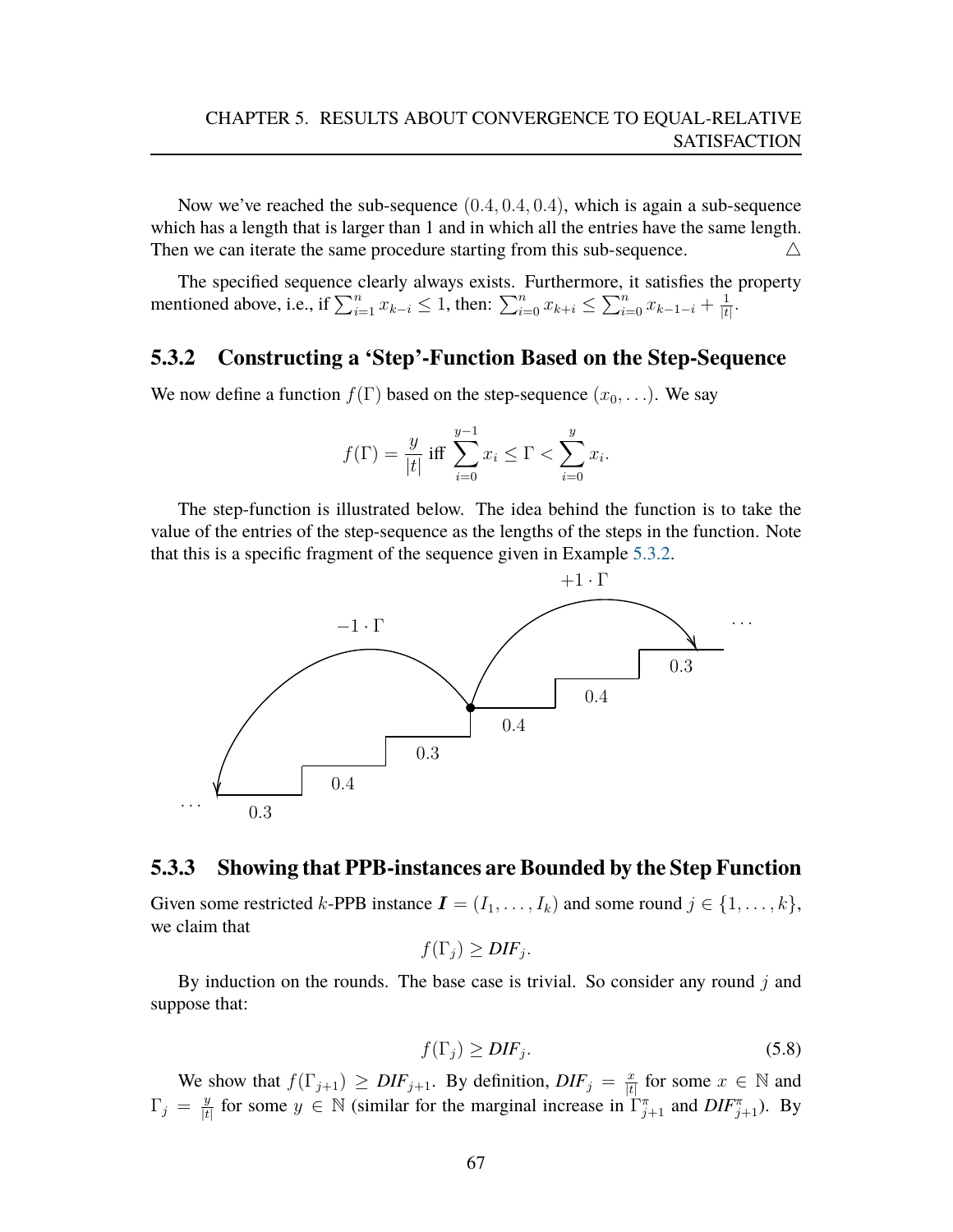Assumptions [5.1.1,](#page-63-0) we have two allocations  $\pi_1$  and  $\pi_2$ . We assume w.l.o.g. that  $\pi_1$ increases  $\Gamma_j$  (i.e., that  $\Gamma_{j+1}^{\pi_1} \ge 0$ ), while  $\pi_2$  decreases  $\Gamma_j$  (see Symmetry [5.2.2\)](#page-63-1).

Now, let  $X = f(\Gamma_j + \Gamma_{j+1}^{\pi_1}) - f(\Gamma_j)$  and let  $Y = f(\Gamma_j) - f(\Gamma_j - \Gamma_{j+1}^{\pi_1})$ . By definition of  $f$ , we have that

$$
\sum_{i=0}^{y-1} x_i \le \Gamma_j < \sum_{i=0}^{y} x_i \tag{5.9}
$$

for some  $y \in \mathbb{N}$ .

By definition of  $\Gamma_{j+1}^{\pi_1}$  it follows that:

<span id="page-69-0"></span>
$$
\sum_{i=0}^{k} x_{y-1+i} \le \Gamma_{j+1}^{\pi_1} < \sum_{i=0}^{k} x_{y+i} \tag{5.10}
$$

for some  $k \in \mathbb{N}$ .

Similarly, for  $\pi_2$  we have that:

$$
\sum_{i=0}^{k^*} x_{y-1-i} \le \Gamma_{j+1}^{\pi_2} < \sum_{i=0}^{k^*} x_{y-i} \tag{5.11}
$$

for some  $k^* \in \mathbb{N}$ .

We will first show that  $Y \leq X + \frac{1}{4}$  $\frac{1}{|t|}$  if  $\sum_{i=1}^{k} x_{y-i}$  ≤ 1.

By [\(5.10\)](#page-69-0) we have that  $\Gamma_{j+1}^{\pi_1} < \sum_{i=0}^k x_{y+i}$ . Note that by definition of  $\Gamma$  and *DIF* we have that  $\Gamma_j = \frac{x}{|t|}$  $\frac{x}{|t|}$  and  $DIF_j = \frac{y}{|t|}$  $\frac{y}{|t|}$  for some  $x, y \in \mathbb{N}$  (and similarly for  $\Gamma_{j+1}^{\pi}$  and  $DIF_{j+1}^{\pi}$ ). Furthermore  $\sum_{i=0}^k x_{y+i} = \frac{z}{|t|}$  $\frac{z}{|t|}$  for some  $z \in \mathbb{N}$ , by definition of the step-sequence. Hence, from  $\Gamma_{j+1}^{\pi_1}<\sum_{i=0}^k x_{y+i}$  it follows that:

<span id="page-69-2"></span>
$$
\Gamma_{j+1}^{\pi_1} \le \sum_{i=0}^{k} x_{y+i} - \frac{1}{|t|}.\tag{5.12}
$$

By assumption, we have that  $\sum_{i=1}^k x_{y-i} \leq 1$ . From the property of the step-sequence it then follows that:

<span id="page-69-1"></span>
$$
\sum_{i=0}^{k} x_{y+i} \le \sum_{i=0}^{k} x_{y-1-i} + \frac{1}{|t|}
$$
\n(5.13)

Subtracting  $\frac{1}{|t|}$  on both sides of the equation of [\(5.13\)](#page-69-1) gives:  $\sum_{i=0}^{k} x_{y+i} - \frac{1}{|t|} \le$  $\sum_{i=0}^{k} x_{y-1-i}$ . From [\(5.12\)](#page-69-2) we have that  $\Gamma_{j+1}^{\pi_1} \leq \sum_{i=0}^{k} x_{y+i} - \frac{1}{|t|}$  $\frac{1}{|t|}$ . Hence we get  $\Gamma_{j+1}^{\pi_1} \leq$  $\sum_{i=0}^{k} x_{y+i} - \frac{1}{|t|} \le \sum_{i=0}^{k} x_{y-1-i}$ . Thus  $\Gamma_{j+1}^{\pi_1} \le \sum_{i=0}^{k} x_{y-1-i}$ . By Symmetry [5.2.2](#page-63-1) it follows that  $\Gamma_{j+1}^{\pi_2}=-\Gamma_{j+1}^{\pi_1}\geq -\sum_{i=0}^k x_{y-1-i}.$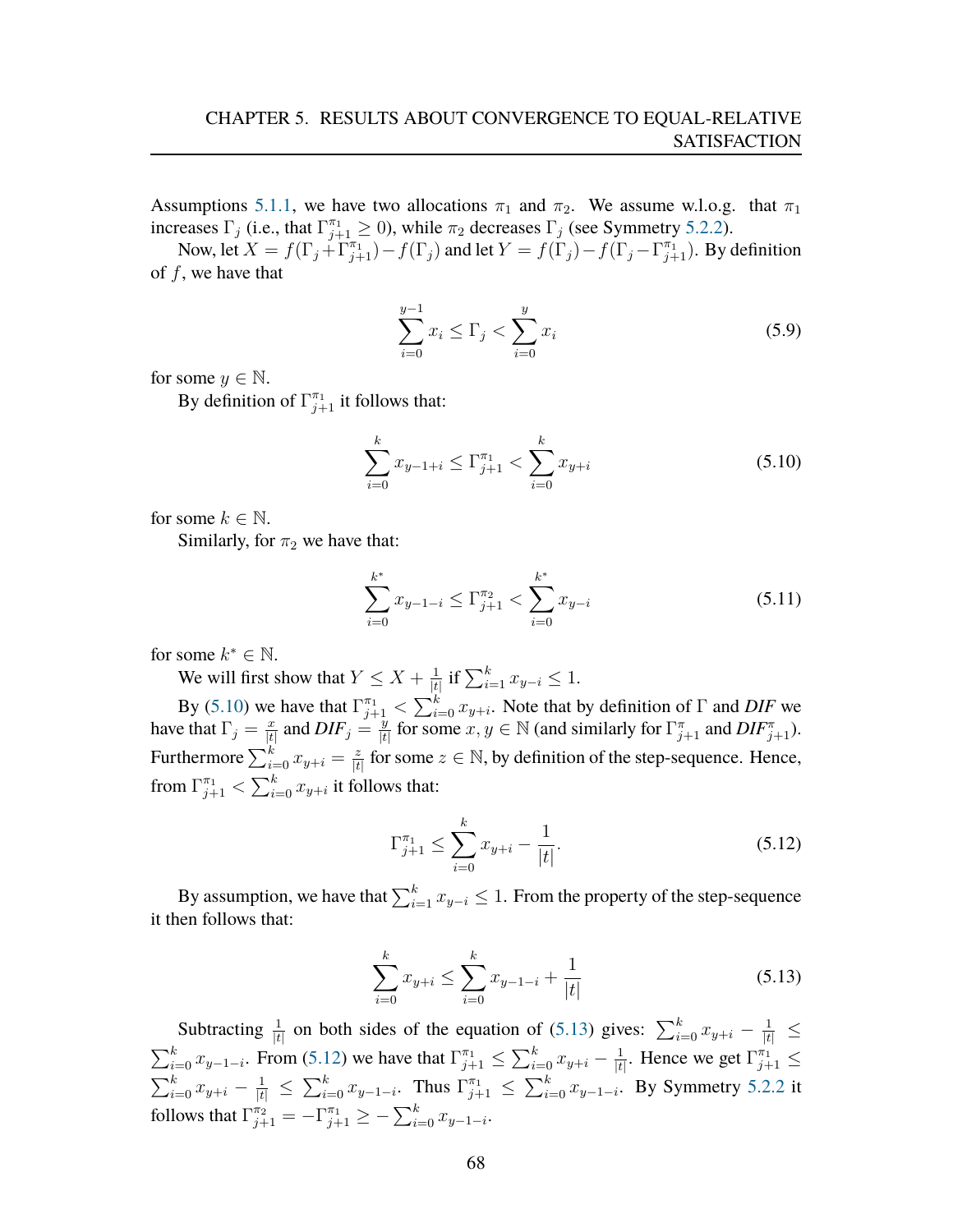Therefore we have that  $\Gamma_j - \Gamma_{j+1}^{\pi_1} \ge \sum_{i=0}^{y-1} x_i - \sum_{i=0}^{k} x_{y-1-i} = \sum_{i=0}^{y-2-k} x_i$ . By definition of f, we have that  $f(\Gamma_j - \Gamma_{j+1}^{\pi_1}) = f(\Gamma_j + \Gamma_{j+1}^{\pi_2}) \ge \frac{y-2-k}{|t|}$  $\frac{e^{2-k}}{|t|}$ . Since by assumption  $f(\Gamma_j) = \frac{y-1}{|t|}$ , it follows that:

$$
Y = f(\Gamma_j) - f(\Gamma_j - \Gamma_{j+1}^{\pi_1})
$$
  
\n
$$
Y \le \frac{(y-1) - (y-2-k)}{|t|}
$$
  
\n
$$
Y \le \frac{y-1-y+2+k}{|t|}
$$
  
\n
$$
Y \le \frac{k+1}{|t|}
$$
  
\n
$$
Y \le \frac{k}{|t|} + \frac{1}{|t|}.
$$

And since by [\(5.10\)](#page-69-0) we have that  $f(\Gamma_{j+1}^{\pi_1}) = \frac{y-1-k}{|t|}$ , it follows that:

$$
X = f(\Gamma_j + \Gamma_{j+1}^{\pi_1}) - f(\Gamma_j)
$$
  
\n
$$
X = \frac{(y - 1 + k) - (y - 1)}{|t|}
$$
  
\n
$$
X = \frac{y - 1 + k - y + 1}{|t|}
$$
  
\n
$$
X = \frac{k}{|t|}.
$$

Hence  $Y \leq X + \frac{1}{16}$  $\frac{1}{|t|}$  follows if  $\sum_{i=1}^{k} x_{y-i}$  ≤ 1.

Now suppose that  $\sum_{i=1}^{k} x_{y-i} > 1$ . By definition of relative satisfaction, it follows that  $\Gamma_j^{\pi_1} \leq 1$ , hence  $\sum_{i=1}^{k-1} x_{y-i} \leq 1$ . Consider any  $\Gamma_{j+1}^{\pi'}$  s.t.  $\sum_{i=0}^{k-1} x_{y-1+i} \leq \Gamma_{j+1}^{\pi'} <$  $\sum_{i=0}^{k-1} x_{y+i}$ .

By the proof of the claim above, it follows that  $\Gamma_j - \Gamma_{j+1}^{\pi'} \ge \sum_{i=0}^{y-1-k} x_i$  and  $\Gamma_j$  +  $\Gamma_{j+1}^{\pi'}\geq\sum_{i=0}^{y+k-2}x_i.$  But now it follows by definition of  $\Gamma_{j+1}^{\pi'}$  that  $\Gamma_j-\Gamma_{j+1}^{\pi_1}\geq\sum_{i=0}^{y-2-k}x_i$ and  $\Gamma_j + \Gamma_{j+1}^{\pi_1} \ge \sum_{i=0}^{y+k-1} x_i$ . And now the result follows similarly to the case above. Thus we get that  $Y \leq X + \frac{1}{4}$  $\frac{1}{|t|}$ . We will now show how our result follows from this fact. First note that  $f(\Gamma_j) \geq DIF_j$ , by the I.H..

Consider now 2 cases. Either

<span id="page-70-0"></span>
$$
f(\Gamma_j + \Gamma_{j+1}^{\pi_1}) \ge DIF_j + DIF_{j+1}^{\pi_1}, \text{ or } (5.14)
$$

$$
f(\Gamma_j + \Gamma_{j+1}^{\pi_1}) < DIF_j + DIF_{j+1}^{\pi_1}.\tag{5.15}
$$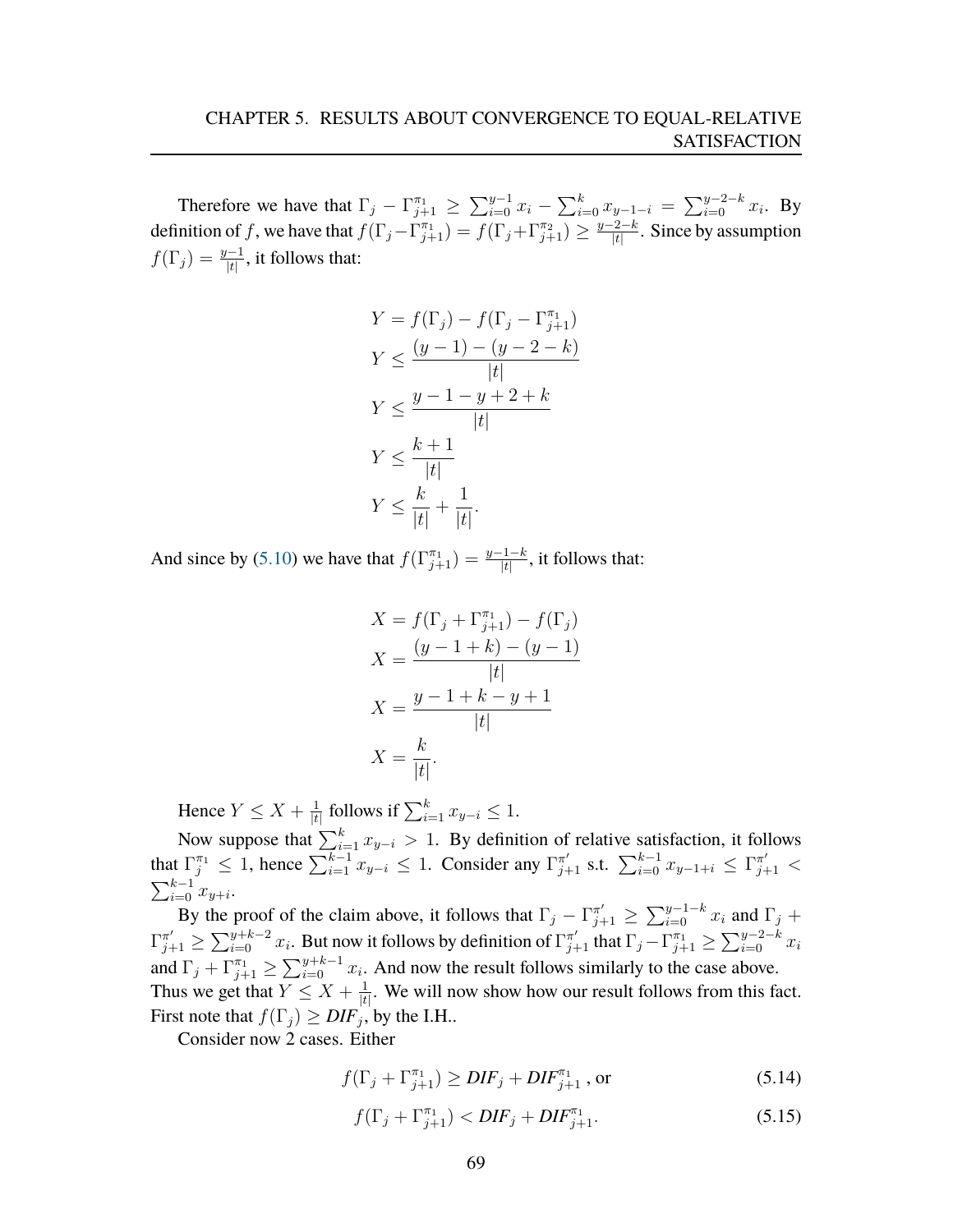If [\(5.14\)](#page-70-0) holds, then we are done. So suppose that  $f(\Gamma_j + \Gamma_{j+1}^{\pi_1}) < DIF_j + DIF_{j+1}^{\pi_1}$ . By definition of f, it follows that  $f(\Gamma_j + \Gamma_{j+1}^{\pi_1}) \leq DIF_j - DIF_{j+1}^{\pi_1} - \frac{1}{|t|}$  $\frac{1}{|t|}$ .

By definition of  $X$ , we have that

$$
X = f(\Gamma_j + \Gamma_{j+1}^{\pi_1}) - f(\Gamma_j)
$$
. Hence  

$$
f(\Gamma_j) + X = f(\Gamma_j + \Gamma_{j+1}^{\pi_1}).
$$

Thus, by [\(5.14\)](#page-70-0):  $f(\Gamma_j) + X = f(\Gamma_j + \Gamma_{j+1}^{\pi_1}) \leq DIF_j - DIF_{j+1}^{\pi_1} - \frac{1}{H}$  $|t|$ .

Since by the I.H. we have  $DIF_j \leq f(\Gamma_j)$ , it follows that

$$
DIF_j + X \le f(\Gamma_j) + X = f(\Gamma_j + \Gamma_{j+1}^{\pi_1}) \le DIF_j - DIF_{j+1}^{\pi_1} - \frac{1}{|t|}.
$$

Thus  $DIF_j + X \leq DIF_j + DIF_{j+1}^{\pi_1} - \frac{1}{|t|}$  $\frac{1}{|t|}$ , and hence

<span id="page-71-0"></span>
$$
X \le DIF_{j+1}^{\pi_1} - \frac{1}{|t|} \tag{5.16}
$$

But now note that since  $Y \leq X + \frac{1}{4}$  $\frac{1}{|t|}$ , we have  $Y - \frac{1}{|t|} \leq X$ . By [\(5.16\)](#page-71-0), we have  $Y - \frac{1}{|t|} \leq X \leq DIF_{j+1}^{\pi_1} - \frac{1}{|t|}$  $\frac{1}{|t|}$ . Note that by Symmetry [5.2.2](#page-63-1) and by definition of Y we have that

<span id="page-71-1"></span>
$$
f(\Gamma_j + \Gamma_{j+1}^{\pi_2}) = f(\Gamma_j - \Gamma_{j+1}^{\pi_1}) = f(\Gamma_j) - Y.
$$
 (5.17)

We know that  $f(\Gamma_j) - Y \geq DIF_j - DIF_{j+1}^{\pi_1} + \frac{1}{|t|} = DIF_j + DIF_{j+1}^{\pi_2} + \frac{1}{|t|}$  $\frac{1}{|t|}$ . Hence by  $(5.17):$  $(5.17):$ 

$$
f(\Gamma_j + \Gamma_{j+1}^{\pi_2}) \ge DIF_j + DIF_{j+1}^{\pi_2}.
$$

Since by definition of  $\Gamma$  and *DIF* we have that  $\Gamma_{j+1} = \Gamma_j + \Gamma_{j+1}^{\pi_2}$  and  $DIF_{j+1} = DIF_j + \Gamma_{j+1}$  $\textit{DIF}_{j+1}^{\pi_2}$ , it follows that  $f(\Gamma_{j+1}) \geq \textit{DIF}_{j+1}$ .

The property of the step-function that we proved above is illustrated by Figure [5.1,](#page-72-0) considering again the case in which  $|t| = 10$ . The intuitive idea is as follows. Start at any place on the step-function. By Symmetry [5.2.2](#page-63-1) there are two allocations  $\pi_1$  and  $\pi_2$ that either *increase* or *decrease* Γ and the *DIF*. Suppose – the other cases are easier – that the allocation  $\pi$  that *increases*  $\Gamma$  is also the allocation increasing the *DIF* (as is the case in the figure). Suppose w.l.o.g. that  $\pi_1$  is the allocation increasing  $\Gamma$  and the *DIF*. By definition, any *increase* in  $\Gamma$  by  $\pi_1$  ensures a difference of at least  $\frac{1}{|t|}$  from the next step.

This is illustrated by Figure [5.1:](#page-72-0) the green and black arrows indicate four possible allocations (black arrows indicate one pair of allocations, green arrows indicate another).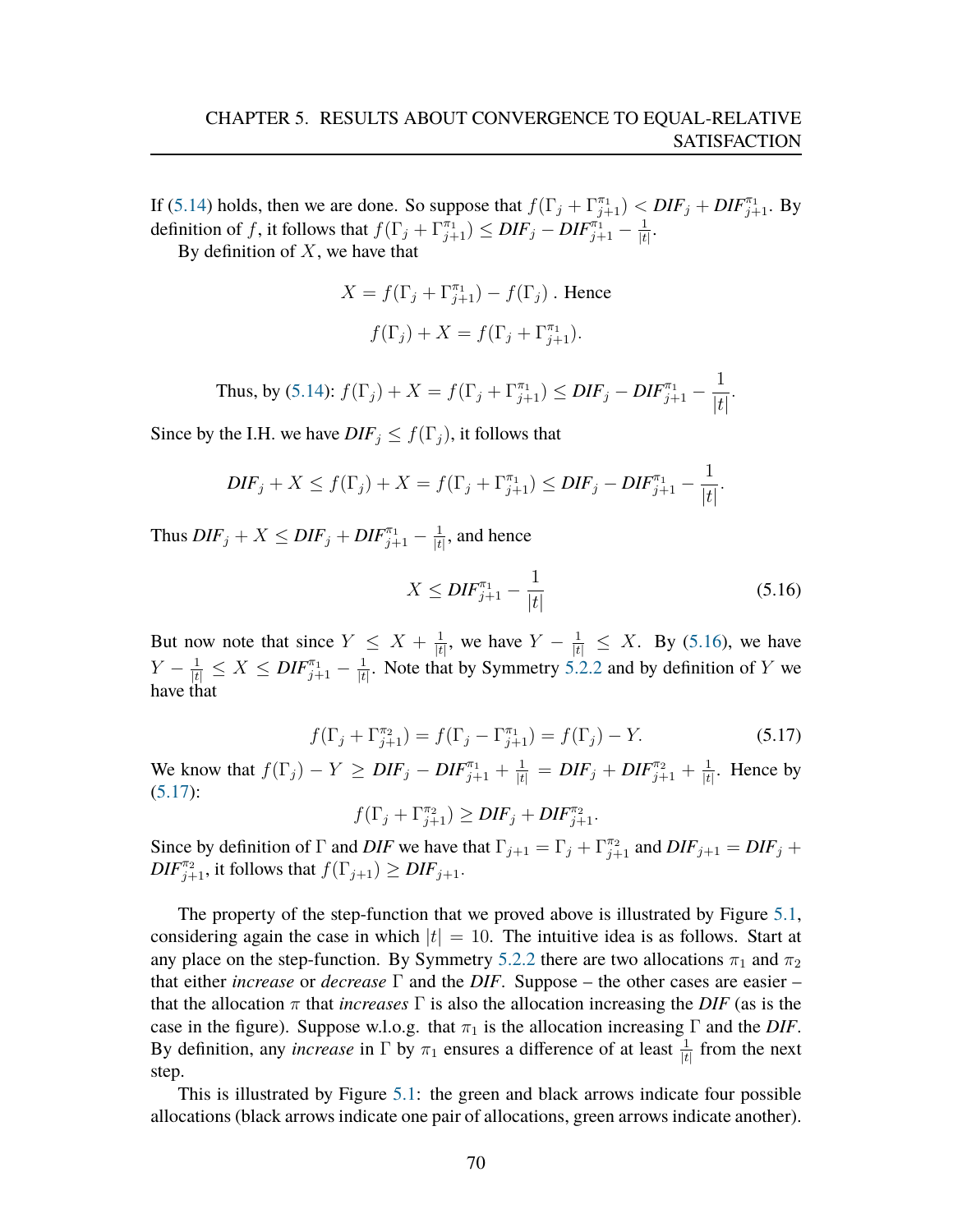

Figure 5.1:  $f(\Gamma)$  bounds PPB-instances

Consider for example the green 'up'-arrow (increasing Γ). The next step begins at exactly  $\frac{8}{10}$  from the starting point and there is 0.7 increase in  $\Gamma$ . So the difference to the next step is exactly  $\frac{1}{|t|}$ .

Together with the way the sequence was constructed, this fact guarantees that the same *decrease* in  $\Gamma$  by  $\pi_2$  prevents us from 'falling from the step'. To illustrate, consider again the green arrows. As the figure shows, we increase  $\Gamma$  by 0.7. From our starting point, the two subsequent steps both have a length of 0.4. Therefore, we 'climb one step'. The two preceding steps, however, are a bit shorter; being respectively of length 0.3 and 0.4. The step-sequence now guarantees us that this difference in length is at most  $\frac{1}{|t|} = 0.1$ . Therefore, by going backwards, we 'do not fall off the step', and thus fall at most one more step than we climb.

That is, every time we decrease  $\Gamma$ , we decrease the *DIF* by at most  $\frac{1}{|t|}$  more than we *increase* the *DIF* by increasing Γ.

#### **5.3.4 Showing that the Step Function has a Maximum, and Concluding that there is Therefore Convergence Possible**

By definition of the step-function, the step-function has a maximum value. Hence the total difference is bounded. Therefore convergence follows similarly to the way explicated in Proposition [2.3.17.](#page-30-0)  $\Box$ 

#### **5.4 Discussion**

We end with two small notes on this chapter.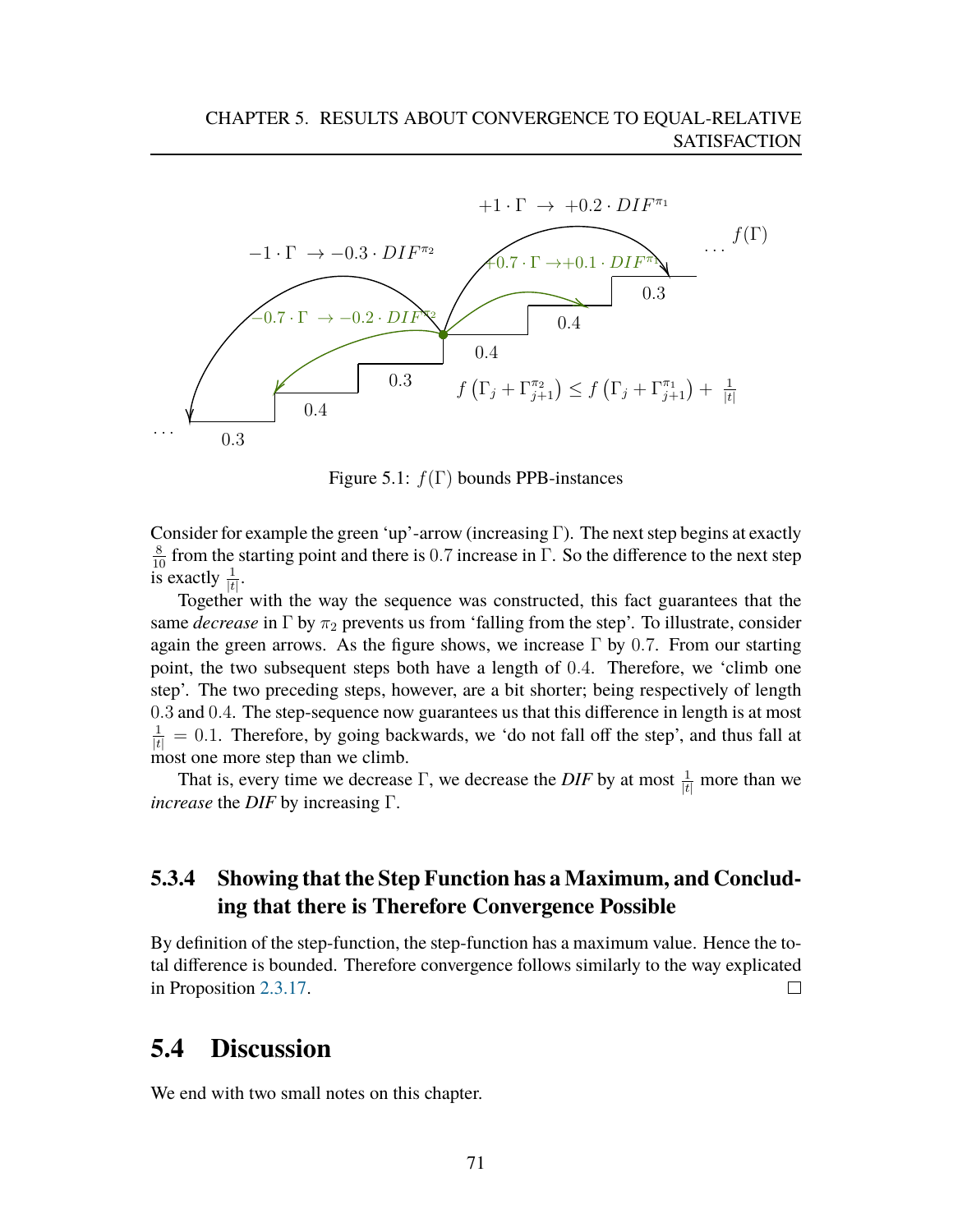First, as was mentioned before, the proof of Theorem [5.3.1](#page-65-0) is constructive, meaning that it does not only show *that* a converging solution exists, but also shows how to compute this solution.

Second, Theorem [5.3.1](#page-65-0) restricts the PB setting to a setting that is resemblant to that of multi-winner voting, as the projects do not have a different cost and the voters approve of only one project. It is not immediately clear how the current proof could be generalised to the case in which these assumptions are dropped. The final assumption, however, which states that the size of the types should be equal, is easier to drop. The main reason for introducing this assumption is that it makes it conceptually easier to reason about convergence. However, the proof does not rely on this assumption to any essential degree.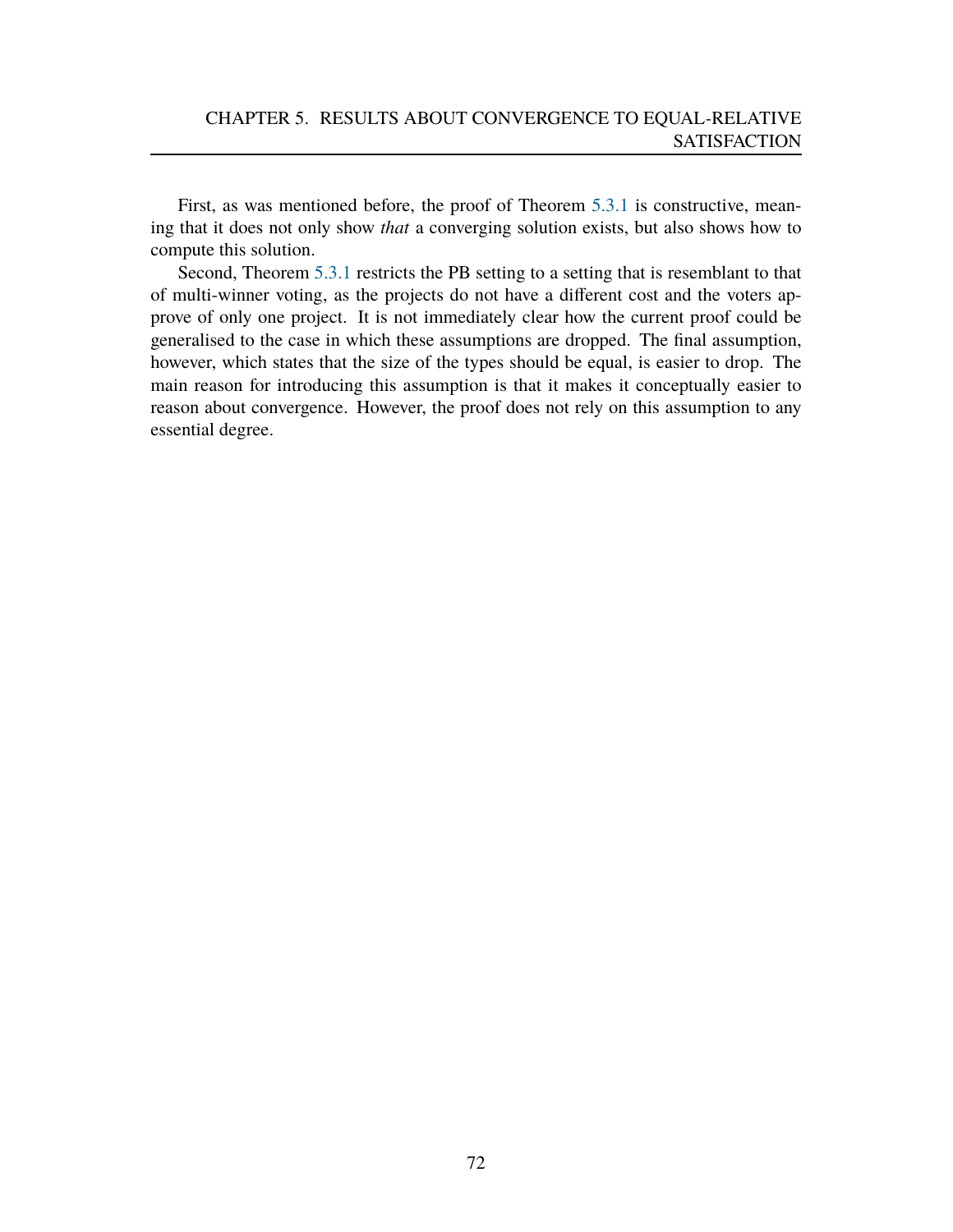### **Chapter 6**

# **Conclusion**

### <span id="page-74-0"></span>**6.1 Summary of Results**

This thesis analysed the extent to which fair solutions can be realised in PPB. In Table [6.1](#page-74-0) all the results that we have discussed are summarised. In general, we found that the extent to which fair solutions can be realised depends heavily on the used definitions of welfare and fairness, as also on the amount of agents and types that are involved in the PPB process. In Chapter [2,](#page-14-0) we analysed several of the results on realising fairness in PPB that have been found in recent work (in particular by Lackner, Maly, and Rey  $(2021)$ ). We saw, for example, that equal-F is a stringent notion of fairness. Given some intuitive welfare measures, there exist  $k$ -PPB instances for which no solution exists that satisfies equal- $F$ , even for a small amount of agents voting with knapsack ballots (Example [2.3.15\)](#page-28-0). *Convergence* to equal-F seemed more promising, as we can guarantee the existence of solutions that converge to equal-F, even for two *arbitrary* types of agents (Theorem [2.3.19\)](#page-35-0).

In Chapter [3,](#page-37-0) we found that one reason for the impossibility of guaranteeing solutions satisfying (convergence to) equal- $F$  is the fact that some agents' ballots can be significantly more expensive than those of other agents. Restricting the ballots to *knapsack* ballots is one way to limit the size of this possible dissimilarity. This allowed us to prove a positive result for equal- $F$ , stating that for 4 agents with knapsack ballots, we can guarantee the existence of a solution converging to equal-satisfaction (Theorem [3.1.1\)](#page-37-1). However, we showed that we could not generalise this result to an arbitrary amount of agents, as for seven agents with knapsack ballots, a converging solution cannot be guaranteed to exist (Proposition [3.2.1\)](#page-54-0).

In Chapter [4,](#page-59-0) we found that computing whether a solution exists that satisfies equalshare is strongly **NP**-complete. And, finally, in Chapter [5,](#page-62-0) we found that given several assumptions (Assumptions [5.1.1\)](#page-63-0), we can guarantee a solution converging to equal-relative satisfaction (Theorem [5.3.1\)](#page-65-0) for three types of *arbitrary* size.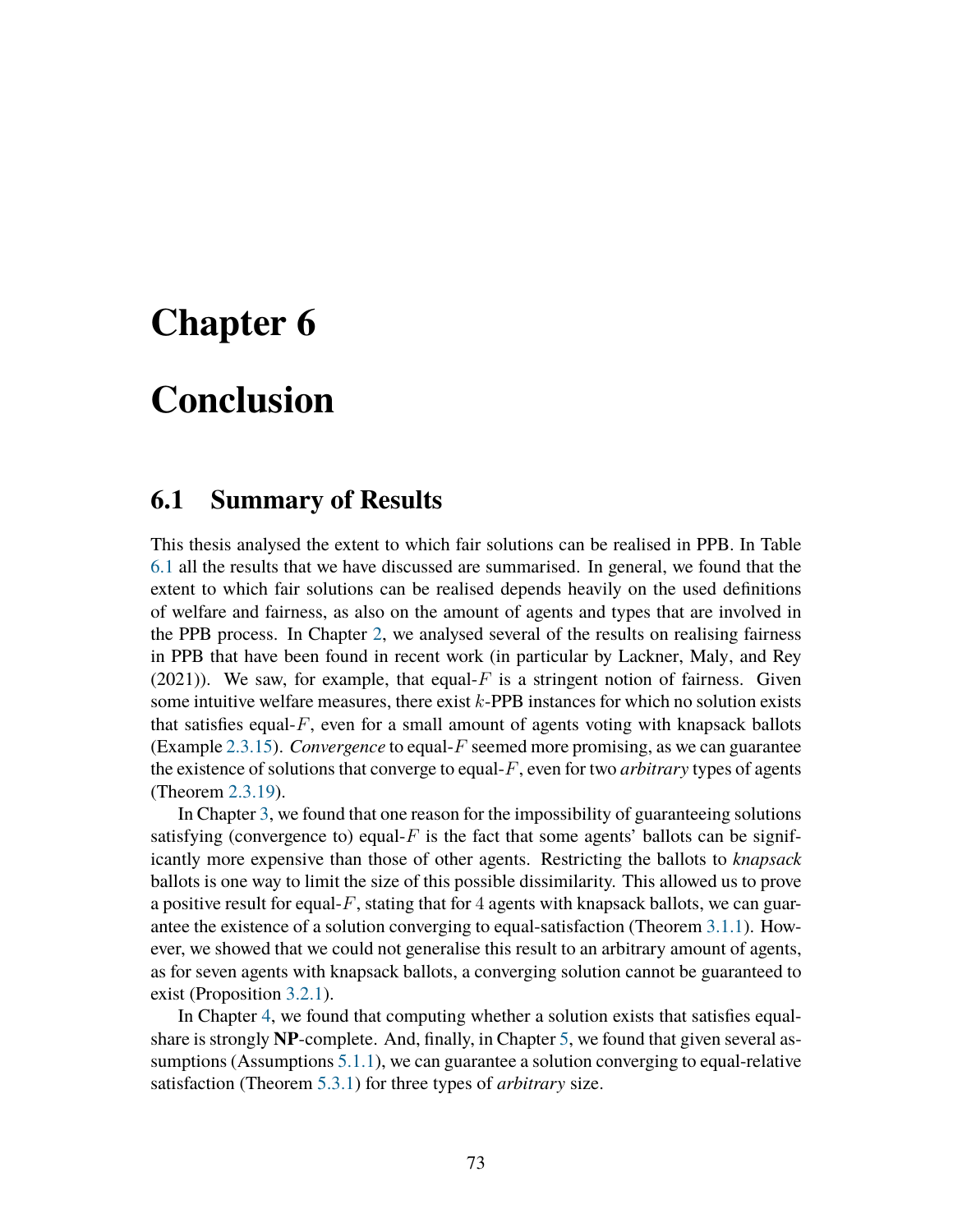|             | <b>Convergence</b> $\leq 2$ agents $> 3$ agents $\times 4$ agents $> 7$ agents   |                    |                       |                  |
|-------------|----------------------------------------------------------------------------------|--------------------|-----------------------|------------------|
|             | <b>to equal-sat</b> $\sqrt{(Prop. (Ex. 2.3.15))}$ (knapsack) (knapsack) <b>X</b> |                    |                       |                  |
|             | 2.3.14)                                                                          |                    | $\sqrt{\text{Thm}}$ . | (Prop. $3.2.1$ ) |
|             |                                                                                  |                    | 3.1.1)                |                  |
| Convergence | Two types                                                                        | Three types        |                       |                  |
| to          | <b>equal-</b> $\sqrt{(Thm.)}$ (Ass. 5.1.1)                                       |                    |                       |                  |
| rsat        | (2.3.19)                                                                         | $\checkmark$ (Thm. |                       |                  |
|             |                                                                                  | 5.3.1)             |                       |                  |
| Equal-share | Strongly                                                                         |                    |                       |                  |
|             | $NP-$                                                                            |                    |                       |                  |
|             | complete                                                                         |                    |                       |                  |
|             | (Thm. $4.0.1$ )                                                                  |                    |                       |                  |
| Equal-      | $>$ 3 agents $\times$                                                            |                    |                       |                  |
| sat/rsat    | (EX. 2.3.10)                                                                     |                    |                       |                  |

Table 6.1: Summary of the results discussed in the current thesis

### **6.2 Discussion of Possible Applications**

We will now discuss some implications and possible applications of the results of the thesis.

First of all, note that the PPB model and the results that we have found to apply in it are more general than the way that we have so far interpreted the model and the results. We interpreted them to be about the real-world process of participatory budgeting. For example, we stated that in the model there are *agents* who vote on some *public projects*, such that these projects have a specific *cost*. And in each round (usually corresponding to a *year*), we dedicate some of the available *budget* to realising some of the projects. These are all specific interpretations that are not forced by the model itself. The model itself is more general than this. For example, it does not necessarily describe 'agents having preferences over public projects', but, instead, merely describes 'some things having preferences over some other things.'

This generality of the model (and therefore of the results that pertain to it) opens possibilities for other real-world applications than participatory budgeting. We'll briefly sketch two of these.

**Everyday collective decision-making.** First of all, these results could be used in mundane everyday life decision-making. For example, consider a family with two parents and two children who have to decide every evening on what Netflix-show to watch. The family wants to choose the shows in a fair way. Example [2.3.10](#page-26-0) shows that we cannot guarantee a perfectly fair solution every single night. However, Theorem [3.1.1](#page-37-1) provides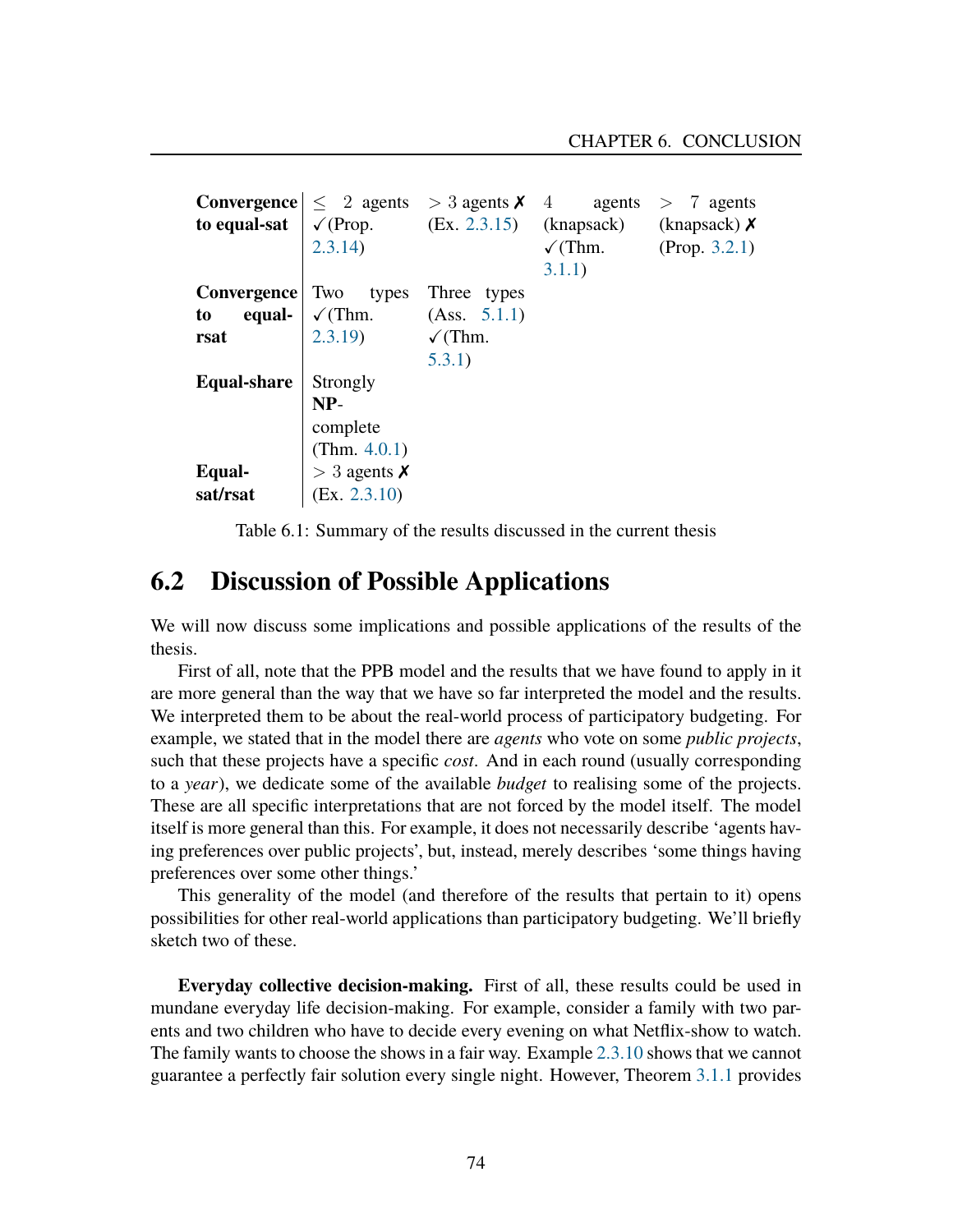us with an algorithm that generates a fair solution on the long run.<sup>[1](#page-76-0)</sup> A simple implementation of this algorithm would tell them every night what show to watch. This even holds when the preferences of the family members change, as also when the available shows differ per night.

**Political decision making.** Secondly, consider a student council with members from three different political student parties. Each year, they can vote for the thing in which the university should, according to them, invest some amount of money. After initial shortlisting, they can choose from two available options. The university wants to select options that are fair with respect to the three parties. Note that these parties might have any number of members and that these members might vote in any possible way (i.e., the members of a party do not have to vote unanimously for the same option). Theorem [5.3.1](#page-65-0) provides us with an algorithm that tells the university, for any given year, what option to invest in to ensure a fair solution on the long run.

One final note on the practical application of these results: they are useful whenever making a collective decision is primarily a matter of personal preference (or 'taste'), but not so much when the issue at hand is complicated, bearing on many factual considerations. This interesting point can be illustrated by considering Example [1.3](#page-6-0) again. Suppose that we do not let Jessy, Maureen, Paul, John and George vote on some *public projects*, but that we let them vote on certain thematic issues. For example, we could let them vote – each year – on issues ranging from the way to reform the council tax to the way that the municipality should shape its sustainability policy. Then we apply the results of the current thesis to generate a solution that is fair: in year one the municipality might adopt aspects of a sustainability policy that is in line with the preferences of Jessy and Maureen, while in year two it adopts a reform of the council tax that is in line with the preferences of Paul, and so on and so forth.

This system, where agents vote on thematic issues (also called 'thematic PB' (A. Shah, [2007\)](#page-81-1)), seems inadequate because the citizens might not be fully informed about all of the factual considerations that are involved in these issues (A. Shah, [2007\)](#page-81-1). For example, Paul might not be aware of the need for a sustainability policy in the first place, or might not know what the *current* policy is and how that currently works out. However, information about these questions is important in order to make the 'right' decision.

To conclude, whenever we make a collective decision, we aim to make the 'right' decision. Sometimes, what is the right decision depends only (or mostly) on the personal preferences of the agents involved, as is the case, for example, in the Netflix-situation discussed above. To a large extent, this also holds when citizens need to decide on what public projects to fund (as is the case in participatory budgeting). However, in some other scenario's, making the right decision depends *not only* on people's preferences, but also on the facts that people believe to hold. While people's preferences should be considered

<span id="page-76-0"></span><sup>&</sup>lt;sup>1</sup>We model the children as having their own unique type, while the parents share their type.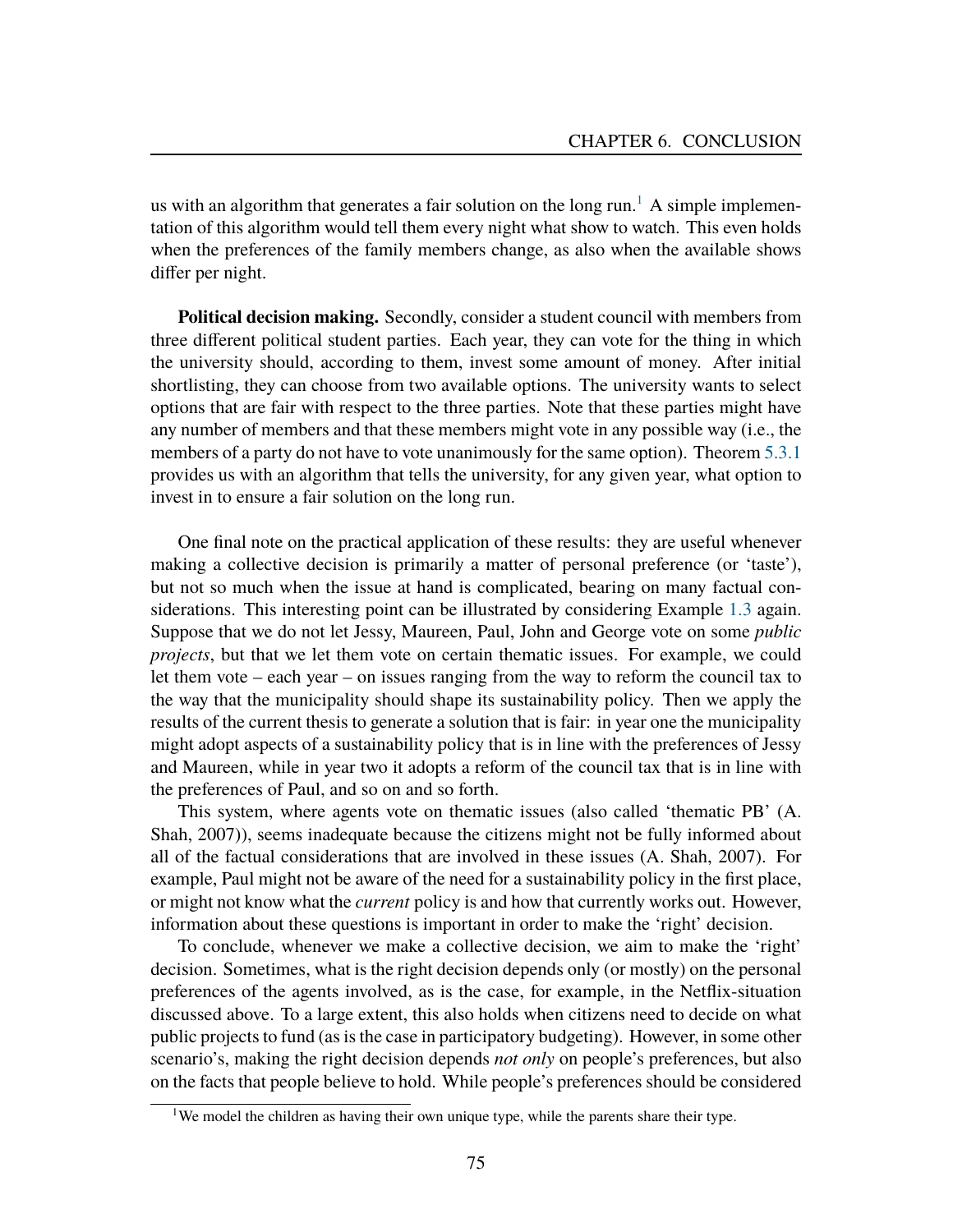to be equally valuable, people's factual estimates are not equally valuable. After all, some people have more expertise (are more well-informed) than others on certain topics. Therefore, the results of the current thesis – aiming to satisfy everybody's preferences to the same extent – do not naturally extend to collective decisions on issues that concern many factual considerations, since we should not want to satisfy everybody's factual considerations equally much.

### **6.3 Future Work**

Since the work on perpetual voting in general, and on PPB in particular, is recent, there are a lot of opportunities for future research. First, one could investigate whether more general convergence results can be attained for convergence to equal-relative satisfaction (being a particularly suitable notion of fairness and welfare). For example, it would be interesting to investigate whether the proof of Theorem [5.3.1](#page-65-0) can be adapted so as to drop the assumptions of the theorem. Furthermore, it would be interesting to see whether a converging solution is guaranteed to exist (using Assumptions [5.1.1,](#page-63-0) or not) for more than three types of agents. Finally, one could try to prove an upper bound on the amount of types for which you can guarantee a solution that converges to equal-relative satisfaction. For example, can such a solution always be guaranteed for twenty types? Clearly, the more types that such a solution can be guaranteed for, the more practical relevance these results have.

Second, one could investigate the used notions of welfare and fairness from a philosophical and psychological perspective. For example, is satisfaction a correct way of measuring the welfare that an allocation generates for an agent? As mentioned, this measure is based on the assumption that there is a correlation between the cost of the project and the happiness that funding this project generates for an agent. However, one could wonder whether this assumption is correct and, if it is correct, how strong this correlation is. One could also wonder whether the fairness notion of convergence to equal- $F$  is in line with our intuitions about fairness. Though a solution converging to equal- $F$  is fair *in the limit*, there might still be situations in this process in which the total difference is large.

Third, and related to the remark above, one could investigate new notions of fairness and welfare and analyse the extent to which fair solutions can be guaranteed to exist w.r.t. these notions. As mentioned above, the extent to which we can realise fair solutions depends heavily on the notions of fairness and welfare that are used.

Lastly, in the current thesis we mainly investigated the extent to which solutions exist that converge to equal- $F$ . However, as stated above, a converging solution does not guarantee that the total difference is small during all rounds. This is especially relevant from a practical perspective, since – for example in participatory budgeting – people will not be involved in the process for an infinite amount of rounds. It would therefore be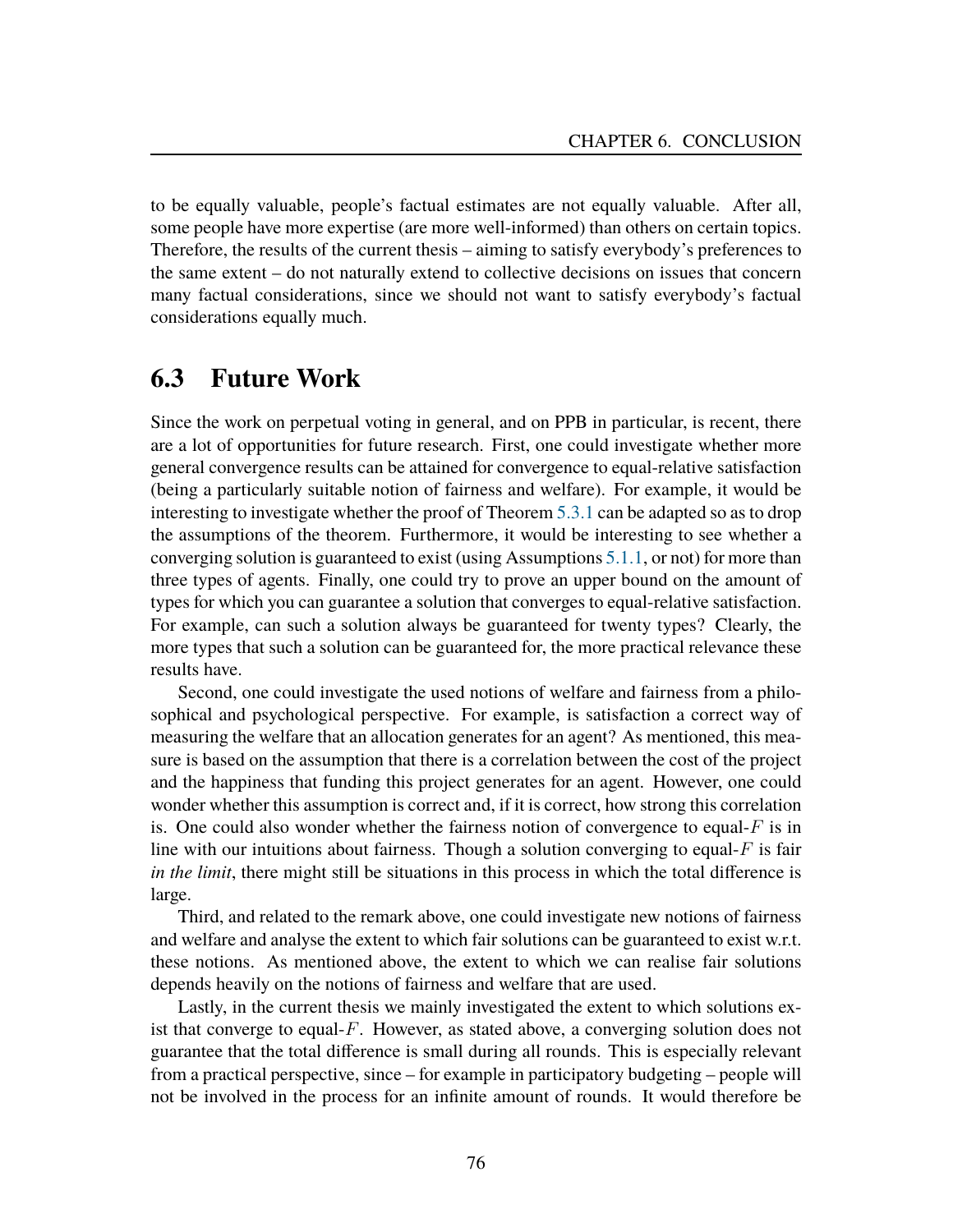interesting to investigate tight upper bounds on the total difference.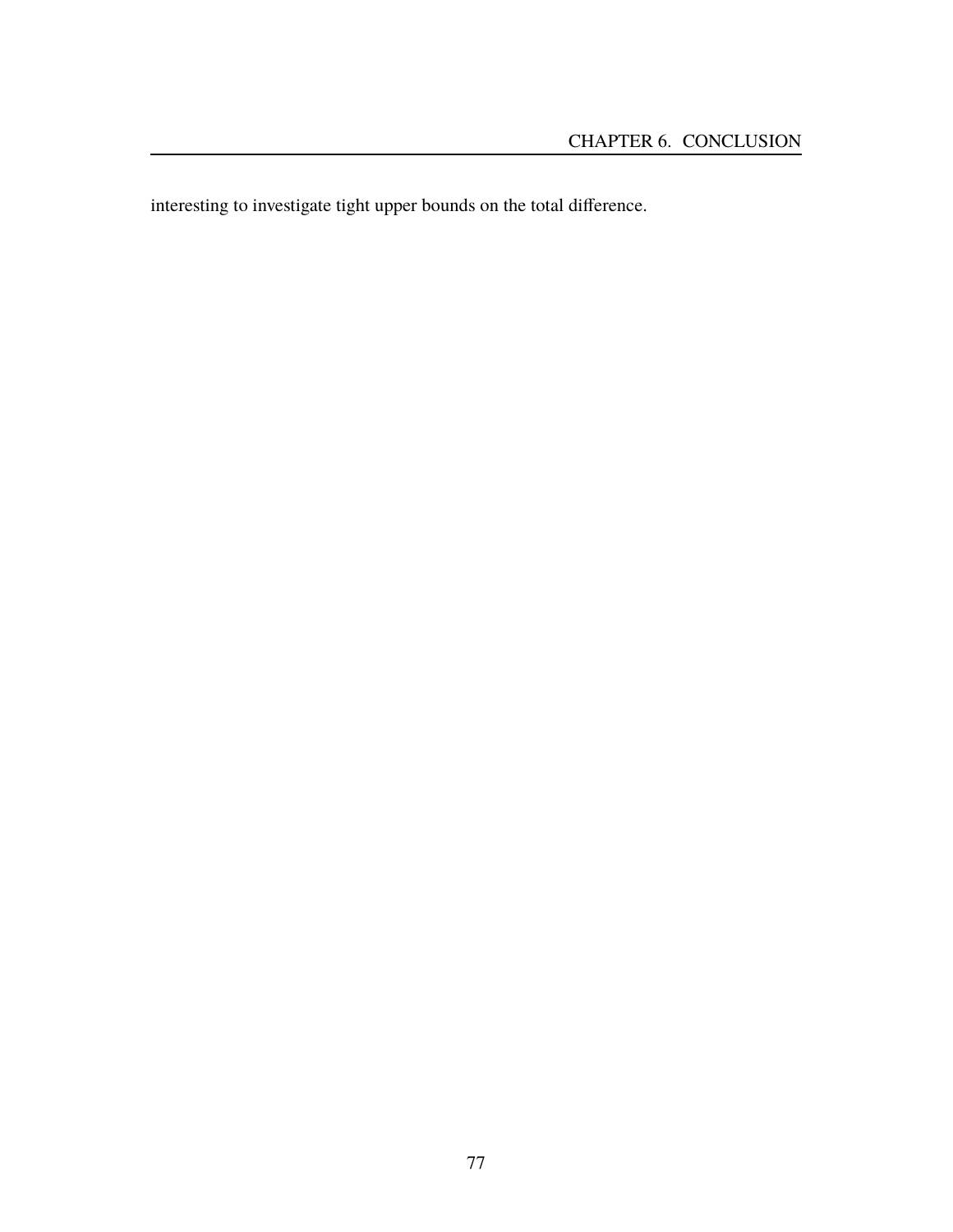## **Bibliography**

- Abers, Rebecca (1998). "From clientelism to cooperation: Local government, participatory policy, and civic organizing in Porto Alegre, Brazil". In: *Politics & Society* 26.4, pp. 511–537. doi: [https://doi.org/10.1177/2F0032329298026004004](https://doi.org/https://doi.org/10.1177/2F0032329298026004004).
- Airiau, Stephane et al. (2019). "Portioning Using Ordinal Preferences: Fairness and Ef- ´ ficiency". In: *Proceedings of the Twenty-Eighth International Joint Conference on Artificial Intelligence, IJCAI 2019, Macao, China, August 10-16, 2019*. Ed. by Sarit Kraus. ijcai.org, pp. 11–17. poi: [10.24963/ijcai.2019/2](https://doi.org/10.24963/ijcai.2019/2).
- Arora, Sanjeev and Boaz Barak (2009). *Computational Complexity A Modern Approach*. Cambridge University Press. isbn: 978-0-521-42426-4.
- Aziz, Haris, Markus Brill, et al. (2017). "Justified representation in approval-based committee voting". In: *Social Choice and Welfare* 48.2, pp. 461–485. poi: 10. 1007/ [s00355-016-1019-3](https://doi.org/10.1007/s00355-016-1019-3).
- Aziz, Haris, Barton E. Lee, and Nimrod Talmon (2018). "Proportionally Representative Participatory Budgeting: Axioms and Algorithms". In: *Proceedings of the 17th International Conference on Autonomous Agents and MultiAgent Systems, AAMAS 2018, Stockholm, Sweden, July 10-15, 2018*. Ed. by Elisabeth Andre et al. International ´ Foundation for Autonomous Agents and Multiagent Systems Richland, SC, USA / ACM, pp. 23-31. pol: [https://doi.org/10.48550/arXiv.1711.08226](https://doi.org/https://doi.org/10.48550/arXiv.1711.08226).
- Aziz, Haris and Nisarg Shah (2021). "Participatory budgeting: Models and approaches". In: *Pathways Between Social Science and Computational Social Science*. Springer, pp. 215-236. poi: [https://doi.org/10.1007/978-3-030-54936-7\\_10](https://doi.org/https://doi.org/10.1007/978-3-030-54936-7_10).
- Benadè, Gerdus et al. (2021). "Preference Elicitation for Participatory Budgeting". In: *Management Science* 67.5, pp. 2813–2827. doi: [10.1287/mnsc.2020.3666](https://doi.org/10.1287/mnsc.2020.3666).
- Bhatnagar, Deepti et al. (2003). *Participatory budgeting in Brazil (English)*. Tech. rep. url: [http://documents.worldbank.org/curated/en/600841468017069677/](http://documents.worldbank.org/curated/en/600841468017069677/Participatory-budgeting-in-Brazil) [Participatory-budgeting-in-Brazil](http://documents.worldbank.org/curated/en/600841468017069677/Participatory-budgeting-in-Brazil).
- Brandt, Felix et al. (2016). *Handbook of Computational Social Choice*. 1st. USA: Cambridge University Press. ISBN: 1107060435.
- Cabannes, Yves (2004). "Participatory budgeting: a significant contribution to participatory democracy". In: *Environment and Urbanization* 16.1, pp. 27–46. poi: [10.1177/](https://doi.org/10.1177/095624780401600104) [095624780401600104](https://doi.org/10.1177/095624780401600104).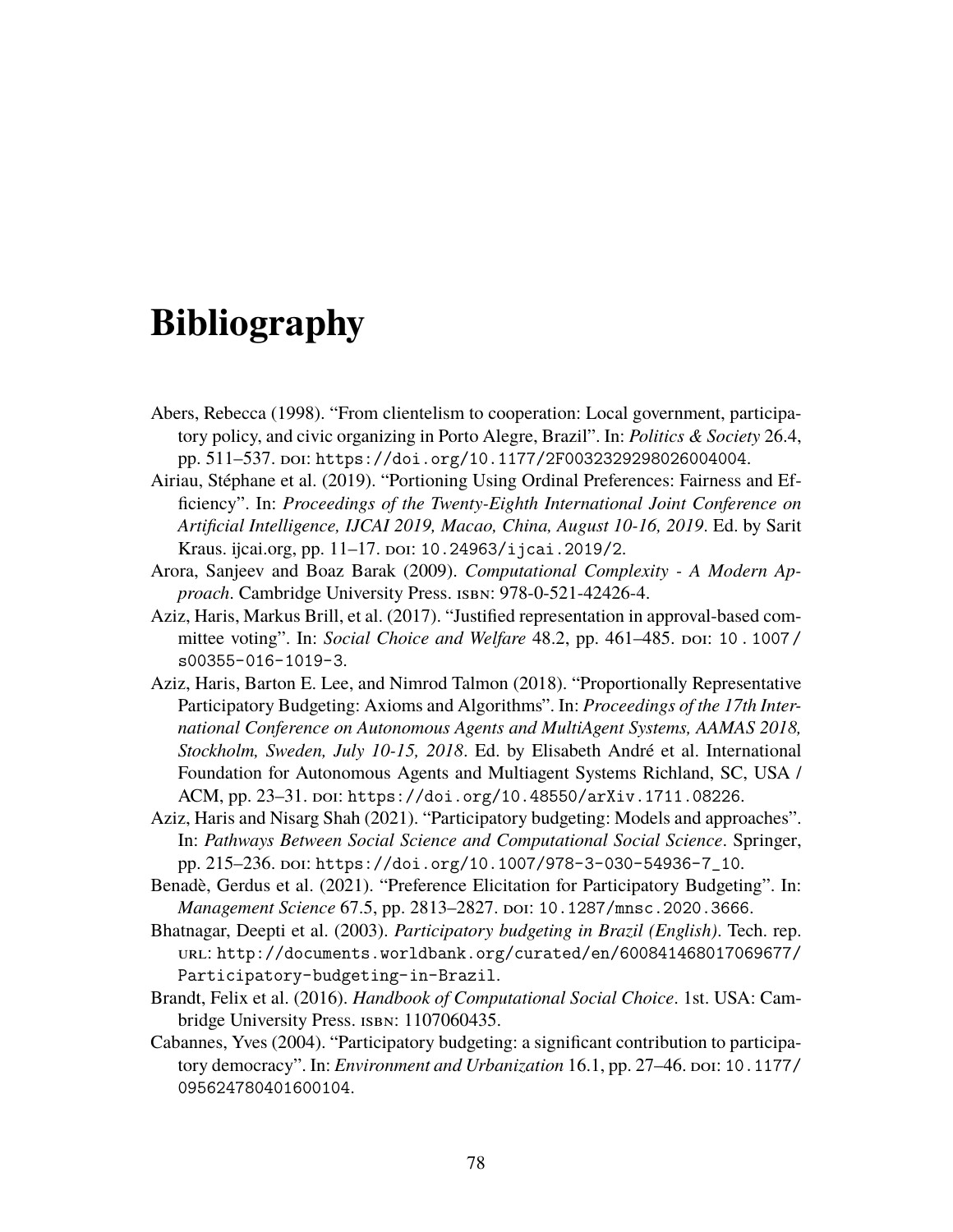- Conitzer, Vincent, Rupert Freeman, and Nisarg Shah (2017). "Fair public decision making". In: *Proceedings of the 2017 ACM Conference on Economics and Computation*, pp. 629–646. doi: [https://doi.org/10.1145/3033274.3085125](https://doi.org/https://doi.org/10.1145/3033274.3085125).
- Delort, Charles, Olivier Spanjaard, and Paul Weng (2011). "Committee Selection with a Weight Constraint Based on a Pairwise Dominance Relation". In: *Algorithmic Decision Theory - Second International Conference, ADT 2011, Piscataway, NJ, USA, October 26-28, 2011. Proceedings*. Ed. by Ronen I. Brafman, Fred S. Roberts, and Alexis Tsoukias. Vol. 6992. Lecture Notes in Computer Science. Springer, pp. 28–41. ` doi: [10.1007/978-3-642-24873-33](https://doi.org/10.1007/978-3-642-24873-33).
- Fain, Brandon, Ashish Goel, and Kamesh Munagala (2016). "The Core of the Participatory Budgeting Problem". In: *Web and Internet Economics - 12th International Conference, WINE 2016, Montreal, Canada, December 11-14, 2016, Proceedings*. Ed. by Yang Cai and Adrian Vetta. Vol. 10123. Lecture Notes in Computer Science. Springer, pp. 384–399. poi: [10.1007/978-3-662-54110-427](https://doi.org/10.1007/978-3-662-54110-427).
- Fluschnik, Till et al. (2019). "Fair Knapsack". In: *The Thirty-Third AAAI Conference on Artificial Intelligence, AAAI 2019, The Thirty-First Innovative Applications of Artificial Intelligence Conference, IAAI 2019, The Ninth AAAI Symposium on Educational Advances in Artificial Intelligence, EAAI 2019, Honolulu, Hawaii, USA, January 27 - February 1, 2019*. AAAI Press, pp. 1941–1948. doi: [10.1609/aaai.v33i01.](https://doi.org/10.1609/aaai.v33i01.33011941) [33011941](https://doi.org/10.1609/aaai.v33i01.33011941).
- Garey, M. R. and David S. Johnson (1979). *Computers and Intractability: A Guide to the Theory of NP-Completeness*. W. H. Freeman. isbn: 0-7167-1044-7.
- Garg, Jugal, Pooja Kulkarni, and Aniket Murhekar (2021). "On Fair and Efficient Allocations of Indivisible Public Goods". In: *41st IARCS Annual Conference on Foundations of Software Technology and Theoretical Computer Science, FSTTCS 2021, December 15-17, 2021, Virtual Conference*. Ed. by Mikolaj Bojanczyk and Chandra Chekuri. Vol. 213. LIPIcs. Schloss Dagstuhl - Leibniz-Zentrum fur Informatik, ¨ 22:1–22:19. doi: [10.4230/LIPIcs.FSTTCS.2021.22](https://doi.org/10.4230/LIPIcs.FSTTCS.2021.22).
- Goel, Ashish et al. (2020). "Knapsack Voting for Participatory Budgeting". In: *CoRR* abs/2009.06856. arXiv: [2009.06856](https://arxiv.org/abs/2009.06856).
- Hershkowitz, D. Ellis et al. (2021). "District-Fair Participatory Budgeting". In: *Thirty-Fifth AAAI Conference on Artificial Intelligence, AAAI 2021, Thirty-Third Conference on Innovative Applications of Artificial Intelligence, IAAI 2021, The Eleventh Symposium on Educational Advances in Artificial Intelligence, EAAI 2021, Virtual Event, February 2-9, 2021.* AAAI Press, pp. 5464-5471. poi: [https://doi.org/](https://doi.org/https://doi.org/10.48550/arXiv.2102.06115) [10.48550/arXiv.2102.06115](https://doi.org/https://doi.org/10.48550/arXiv.2102.06115).
- Iyengar, Sheena S and Mark R Lepper (2000). "When choice is demotivating: Can one desire too much of a good thing?" In: *Journal of personality and social psychology* 79.6, p. 995. doi: [https://psycnet.apa.org/doi/10.1037/0022-3514.79.6.](https://doi.org/https://psycnet.apa.org/doi/10.1037/0022-3514.79.6.995) [995](https://doi.org/https://psycnet.apa.org/doi/10.1037/0022-3514.79.6.995).